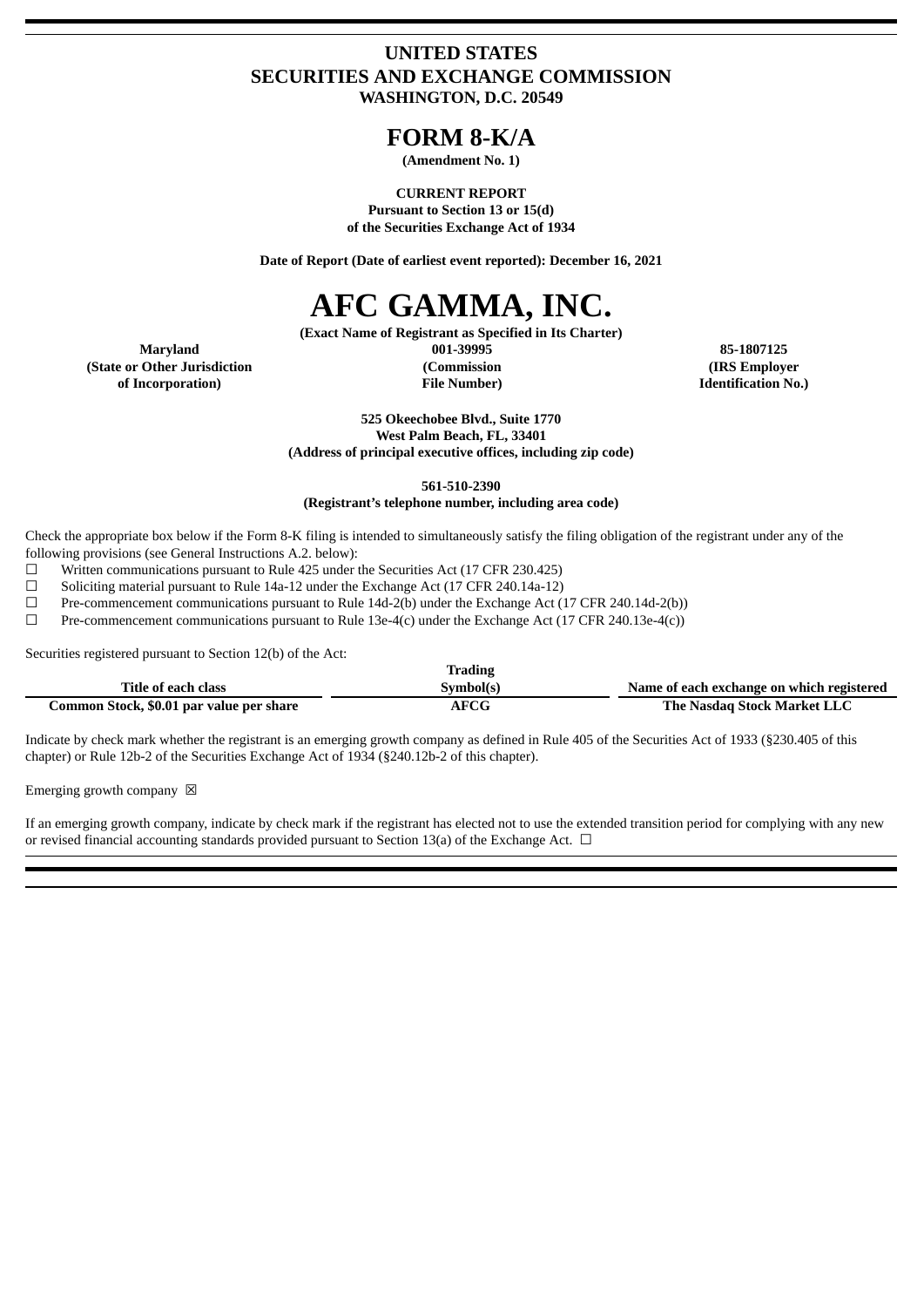## **Item 2.01. Completion of Acquisition or Disposition of Assets.**

On December 22, 2021, AFC Gamma, Inc. (the "Company") filed a Current Report on Form 8-K (the "Original Report") to report the closing of the Company's new loan commitment to High Street Capital Partners, LLC, a subsidiary of Acreage Holdings, Inc., and related matters under Items 2.01 and 9.01 of Form 8-K.

This Current Report on Form 8-K/A (this "Amendment") is being filed as an amendment to the Original Report. This Amendment is being filed to provide the historical financial information of Acreage Holdings, Inc., as required by Item 9.01 of Form 8-K that were not available for inclusion with the Original Report. Except as set forth herein, this Amendment does not amend, modify or update the disclosure contained in the Original Report.

## **Item 9.01 Financial Statements and Exhibits.**

## (a) *Financial statements of businesses or funds acquired*.

The audited consolidated financial statements of Acreage Holdings, Inc. as of and for the year ended December 31, 2020, are filed as Exhibit 99.1 to this Amendment and are incorporated herein by reference. The unaudited consolidated financial statements of Acreage Holdings, Inc. as of and for the nine months ended September 30, 2021, are filed as Exhibit 99.2 to this Amendment and are incorporated herein by reference.

## (b) *Pro forma financial information*.

The financial statements filed pursuant to paragraph (a) to this Item 9.01 are not, and will not, be consolidated into the Company's consolidated financial statements; therefore, no such disclosure of pro forma financial information is applicable.

## (d) Exhibits

| Exhibit No. | <b>Description</b>                                                                                                                   |
|-------------|--------------------------------------------------------------------------------------------------------------------------------------|
| 99.1        | Audited consolidated financial statements of Acreage Holdings, Inc. as of and for the years ended December 31, 2020 and 2019         |
| 99.2        | Interim unaudited consolidated financial statements of Acreage Holdings, Inc. as of and for the nine months ended September 30, 2021 |
| 104         | Cover Page Interactive Data File (embedded withing the Inline XBRL document)                                                         |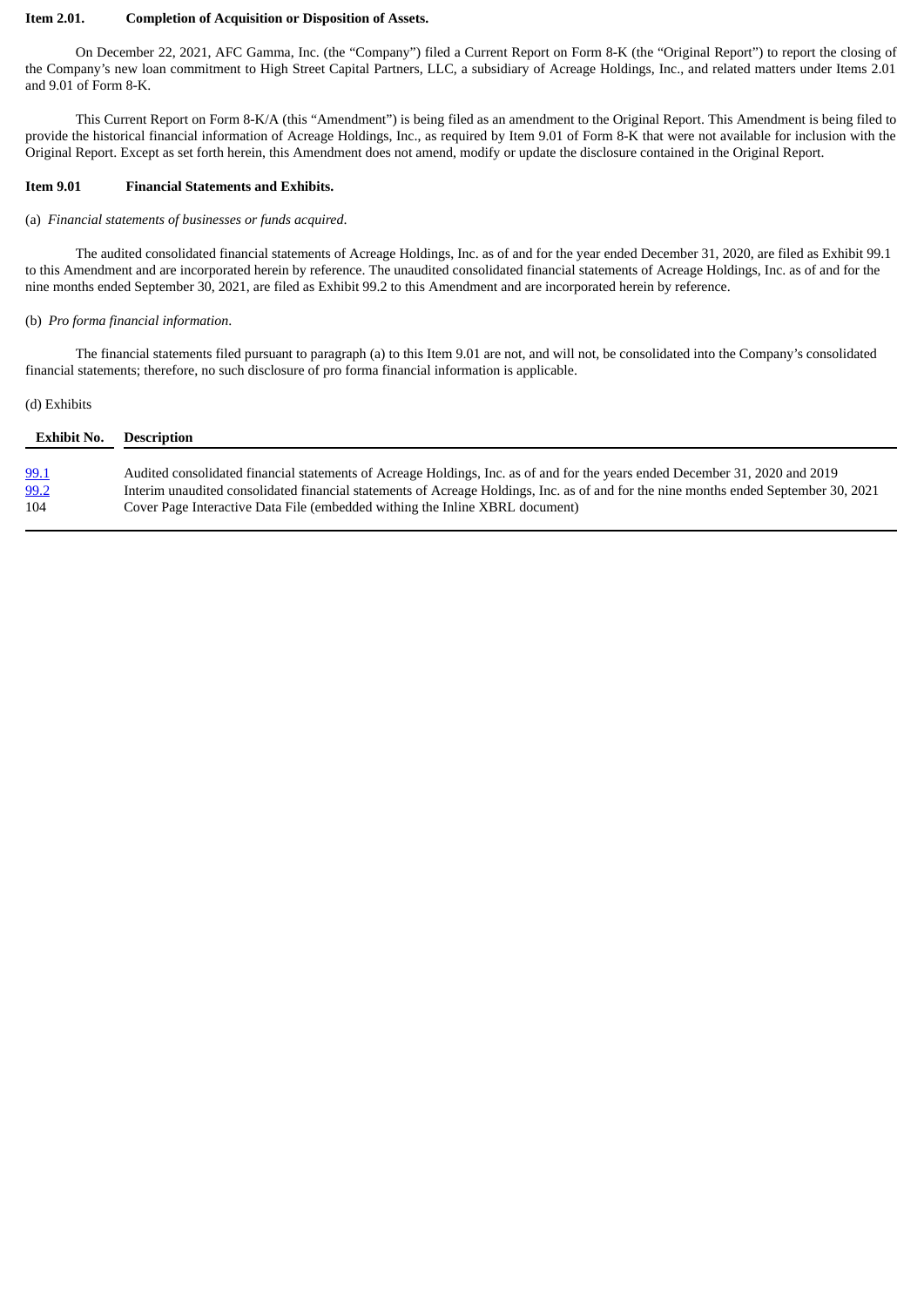## **SIGNATURES**

Pursuant to the requirements of the Securities Exchange Act of 1934, as amended, the Registrant has duly caused this report to be signed on its behalf by the undersigned hereunto duly authorized.

## Date: January 3, 2022 **AFC GAMMA, INC.**

By: /s/ Brett Kaufman

Brett Kaufman Chief Financial Officer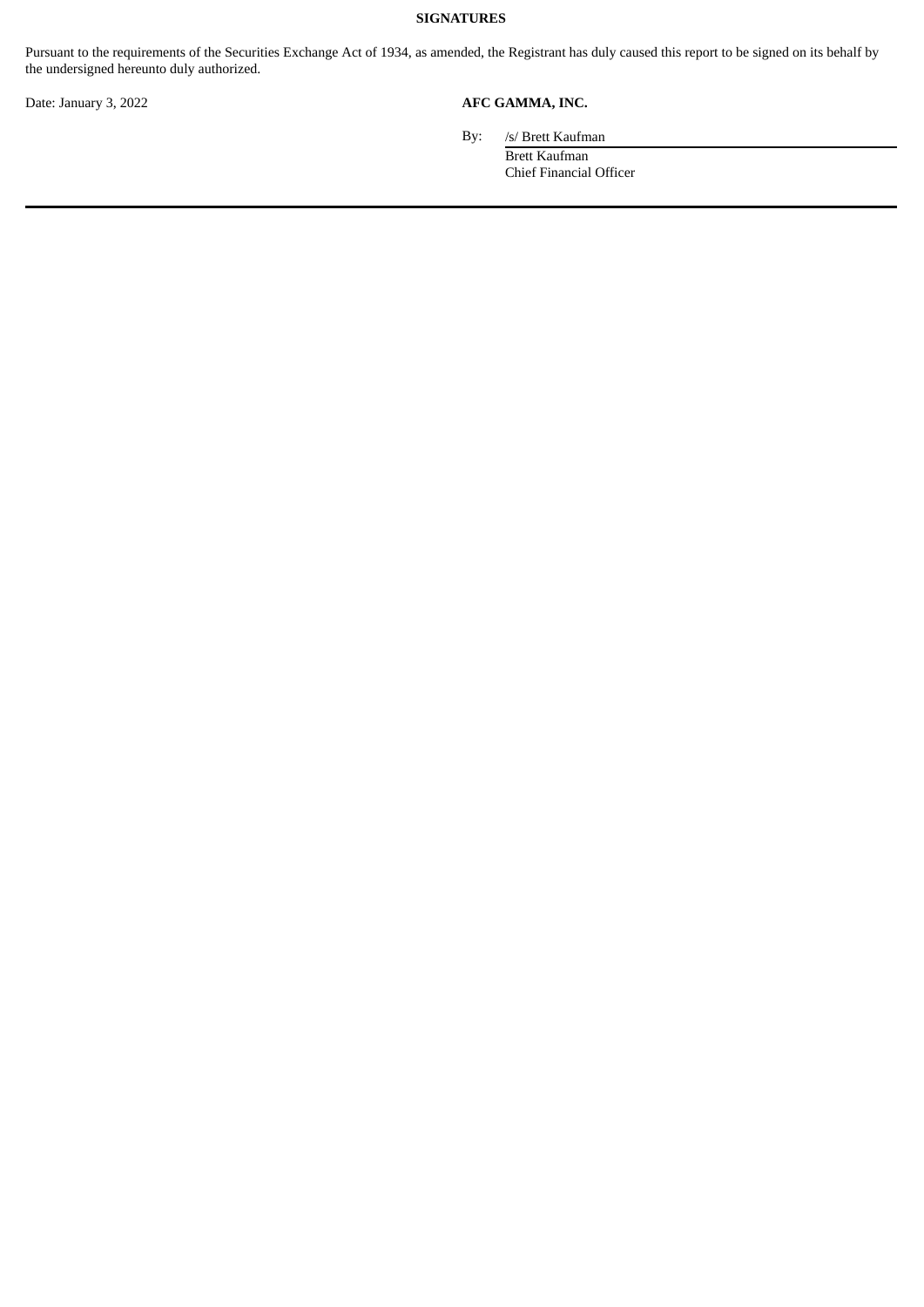## <span id="page-3-0"></span>**Audited Consolidated Financial Statements of Public Company H (Parent Company of Subsidiary of Public Company H) and Independent Auditor's Report As of and for the years ended December 31, 2020 and 2019**

# **Acreage Holdings, Inc.**

**Index**

<span id="page-3-1"></span>

|                                                                                                         | Page     |
|---------------------------------------------------------------------------------------------------------|----------|
| Report of Independent Registered Public Accounting Firm                                                 |          |
| <b>Audited Consolidated Financial Statements</b>                                                        |          |
| Consolidated Statements of Financial Position as of December 31, 2020 and 2019                          | <u>3</u> |
| Consolidated Statements of Operations for the years ended December 31, 2020, 2019 and 2018.             | 4        |
| Consolidated Statements of Shareholders' Equity for the years ended December 31, 2020, 2019<br>and 2018 | 5        |
| Consolidated Statements of Cash Flows for the years ended December 31, 2020, 2019 and 2018              | <u>6</u> |
| Notes to Consolidated Financial Statements                                                              | 8        |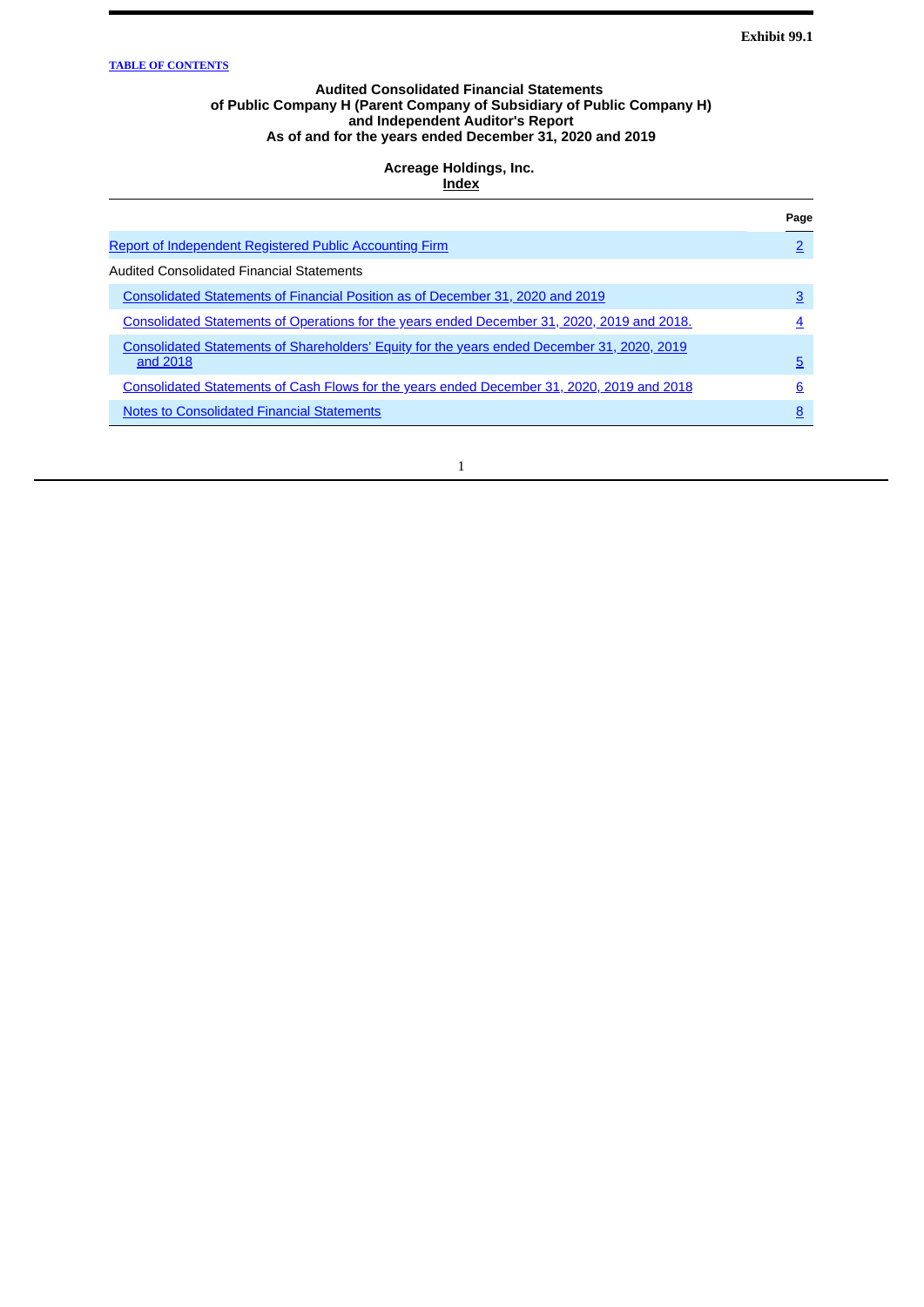#### **REPORT OF INDEPENDENT REGISTERED PUBLIC ACCOUNTING FIRM**

<span id="page-4-0"></span>To the Shareholders and Board of Directors of **Acreage Holdings, Inc.**

#### **Opinion on the Financial Statements**

We have audited the accompanying consolidated statements of financial position of Acreage Holdings, Inc. (the "Company") as of December 31, 2020 and 2019, the related consolidated statements of operations, shareholders' equity and cash flows for each of the three years in the period ended December 31, 2020, and the related notes (collectively referred to as the "financial statements").

In our opinion, the financial statements present fairly, in all material respects, the financial position of the Company as of December 31, 2020 and 2019, and the results of its operations and its cash flows for each of the three years in the period ended December 31, 2020, in conformity with accounting principles generally accepted in the United States of America.

## **Change in Accounting Principle**

As discussed in Note 2 to the consolidated financial statements, the Company has changed its method of accounting for leases, effective January 1, 2019, due to the adoption of the guidance in Accounting Standards Codification Topic 842, Leases.

#### **Basis for Opinion**

These financial statements are the responsibility of the Company's management. Our responsibility is to express an opinion on the Company's financial statements based on our audit. We are a public accounting firm registered with the Public Company Accounting Oversight Board (United States) ("PCAOB") and are required to be independent with respect to the Company in accordance with the U.S. federal securities laws and the applicable rules and regulations of the Securities and Exchange Commission and the PCAOB.

We conducted our audit in accordance with the standards of the PCAOB. Those standards require that we plan and perform the audit to obtain reasonable assurance about whether the financial statements are free of material misstatement, whether due to error or fraud. The Company is not required to have, nor were we engaged to perform, an audit of its internal control over financial reporting. As part of our audit we are required to obtain an understanding of internal control over financial reporting but not for the purpose of expressing an opinion on the effectiveness of the Company's internal control over financial reporting. Accordingly, we express no such opinion.

Our audit included performing procedures to assess the risks of material misstatement of the financial statements, whether due to error or fraud, and performing procedures that respond to those risks. Such procedures included examining, on a test basis, evidence regarding the amounts and disclosures in the financial statements. Our audit also included evaluating the accounting principles used and significant estimates made by management, as well as evaluating the overall presentation of the financial statements. We believe that our audit provides a reasonable basis for our opinion.

/s/ Marcum LLP

Marcum LLP

We have served as the Company's auditor since 2019.

New York, NY March 25, 2021

 $\overline{2}$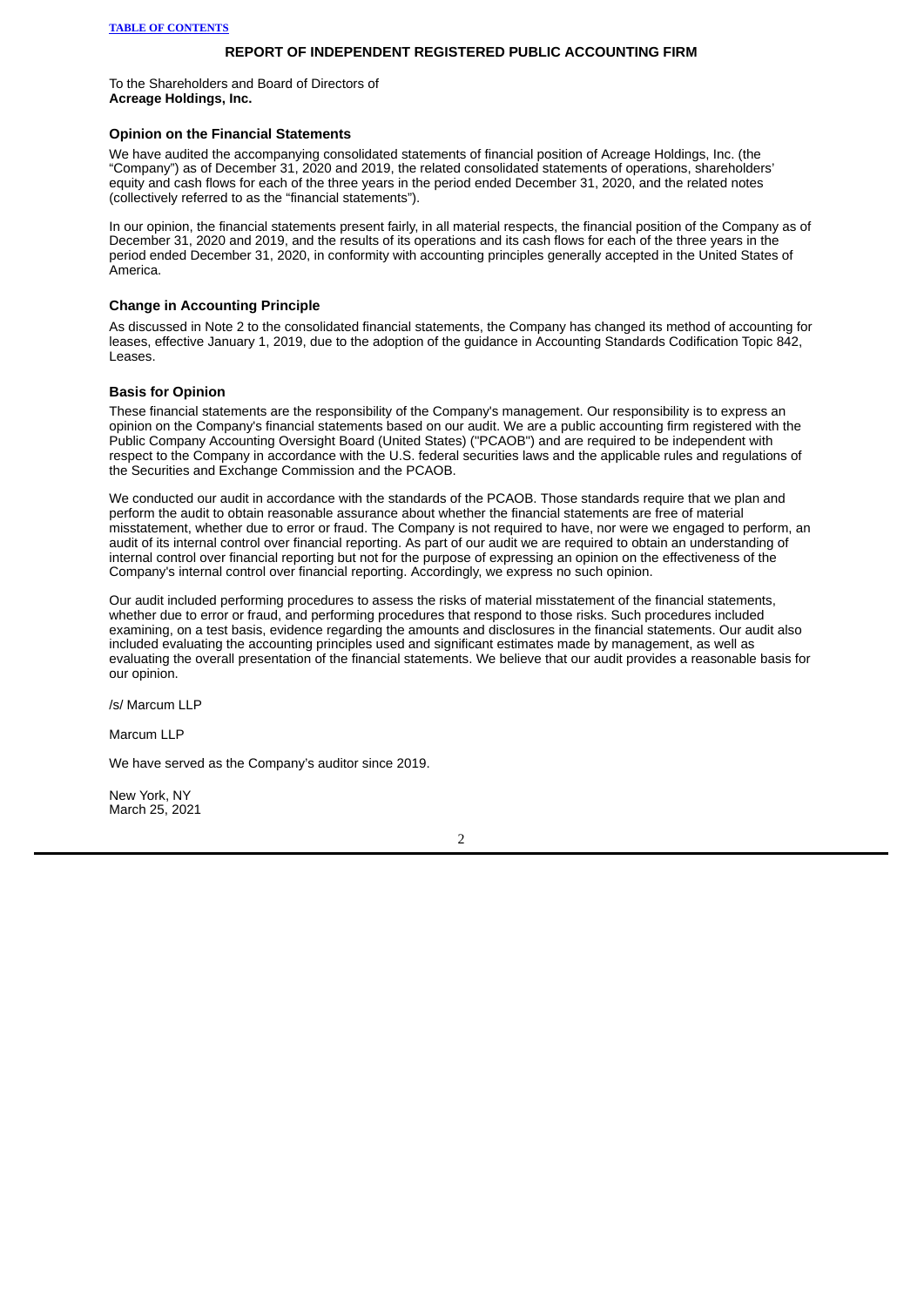## **TABLE OF [CONTENTS](#page-3-1)**

## <span id="page-5-0"></span>**ACREAGE HOLDINGS, INC. CONSOLIDATED STATEMENTS OF FINANCIAL POSITION**

| (in thousands)                                                                                                | December 31,<br>2020 | December 31,<br>2019 |
|---------------------------------------------------------------------------------------------------------------|----------------------|----------------------|
| <b>ASSETS</b>                                                                                                 |                      |                      |
| Cash and cash equivalents                                                                                     | 32,542<br>\$         | 26,505<br>\$         |
| <b>Restricted cash</b>                                                                                        | 22,097               | 95                   |
| Inventory                                                                                                     | 23,715               | 18,083               |
| Notes receivable, current                                                                                     | 2,032                | 2,146                |
| Assets held-for-sale                                                                                          | 62,971               |                      |
| Other current assets                                                                                          | 4,663                | 8,506                |
| <b>Total current assets</b>                                                                                   | 148,020              | 55,335               |
| Long-term investments                                                                                         | 34,126               | 4,499                |
| Notes receivable, non-current                                                                                 | 97,901               | 79,479               |
| Capital assets, net                                                                                           | 89,136               | 106,047              |
| Operating lease right-of-use assets                                                                           | 17,247               | 51,950               |
| Intangible assets, net                                                                                        | 138,983              | 285,972              |
| Goodwill                                                                                                      | 31,922               | 105,757              |
| Other non-current assets                                                                                      | 4,718                | 2,638                |
| <b>Total non-current assets</b>                                                                               | 414,033              | 636,342              |
| <b>TOTAL ASSETS</b>                                                                                           | \$562,053            | \$691,677            |
| <b>LIABILITIES AND SHAREHOLDERS' EQUITY</b>                                                                   |                      |                      |
| Accounts payable and accrued liabilities                                                                      | \$<br>18,913         | 32,459<br>\$         |
| Taxes payable                                                                                                 | 14,780               | 4,740                |
| Interest payable                                                                                              | 3,504                | 291                  |
| Operating lease liability, current                                                                            | 1,492                | 2,759                |
| Debt, current                                                                                                 | 27,139               | 15,300               |
| Non-refundable deposits on sale                                                                               | 750                  |                      |
| Liabilities related to assets held for sale                                                                   | 18,154               |                      |
| Other current liabilities                                                                                     | 13,010               | 1,604                |
| <b>Total current liabilities</b>                                                                              | 97,742               | 57,153               |
| Debt, non-current                                                                                             | 153,318              | 28,186               |
| Operating lease liability, non-current                                                                        | 16,609               | 47,522               |
| Deferred tax liability                                                                                        | 34,673               | 63,997               |
| Other liabilities                                                                                             | $\overline{2}$       | 25                   |
| <b>Total non-current liabilities</b>                                                                          | 204,602              | 139,730              |
| <b>TOTAL LIABILITIES</b>                                                                                      | 302,344              | 196,883              |
| Commitments and contingencies                                                                                 |                      |                      |
| Common stock, no par value - unlimited authorized, 101,250 and 90,646 issued<br>and outstanding, respectively |                      |                      |
| Additional paid-in capital                                                                                    | 737,290              | 615,678              |
| Treasury stock, 842 common stock held in treasury                                                             | (21,054)             | (21,054)             |
| Accumulated deficit                                                                                           | (475, 205)           | (188, 617)           |
| <b>Total Acreage Shareholders' equity</b>                                                                     | 241,031              | 406,007              |
| Non-controlling interests                                                                                     | 18,678               | 88,787               |
| <b>TOTAL EQUITY</b>                                                                                           | 259,709              | 494,794              |
| <b>TOTAL LIABILITIES AND EQUITY</b>                                                                           | \$562,053            | \$691,677            |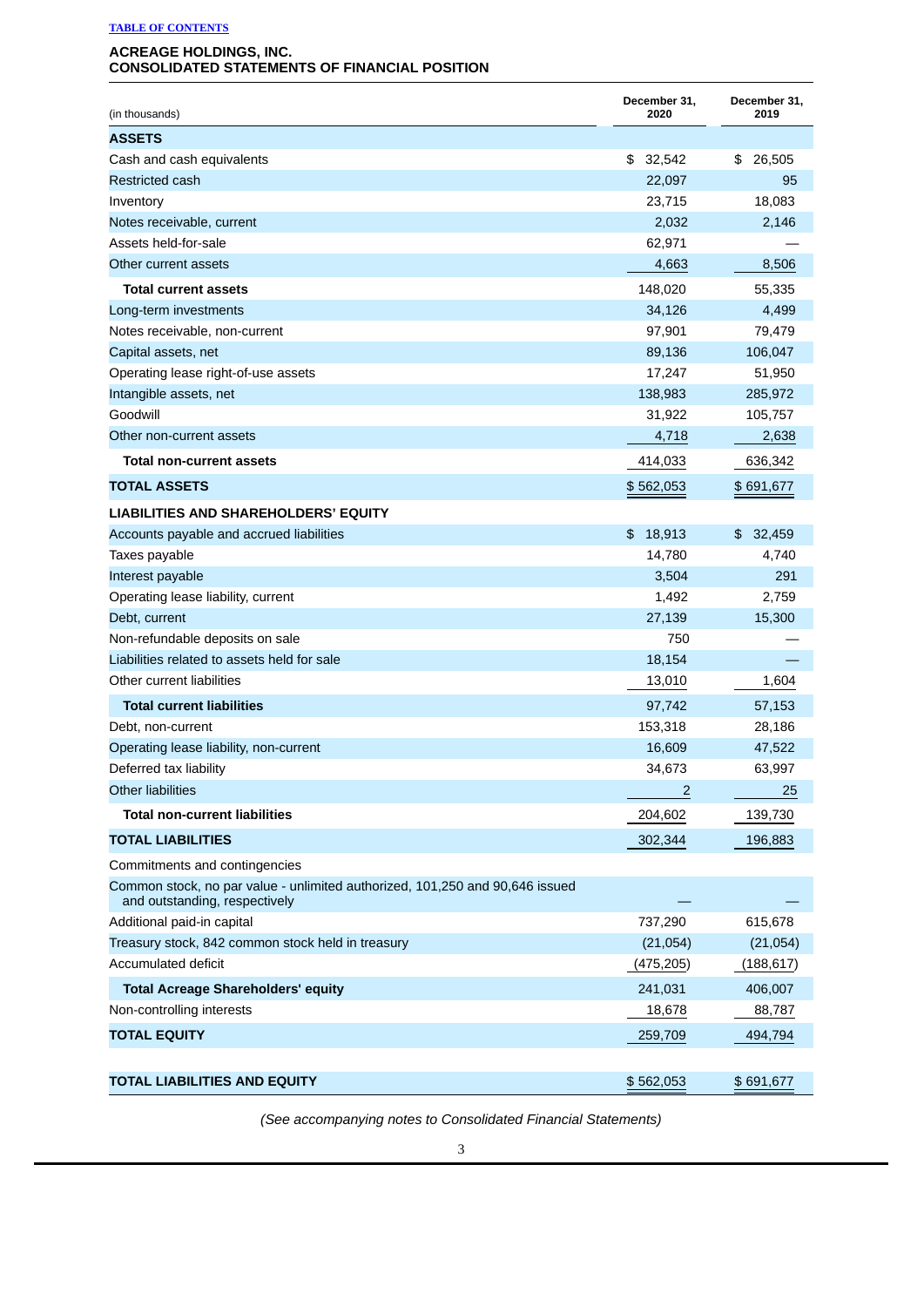## **TABLE OF [CONTENTS](#page-3-1)**

## <span id="page-6-0"></span>**ACREAGE HOLDINGS, INC. CONSOLIDATED STATEMENTS OF OPERATIONS**

|                                                                       |               | Year Ended December 31, |              |  |  |
|-----------------------------------------------------------------------|---------------|-------------------------|--------------|--|--|
| (in thousands, except per share amounts)                              | 2020          | 2019                    | 2018         |  |  |
| Retail revenue, net                                                   | \$86,380      | \$54,401                | \$17,475     |  |  |
| Wholesale revenue, net                                                | 27,971        | 18,539                  | 2,969        |  |  |
| Other revenue, net                                                    | 194           | 1,169                   | 680          |  |  |
| Total revenues, net                                                   | 114,545       | 74,109                  | 21,124       |  |  |
| Cost of goods sold, retail                                            | (51,018)      | (33, 844)               | (10, 038)    |  |  |
| Cost of goods sold, wholesale                                         | (14, 369)     | (9,821)                 | (1,666)      |  |  |
| Total cost of goods sold                                              | (65, 387)     | (43, 665)               | (11, 704)    |  |  |
| <b>Gross profit</b>                                                   | 49,158        | 30,444                  | 9,420        |  |  |
|                                                                       |               |                         |              |  |  |
| <b>OPERATING EXPENSES</b>                                             |               |                         |              |  |  |
| General and administrative                                            | 50,469        | 56,224                  | 18,647       |  |  |
| Compensation expense                                                  | 41,704        | 42,061                  | 15,356       |  |  |
| Equity-based compensation expense                                     | 92,064        | 97,538                  | 11,230       |  |  |
| Marketing                                                             | 1,820         | 5,009                   | 1,571        |  |  |
| Loss on impairments                                                   | 188,023       | 13,463                  |              |  |  |
| Loss on notes receivable                                              | 8,161         |                         |              |  |  |
| Write down of assets held-for-sale                                    | 11,003        |                         |              |  |  |
| Loss on legal settlements                                             | 14,555        |                         |              |  |  |
| Depreciation and amortization                                         | 6,170         | 7,593                   | 3,749        |  |  |
| Total operating expenses                                              | 413,969       | 221,888                 | 50,553       |  |  |
|                                                                       |               |                         |              |  |  |
| <b>Net operating loss</b>                                             | \$(364, 811)  | \$(191,444)             | \$(41,133)   |  |  |
|                                                                       |               |                         |              |  |  |
| Income (loss) from investments, net                                   | 98            | (480)                   | 21,777       |  |  |
| Interest income from loans receivable                                 | 6,695         | 3,978                   | 1,178        |  |  |
| Interest expense                                                      | (15, 853)     | (1, 194)                | (4,617)      |  |  |
| Other loss, net                                                       | (3, 487)      | (1,033)                 | (7, 930)     |  |  |
| Total other (loss) income                                             | (12, 547)     | 1,271                   | 10,408       |  |  |
|                                                                       |               |                         |              |  |  |
| Loss before income taxes                                              | \$(377,358)   | \$(190, 173)            | \$(30,725)   |  |  |
|                                                                       |               |                         |              |  |  |
| Income tax benefit (expense)                                          | 17,240        | (4,989)                 | (1,536)      |  |  |
|                                                                       |               |                         |              |  |  |
| <b>Net loss</b>                                                       | \$(360,118)   | \$(195, 162)            | $$$ (32,261) |  |  |
|                                                                       |               |                         |              |  |  |
| Less: net loss attributable to non-controlling interests              | (73, 530)     | (44, 894)               | (4, 778)     |  |  |
|                                                                       |               |                         |              |  |  |
| Net loss attributable to Acreage Holdings, Inc.                       | $$$ (286,588) | \$(150, 268)            | \$(27,483)   |  |  |
|                                                                       |               |                         |              |  |  |
| Net loss per share attributable to Acreage Holdings, Inc. - basic and |               |                         |              |  |  |
| diluted:                                                              | \$<br>(2.87)  | (1.74)<br>\$            | \$<br>(0.41) |  |  |
|                                                                       |               |                         |              |  |  |
| Weighted average shares outstanding - basic and diluted               | 99,980        | 86,185                  | 66,699       |  |  |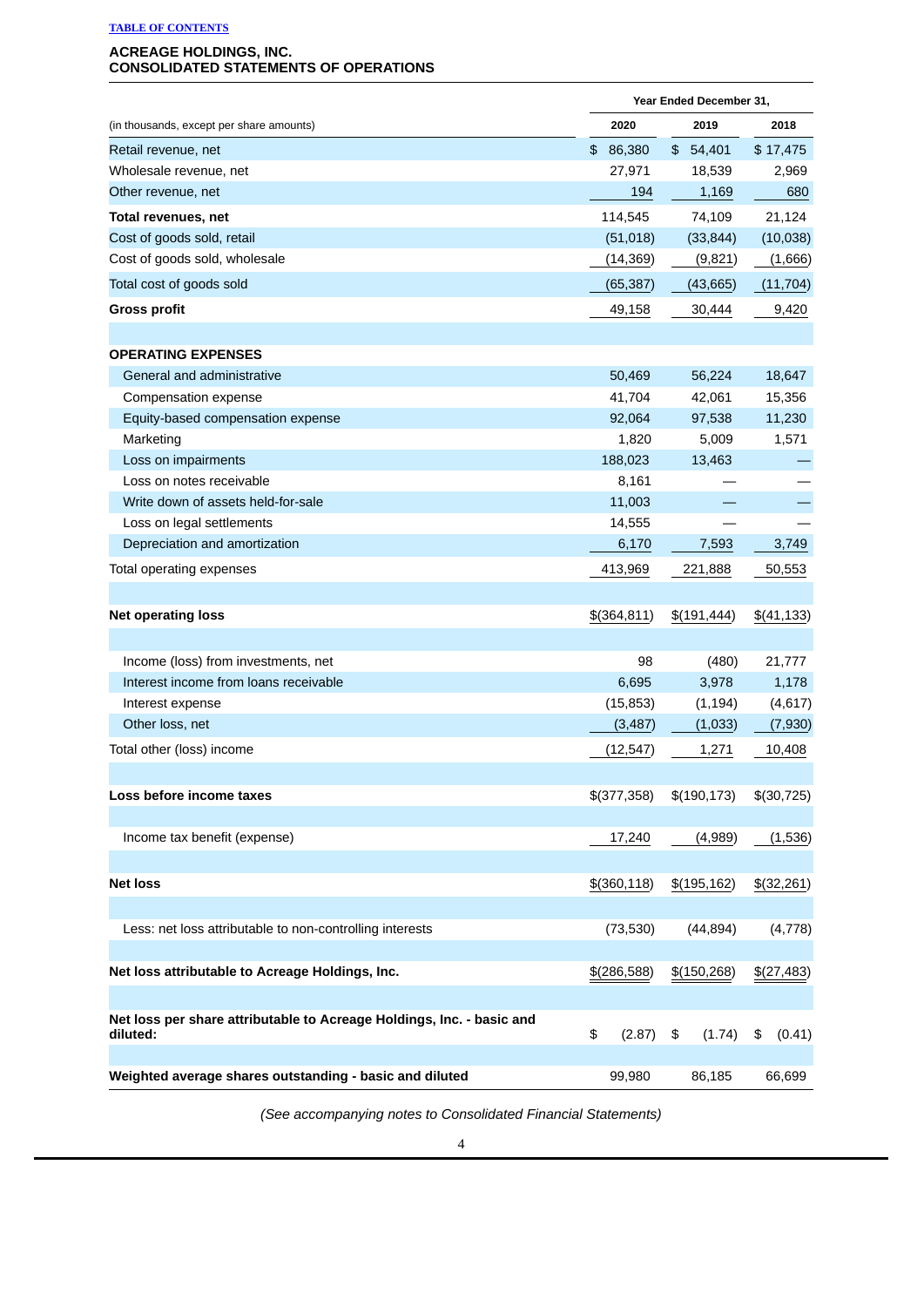## <span id="page-7-0"></span>**ACREAGE HOLDINGS, INC. CONSOLIDATED STATEMENTS OF SHAREHOLDERS' EQUITY**

|                                                                                 |                                          |                                             |                        |                                 | Attributable to shareholders of the parent |                                     |                                         |                        |
|---------------------------------------------------------------------------------|------------------------------------------|---------------------------------------------|------------------------|---------------------------------|--------------------------------------------|-------------------------------------|-----------------------------------------|------------------------|
| (in thousands)                                                                  | <b>LLC</b><br>Membership<br><b>Units</b> | Pubco<br><b>Shares</b><br>(as<br>converted) | Share<br>Capital       | <b>Treasury</b><br><b>Stock</b> | <b>Deficit</b>                             | Accumulated Shareholders'<br>Equity | Non-<br>controlling<br><b>Interests</b> | Total<br><b>Equity</b> |
| December 31, 2017                                                               | \$49,375                                 | \$                                          | 29,454 \$<br>\$        |                                 | \$ (10, 861)                               | \$<br>18,593                        | \$10,030                                | \$<br>28,623           |
| <b>Issuance of Class D units</b>                                                | 17,018                                   |                                             | 105,514                |                                 |                                            | 105,514                             |                                         | 105,514                |
| Issuance of Class E units, net                                                  | 19,352                                   |                                             | 116,124                |                                 |                                            | 116,124                             |                                         | 116,124                |
| Interest expense settled with PIK<br>units                                      | 330                                      | 66                                          | 1,912                  |                                 |                                            | 1,912                               |                                         | 1,912                  |
| Conversion of notes to equity                                                   | 6,473                                    |                                             | 30,759                 |                                 |                                            | 30,759                              |                                         | 30,759                 |
| <b>Issuance of warrants</b>                                                     |                                          |                                             | 3,285                  |                                 |                                            | 3,285                               |                                         | 3,285                  |
| <b>Issuance of Pubco shares in</b><br>redemption of membership units            | (66, 820)                                | 65,978                                      | 280                    | (21,054)                        |                                            | (20, 774)                           |                                         | (20, 774)              |
| RTO-related issuances, net                                                      |                                          | 12,626                                      | 298,004                |                                 |                                            | 298,004                             |                                         | 298,004                |
| Formation of NCI at RTO and<br>adjustments for changes in<br>ownership          | (27, 340)                                |                                             | (133, 943)             |                                 |                                            | (133, 943)                          | 133,943                                 |                        |
| Establishment of deferred tax<br>liability due to RTO                           |                                          |                                             | (30, 175)              |                                 |                                            | (30, 175)                           |                                         | (30, 175)              |
| Capital contributions, net                                                      |                                          |                                             |                        |                                 |                                            |                                     | 2,767                                   | 2,767                  |
| Increase in non-controlling interests<br>from business acquisitions             |                                          |                                             |                        |                                 |                                            |                                     | 7,241                                   | 7,241                  |
| Purchase of non-controlling<br>interests                                        |                                          |                                             | (21, 798)              |                                 |                                            | (21, 798)                           | (12, 305)                               | (34, 103)              |
| Other equity transactions                                                       |                                          | 398                                         | 4,426                  |                                 | (5)                                        | 4,421                               | (5,976)                                 | (1, 555)               |
| Equity-based compensation<br>expense and related issuances                      | 1,612                                    | 96                                          | 10,915                 |                                 |                                            | 10,915                              |                                         | 10,915                 |
| Net loss                                                                        |                                          |                                             |                        |                                 | (27, 483)                                  | (27, 483)                           | (4, 778)                                | (32, 261)              |
| December 31, 2018                                                               | \$                                       | \$79,164                                    | $$414,757$ $$(21,054)$ |                                 | (38, 349)<br>\$                            | \$355,354                           | \$130,922                               | \$486,276              |
| <b>Issuances for business</b><br>acquisitions/purchases of intangible<br>assets |                                          | 5,364                                       | 104,748                |                                 |                                            | 104,748                             | 4,356                                   | 109,104                |
| NCI adjustments for changes in<br>ownership                                     |                                          | 2,784                                       | (2,766)                |                                 |                                            | (2,766)                             | 2,766                                   |                        |
| Capital distributions, net                                                      |                                          |                                             |                        |                                 |                                            |                                     | (4, 363)                                | (4, 363)               |
| Other equity transactions                                                       |                                          | 589                                         | 11,707                 |                                 |                                            | 11,707                              |                                         | 11,707                 |
| Equity-based compensation<br>expense and related issuances                      |                                          | 2,745                                       | 87,232                 |                                 |                                            | 87,232                              |                                         | 87,232                 |
| Net loss                                                                        |                                          |                                             |                        |                                 | (150, 268)                                 | (150, 268)                          | (44, 894)                               | (195, 162)             |
| December 31, 2019                                                               | \$                                       | \$90,646                                    | $$615,678$ $$(21,054)$ |                                 | \$ (188, 617)                              | \$406,007                           | \$ 88,787                               | \$494,794              |
| <b>Issuances for private placement</b>                                          |                                          | 6,085                                       | 27,887                 |                                 |                                            | 27,887                              |                                         | 27,887                 |
| Beneficial conversion feature on<br>convertible note (See Note 10)              |                                          |                                             | 523                    |                                 |                                            | 523                                 |                                         | 523                    |
| Issuances on conversion of<br>debenture                                         |                                          | 327                                         | 550                    |                                 |                                            | 550                                 |                                         | 550                    |
| <b>Issuance of warrants</b>                                                     |                                          |                                             | 3,229                  |                                 |                                            | 3,229                               |                                         | 3,229                  |
| NCI adjustments for changes in<br>ownership                                     | 3,861                                    | 583                                         | (3, 395)               |                                 |                                            | (3, 395)                            | 3,395                                   |                        |
| Capital contributions, net                                                      |                                          |                                             |                        |                                 |                                            |                                     | 26                                      | 26                     |
| Other equity transactions                                                       |                                          | 276                                         | 754                    |                                 |                                            | 754                                 |                                         | 754                    |
| Equity-based compensation<br>expense and related issuances                      |                                          | 3,333                                       | 92,064                 |                                 |                                            | 92,064                              |                                         | 92,064                 |
| Net loss                                                                        |                                          |                                             |                        |                                 | (286, 588)                                 | (286,588)                           | (73,530)                                | (360, 118)             |
| December 31, 2020                                                               | 3,861<br>\$                              | \$101,250                                   | \$737,290              | \$ (21,054)                     | \$ (475, 205)                              | \$241,031                           | \$18,678                                | \$ 259,709             |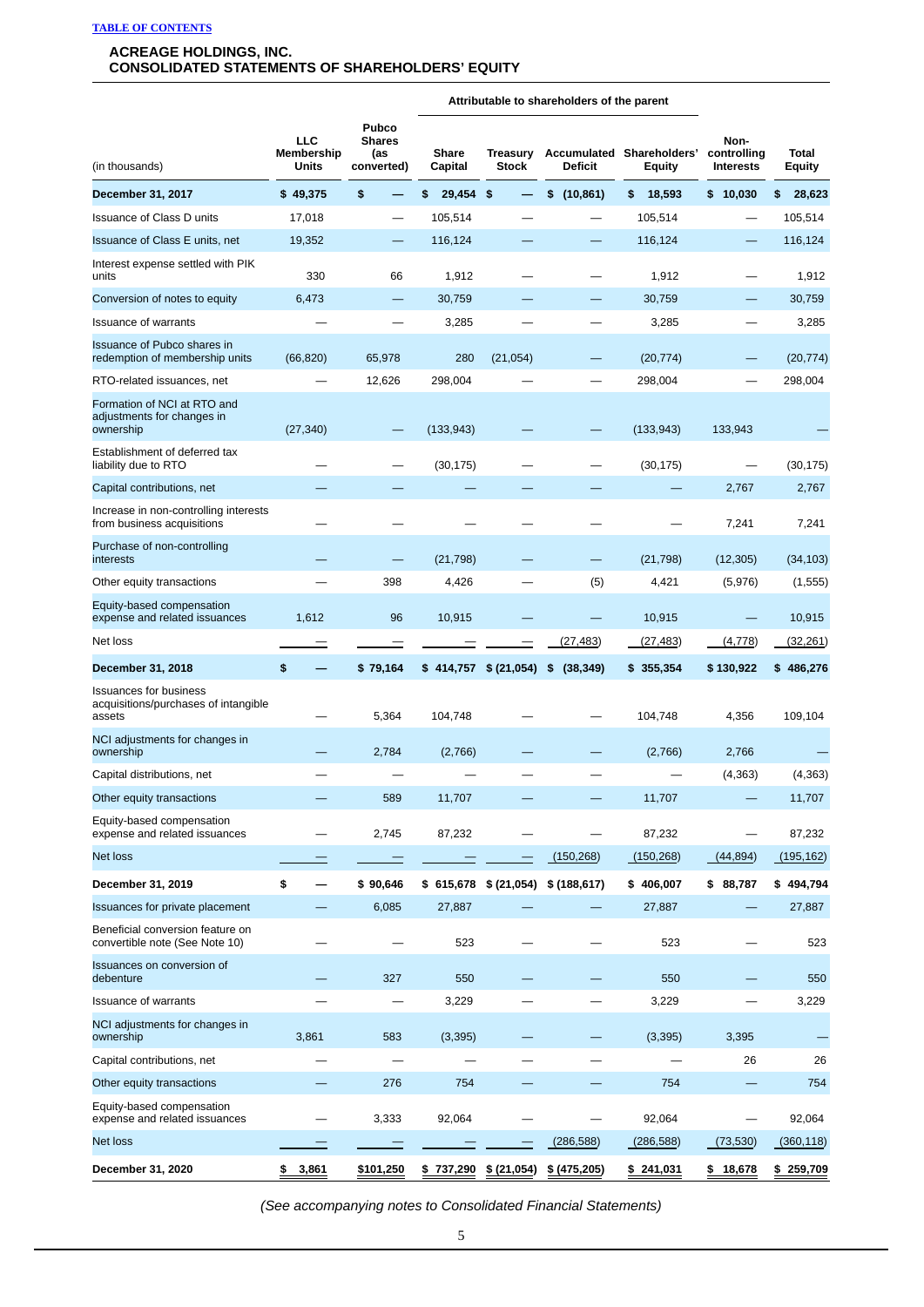## **TABLE OF [CONTENTS](#page-3-1)**

## <span id="page-8-0"></span>**ACREAGE HOLDINGS, INC. CONSOLIDATED STATEMENTS OF CASH FLOWS**

| 2020                                                                                        |              |
|---------------------------------------------------------------------------------------------|--------------|
| (in thousands)<br>2019                                                                      | 2018         |
| CASH FLOWS FROM OPERATING ACTIVITIES:                                                       |              |
| Net loss<br>\$(360,118)<br>\$(195, 162)                                                     | \$ (32, 261) |
| Adjustments for:                                                                            |              |
| 7,593<br>Depreciation and amortization<br>6,170                                             | 3,749        |
| 92,818<br>102,898<br>Equity-settled expenses, including compensation                        | 19,360       |
| Gain on business divestiture<br>(217)                                                       |              |
| Gain on sale of investment                                                                  | (1,500)      |
| 363<br>Loss on disposal of capital assets<br>2,461                                          |              |
| 188,023<br>13,463<br>Loss on impairment                                                     |              |
| Loss on notes receivable<br>8,161                                                           |              |
| Bad debt expense<br>195                                                                     |              |
| Non-cash interest expense<br>7,023<br>67                                                    | 2,838        |
| Non-cash operating lease expense<br>122<br>1,684                                            |              |
| Deferred tax (income) expense<br>(32, 405)<br>(3, 844)                                      | (56)         |
| Non-cash loss from investments, net<br>949<br>1,272                                         | (19, 340)    |
| Other non-cash (income) expense, net<br>(2, 394)                                            | 469          |
| Write-down of assets held-for-sale<br>11,003                                                |              |
| Change, net of acquisitions in:                                                             |              |
| Inventory<br>(2,531)<br>(6, 941)                                                            | (3,641)      |
| 4,011<br>Other assets<br>(5,053)                                                            | (3,075)      |
| Interest receivable<br>(2, 284)<br>(4,002)                                                  | (1,208)      |
| Accounts payable and accrued liabilities<br>(11, 572)<br>17,217                             | 95           |
| Taxes payable<br>10,233<br>3,778                                                            | (152)        |
| Interest payable<br>3,213<br>(250)                                                          | 398          |
| <b>Other liabilities</b><br>7,067<br>(1, 568)                                               | (1,212)      |
| Net cash used in operating activities<br>\$ (70, 879)<br>\$ (67,678)                        | \$ (35,536)  |
| CASH FLOWS FROM INVESTING ACTIVITIES:                                                       |              |
| Purchases of capital assets<br>\$ (15, 477)<br>\$ (47,085)                                  | \$ (22, 351) |
| Investments in notes receivable<br>(14, 809)<br>(39, 145)                                   | (15, 483)    |
| Collection of notes receivable<br>254<br>3,164                                              | 4,519        |
| (35,067)<br>(4, 158)<br>Cash paid for long-term investments                                 | (2, 201)     |
| Proceeds from business divestiture<br>997                                                   |              |
| Proceeds from sale of investment                                                            | 9,634        |
| Proceeds from sale of capital assets<br>4,756<br>172                                        |              |
| Business acquisitions, net of cash acquired<br>(9,983)<br>(21, 205)                         | (32, 147)    |
| Purchases of intangible assets<br>(58, 488)<br>—                                            | (6, 445)     |
| Deferred acquisition costs and deposits<br>2,076                                            | (22, 675)    |
| Distributions from investments<br>27<br>232                                                 | 141          |
| Proceeds from (purchase of) short-term investments<br>149,828                               | (148, 684)   |
| Net cash used in investing activities<br>\$ (69, 302)<br>\$ (14,609)                        | \$(235,692)  |
| CASH FLOWS FROM FINANCING ACTIVITIES:                                                       |              |
| Proceeds from related party debt<br>\$<br>7,100<br>15,000<br>\$<br>\$                       |              |
| Repayment of related party loan<br>(22, 100)                                                |              |
| Proceeds from financing (refer to Note 14 for related party financing)<br>160,587<br>19,052 |              |
| Deferred financing costs paid<br>(7,864)                                                    |              |
| Proceeds from issuance of private placement units and warrants, net<br>31,117               |              |
| Collateral received from financing agreement<br>22,000                                      |              |
| Proceeds from issuance of membership units, net                                             | 116,890      |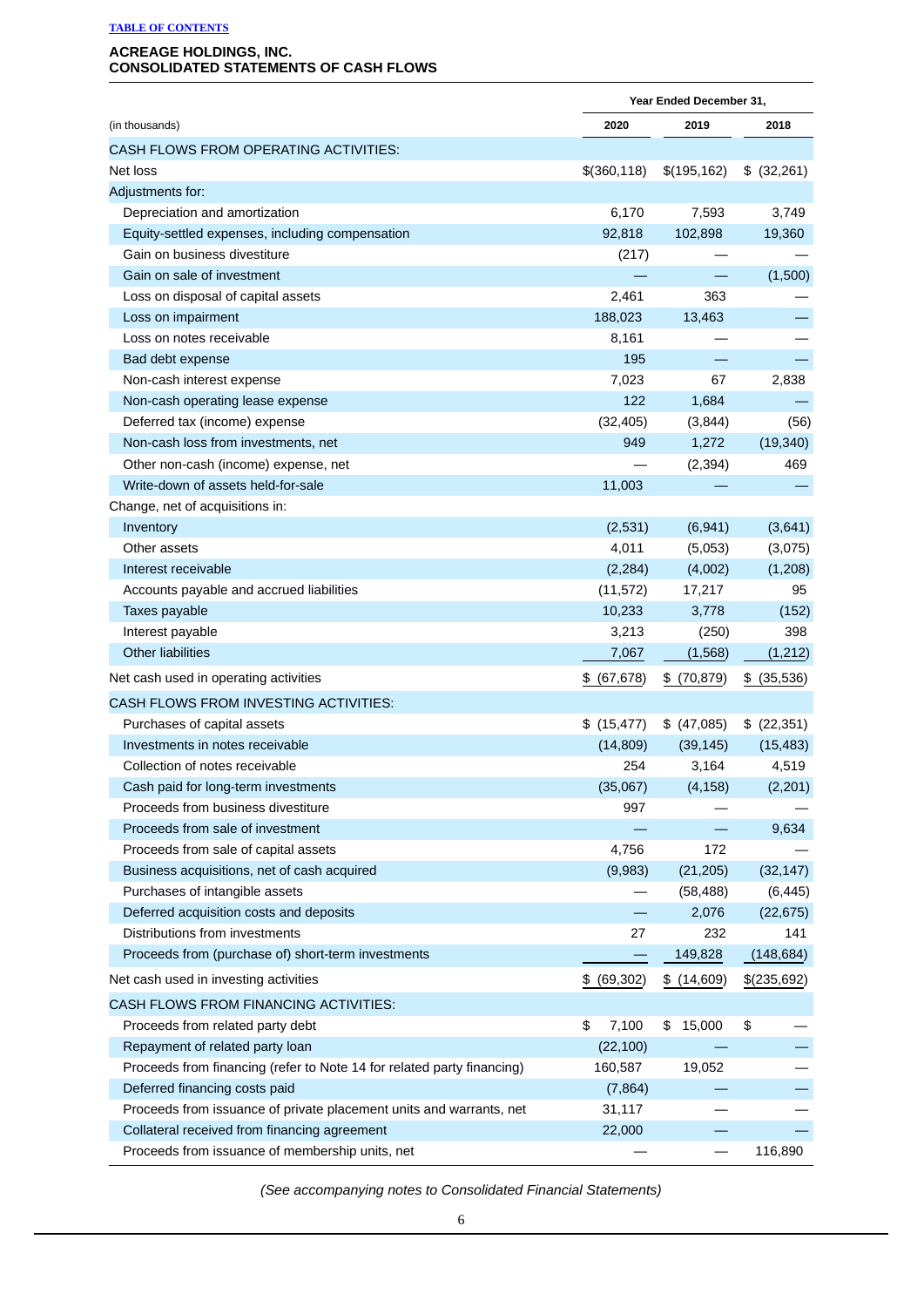|                                                                        |           | <b>Year Ended December 31.</b> |           |  |
|------------------------------------------------------------------------|-----------|--------------------------------|-----------|--|
| (in thousands)                                                         | 2020      | 2019                           | 2018      |  |
| Proceeds from issuance of subscription receipts, net                   |           |                                | 298.644   |  |
| Settlement of taxes withheld                                           |           | (10, 306)                      | (21,054)  |  |
| Purchase of non-controlling interest                                   |           |                                | (19, 643) |  |
| Repayment of debt                                                      | (25, 821) | (12, 333)                      | (17, 838) |  |
| Capital contributions (distributions) - non-controlling interests, net |           | (4, 363)                       | 2,767     |  |
| Net cash provided by financing activities                              | \$165,019 | 7,050<br>\$                    | \$359,766 |  |
| Net increase (decrease) in cash, cash equivalents and restricted cash  | \$28,039  | \$ (78, 438)                   | \$88,538  |  |
| Cash, cash equivalents and restricted cash - Beginning of period       | 26,600    | 105,038                        | 16,500    |  |
| Cash, cash equivalents and restricted cash - End of period             | \$54,639  | \$26.600                       | \$105.038 |  |

|                                                                 | Year Ended December 31, |           |                       |  |  |
|-----------------------------------------------------------------|-------------------------|-----------|-----------------------|--|--|
| (in thousands)                                                  | 2020                    | 2019      | 2018                  |  |  |
| SUPPLEMENTAL DISCLOSURE OF CASH FLOW INFORMATION:               |                         |           |                       |  |  |
| Interest paid - non-lease                                       | \$5,617                 | \$<br>685 | \$1,381               |  |  |
| Income taxes paid                                               | 3,027                   | 4,555     | 1,744                 |  |  |
| OTHER NON-CASH INVESTING AND FINANCING ACTIVITIES:              |                         |           |                       |  |  |
| Capital assets not yet paid for                                 | \$2,479                 | \$8,188   | 393<br>$\mathfrak{L}$ |  |  |
| Exchange of intangible assets to notes receivable (Note 4)      | 18,800                  |           |                       |  |  |
| Holdback of Maine HSCP notes receivable (Note 6)                | 917                     |           |                       |  |  |
| Promissory note conversion (Note 6)                             | 10,087                  |           |                       |  |  |
| Deferred tax liability related to business acquisition (Note 3) | 3,077                   |           |                       |  |  |
| Beneficial conversion feature (Note 10)                         | 523                     |           |                       |  |  |
| Convertible note conversion                                     | 550                     |           |                       |  |  |
| Unpaid debt issuance costs                                      | 3,000                   |           |                       |  |  |
| Exchange of investments for land and building (Note 5)          | 4,464                   |           |                       |  |  |
| Issuance of Class D units for land                              |                         |           | 2,600                 |  |  |
| Issuance of SVS for operating lease                             |                         | 3,353     |                       |  |  |

*(See accompanying notes to Consolidated Financial Statements)*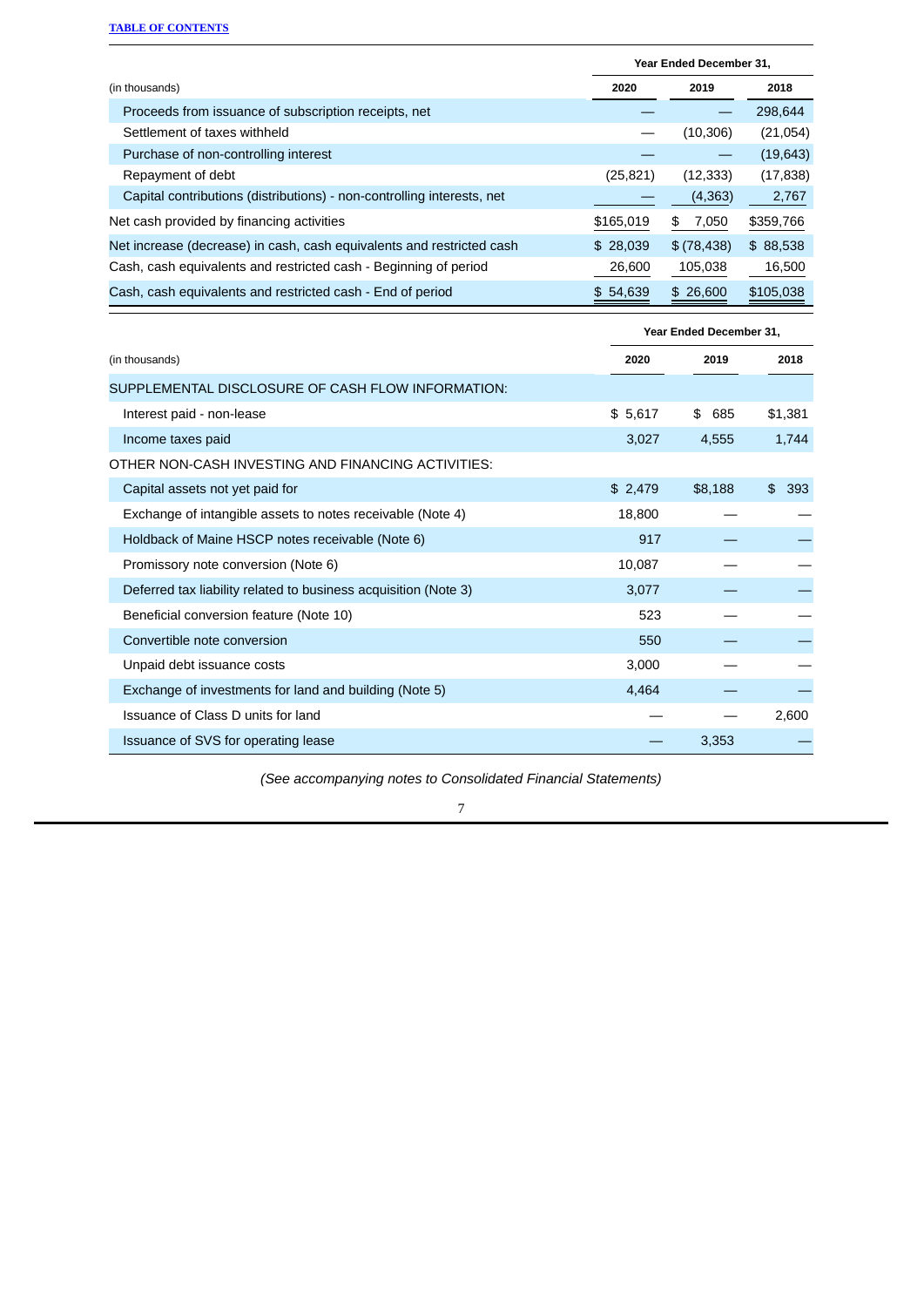## <span id="page-10-0"></span>**1. NATURE OF OPERATIONS**

Acreage Holdings, Inc. (the "Company", "Pubco" or "Acreage") was originally incorporated under the *Business Corporations Act* (Ontario) on July 12, 1989 as Applied Inventions Management Inc. On August 29, 2014, the Company changed its name to Applied Inventions Management Corp. The Company continued into British Columbia and changed its name to "Acreage Holdings, Inc." on November 9, 2018. The Company's Class E subordinate voting shares ("Fixed Shares") and Class D subordinate voting shares ("Floating Shares") are listed on the Canadian Securities Exchange under the symbols "ACRG.A.U" and "ACRG.B.U", respectively, quoted on the OTCQX under the symbols "ACRHF" and "ACRDF", respectively, and traded on the Frankfurt Stock Exchange under the symbols "0VZ1" and "0VZ2", respectively. The Company indirectly owns, operates and has contractual relationships with cannabis cultivation facilities, dispensaries and other cannabis-related companies in the United States ("U.S.").

High Street Capital Partners, LLC, a Delaware limited liability company doing business as "Acreage Holdings" ("HSCP"), was formed on April 29, 2014. The Company became the indirect parent of HSCP on November 14, 2018 in connection with the reverse takeover ("RTO") transaction described below.

The Company's principal place of business is located at 450 Lexington Avenue, #3308, New York, New York in the U.S. The Company's registered and records office address is Suite 2800, Park Place, 666 Burrard Street, Vancouver, British Columbia in Canada.

#### The RTO transaction

On September 21, 2018, the Company, HSCP, HSCP Merger Corp. (a wholly-owned subsidiary of the Company), Acreage Finco B.C. Ltd. (a special purpose corporation) ("Finco"), Acreage Holdings America, Inc. ("USCo") and Acreage Holdings WC, Inc. ("USCo2") entered into a business combination agreement (the "Business Combination Agreement") whereby the parties thereto agreed to combine their respective businesses, which would result in the RTO of Pubco by the security holders of HSCP, which was deemed to be the accounting acquiror. On November 14, 2018, the parties to the Business Combination Agreement completed the RTO.

#### Canopy Growth Corporation transaction

On June 27, 2019, the Company and Canopy Growth Corporation ("Canopy Growth" or "CGC") implemented the Prior Plan of Arrangement (as defined in Note 13) contemplated by the Original Arrangement Agreement (as defined in Note 13). Pursuant to the Prior Plan of Arrangement, Canopy Growth was granted an option to acquire all of the issued and outstanding shares of the Company in exchange for the payment of 0.5818 of a common share in the capital of Canopy Growth for each Class A subordinate voting share (each, a "SVS") held (with the Class B proportionate voting shares (the "PVS") and Class C multiple voting shares (the "MVS") being automatically converted to SVS immediately prior to consummation of the Acquisition (as defined in Note 13), which original exchange ratio was subject to adjustment in accordance with the Original Arrangement Agreement. Canopy Growth was required to exercise the option upon a change in federal laws in the United States to permit the general cultivation, distribution and possession of marijuana (as defined in the relevant legislation) or to remove the regulation of such activities from the federal laws of the United States (the "Triggering Event") and, subject to the satisfaction or waiver of certain closing conditions set out in the Original Arrangement Agreement, Canopy Growth was required to acquire all of the issued and outstanding SVS (following the mandatory conversion of the PVS and MVS into SVS).

On June 24, 2020, Canopy Growth and the Company entered into an agreement to, among other things, amend the terms of the Original Arrangement Agreement and the terms of the Prior Plan of Arrangement (the "Amended Arrangement"). On September 16, 2020, the Company's shareholders voted in favor of a special resolution authorizing and approving the terms of, among other things, the Amended Arrangement. Subsequently, on September 18, 2020, the Company obtained a final order from the Supreme Court of British Columbia approving the Amended Arrangement, and on September 23, 2020 the Company and Canopy Growth entered into the Amending Agreement (as defined in Note 13) and implemented the Amended Arrangement. Pursuant to the Amended Arrangement, the Company's articles were

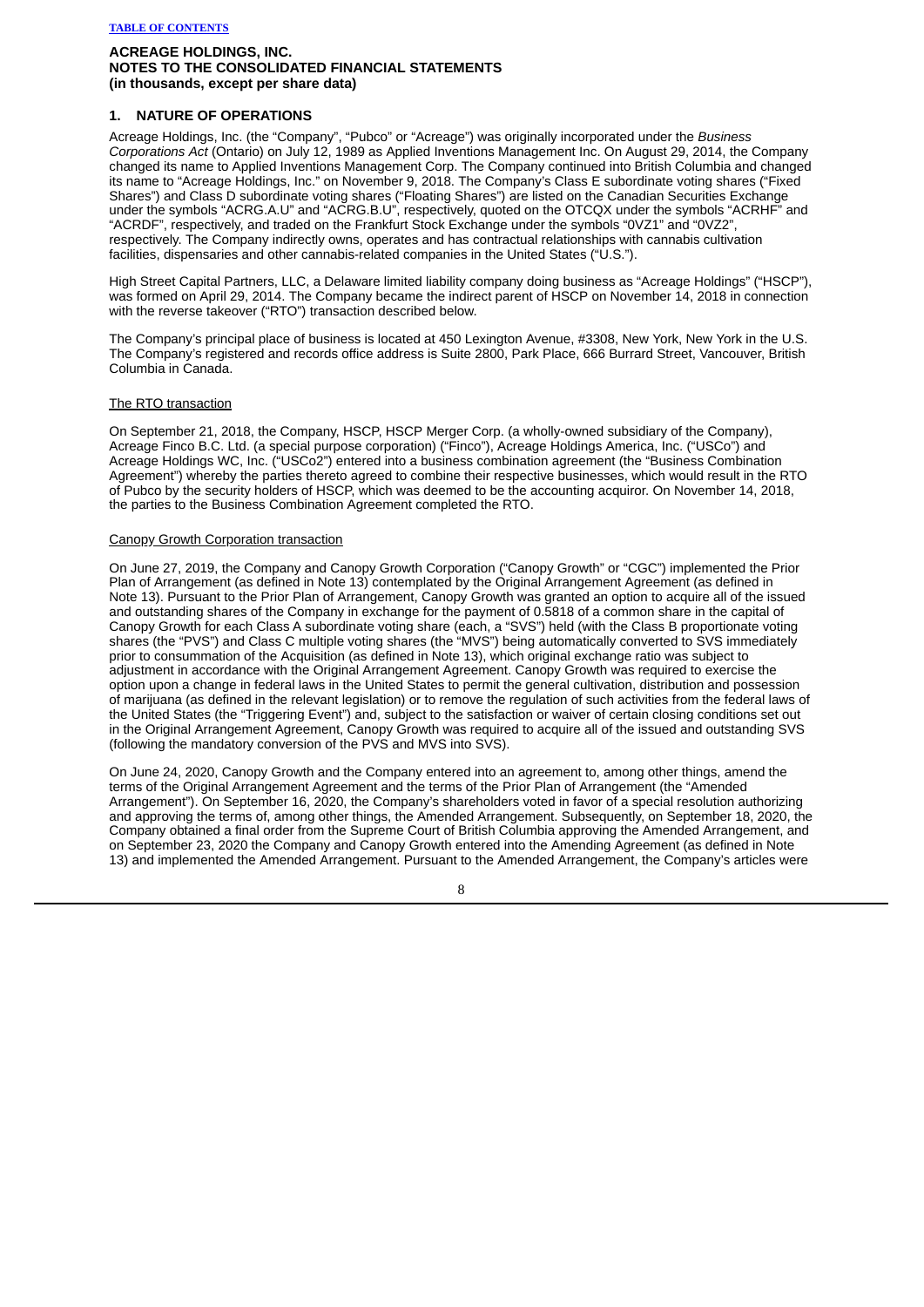amended to create the Fixed Shares, the Floating Shares and the Class F multiple voting shares (the "Fixed Multiple Shares"), and each outstanding SVS was exchanged for 0.7 of a Fixed Share and 0.3 of a Floating Share, each outstanding PVS was exchanged for 28 Fixed Shares and 12 Floating Shares; and each outstanding MVS was exchanged for 0.7 of a Fixed Multiple Share and 0.3 of a Floating Share. Refer to Note 13 for further discussion.

Pursuant to the implementation of the Amended Agreement, on September 23, 2020, a subsidiary of Canopy Growth advanced gross proceeds of \$50,000 to Universal Hemp, LLC, an affiliate of the Company. The debenture bears interest at a rate of 6.1% per annum. Refer to Note 10 for further discussion.

### COVID-19

In December 2019, a novel strain of coronavirus ("COVID-19") emerged in Wuhan, China. Since then, it has spread to other countries and infections have been reported around the world. On March 11, 2020, the World Health Organization declared the outbreak of COVID-19 a global pandemic.

In response to the outbreak, governmental authorities in the United States, Canada and internationally have introduced various recommendations and measures to try to limit the pandemic, including travel restrictions, border closures, nonessential business closures, quarantines, self-isolations, shelters-in-place and social distancing. The COVID-19 outbreak and the response of governmental authorities to try to limit it are having a significant impact on the private sector and individuals, including unprecedented business, employment and economic disruptions. Management has been closely monitoring the impact of COVID-19, with a focus in the health and safety of our employees, business continuity and supporting our communities. We have implemented various measures to reduce the spread of the virus, including implementing social distancing measures at our cultivation facilities, manufacturing facilities, and dispensaries, enhancing cleaning protocols at such facilities and dispensaries and encouraging employees to adhere to preventative measures recommended by local, state, and federal health officials.

## **2. SIGNIFICANT ACCOUNTING POLICIES**

#### Basis of presentation and going concern

The accompanying consolidated financial statements have been prepared on a going concern basis which implies we will continue to meet our obligations for the next twelve months as of the date these financial statements are issued.

As reflected in the consolidated financial statements, the Company had an accumulated deficit as of December 31, 2020, as well as a net loss and negative cash flow from operating activities for the reporting period then ended. These factors raise substantial doubt about the Company's ability to continue as a going concern for at least one year from the issuance of these financial statements.

However, management believes that substantial doubt about the Company's ability to meet its obligations for the next twelve months from the date these financial statements were issued has been alleviated due to, but not limited to, (i) access to future capital commitments, (ii) continued sales growth from our consolidated operations, (iii) latitude as to the timing and amount of certain operating expenses as well as capital expenditures, (iv) restructuring plans that have already been put in place to improve the Company's profitability, (v) the Standby Equity Distribution Agreement (refer to Note 13 and 17 for further discussion) and (vi) the anticipated Non-Core Divestitures (refer to Note 3 for further discussion).

If the Company is unable to raise additional capital whenever necessary, it may be forced to decelerate or curtail its footprint buildout or other operational activities until such time as additional capital becomes available. Such limitation of the Company's activities would allow it to slow its rate of spending and extend its use of cash until additional capital is raised. However, management cannot provide any assurances that we will be successful in accomplishing any of our

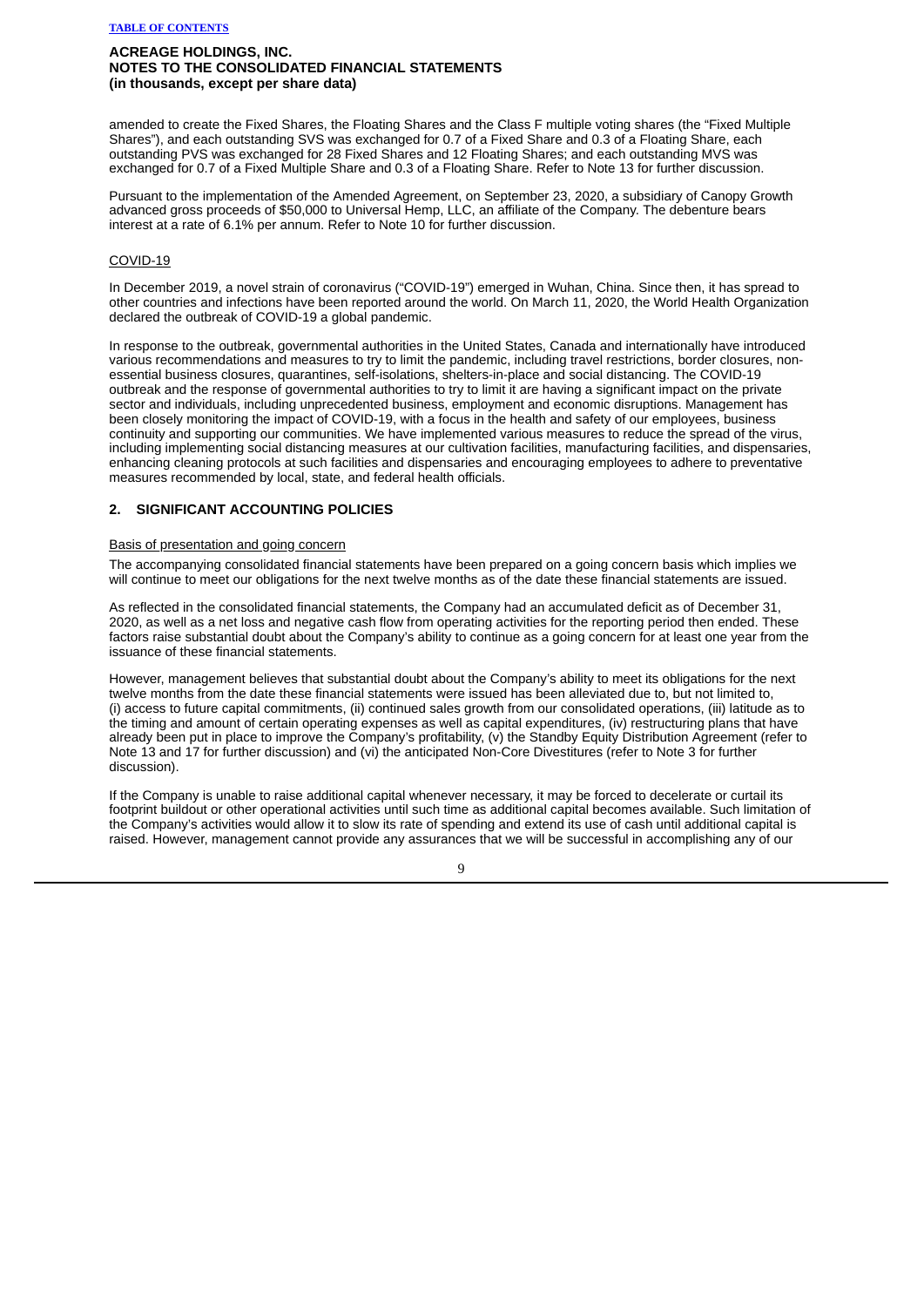plans. Management also cannot provide any assurance as to unforeseen circumstances that could occur at any time within the next twelve months or thereafter which could increase our need to raise additional capital on an immediate basis.

## Use of estimates

The accompanying consolidated financial statements have been prepared in accordance with accounting principles generally accepted in the United States of America ("GAAP"). Preparation of financial statements in conformity with GAAP requires management to make estimates, judgments and assumptions that affect the reported amounts of assets and liabilities as of the dates presented and the reported amounts of revenues and expenses during the periods presented. Significant estimates inherent in the preparation of the accompanying consolidated financial statements include the fair value of assets acquired and liabilities assumed in business combinations, assumptions relating to equity-based compensation expense, estimated useful lives for property, plant and equipment and intangible assets, the valuation allowance against deferred tax assets and the assessment of potential impairment charges on goodwill, intangible assets and investments in equity and notes receivable.

#### Emerging growth company

We are an "emerging growth company" as defined in the Jumpstart Our Business Startups Act (the "JOBS Act"). Under the JOBS Act, emerging growth companies can delay adopting new or revised accounting standards until such time as those standards apply to private companies.

#### Functional and presentation currency

The consolidated financial statements and the accompanying notes are expressed in U.S. dollars. Financial metrics are presented in thousands. Other metrics, such as shares outstanding, are presented in thousands unless otherwise noted.

#### Basis of consolidation

Our consolidated financial statements include the accounts of Acreage, its subsidiaries and variable interest entities ("VIEs") where we are considered the primary beneficiary, if any, after elimination of intercompany accounts and transactions. Investments in business entities in which Acreage lacks control but is able to exercise significant influence over operating and financial policies are accounted for using the equity method. Our proportionate share of net income or loss of the entity is recorded in *Income (loss) from investments, net* in the Consolidated Statements of Operations.

#### VIEs

In determining whether we are the primary beneficiary of a VIE, we assess whether we have the power to direct matters that most significantly impact the activities of the VIE and have the obligation to absorb losses or the right to receive benefits from the VIE that could potentially be significant to the VIE. There were no material consolidated VIEs as of December 31, 2020 or 2019.

#### Non-controlling interests ("NCI")

Non-controlling interests represent ownership interests in consolidated subsidiaries by parties that are not shareholders of Pubco. They are shown as a component of *Total equity* in the Consolidated Statements of Financial Position, and the share of loss attributable to non-controlling interests is shown as a component of *Net loss* in the Consolidated Statements of Operations. Changes in the parent company's ownership that do not result in a loss of control are accounted for as equity transactions.

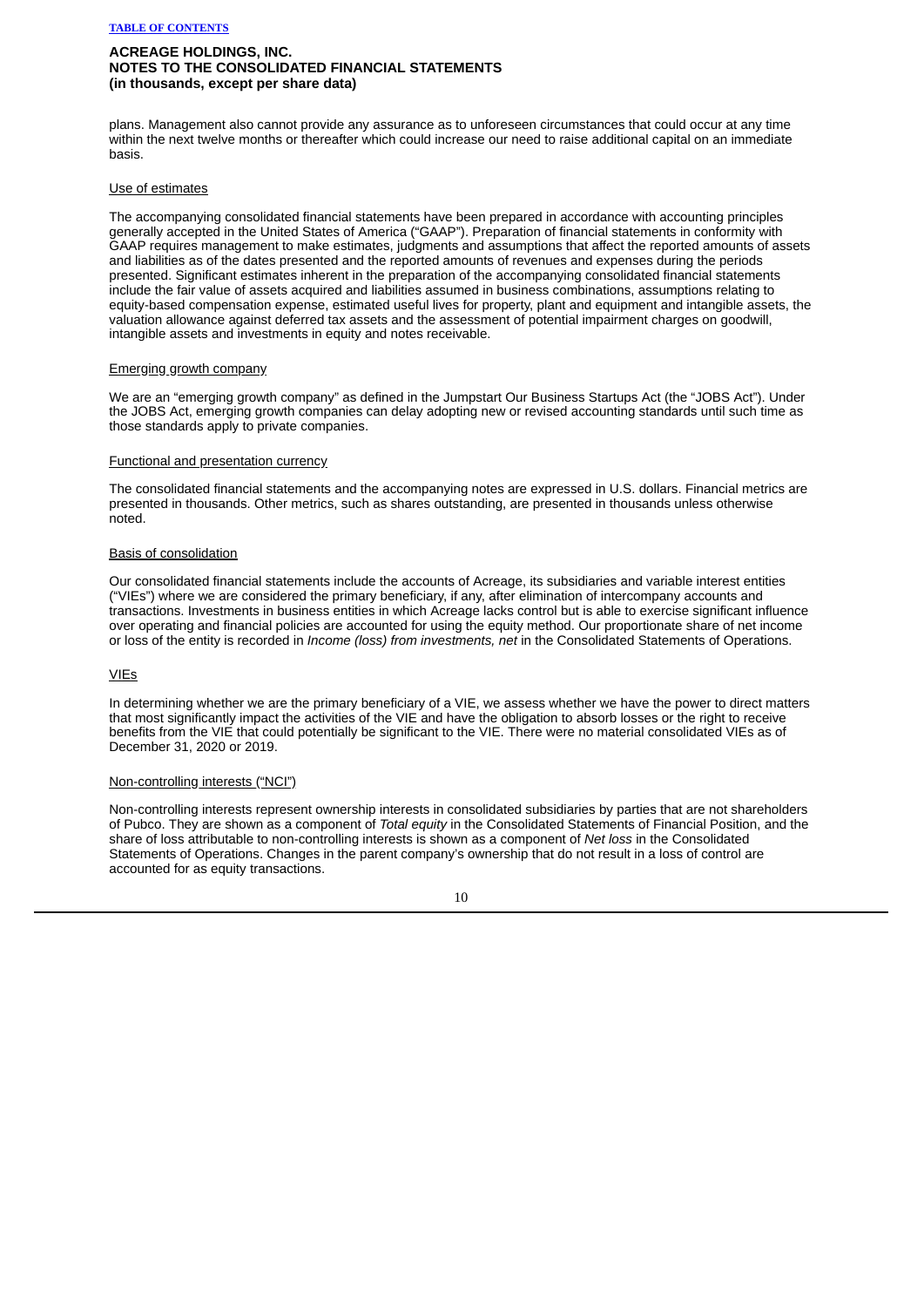#### Cash and cash equivalents

The Company defines cash equivalents as highly liquid investments held for the purpose of meeting short-term cash commitments that are readily convertible into known amounts of cash, with original maturities of three months or less. The Company maintains cash with various U.S. banks and credit unions with balances in excess of the Federal Deposit Insurance Corporation and National Credit Union Share Insurance Fund limits, respectively. The failure of a bank or credit union where the Company has significant deposits could result in a loss of a portion of such cash balances in excess of the insured limit, which could materially and adversely affect the Company's business, financial condition, results of operations and the market price of the Company's Fixed Shares and Floating Shares.

#### Restricted cash

Restricted cash represents funds contractually held for specific purposes (refer to Note 10) and, as such, not available for general corporate purposes.

Cash and restricted cash, as presented on the Consolidated Statements of Cash Flows, consists of \$32,542 and \$22,097 as of December 31, 2020, respectively, and \$26,505 and \$95 as of December 31, 2019, respectively.

#### **Investments**

The Company classifies its short-term investments in debt securities as held-to-maturity and accounts for them at amortized cost. Due to the short maturities, the carrying value approximates fair value. Refer to Note 5 for further discussion.

The Company accounts for long-term equity investments in which we are able to exercise significant influence, but do not have control over, using the equity method.

On January 1, 2018, we early adopted Accounting Standards Update ("ASU") 2016-01 - *Financial Instruments - Overall: Recognition and Measurement of Financial Assets and Financial Liabilities* ("ASU 2016-01"), which, among other provisions, requires the equity investments not accounted for using the equity method to be carried at fair value, with changes recognized in net income ("FV-NI"). For investments not accounted for using the equity method without a readily determinable fair value, a measurement alternative is available, allowing measurement at cost, less any impairment plus or minus changes resulting from observable price changes in orderly transactions for the identical or a similar investment of the same issuer. There was no change to the Company's accounting for investments, as it elected the measurement alternative for all former cost method investments. Refer to Note 5 for further discussion.

#### Inventory

The Company's inventories include the direct costs of seeds and growing materials, indirect costs such as utilities, labor, depreciation and overhead costs, and subsequent costs to prepare the products for ultimate sale, which include direct costs such as materials and indirect costs such as utilities and labor. All direct and indirect costs related to inventory are capitalized when they are incurred, and they are subsequently classified to *Cost of goods sold* in the Consolidated Statements of Operations. Inventory is valued at the lower of cost and net realizable value, defined as estimated selling price in the ordinary cost of business, less costs of disposal. The Company measures inventory cost using specific identification for its retail inventory and the average cost method for its cultivation inventory.

#### Fair value of financial instruments

The Company accounts for assets and liabilities measured at fair value on a recurring basis in accordance with ASC 820 - *Fair Value Measurements.* ASC 820 utilizes a fair value hierarchy that reflects the significance of the inputs used to make the measurements. The hierarchy is summarized as follows:

1. Level 1 - quoted prices (unadjusted) that are in active markets for identical assets or liabilities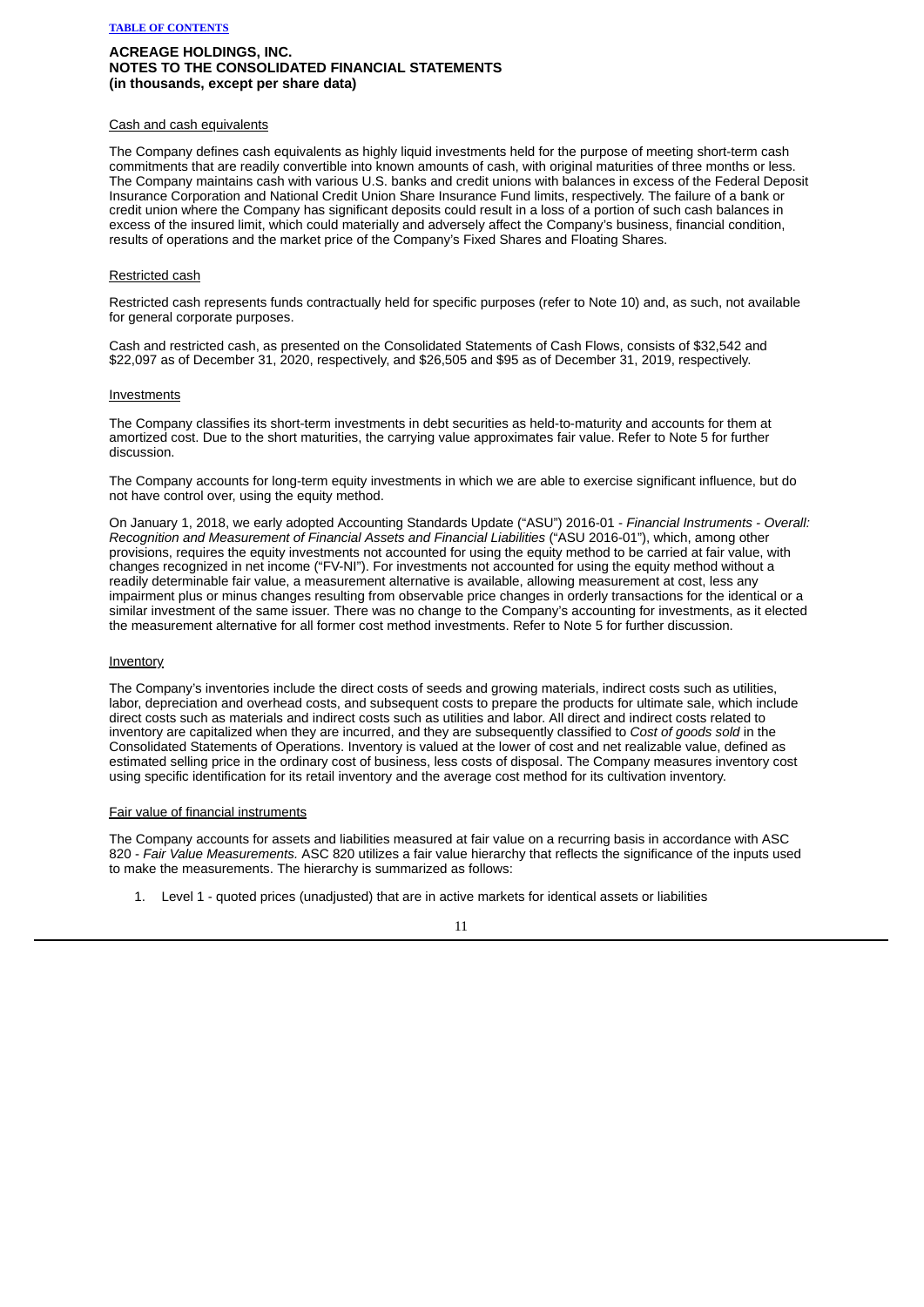- 2. Level 2 inputs that are observable for the asset or liability, either directly (prices) for similar assets or liabilities in active markets or indirectly (derived from prices) for identical assets or liabilities in markets with insufficient volume or infrequent transactions
- 3. Level 3 inputs for assets or liabilities that are not based upon observable market data

There were no material transfers in or out of Level 3 during the years ended December 31, 2020 and 2019. The Company did not have any liabilities measured at fair value on a recurring basis as of December 31, 2020 and 2019. The Company has Level 3 assets in equity-method investments and investments carried at FV-NI utilizing net asset value per share. Changes in fair value measurements categorized in Level 3 of the fair value hierarchy are analyzed each reporting period based on changes in estimates or assumptions and recorded as appropriate.

#### Notes receivable

The Company provides financing to various related and non-related businesses within the cannabis industry. These notes are classified as held for investment and are accounted for as financial instruments in accordance with ASC 310. The Company recognizes impairment on notes receivable when, based on all available information, it is probable that a loss has been incurred based on past events and conditions existing at the date of the financial statements. During the year ended December 31, 2020, the Company recognized an impairment loss on a note receivable which was determined not collectible and recorded a loss on notes receivable in the amount of \$8,161 in *Loss on notes receivable* on the Consolidated Statements of Operations. No impairment loss was recognized in the years ended December 31, 2019 or 2018.

#### Capital assets

Capital assets are stated at cost, net of accumulated depreciation and accumulated impairment losses, if any. Land and construction in process are not depreciated. Depreciation is calculated using the straight-line method for all other asset classes. The estimated useful life of buildings range from 10 to 40 years, and the estimated useful life of furniture, fixtures and equipment range from 3 to 10 years. Leasehold improvements are amortized using the straight-line method over the shorter of their useful lives or the life of the lease. Repair and maintenance costs are expensed as incurred. When capital assets are disposed of, the related cost and accumulated depreciation are removed and a gain or loss is included in the Consolidated Statements of Operations.

#### Leases

On January 1, 2019, the Company early adopted ASU 2016-02 Leases (Topic 842) using the modified retrospective approach. The Company elected the package of practical expedients contained in the new standard which, among other provisions, allows companies to retain existing lease classification under Topic 840 at transition. As such, there will be minimal impact on the Company's Consolidated Statements of Operations. The Company has also made an accounting policy election to not recognize right of use assets or lease liabilities for leases with an initial term of 12 months or less, and to continue recognizing the related expense in the Consolidated Statement of Operations on a straight-line basis over the lease term. Sale-leasebacks are assessed to determine whether a sale has occurred under ASC 606. If a sale is determined not to have occurred, the underlying "sold" assets are not derecognized and a financing liability is established in the amount of cash received. At such time that the lease expires, the assets are then derecognized along with the financing liability, with a gain recognized on disposal for the difference between the two amounts, if any.

On the date of adoption, the Company recognized right of use assets and lease liabilities on its Consolidated Statements of Financial Position, which reflect the present value of the Company's current minimum lease payments over the lease terms, which include options that are reasonably certain to be exercised, discounted using the Company's estimated incremental borrowing rate. Refer to Note 8 for further discussion.

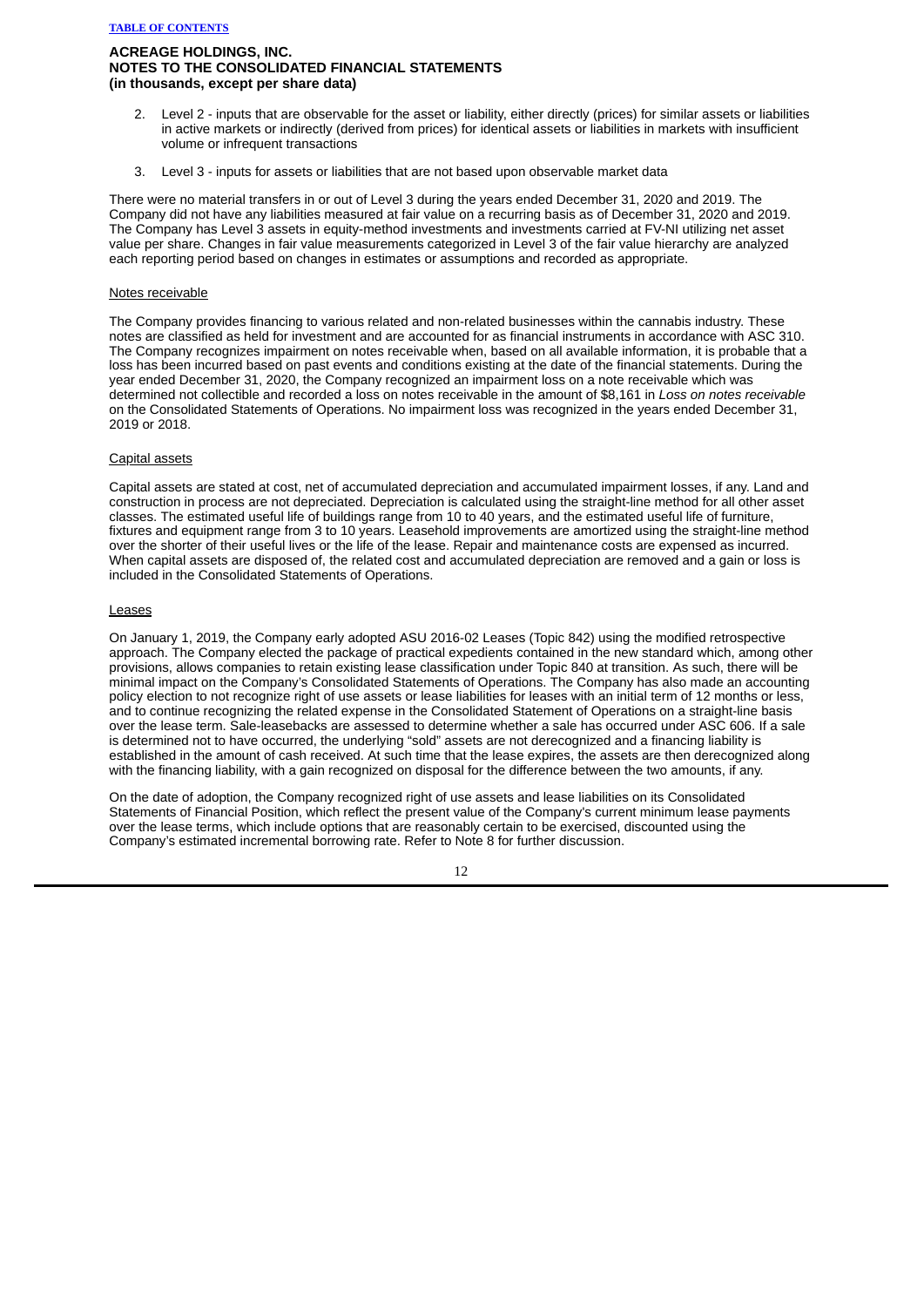#### Intangible assets

Intangible assets such as management contracts are amortized over their estimated useful lives, while indefinite-lived intangibles such as cannabis licenses are not amortized.

#### Convertible debt

The Company assesses its financial instruments for embedded features that may require bifurcation from their host. If the embedded features do not meet the criteria for bifurcation, the convertible instrument is accounted for as a single hybrid instrument.

#### Business combinations

The Company's growth strategy includes acquisition of retail, cultivation, processing and other cannabis related companies, the primary purpose of which is to continue to build a diversified portfolio of assets in the U.S. cannabis sector. These business combinations are accounted for using the acquisition method on the date that control is transferred. The consideration transferred in the acquisition is measured at fair value, along with identifiable net assets acquired. Fixed Shares and Floating Shares issued are valued based on the closing price on the Canadian Securities Exchange. Goodwill represents the excess of the purchase price over the fair value of the net identifiable assets or liabilities of an acquired business and represents expected synergies associated with the acquisition such as the benefits of assembled workforces, expected earnings and future market development. These benefits were not recognized separately from goodwill because they do not meet the recognition criteria for identifiable intangible assets.

Based on the Company's tax status discussed below, goodwill is not expected to be deductible for income tax purposes. A bargain purchase gain is recognized when the excess of the purchase price over the fair value of the net identifiable assets or liabilities acquired is negative. The Company expenses transaction costs, other than those associated with the issue of debt or equity securities, in connection with a business combination as incurred. The Company measures noncontrolling interests acquired, if any, at acquisition date fair value.

#### Impairment of long-lived assets

Goodwill and indefinite-lived intangible assets are not subject to amortization and are tested for impairment annually or more frequently if events or changes in circumstances indicate that they might be impaired. Goodwill and indefinite-lived intangible assets are tested at the individual business level. The Company may first assess qualitative factors and, if it determines it is more likely than not that the fair value is less than the carrying value, then proceed to a quantitative test if necessary.

Finite-lived intangible assets and other long-lived assets are tested for impairment based on undiscounted cash flows when events or changes in circumstances indicate that the carrying amount may not be recoverable.

#### Income taxes

The Company will be treated as a U.S corporation for U.S. federal income tax purposes under U.S. Internal Revenue Code ("IRC") Section 7874 and be subject to U.S. federal income tax. However, for Canadian tax purposes, the Company is expected, regardless of any application of IRC Section 7874, to be treated as a Canadian resident company (as defined in the Income Tax Act (Canada)) for Canadian income tax purposes. As a result, the Company will be subject to taxation both in Canada and the U.S. Notwithstanding the foregoing, it is management's expectation that the Company's activities will be conducted in such a manner that income from operations will not be subjected to double taxation.

HSCP operates in the U.S. as a limited liability company that is treated as a partnership for U.S. federal, state and local income tax purposes. As a result, HSCP's income from its U.S. operations is not subject to U.S. federal income tax

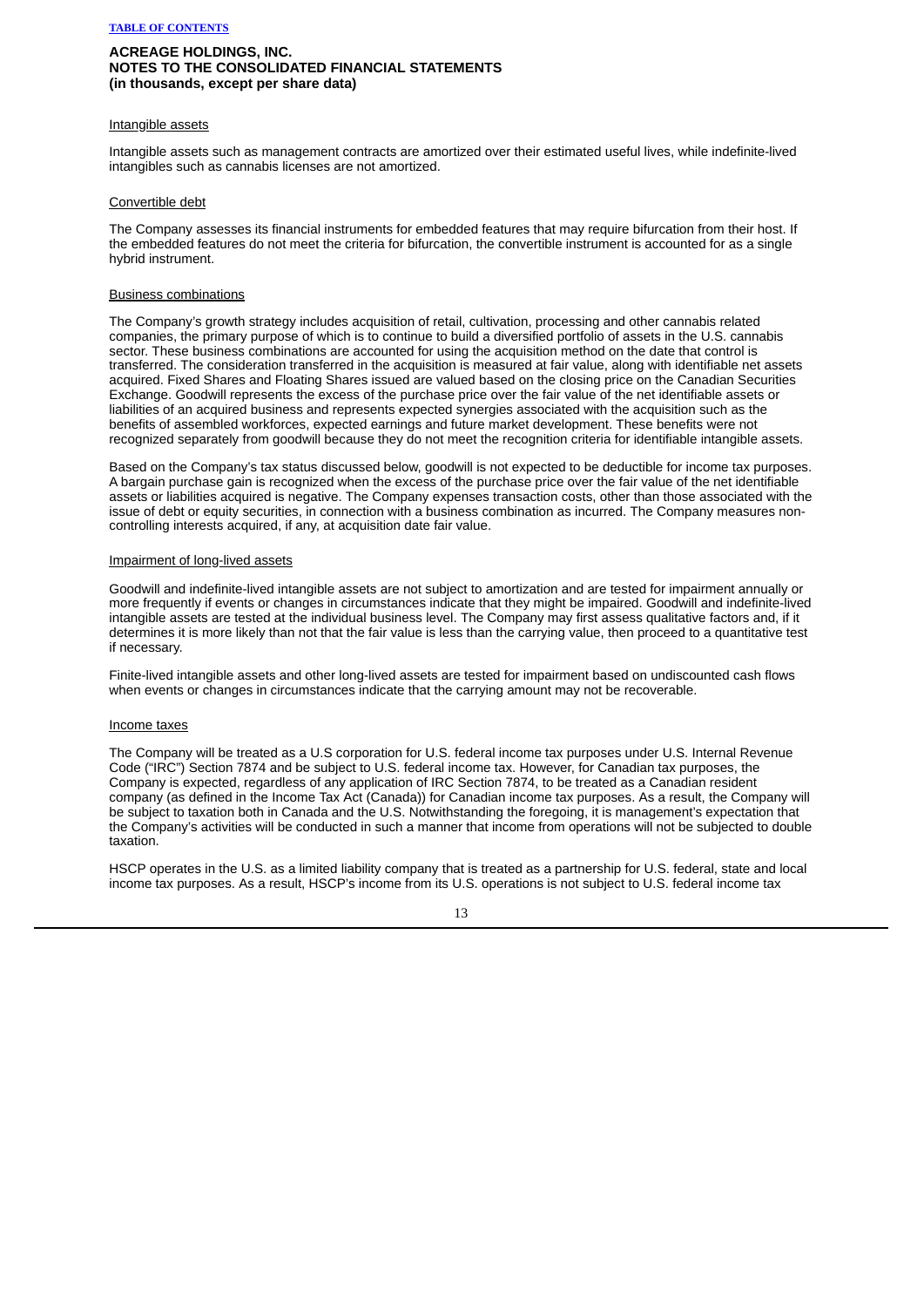because the income is attributable to its members. Accordingly, the Company's U.S. tax provision is based on the portion of HSCP's income attributable to the Company and excludes the income attributable to other members of HSCP, whose income is included in *Net loss attributable to non-controlling interests* in the Consolidated Statements of Operations. In addition, the Company also records a tax provision for the corporate entities owned directly by HSCP.

Income tax expense is recognized in the Consolidated Statements of Operations. Current tax expense is the expected tax payable on the taxable income for the year, using tax rates enacted or substantively enacted at year end, adjusted for amendments to tax payable with regards to previous years.

Deferred tax assets and liabilities and the related deferred tax expense or recovery are recognized for deferred tax consequences attributable to differences between the financial statement carrying amount of existing assets and liabilities and their respective tax basis. Deferred tax assets and liabilities are measured using the enacted or substantively enacted tax rates expected to apply when the asset is realized or the liability settled. The effect on deferred tax assets and liabilities of a change in tax rates is recognized in income in the period that substantive enactment occurs.

A deferred tax asset is recognized to the extent that it is probable that future taxable income will be available against which the asset can be utilized.

Deferred tax assets and liabilities are offset when there is a legally enforceable right to offset current assets against current tax liabilities and when they relate to income taxes levied by the same taxing authority and the Company intends to settle its current tax assets and liabilities on a net basis.

Certain Acreage subsidiaries are subject to IRC Section 280E. This section disallows deductions and credits attributable to a trade or business of trafficking in controlled substances. Under U.S. law, marijuana is a Schedule I controlled substance.

#### Revenue recognition

The Company early adopted ASU 2014-09, Revenue from Contracts with Customers (Topic 606) on January 1, 2018. The new standard provides for a single model that applies to all contracts with customers with two types of recognition: at a point in time or over time. The Company has applied Topic 606 retrospectively for all periods presented and determined that there is no change to the comparative periods or transitional adjustments required as a result of adoption. The Company's accounting policy for revenue recognition under Topic 606 is as follows:

- 1. Identify the contract with a customer;
- 2. Identify the performance obligation(s);
- 3. Determine the transaction price;
- 4. Allocate the transaction price to the performance obligation(s);
- 5. Recognize revenue when/as performance obligation(s) are satisfied.

Revenue from the direct sale of cannabis to customers for a fixed price is recognized when the Company transfers control of the good to the customer. The Company disaggregates its revenues from the direct sale of cannabis to customers on the Consolidated Statements of Operations as *Retail revenue, net* and *Wholesale revenue, net*.

Revenue from management contracts is recognized over time as the management services are provided. The Company provides management services to other cannabis companies for a fee structure that varies based on the contract. The services that may be provided are broadly defined and span the entire scope of the business. The Company evaluates the nature of its promise to the customer in these contracts and determines that its promise is to provide a management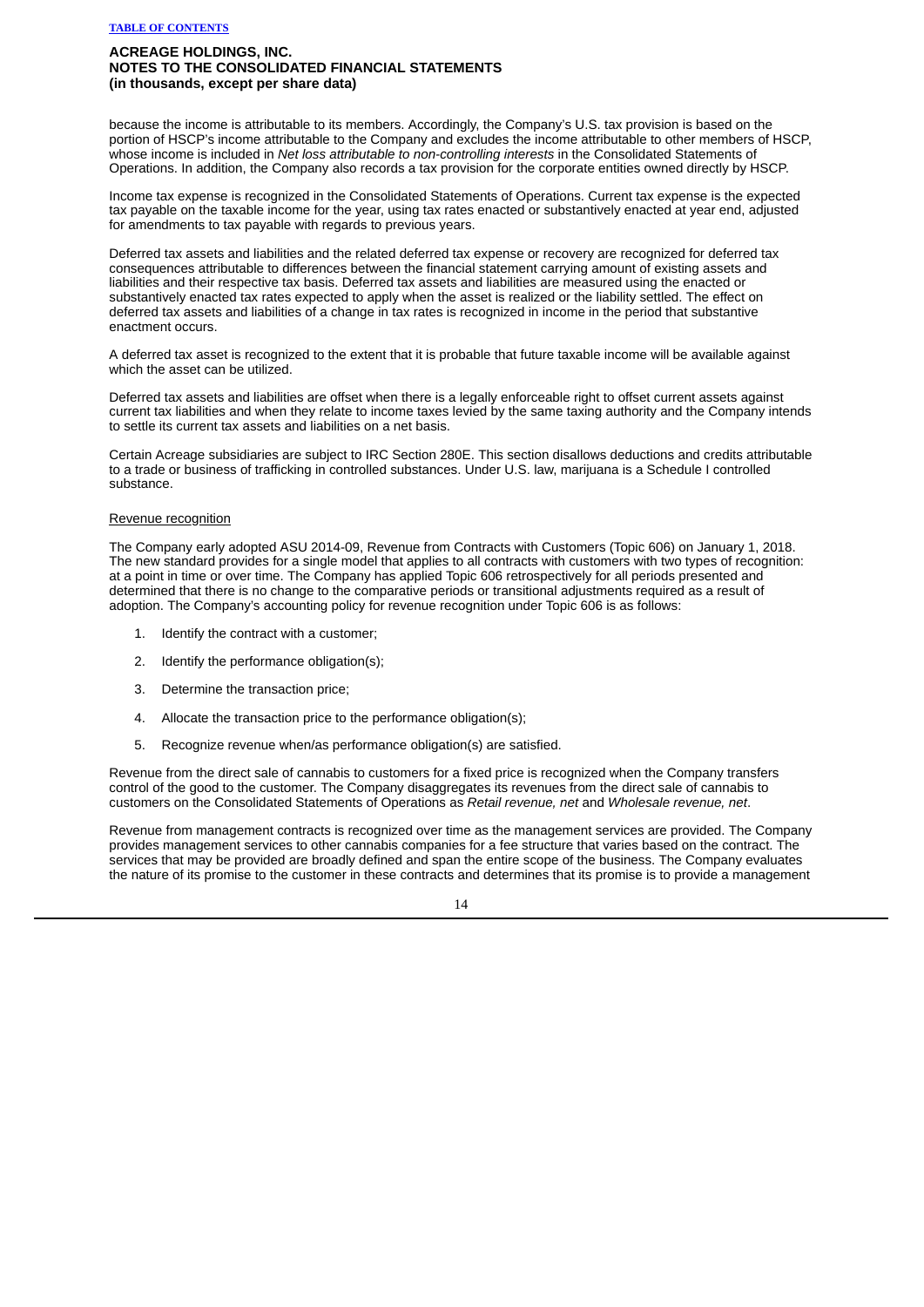service. The service comprises various activities that may vary each day (such as support for cultivation, finance, accounting, human resources, retail, etc.). The Company disaggregates its management contract revenue on the Consolidated Statements of Operations as *Other revenue, net*.

Amounts disclosed as revenue are net of allowances, discounts and rebates.

#### Equity-settled payments

The Company issues equity-based awards to employees and non-employee directors for services. The Company measures these awards based on their fair value at the grant date and recognizes compensation expense over the requisite service period. The Company generally issues new shares to satisfy conversions, option and warrant exercises, and RSU vests. Forfeitures are accounted for as they occur.

#### Loss per share

Net loss per share represents the net loss attributable to shareholders divided by the weighted average number of shares outstanding during the period on an as converted basis. Basic and diluted loss per share are the same as of December 31, 2020, 2019 and 2018, as the issuance of shares upon conversion, exercise or vesting of outstanding units would be anti-dilutive in each period. There were 45,541, 41,526, and 38,061 anti-dilutive shares outstanding as of December 31, 2020, 2019 and 2018, respectively.

## **Accounting Pronouncements Recently Adopted**

As of December 2019, the Company early adopted ASU 2017-04 - *Intangibles - Goodwill and Other (Topic 350): Simplifying the Test for Goodwill Impairment* ("ASU 2017-04"). The objective of ASU 2017-04 is to simplify how an entity is required to test goodwill for impairment. Under previous GAAP, entities were required to test goodwill for impairment using a two-step approach. Under the amendments in ASU 2017-04, an entity performs its goodwill impairment test by comparing the fair value of a reporting unit with its carrying amount. The adoption of ASU 2017-04 did not have an effect on the Company's Consolidated Financial Statements.

## **Accounting Pronouncements Not Yet Adopted**

In June 2016, the FASB issued ASU 2016-13 *- Financial Instruments - Credit Losses (Topic 326): Measurement of Credit Losses on Financial Instruments* ("ASU 2016-13"), which was subsequently revised by ASU 2018-19. The ASU introduces a new model for assessing impairment on most financial assets. Entities will be required to use a forwardlooking expected loss model, which will replace the current incurred loss model, which will result in earlier recognition of allowance for losses. The ASU will be effective for the Company's first interim period of fiscal 2023, and the Company is currently evaluating the impact of the new standard.

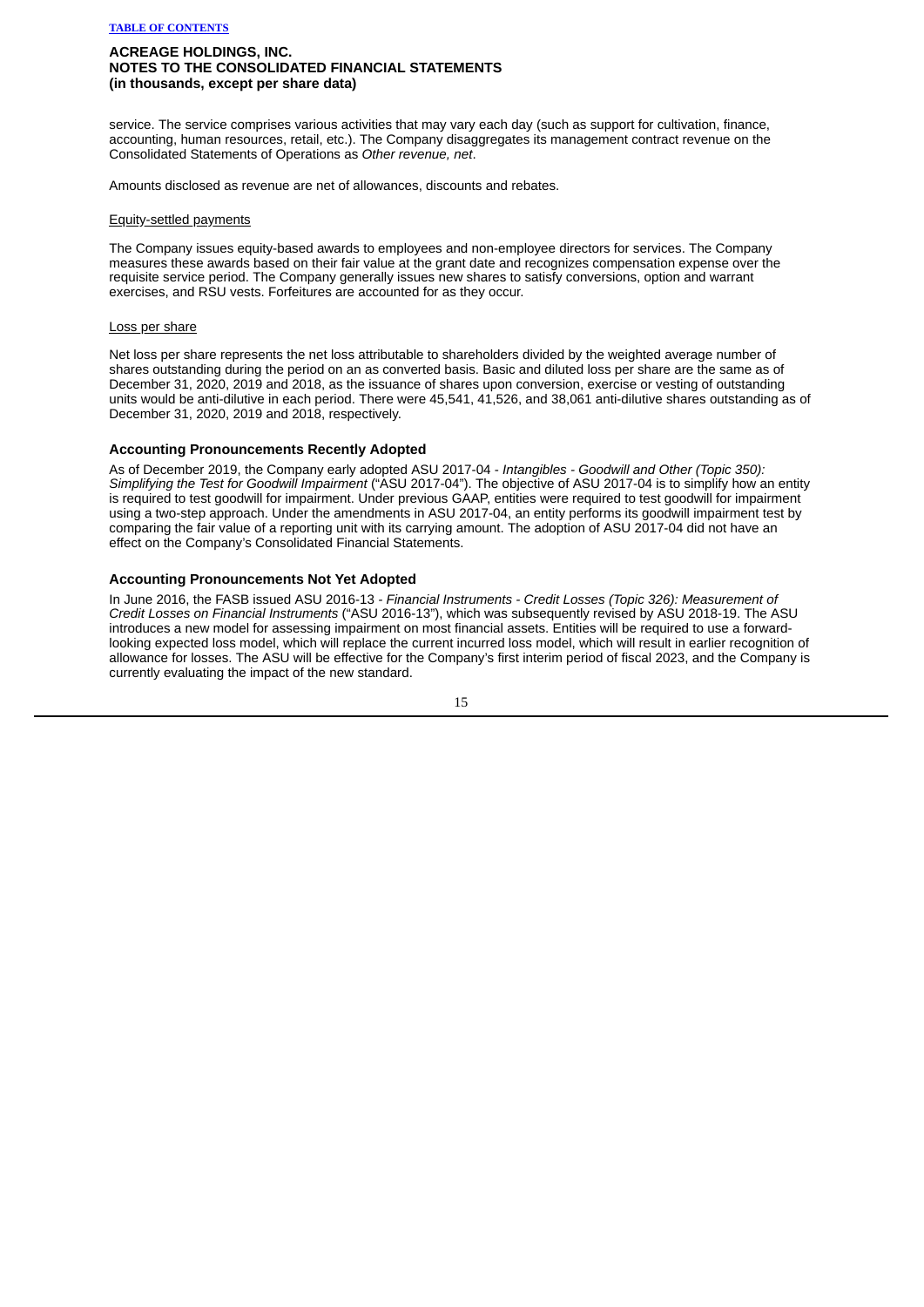## **3. ACQUISITIONS, DIVESTITURES AND ASSETS HELD FOR SALE**

#### **Acquisitions**

During the year ended December 31, 2020, the Company completed the following business combination. The preliminary purchase price allocation is as follows:

| <b>Purchase Price Allocation</b>         | CCF <sup>(1)</sup> |
|------------------------------------------|--------------------|
| Assets acquired:                         |                    |
| Cash and cash equivalents                | \$<br>17           |
| Inventory                                | 1,969              |
| Other current assets                     | 3,164              |
| Capital assets, net                      | 4,173              |
| Operating lease ROU asset                | 4,455              |
| Goodwill                                 | 5,247              |
| Intangible assets - cannabis licenses    | 10,000             |
| Other non-current assets                 | 10                 |
| Liabilities assumed:                     |                    |
| Accounts payable and accrued liabilities | (228)              |
| Taxes payable                            | (17)               |
| Other current liabilities                | (4, 248)           |
| Operating lease liability                | (4, 455)           |
| Fair value of net assets acquired        | \$20,087           |
|                                          |                    |
| Consideration paid:                      |                    |
| Cash                                     | \$10,000           |

**Total consideration \$ 20,087**

The operating results of the above acquisition were not material to the periods presented.

(1) On June 26, 2020, a subsidiary of the Company acquired 100% of Compassionate Care Foundation, Inc. ("CCF"), a New Jersey vertically integrated medical cannabis nonprofit corporation.

The settlement of pre-existing relationship included in the transaction price includes a \$7,952 line of credit as well as interest receivable of \$2,135 which were both previously recorded in *Notes receivable, non-current* in the Consolidated Statements of Financial Position. The carrying value of these amounts approximated their fair value.

Settlement of pre-existing relationship 10,087

The Company completed the preliminary purchase price allocation of the assets acquired and liabilities assumed with the assistance of an independent valuation firm. The Company is still in the process of completing the valuations. The preliminary purchase price allocation is based upon preliminary valuations and our estimates and assumptions are subject to change within the purchase price allocation period (generally one year from the acquisition date). The primary areas of the purchase price allocations that are not yet finalized relate to the valuation of the tangible and intangible assets acquired and the residual goodwill.

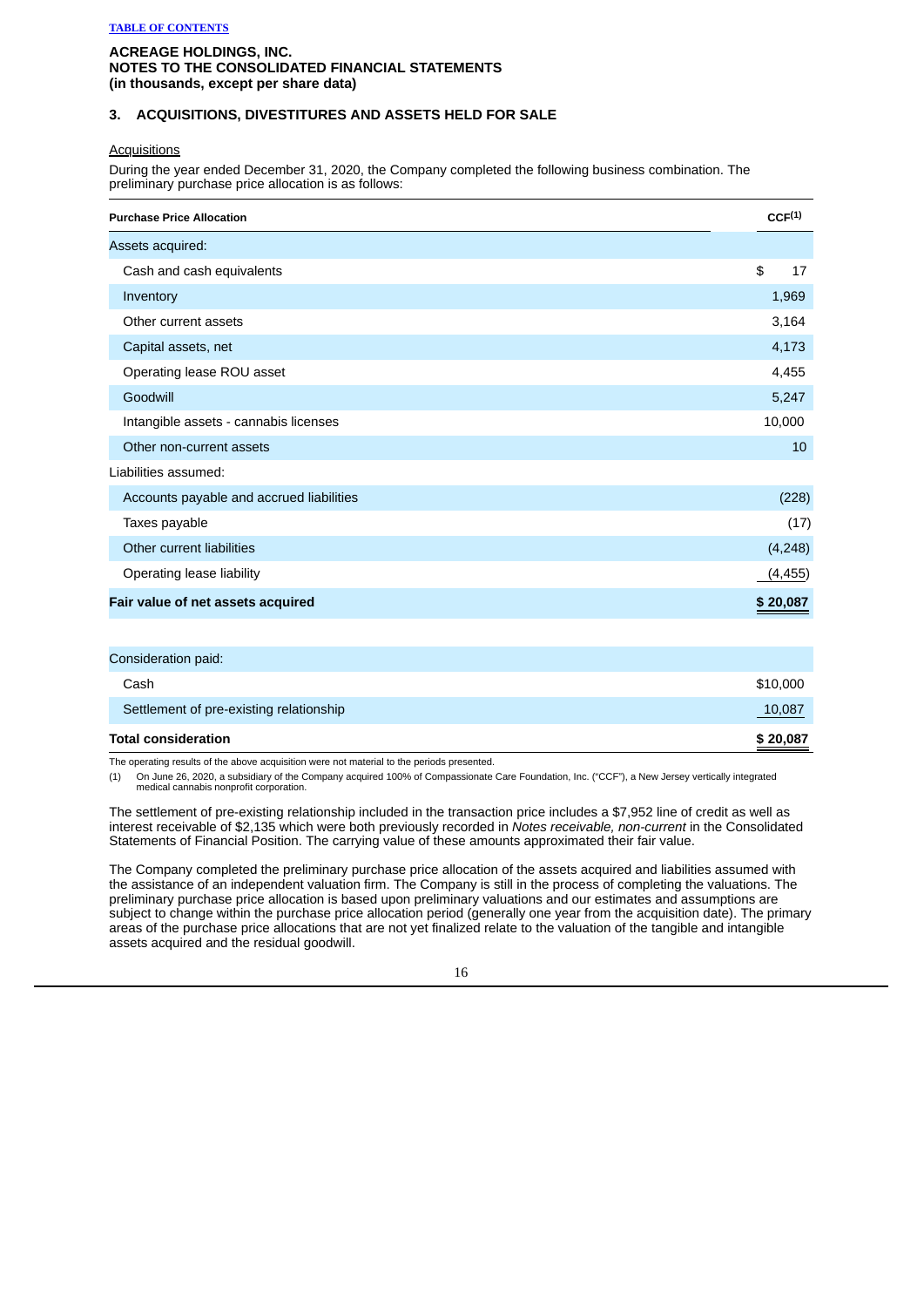#### **TABLE OF [CONTENTS](#page-3-1)**

## **ACREAGE HOLDINGS, INC. NOTES TO THE CONSOLIDATED FINANCIAL STATEMENTS (in thousands, except per share data)**

During the year ended December 31, 2019, the Company completed the following business combinations, and has allocated each purchase price as follows:

| <b>Purchase Price Allocation</b>           | <b>Thames</b><br>Valley $(1)$ | NCC <sup>(2)</sup>       | Form<br>$Factory^{(3)}$ | Total       |
|--------------------------------------------|-------------------------------|--------------------------|-------------------------|-------------|
| Assets acquired:                           |                               |                          |                         |             |
| Cash and cash equivalents                  | \$<br>106                     | 696<br>\$                | \$4,276                 | 5,078<br>\$ |
| Inventory                                  | 39                            | 170                      | 520                     | 729         |
| Other current assets                       | 1                             | 36                       | 1,136                   | 1,173       |
| Capital assets, net                        |                               | 539                      | 3,988                   | 4,527       |
| Operating lease ROU asset                  |                               |                          | 10,477                  | 10,477      |
| Goodwill                                   | 3,596                         | 4,192                    | 65,303                  | 73,091      |
| Intangible assets - cannabis licenses      | 14,850                        | 2,500                    | 40,372                  | 57,722      |
| Intangible assets - customer relationships |                               |                          | 4,600                   | 4,600       |
| Intangible assets - developed technology   |                               |                          | 3,100                   | 3,100       |
| Other non-current assets                   |                               | 25                       | 403                     | 428         |
| Liabilities assumed:                       |                               |                          |                         |             |
| Accounts payable and accrued liabilities   | (121)                         | (24)                     | (1, 572)                | (1,717)     |
| Other current liabilities                  |                               | (621)                    | (74)                    | (695)       |
| <b>Debt</b>                                |                               |                          | (494)                   | (494)       |
| Operating lease liability                  |                               | $\overline{\phantom{0}}$ | (10, 477)               | (10, 477)   |
| Deferred tax liability                     | (3, 399)                      | (461)                    | (14, 519)               | (18, 379)   |
| <b>Other liabilities</b>                   |                               | (175)                    | (23)                    | (198)       |
| Fair value of net assets acquired          | \$15,072                      | \$6,877                  | \$107,016               | \$128,965   |
| Consideration paid:                        |                               |                          |                         |             |
| Cash                                       | \$15,072                      | \$                       | \$<br>3,711             | \$18,783    |
| Deferred acquisition costs and deposits    |                               | 100                      |                         | 100         |
| <b>Subordinate Voting Shares</b>           | —                             | 3,948                    | 95,266                  | 99,214      |
| Settlement of pre-existing relationship    |                               | 830                      | 8,039                   | 8,869       |
| Fair value of previously held interest     |                               | 1,999                    |                         | 1,999       |
| <b>Total consideration</b>                 | \$15,072                      | \$6,877                  | \$107,016               | \$128,965   |
|                                            |                               |                          |                         |             |
|                                            |                               |                          |                         |             |

|        |  |  | <b>Subordinate Voting Shares issued</b> |  |  |  | $-$ 211 4.770 | 4,981 |
|--------|--|--|-----------------------------------------|--|--|--|---------------|-------|
| $\sim$ |  |  |                                         |  |  |  |               |       |

The operating results of the above acquisitions were not material to the periods presented.

(1) On January 29, 2019, the Company acquired 100% of Thames Valley Apothecary, LLC ("Thames Valley"), a dispensary license holder in Connecticut. 2) On March 4, 2019, the Company acquired the remaining 70% ownership interest in NCC LLC ("NCC"), a dispensary license holder in Illinois. The market<br>price used in valuing SVS issued was \$18.70 per share. As a result of t The settlement of pre-existing relationship included in the transaction price includes a \$550 promissory note receivable as well as an amount receivable of \$280 which was previously recorded in *Other current assets* in the Consolidated Statements of Financial Position. The carrying value of these amounts approximated their fair value.

(3) On April 16, 2019, the Company acquired 100% of Form Factory Holdings, LLC ("Form Factory"), a manufacturer and distributor of cannabis-based edibles and beverages. The Company expects to benefit primarily from utilizing the intangible assets acquired, which include cannabis licenses in California and<br>Oregon, existing customer relationships, and developed technology, wh the customer relationships was determined to be 5 years.

The market price used in valuing unrestricted SVS issued was \$20.45 per share. Certain SVS are subject to clawback should certain indemnity conditions arise and as such, a discount for lack of marketability was applied that correlates to the period of time these shares are subject to restriction.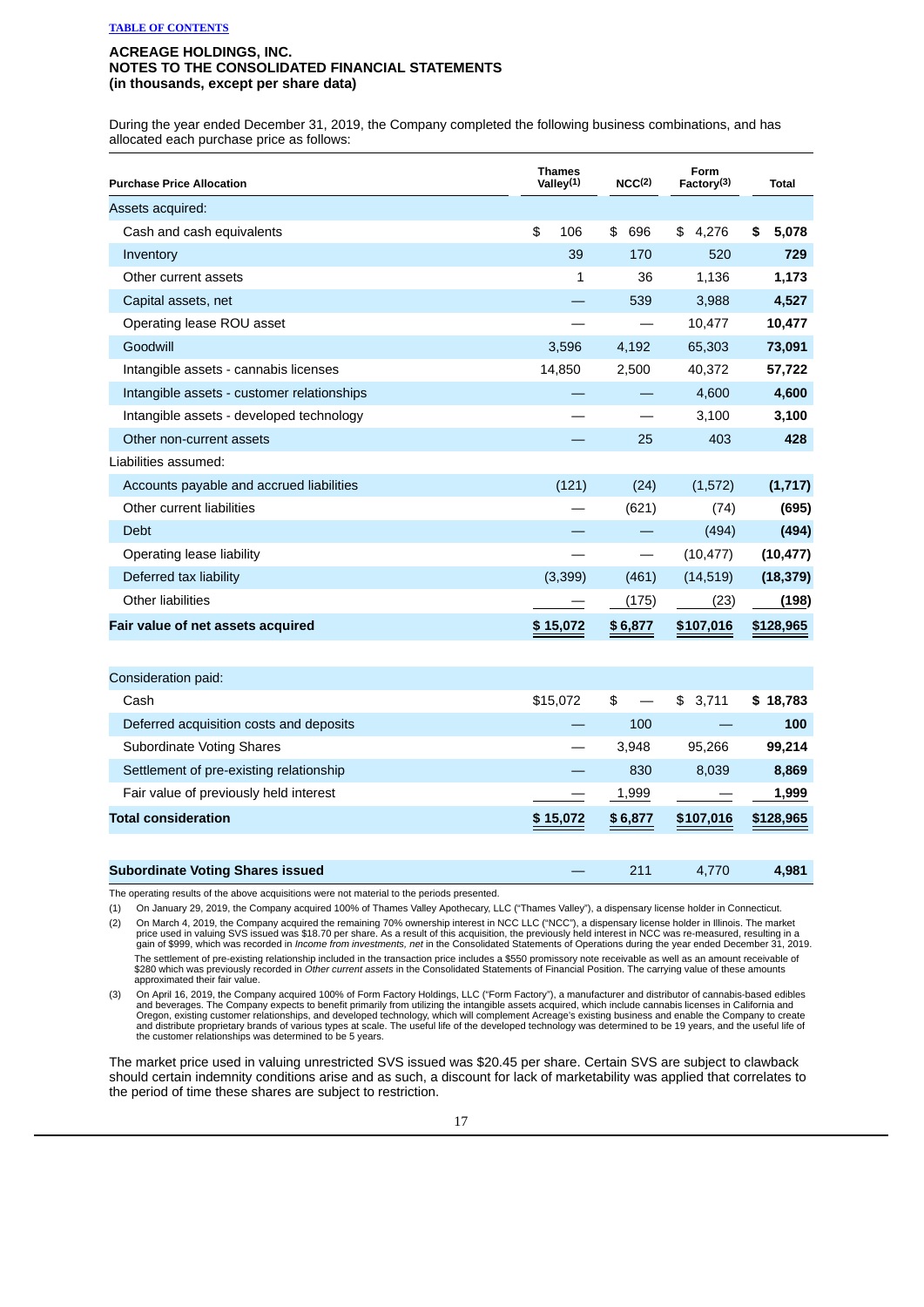The Company also recorded an expense of \$2,139 in the Consolidated Statements of Operations for the year ended December 31, 2019 in connection with the acquisition of Form Factory that represents stock compensation fully vested on the acquisition date. 86 shares valued at \$1,753 were issued and recorded in *Other equity transactions* on the Consolidated Statements of Shareholders' Equity, with the remainder settled in cash.

The settlement of pre-existing relationship included in the transaction price included a \$7,924 promissory note receivable and \$115 of interest receivable. The carrying value of these amounts approximated their fair value.

#### Deferred acquisition costs and deposits

The Company's subsidiaries make advance payments to certain acquisition targets for which the transfer is pending certain regulatory approvals prior to the acquisition date.

As of December 31, 2020 and December 31, 2019, the Company's subsidiaries had no deferred acquisition costs outstanding.

#### Divestitures

On May 8, 2020, a subsidiary of the Company sold all equity interests in Acreage North Dakota, LLC, a medical cannabis dispensary holder and operator, for \$1,000. This resulted in a gain on sale of \$217 recorded in *Other loss, net* on the Consolidated Statements of Operations for the year ended December 31, 2020.

#### Assets Held for Sale

On June 30, 2020, the Company determined certain businesses and assets met the held-for-sale criteria. The Company has identified the following businesses as their separate disposal groups: Acreage Florida, Inc., Kanna, Inc., Maryland Medicinal Research & Caring, LLC ("MMRC") and certain Oregon entities comprising 22nd & Burn, Inc., The Firestation 23, Inc. and East 11th Incorporated and a dispensary in Springfield, Oregon, collectively ("Cannabliss"). As further disposal groups, the Company has identified certain assets owned in HSCP Oregon, LLC (comprising Medford and Powell) and Michigan as held-for-sale.

In accordance to ASC 205-20-45 - *Discontinued Operations*, a disposal of a component of an entity shall be reported in discontinued operations if the divestiture represents a strategic shift that will have a major effect on the entity's operations and financial results. Management determined that the expected divestitures will not represent a strategic shift that will have a major effect on the Company's operations and financial results and thus will not report the expected divestitures of these assets as discontinued operations.

Upon classification of the disposal groups as held for sale, the Company tested each disposal group for impairment and recognized charges of \$11,003 within *Write down of assets held-for-sale* on the Consolidated Statements of Operations for the year ended December 31, 2020 to write the disposal groups down to its fair value less costs to sell. Additionally, all assets and liabilities determined within these disposal groups were transferred into *Assets held-for-sale* and *Liabilities related to assets held for sale* on the Consolidated Statements of Financial Position as of December 31, 2020 from each of their previous respective financial statement captions. Refer to table below for further details.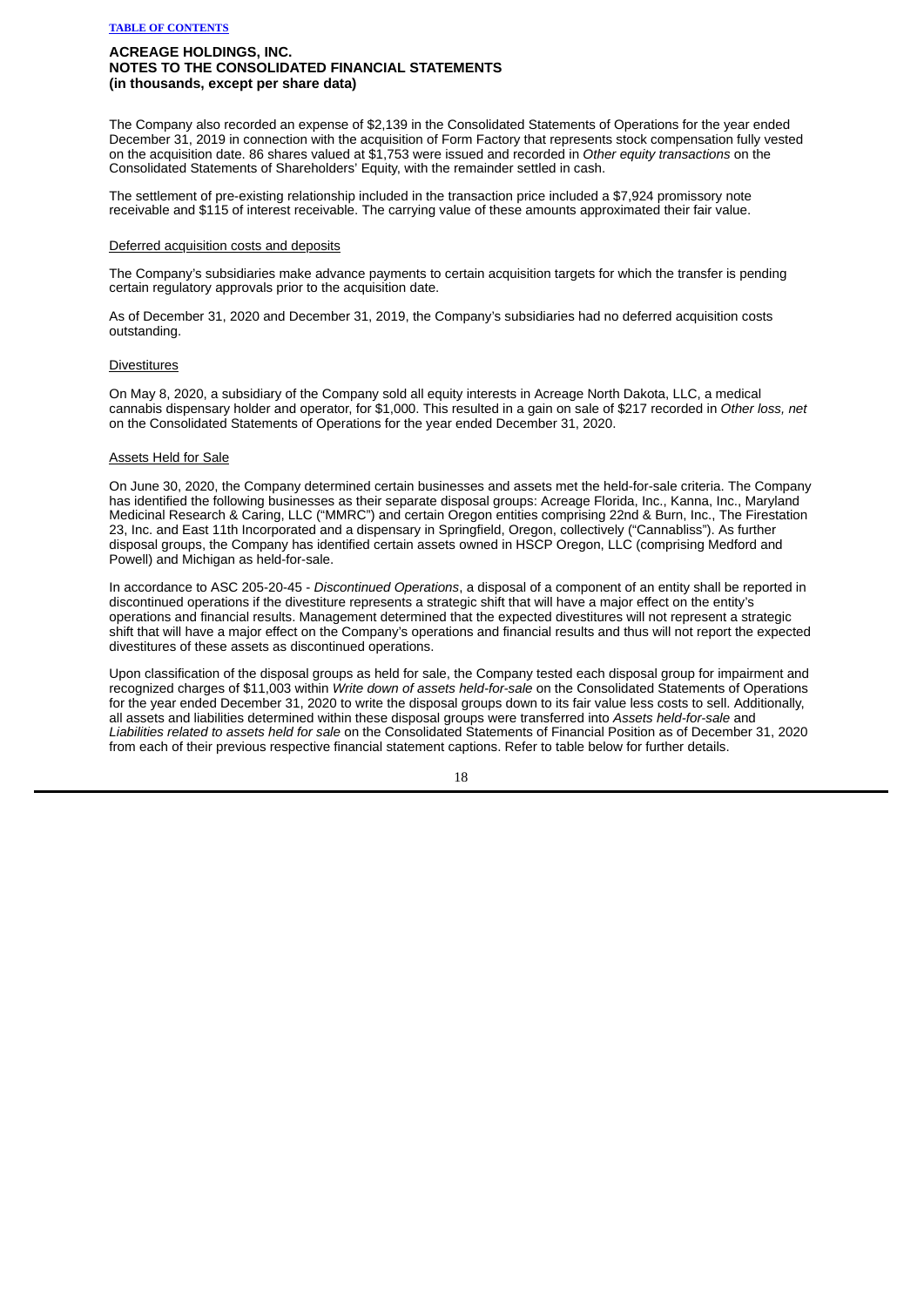The preliminary fair values of the major classes of assets and liabilities of the businesses and assets classified as heldfor-sale on our Consolidated Statements of Financial Position are presented below and are subject to change based on developments during the sales process.

|                                                          |                |                             |                |                     | December 31, 2020 |            |                   |                       |                      |                |              |
|----------------------------------------------------------|----------------|-----------------------------|----------------|---------------------|-------------------|------------|-------------------|-----------------------|----------------------|----------------|--------------|
|                                                          |                | Acreage<br>Florida,<br>Inc. | Kanna,<br>Inc. | MMRC <sup>(1)</sup> | Michigan          | OR-        | <b>Cannabliss</b> | OR-<br><b>Medford</b> | OR-<br><b>Powell</b> |                | <b>Total</b> |
| Inventory                                                | $\mathfrak{L}$ | 587                         | \$             | \$                  | \$                | \$         | 379               | \$<br>100             | \$127                |                | \$<br>1,193  |
| Notes receivable, current                                |                |                             |                |                     |                   |            |                   | 31                    |                      |                | 31           |
| Other current assets                                     |                | 161                         |                | 20                  |                   |            | 1                 |                       |                      |                | 182          |
| Total current assets classified<br>as held-for-sale      |                | 748                         |                | 20                  |                   |            | 380               | 131                   | 127                  |                | 1,406        |
| Capital assets, net                                      |                | 7,137                       | 1,156          | 286                 | 7,469             |            | 83                | 2,252                 |                      | $\overline{7}$ | 18,390       |
| Operating lease right-of-use<br>assets                   |                | 10,305                      | 944            | 362                 |                   |            | 925               | 321                   | 164                  |                | 13,021       |
| Intangible assets, net                                   |                | 26,190                      | 970            | 802                 |                   |            |                   |                       |                      |                | 27,962       |
| Goodwill                                                 |                |                             |                |                     |                   | 2,192      |                   |                       |                      |                | 2,192        |
| <b>Total assets classified as</b><br>held for sale       |                | \$44,380                    | \$3,070        | \$1,470             | \$7,469           | \$3,580    |                   | \$2,704               | \$298                |                | \$62,971     |
| Accounts payable and<br>accrued liabilities              | \$             | (247)                       | \$ (132)       | \$<br>(3)           | \$                | \$         | (260)             | \$                    | \$                   |                | \$<br>(642)  |
| Taxes payable                                            |                |                             | $\mathbf{1}$   |                     |                   |            | (179)             |                       |                      |                | (178)        |
| Operating lease liability,<br>current                    |                | (501)                       | (250)          | (29)                |                   |            | (184)             | (133)                 | (122)                |                | (1, 219)     |
| Other current liabilities                                |                | (89)                        |                |                     |                   |            |                   |                       |                      |                | (89)         |
| Total current liabilities<br>classified as held-for-sale |                | (837)                       | (381)          | (32)                |                   |            | (623)             | (133)                 | (122)                |                | (2, 128)     |
| Operating lease liability, non-<br>current               |                | (14, 107)                   | (610)          | (325)               |                   |            | (688)             | (278)                 |                      | (22)           | (16, 030)    |
| Deferred tax liabilities                                 |                |                             |                |                     |                   |            | $\overline{4}$    |                       |                      |                | 4            |
| <b>Total liabilities classified as</b><br>held-for-sale  |                | \$(14, 944)                 | \$<br>(991)    | \$ (357)            | \$                | \$(1, 307) |                   | \$<br>(411)           | \$(144)              |                | \$(18, 154)  |

(1) On August 11, 2020, a subsidiary of the Company entered into a transaction of sale for MMRC for \$1,500 with a buyer. The Company's applicable<br>subsidiary, when permitted by state law, will transfer all of the issued and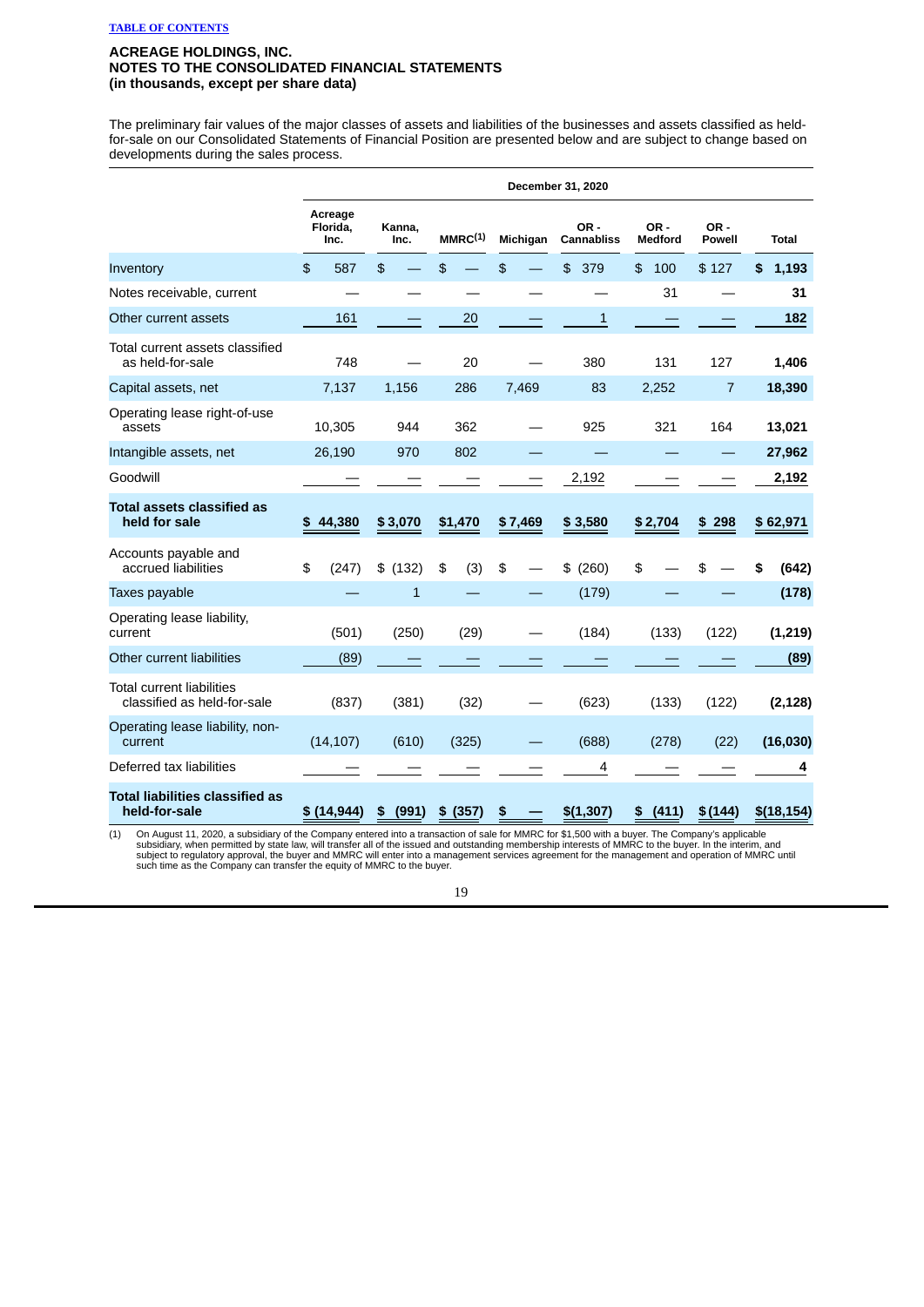## **4. INTANGIBLE ASSETS AND GOODWILL**

## *Intangible assets*

The following table details our intangible asset balances by major asset classes:

| <b>Intangibles</b>                                          | December 31,<br>2020 | December 31,<br>2019 |
|-------------------------------------------------------------|----------------------|----------------------|
| Finite-lived intangible assets:                             |                      |                      |
| Management contracts                                        | \$19,580             | \$52,438             |
| <b>Customer relationships</b>                               |                      | 4,600                |
| Developed technology                                        |                      | 3,100                |
|                                                             | 19,580               | 60,138               |
| Accumulated amortization on finite-lived intangible assets: |                      |                      |
| Management contracts                                        | (5,262)              | (5,750)              |
| Customer relationships                                      |                      | (649)                |
| Developed technology                                        |                      | (114)                |
|                                                             | (5,262)              | (6, 513)             |
| Finite-lived intangible assets, net                         | 14,318               | 53,625               |
|                                                             |                      |                      |
| Indefinite-lived intangible assets                          |                      |                      |
| Cannabis licenses                                           | 124,665              | 232,347              |
| Total intangibles, net                                      | \$138,983            | \$285,972            |

The intangible assets balance as of December 31, 2020 excludes intangible assets reclassified to assets held for sale. Refer to Note 3 for further discussion. The average useful life of finite-lived intangible assets ranges from five to eight years.

## Impairment of intangible assets

In December 2019, a novel strain of coronavirus emerged in Wuhan, China, which since then, has spread worldwide. As a result of the recent global economic impact and uncertainty due to the COVID-19 pandemic, the Company concluded a triggering event had occurred and accordingly, performed interim impairment testing for the period ending March 31, 2020.

During the year ended December 31, 2020, the Company performed a quantitative analysis and concluded certain of the indefinite-lived cannabis licenses had a fair value below the carrying value. Accordingly, during the year ended December 31, 2020 and 2019, the Company recognized impairment charges of \$92,798 and \$9,514, respectively, with respect to its indefinite-lived intangible assets at Acreage Florida, Inc., Form Factory Holdings, LLC and Kanna, Inc. The charge is recognized in *Loss on impairment* on the Consolidated Statements of Operations.

The Company evaluated the recoverability of the related finite-lived intangible assets to be held and used by comparing the carrying amount of the assets to the future net undiscounted cash flows expected to be generated by the assets, or comparable market sales data to determine if the carrying value is recoverable. During the year ended December 31, 2020 and 2019, the Company recognized impairment charges of \$8,324 and \$3,949, respectively, with respect to its finite-lived intangible assets at Form Factory, CWG Botanicals, Inc. ("CWG") and MA-SSBP. The charge is recognized in *Loss on impairment* on the Consolidated Statements of Operations.

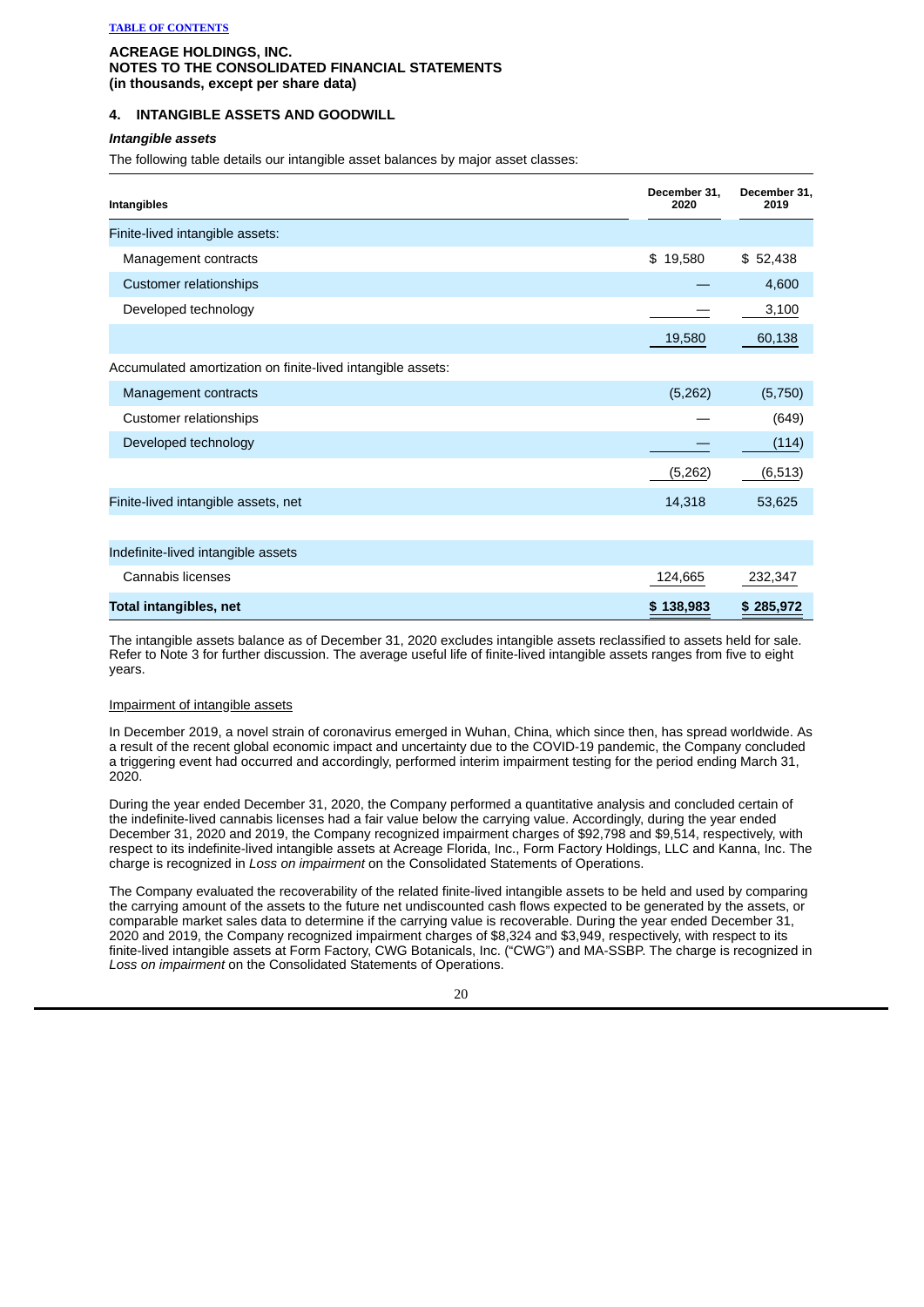These impairments resulted in the recognition of a tax provision benefit and an associated reversal of deferred tax liabilities of \$31,498 during the year ended December 31, 2020.

#### WCM Refinancing

On March 6, 2020, a subsidiary of the Company closed on a refinancing, transaction and conversion related to Northeast Patients Group, operating as Wellness Connection of Maine ("WCM"), a medical cannabis business in Maine, resulting in ownership of WCM by three individuals. In connection with the transaction, WCM converted from a nonprofit corporation to a for-profit corporation. Refer to Note 6 for further discussion. Concurrently, a portion of the management contract was converted into a promissory note of \$18,800 in *Notes receivable, non-current* on the Consolidated Statements of Financial Position in exchange for the previously held management contract. An impairment was determined as the differential between the net carrying value of the previously held management contract and the promissory note received in exchange. This resulted in an impairment loss to finite-lived intangible assets of \$9,395 in *Loss on impairment* on the Consolidated Statements of Operations for the year ended December 31, 2020.

#### Modification of management contract

On October 7, 2019, the Company modified the terms of its Management Service Agreement ("MSA") with Greenleaf Apothecaries, LLC ("GLA"). As a result of this modification, the Company exchanged certain future cash flows under the MSA in exchange for a note receivable of \$12,500. In connection with this modification, the Company reduced the carrying value of the MSA by \$10,106, recorded a gain of \$2,394 and reduced the associated deferred tax liability by \$2,730, with a corresponding increase to *Other equity transactions* in the Consolidated Statements of Shareholders' Equity.

#### Purchases of intangible assets

The Company determined that the below purchases of intangible assets did not qualify as business combinations as the entities were non-operational at the time of purchase.

*2019*

- On January 4, 2019, the Company purchased a vertically-integrated license in Florida to operate a cultivation and processing facility and up to 40 medical cannabis dispensaries by acquiring Acreage Florida, Inc. (formerly known as Nature's Way Nursery of Miami, Inc.). Total consideration of \$70,103 included: (i) \$53,747 in cash, (ii) \$12,000 of previously-paid deferred acquisition costs and (iii) \$4,356 in HSCP units (198 units). The HSCP units issued were valued based on the market price of SVS (for which HSCP units are convertible) at the transaction date, which was \$22.00 per share. In addition to the intangible asset purchased, the Company also acquired \$361 of equipment, recorded in *Capital assets, net* and a \$190 surety bond, recorded in *Other noncurrent assets* in the Consolidated Statements of Financial Position. A deferred tax liability of \$16,049 was also recorded in connection with this purchase. n
- On July 2, 2019, the Company acquired Kanna, Inc. ("Kanna"), a dispensary license holder in Oakland, California, for total consideration of \$7,525 which included: (i) \$1,991 in cash and (ii) \$5,534 in Subordinate Voting Shares (383 shares). A deferred tax liability of \$2,316 was also recorded in connection with this purchase. The SVS issued were valued based on the market price at the transaction date, which was \$15.81 per share. Certain SVS are subject to clawback should certain indemnity conditions arise and as such, a discount for lack of marketability was applied that correlates to the period of time these shares are subject to restriction. n

Amortization expense recorded during the years ended December 31, 2020, 2019 and 2018 was \$2,789, \$5,276 and \$3,128, respectively.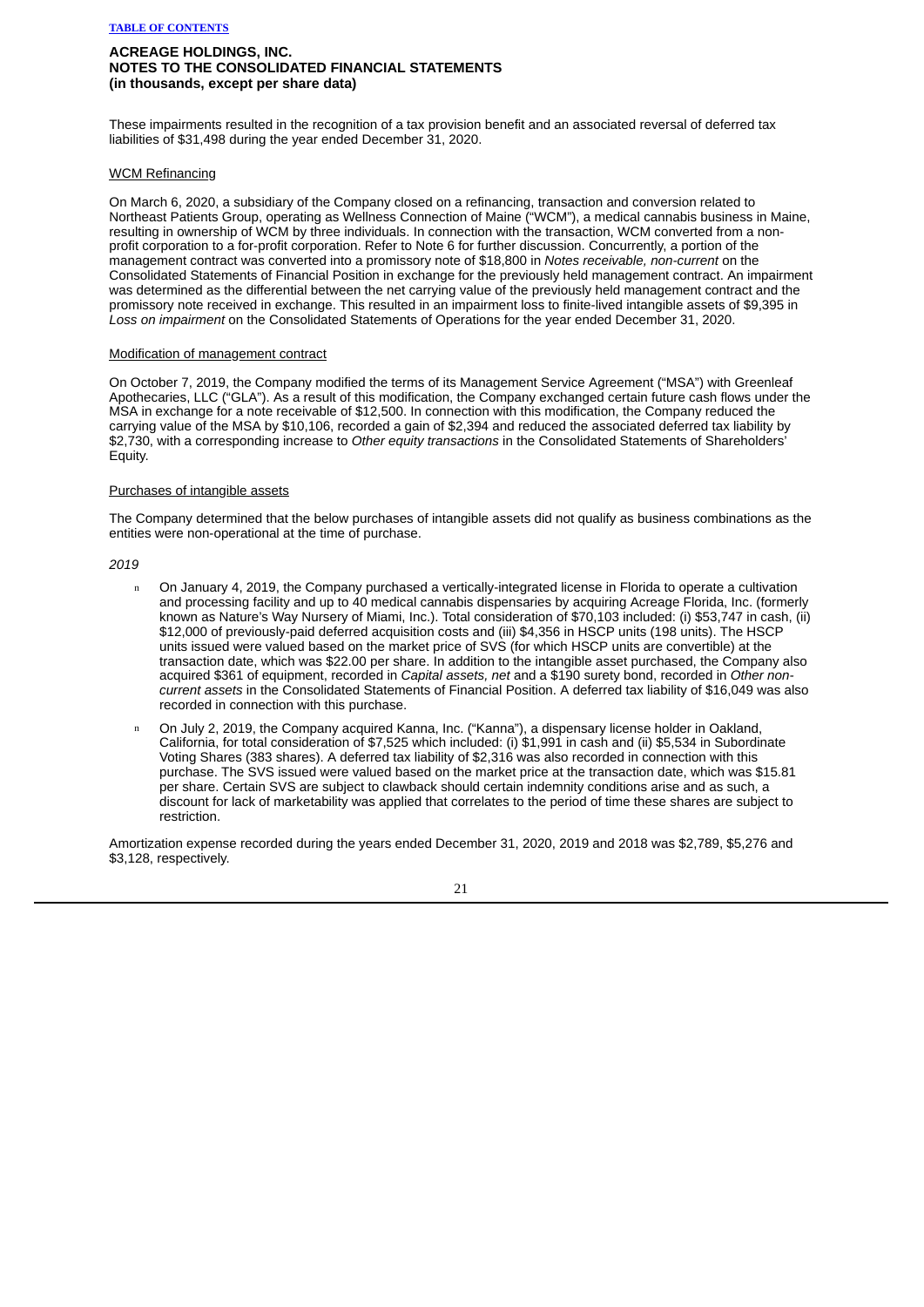Expected annual amortization expense for existing intangible assets subject to amortization at December 31, 2020 is as follows for each of the next five fiscal years:

| <b>Amortization of Intangibles</b> | 2021    | 2022    | 2023    | 2024    | 2025    |
|------------------------------------|---------|---------|---------|---------|---------|
| Amortization expense               | \$2.164 | \$2.164 | \$2.164 | \$2.164 | \$2.164 |

#### *Goodwill*

The following table details the changes in the carrying amount of goodwill:

| Goodwill                                | <b>Total</b> |
|-----------------------------------------|--------------|
| <b>December 31, 2018</b>                | \$32,116     |
| Acquisitions                            | 73,091       |
| Adjustment to purchase price allocation | 550          |
| December 31, 2019                       | \$105,757    |
| <b>Acquisitions</b>                     | 5,247        |
| Impairment                              | (76, 890)    |
| Transferred to held-for-sale            | (2,192)      |
| <b>December 31, 2020</b>                | \$31,922     |

Also as a result of the recent global economic impact and uncertainty due to the COVID-19 pandemic, the Company concluded a triggering event had occurred and accordingly, performed interim impairment testing for the period ending March 31, 2020.

During the year ended December 31, 2020 and 2019, the Company recognized impairment charges of \$65,304 and nil, respectively, with respect to its goodwill related to Form Factory. The Company applied the discounted cash flow approach to determine the fair value of Form Factory. The charge is recognized in *Loss on impairment* on the Consolidated Statements of Operations.

Pursuant to the WCM refinancing described above, the Company recognized an impairment loss to goodwill of \$11,586 on *Loss of impairment* on the Consolidated Statements of Operations for the year ended December 31, 2020. This was determined as the differential between the net carrying value of the previously held management contract and the promissory note received in exchange.

During the year ended December 31, 2019, the Company made final adjustments to the purchase price allocation with respect to certain acquisitions made during the year ended December 31, 2018 within the one-year measurement period.

## **5. INVESTMENTS**

The carrying values of the Company's investments in the Consolidated Statements of Financial Position as of December 31, 2020 and 2019 are as follows:

| <b>Investments</b>                 | December 31,<br>2020 | December 31,<br>2019 |
|------------------------------------|----------------------|----------------------|
| Investments held at FV-NI          | 34.126               | 4,376                |
| Equity method investments          |                      | 123                  |
| <b>Total long-term investments</b> | \$34,126             | \$4,499              |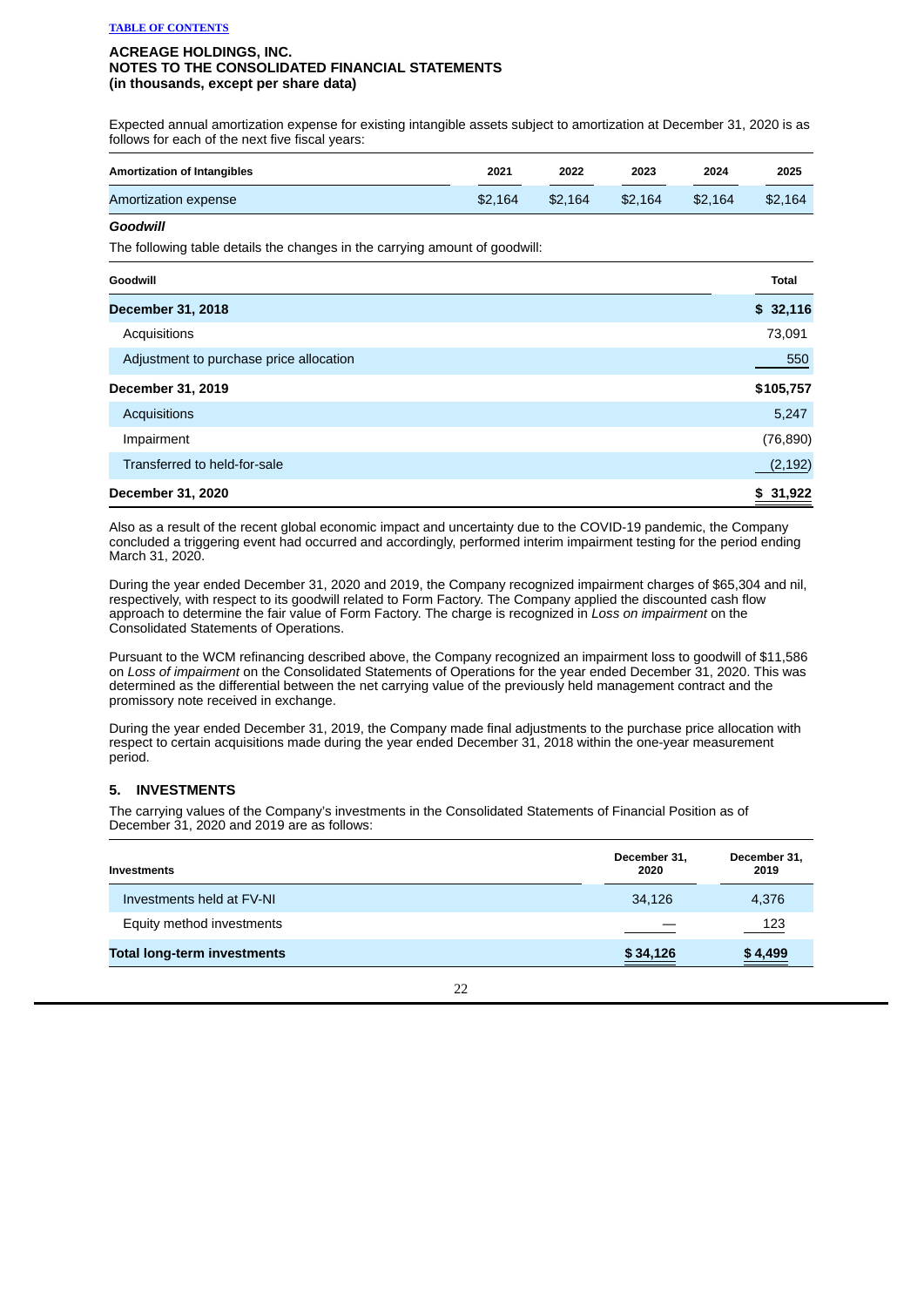*Income from investments, net* in the Consolidated Statements of Operations during the years ended December 31, 2020, 2019 and 2018 is as follows:

| <b>Year Ended December 31,</b><br>Investment income |          |                       |           |  |
|-----------------------------------------------------|----------|-----------------------|-----------|--|
|                                                     | 2020     | 2019                  | 2018      |  |
| Short-term investments                              | \$       | 738<br>$\mathfrak{S}$ | 406<br>\$ |  |
| Investments held at FV-NI                           | 1,158    | (2,218)               | 6,570     |  |
| Equity method investments                           | (1,060)  | 1,000                 | 13,301    |  |
| Gain from investments held for sale                 |          |                       | 1,500     |  |
| Income from investments, net                        | \$<br>98 | (480)<br>\$           | \$21,777  |  |

Income from investments without readily determinable fair value for the year ended December 31, 2018 primarily resulted from the remeasurement of previously held investments at the time of acquisition, in which the Company previously had an investment carried at cost (prior to January 1, 2018) or for which the measurement alternative was elected (January 1, 2018 and beyond), as further discussed in Note 3.

Income from equity method investments for the year ended December 31, 2018 was primarily driven by the remeasurement of previously held investments at the time of acquisition, as further discussed in Note 3.

## Short-term investments

The Company from time to time invests in U.S. Treasury bills which are classified as held-to-maturity and measured at amortized cost. These range in original maturity from three to six months, and bear interest ranging from 2.2% - 2.4%. During the year ended December 31, 2019, short-term investments in U.S. Treasury bills in the amount of \$149,828 matured.

#### Investments in equity without readily determinable fair value (formerly cost method investments)

The Company adopted ASU 2016-01 on January 1, 2018. Prior to adoption, investments in equity securities that did not give the Company significant influence over the investee were classified as cost method investments and held at their initial cost, assessed periodically for impairment. Upon adoption of ASU 2016-01, the Company elected to use the available measurement alternative for investments without readily determinable fair values (which are classified as Level 3 investments in the fair value hierarchy). The measurement alternative requires the investments to be held at cost and adjusted for impairment and observable price changes, if any.

In October 2018, the Company resigned as a manager of Florida Wellness, LLC ("FLW"), an entity in which the Company owned 44% and consolidated due to control as manager. FLW in turn owned 15% of San Felasco Nurseries, LLC ("SFN"), which the Company classified as an investment carried at cost (prior to January 1, 2018) and for which the measurement alternative was elected (January 1, 2018 and beyond). In connection with its resignation, the Company exchanged its share of the investment in SFN for a note receivable of \$2,028. The Company also issued warrants to FLW and recognized expense of \$1,423 during the year ended December 31, 2018, recorded in *Income from investments, net* in the Consolidated Statements of Operations. The remaining \$4,775 interest in FLW as well as the NCI's portion of a note receivable of \$880 was eliminated through de-consolidation of the non-controlling interest in *Other equity transactions* in the Consolidated Statements of Shareholders' Equity.

## Investments held at FV-NI

The Company has investments in equity of several companies that do not result in significant influence or control. These investments are carried at fair value, with gains and losses recognized in the Consolidated Statements of Operations.

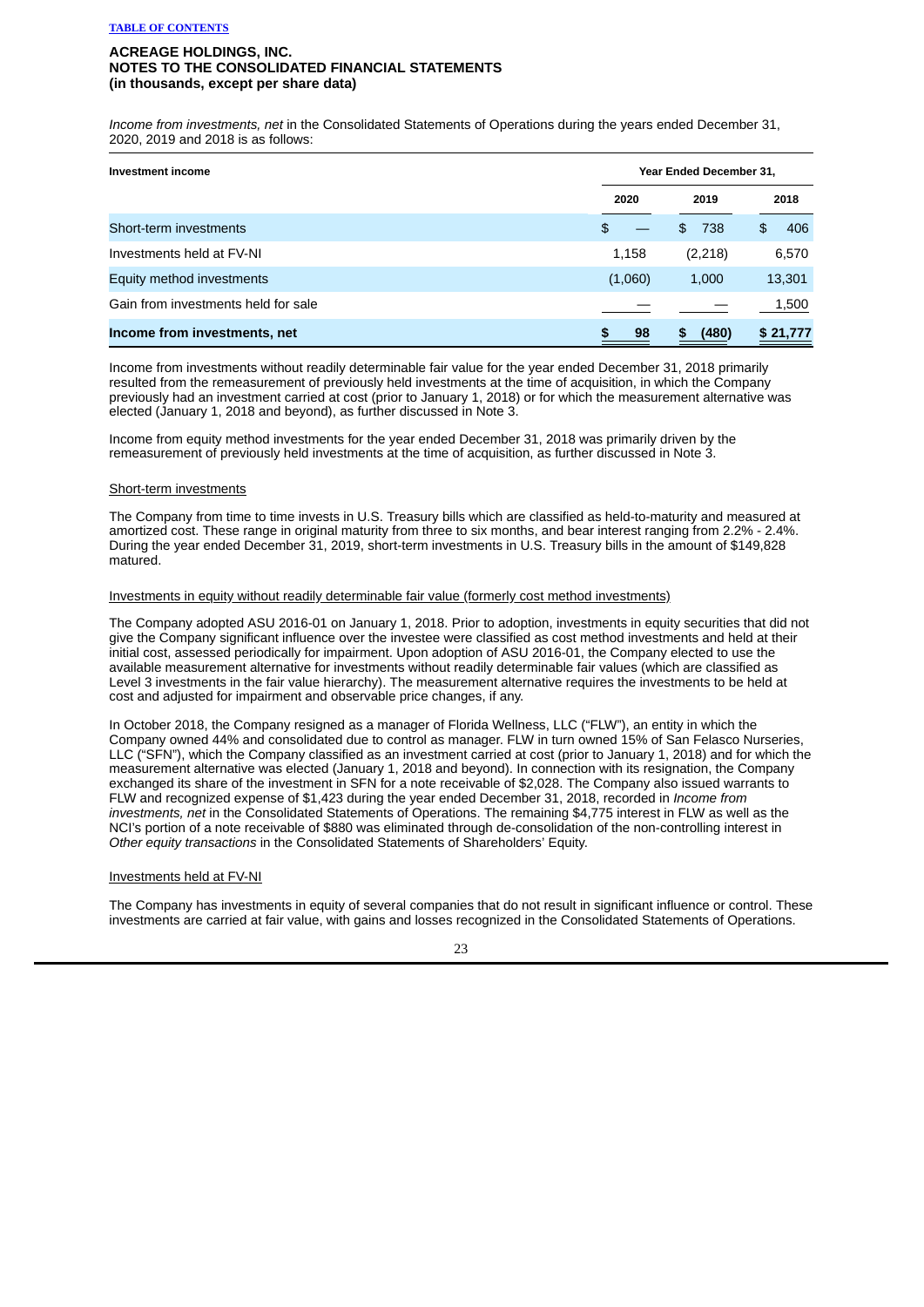In November 2020, the Company completed an exchange of all its equity interests in GreenAcreage Real Estate and its equity method investment in the management company of GreenAcreage in exchange for land and building previously accounted for as a failed sales-leaseback transaction (refer to Notes 7 and 14 for further discussion).

#### Equity method investments

The Company accounts for investments in which it can exert significant influence but does not control as equity method investments in accordance with ASC 810.

With a portion of the proceeds for the 6.1% loan received by Universal Hemp, LLC ("**Universal Hemp**"), Acreage engaged an investment advisor (the "**Investment Advisor**") which, under the Investment Advisor's sole discretion, invested on behalf of Universal Hemp \$34,019 on September 28, 2020. As a result, Universal Hemp acquired 34,019 class B units, at \$1 par value per unit, which represented 100% financial interest in an Investment Partnership, a Canada-based limited partnership. An affiliate of the Institutional Investor holds Class A units of the Investment Partnership. The general partner of the Investment Partnership is also an affiliate of the Institutional Investor. The Class B units are held by the Investment Advisor as an agent for Universal Hemp. Universal Hemp, through its investment with the Investment Advisor was determined to hold significant influence in the Investment Partnership in accordance with ASC 810 due to 1) the economic financial interest, and 2) the entitlement to matters as they pertain to 'Extraordinary Resolution' items as defined within the Investment Partnership Agreement. As a result, the Company accounted for the investment in the Investment Partnership under the equity method until December 2020. See Note 10 ("**September 2020 Transaction**s").

In December 2020, as the Company no longer held significant influence due to the removal of the Extraordinary Resolution entitlements and other revisions in the Investment Partnership Agreement, the Company changed its accounting for the Investment Partnership to recognize the investment at fair value, with gains and losses recognized in the Consolidated Statements of Operations.

As of December 31, 2019 and 2018, the Company's equity method investments were not deemed significant to the Company's financial statements and as such, additional disclosure is omitted. The Company purchased the remaining interests in the majority of its equity method investments during the year ended December 31, 2018. Refer to Notes 3 and 4 for further discussion.

#### Investments held for sale

In the fourth quarter of 2017, the Company initiated a plan to sell its equity interest in Compass Ventures, Inc., Greenhouse Compass, LLC, HSGH Properties, LLC and HSGH Properties Union, LLC (together, "**Compass Ventures**"). During the year ended December 31, 2018, the Company sold its investment in Compass Ventures for cash proceeds of \$9,634, recognizing a \$1,500 net gain on the sale.

## **6. NOTES RECEIVABLE**

Notes receivable as of December 31, 2020 and 2019 consisted of the following:

|                                 | December 31,<br>2020 | December 31,<br>2019 |
|---------------------------------|----------------------|----------------------|
| Notes receivable                | \$94,171             | \$75,851             |
| Interest receivable             | 5,762                | 5,774                |
| <b>Total notes receivable</b>   | \$99,933             | \$81,625             |
| Less: Notes receivable, current | 2,032                | 2,146                |
| Notes receivable, non-current   | \$97,901             | \$79,479             |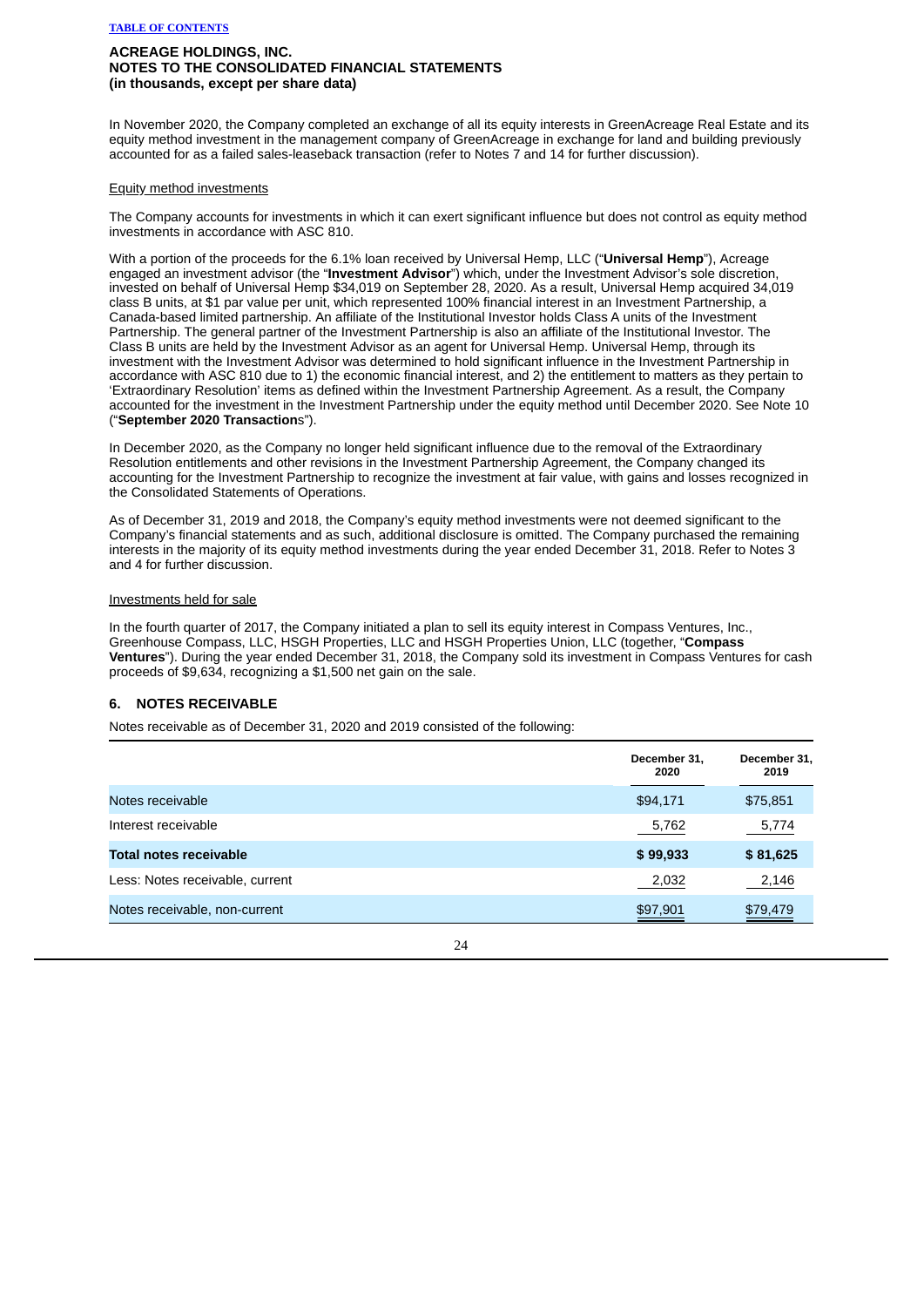Interest income on notes receivable during the years ended December 31, 2020, 2019 and 2018 totaled \$6,695, \$3,978 and \$1,178, respectively.

#### Activity during the year ended December 31, 2020

On March 6, 2020, a subsidiary of the Company closed on a refinancing transaction and conversion related to Northeast Patients Group, operating as WCM, a medical cannabis business in Maine, resulting in ownership of WCM by three individuals. In connection with the transaction, WCM converted from a non-profit corporation to a for-profit corporation. WCM previously had a series of agreements with Wellness Pain & Management Connection LLC ("WPMC"), which resulted in an outstanding balance of \$18,800 due to WPMC as of closing of this transaction. A restated consulting agreement was put in place, whereby WCM agrees to pay a fixed annual fee of \$120, payable monthly, in exchange for a suite of consulting services. In addition, a promissory note payable to WPMC was signed in the amount of \$18,800 to convert the existing payment due into a fixed, secured debt obligation.

In order to fund the transaction of WCM, a subsidiary of the Company created a new Maine corporation, named Maine HSCP, Inc. ("Maine HSCP"). At closing, a subsidiary of the Company contributed \$5,700 to Maine HSCP, and then sold 900 shares of Maine HSCP, constituting all of the outstanding equity interests of Maine HSCP, to three qualifying individuals in exchange for promissory notes of \$1,900 each. Each note is secured by a pledge of the shares in Maine HSCP, and payment of the note is to be made solely from dividends paid to the shareholder by Maine HSCP, except for amounts to be paid to the shareholder to cover tax obligations. As of December 31, 2020, the Company recorded a holdback reserve of \$917 for the State of Maine as a result of finalization of valuation by the State. The Company's relevant subsidiary has the option, exercisable at any time, to buy back the shares, at the higher of fair market value or the remaining balance under the promissory notes. The individuals also have the right at any time to put the shares to the Company's subsidiary on the same terms. The net equity impact to the Company was nil, and the option described above is only redeemable if permissible pursuant to Maine regulations.

During the year ended December 31, 2020, the Company wrote off the convertible note receivable and the accrued interest of \$8,000 and \$161, respectively, as the Company determined that the note was not collectible and recorded a loss on notes receivable of \$8,161.

## Activity during the year ended December 31, 2019

On July 1, 2019, the Company entered into a \$8,000 convertible note receivable with a west coast social equity program. Upon certain conditions related to a subsequent capital raise, the Company will obtain the right to convert its financing receivable to an ownership interest. The line of credit matures in June 2022 and bears interest at a rate of 8% per annum.

On October 7, 2019, the Company recorded a note receivable of \$12,500 in connection with the MSA modification described in Note 4. The note is payable monthly and bears interest at a rate of prime plus 10% for the unpaid portion of any monthly payments.

The Company provides revolving lines of credit to several entities under management services agreements which are included in notes receivable. The relevant terms and balances are detailed below.

| <b>Lines of Credit</b>                         |                       |                         |                      | <b>Balance as of</b> |
|------------------------------------------------|-----------------------|-------------------------|----------------------|----------------------|
| Counterparty                                   | Maximum<br>Obligation | <b>Interest</b><br>Rate | December 31,<br>2020 | December 31,<br>2019 |
| Greenleaf (1)                                  | \$31,200              | $3.25\% - 4.75\%$       | \$29,422             | \$22,569             |
| CWG Botanicals, Inc. ("CWG")(2)                | 12.000                | 8%                      | 9.767                | 9.152                |
| Compassionate Care Foundation, Inc. ("CCF")(3) | 12.500                | 18%                     |                      | 7,152                |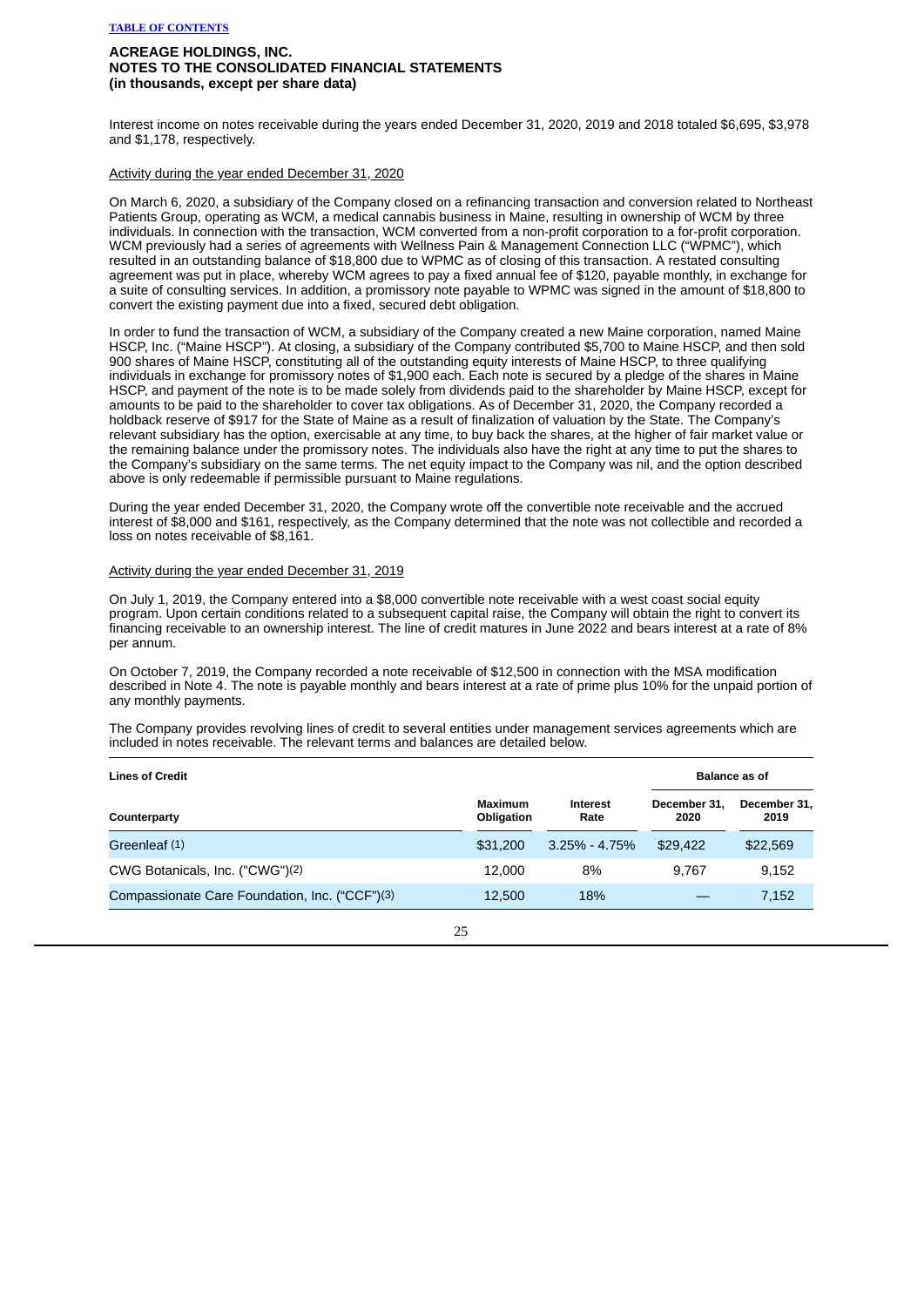| <b>Lines of Credit</b>                                 |                       |                         |                      | <b>Balance as of</b> |
|--------------------------------------------------------|-----------------------|-------------------------|----------------------|----------------------|
| Counterparty                                           | Maximum<br>Obligation | <b>Interest</b><br>Rate | December 31.<br>2020 | December 31,<br>2019 |
| Prime Alternative Treatment Center, Inc. ("PATC")(4)   | 4.650                 | 15%                     | 4.650                | 4,650                |
| Patient Centric of Martha's Vineyard, Ltd. ("PCMV")(5) | 9.000                 | 15%                     | 6.873                | 5.758                |
| Health Circle, Inc. (6)                                | 8,000                 | 15%                     | 4,331                | 3,988                |
| <b>Total</b>                                           | \$77.350              |                         | \$55,043             | \$53,269             |

(1) During the year ended December 31, 2018, the Company extended lines of credit to Greenleaf Apothecaries, LLC, Greenleaf Therapeutics, LLC and Greenleaf Gardens, LLC (together "Greenleaf"), which mature in June 2023.

(2) The revolving line of credit due from CWG, the license holder managed by NorCal, matures in December 2021.

(3) In September 2018, a subsidiary of the Company entered into a management agreement to provide certain advisory and consulting services to CCF for a monthly fee based on product sales.

On November 15, 2019, certain changes in New Jersey state laws occurred to allow for-profit entities to hold cannabis licenses and certain regulatory<br>approvals. Accordingly, a subsidiary of the Company entered into a Reorg see Note 3 for additional details.

(4) PATC is a non-profit license holder in New Hampshire to which the Company's consolidated subsidiary PATCC provides management or other consulting services. The line of credit matures in August 2022.

(5) In November 2018, a subsidiary of the Company entered into a services agreement with PCMV. The line of credit matures in November 2023. The services agreement was terminated in February 2020.

(6) Health Circle, Inc. is a non-profit license holder in Massachusetts that formerly had a services agreement with the Company's consolidated subsidiary MA RMDS SVCS, LCC. The line of credit matures in November 2032. The services agreement was terminated in February 2020.

## **7. CAPITAL ASSETS, net**

Net property and equipment consisted of:

|                                    | December 31,<br>2020 | December 31,<br>2019 |
|------------------------------------|----------------------|----------------------|
| Land(1)                            | \$3,811              | \$9,839              |
| <b>Building</b>                    | 34,114               | 34,522               |
| Right-of-use asset, finance leases | 5,077                | 5,954                |
| Construction in progress           | 13,697               | 17,288               |
| Furniture, fixtures and equipment  | 18,062               | 21,019               |
| Leasehold improvements             | 23,681               | 22,682               |
| Capital assets, gross              | \$98,442             | \$111,304            |
| Less: accumulated depreciation     | (9,306)              | (5,257)              |
| Capital assets, net                | \$89,136             | \$106,047            |

Depreciation of capital assets for the years ended December 31, 2020, 2019 and 2018 includes \$3,381, \$2,317, and \$621 of depreciation expense, and \$2,479, \$1,556, and \$724 that was capitalized to inventory, respectively.

(1) During the year ended December 31, 2020, the Company sold parcels of land for an aggregate sale price of \$2,166. In connection with these transactions,<br>the Company recorded a loss on sale of \$981 in Other loss, net on

#### Sale-leasebacks

During the year ended December 31, 2019, the Company sold and subsequently leased back several of its capital assets in a transaction with GreenAcreage Real Estate Corp. ("GreenAcreage"), a related party (refer to Note 14 for further discussion). The Company sold assets and subsequently leased them back for total proceeds of \$19,052. The subsequent leases met the criteria for finance leases, and as such, the transactions do not qualify for sale-leaseback treatment. The "sold" assets remain within land, building and leasehold improvements, as appropriate, for the duration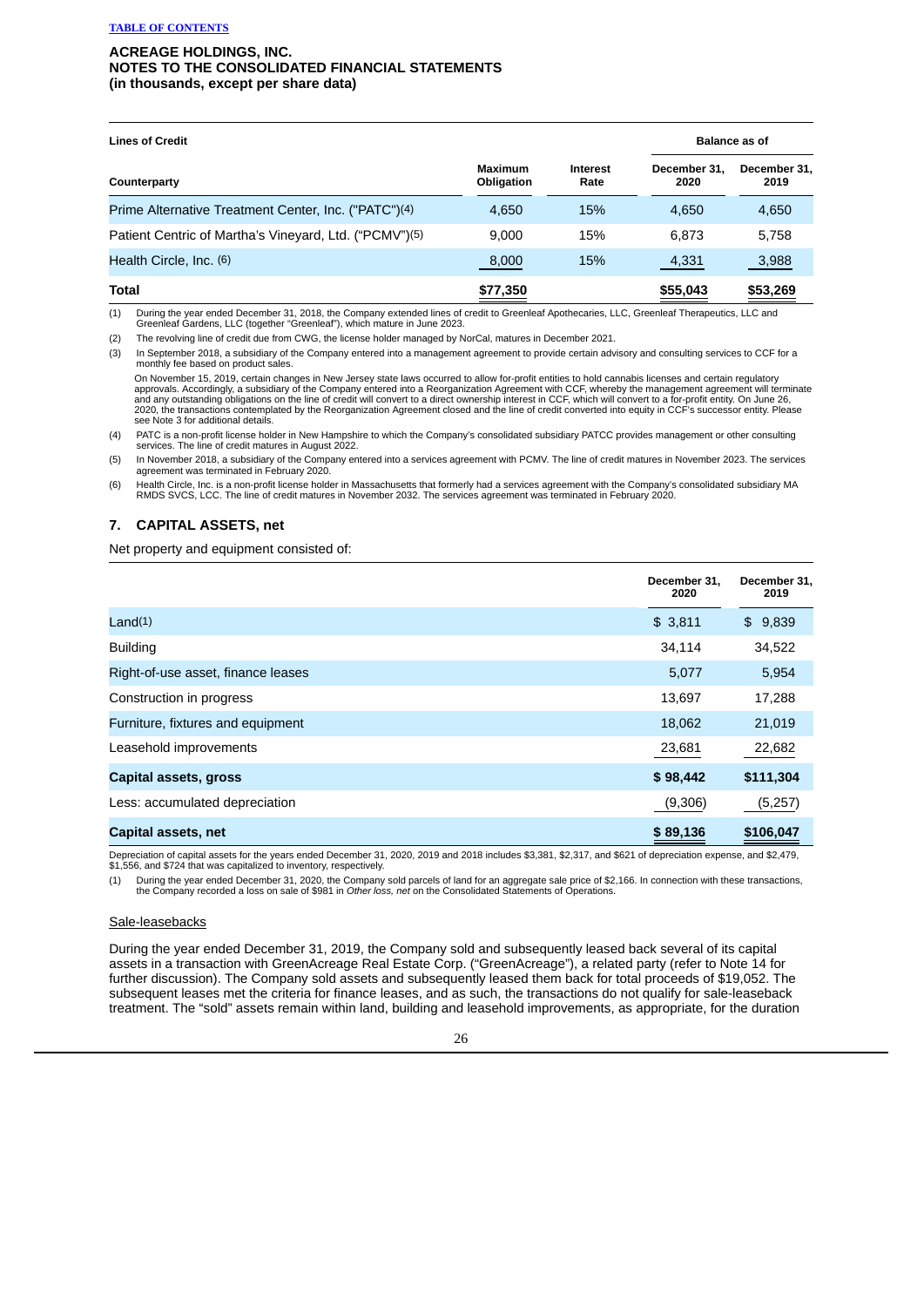of the lease and a financing liability equal to the amount of proceeds received is recorded within debt (see Note 10). Upon lease termination, the sale will be recognized by removing the remaining carrying values of the capital assets and financing liability, with any difference recognized as a gain.

In November 2020, the Company completed an exchange of all its equity interests in GreenAcreage Real Estate and its equity method investment in the management company of GreenAcreage in exchange for land and building previously accounted for as a failed sales-leaseback transaction and recognized a gain of \$1,473 in Other loss, net in the Consolidated Statements of Operations.

## **8. LEASES**

The Company leases land, buildings, equipment and other capital assets which it plans to use for corporate purposes and the production and sale of cannabis products. Leases with an initial term of 12 months or less are not recorded on the Consolidated Statements of Financial Position and are expensed in the Consolidated Statements of Operations on the straight-line basis over the lease term. The Company does not have any material variable lease payments, and accounts for non-lease components separately from leases.

| <b>Balance Sheet Information</b>              | <b>Classification</b>                  | December 31,<br>2020                      | December 31,<br>2019                      |
|-----------------------------------------------|----------------------------------------|-------------------------------------------|-------------------------------------------|
| <b>Right-of-use assets</b>                    |                                        |                                           |                                           |
| Operating                                     | Operating lease right-of-use assets    | \$17,247                                  | \$51,950                                  |
| <b>Finance</b>                                | Capital assets, net                    | 4,776                                     | 5,832                                     |
| Total right-of-use assets                     |                                        | \$22,023                                  | \$57,782                                  |
| <b>Lease liabilities</b>                      |                                        |                                           |                                           |
| Current                                       |                                        |                                           |                                           |
| Operating                                     | Operating lease liability, current     | \$1,492                                   | \$2,759                                   |
| Financing                                     | Debt, current                          |                                           | 49                                        |
| Non-current                                   |                                        |                                           |                                           |
| Operating                                     | Operating lease liability, non-current | 16,609                                    | 47,522                                    |
| Financing                                     | Debt, non-current                      | 5,174                                     | 6,083                                     |
| <b>Total lease liabilities</b>                |                                        | \$23,275                                  | \$56,413                                  |
| <b>Statement of Operations</b><br>Information | <b>Classification</b>                  | <b>Year Ended</b><br>December 31,<br>2020 | <b>Year Ended</b><br>December 31,<br>2019 |
| Short-term lease expense                      | General and administrative             | \$1,258                                   | \$1,262                                   |
| Operating lease expense                       | General and administrative             | 6,252                                     | 5,351                                     |
| Finance lease expense:                        |                                        |                                           |                                           |
| Amortization of right of use asset            | Depreciation and amortization          | 161                                       | 122                                       |
| Interest expense on lease liabilities         | Interest expense                       | 820                                       | 290                                       |
| Sublease income                               | Other loss, net                        | (37)                                      | (110)                                     |
| Net lease cost                                |                                        | \$7,196                                   | \$5,653                                   |

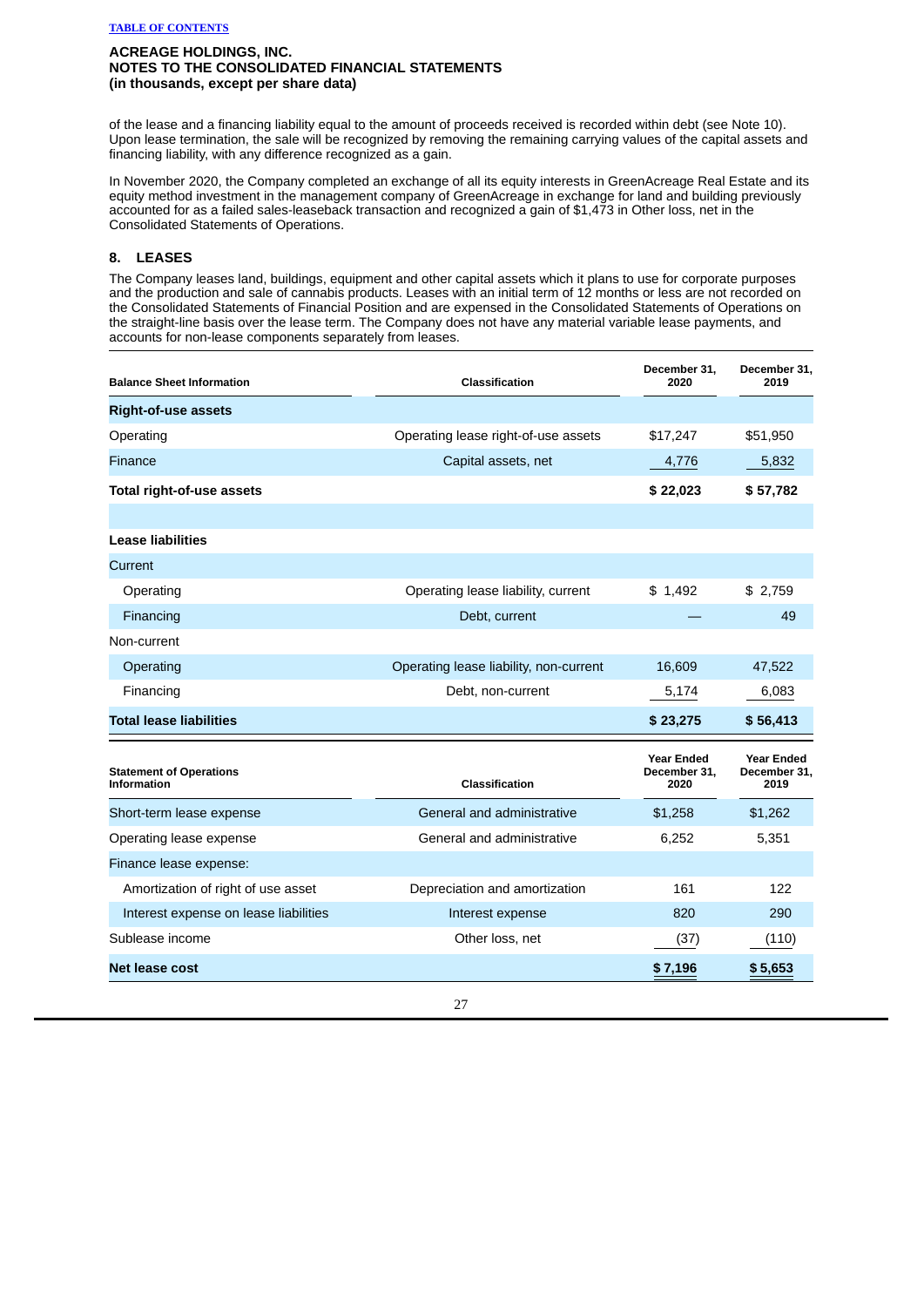| <b>Statement of Cash Flows</b><br><b>Information</b> | <b>Classification</b>                 | <b>Year Ended</b><br>December 31.<br>2020 | Year Ended<br>December 31.<br>2019 |
|------------------------------------------------------|---------------------------------------|-------------------------------------------|------------------------------------|
| Cash paid for operating leases                       | Net cash used in operating activities | \$6.130                                   | \$3,667                            |
| Cash paid for finance leases - interest              | Net cash used in operating activities | \$1,316                                   | \$223                              |

The Company's rent expense during the year ended December 31, 2018 was \$1,604.

The following represents the Company's future minimum payments required under existing leases with initial terms of one year or more as of December 31, 2020:

| <b>Maturity of lease liabilities</b>      | Operating<br>Leases | <b>Finance</b><br>Leases |
|-------------------------------------------|---------------------|--------------------------|
| 2021(1)                                   | \$4,733             | \$<br>680                |
| 2022                                      | 3,254               | 701                      |
| 2023                                      | 2,954               | 722                      |
| 2024                                      | 2,916               | 743                      |
| 2025                                      | 2,965               | 766                      |
| Thereafter                                | 14,113              | 13,275                   |
| <b>Total lease payments</b>               | \$30,935            | \$16,887                 |
| Less: interest                            | 11,852              | 11,713                   |
| <b>Present value of lease liabilities</b> | \$19,083            | \$5,174                  |

| Weighted average remaining lease term (years)                                                                             |     |     |
|---------------------------------------------------------------------------------------------------------------------------|-----|-----|
| Weighted average discount rate                                                                                            | 11% | 15% |
| AND IN THE RESIDENCE OF RESIDENT AND INVESTIGATION OF RESIDENT AND PROPERTY IN THE RESIDENT AND A RESIDENCE OF RESIDENCE. |     |     |

(1) Includes minimum payments under existing operating leases currently classified as held-for-sale (refer to Note 3 for further discussion).

As of December 31, 2020, there have been no leases entered into that have not yet commenced.

## **9. INVENTORY**

|                              | December 31,<br>2020 | December 31,<br>2019 |
|------------------------------|----------------------|----------------------|
| <b>Retail inventory</b>      | \$1,803              | \$1,784              |
| Wholesale inventory          | 18,055               | 11,993               |
| <b>Cultivation inventory</b> | 2,317                | 3,021                |
| Supplies & other             | 1,540                | 1,285                |
| <b>Total</b>                 | \$23,715             | \$18,083             |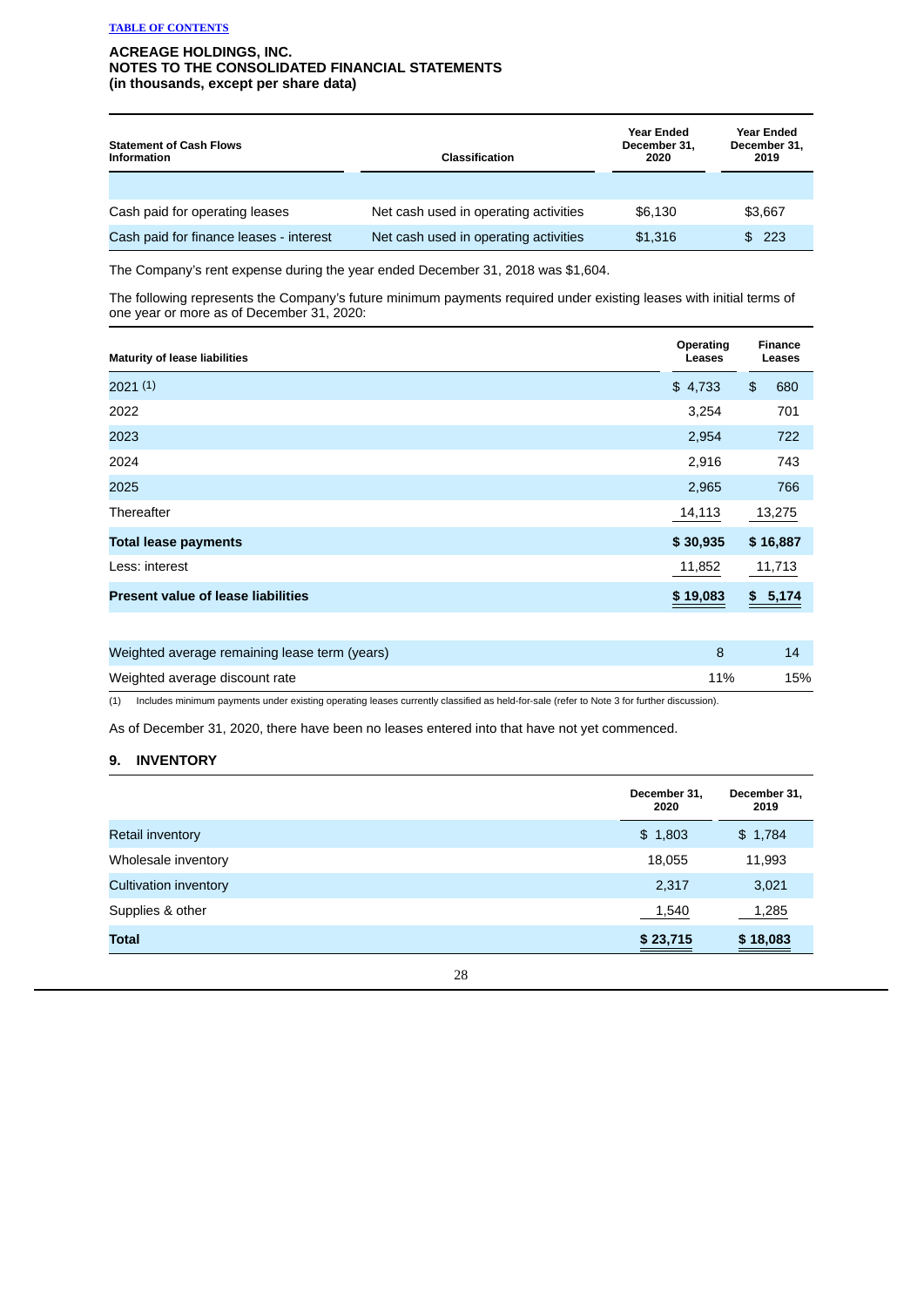## **10. DEBT**

The Company's debt balances consist of the following:

| <b>Debt balances</b>                             | December 31,<br>2020 | December 31,<br>2019 |
|--------------------------------------------------|----------------------|----------------------|
| <b>NCCRE</b> loan                                | \$<br>470            | \$<br>492            |
| Seller's notes                                   | 2,581                | 2,810                |
| Related party debt                               |                      | 15,000               |
| Financing liability (related party)              | 15,253               | 19,052               |
| <b>Finance lease liabilities</b>                 | 5,174                | 6,132                |
| 3.55% Credit facility due 2022                   | 20,043               |                      |
| 3.55% Credit facility collateral (related party) | 22,169               |                      |
| Convertible debenture                            |                      |                      |
| Bridge loan                                      |                      |                      |
| 7.5% Loan due 2023 (related party)               | 32,124               |                      |
| 6.1% Secured debenture due 2030 (related party)  | 46,085               |                      |
| Hempco Foros promissory note                     | 2,000                |                      |
| Senior secured term loan facility                | 22,870               |                      |
| Construction financing loan                      | 4,438                |                      |
| Canwell settlement promissory note               | 7,250                |                      |
| <b>Total debt</b>                                | \$180,457            | \$43,486             |
| Less: current portion of debt                    | 27,139               | 15,300               |
| <b>Total long-term debt</b>                      | \$153,318            | \$28,186             |

The interest expense related to the Company's debt during the years ended December 31, 2020, 2019 and 2018 consists of the following:

| <b>Interest expense</b>                                 | Year Ended December 31, |      |           |
|---------------------------------------------------------|-------------------------|------|-----------|
|                                                         | 2020                    | 2019 | 2018      |
| Convertible notes:                                      |                         |      |           |
| Cash interest                                           | \$                      | \$   | \$<br>869 |
| <b>PIK</b> interest                                     |                         |      | 1,912     |
| Accretion                                               |                         |      | 926       |
| Convertible note interest                               | \$                      | \$   | \$3,707   |
| <b>NCCRE</b> loan                                       | 18                      | 19   | 22        |
| Seller's notes                                          | 297                     | 416  | 888       |
| Related party debt                                      | 18                      |      |           |
| Interest expense on financing liability (related party) | 1,700                   | 469  |           |
| Interest expense on finance lease liabilities           | 820                     | 290  |           |
| 3.55% Credit facility due 2022                          | 1,257                   |      |           |
| 3.55% Credit facility collateral (related party)        | 2,212                   |      |           |
| Convertible debenture                                   | 2,872                   |      |           |
| Bridge loan                                             | 3,993                   |      |           |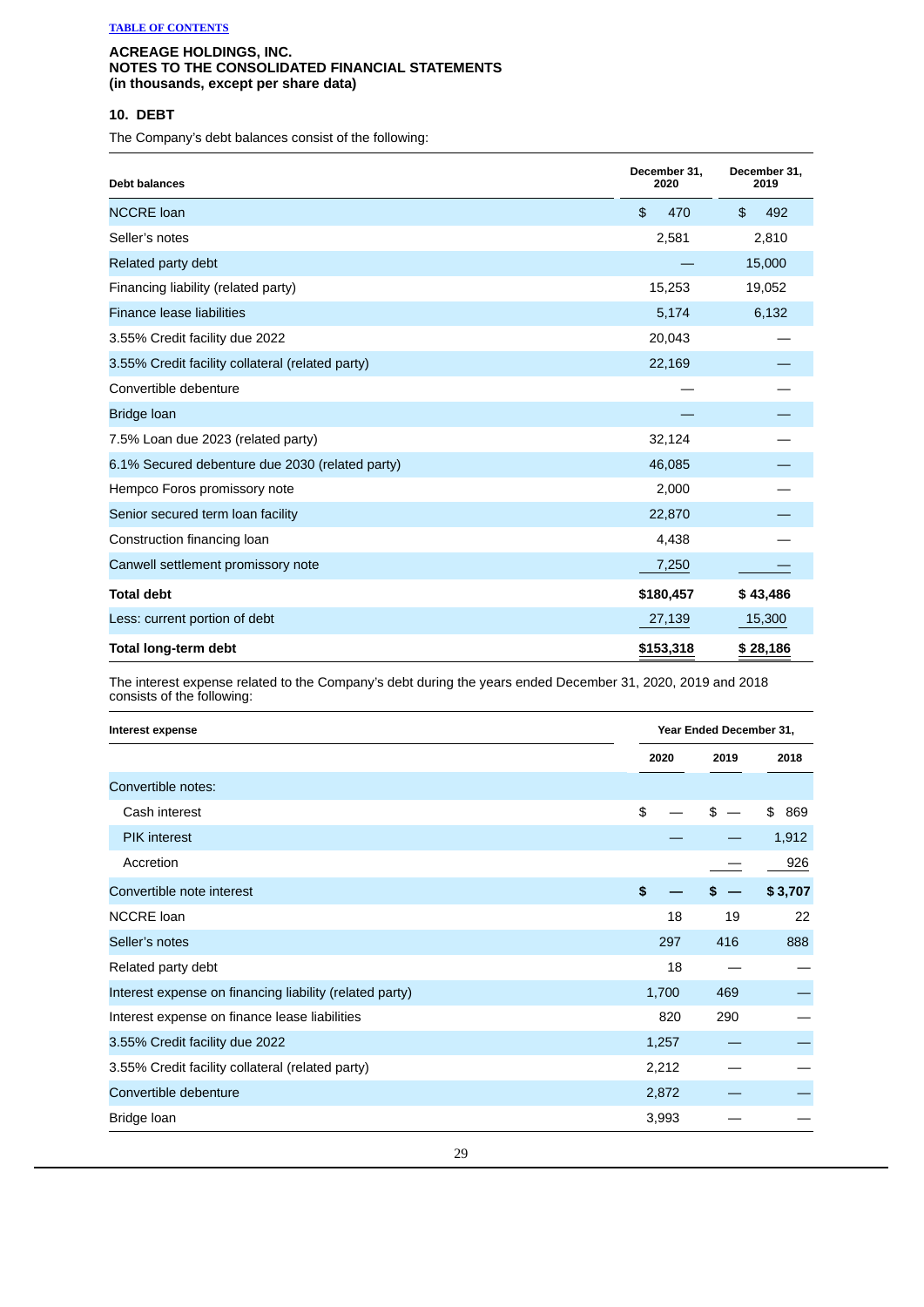| Interest expense                                |          | Year Ended December 31, |         |
|-------------------------------------------------|----------|-------------------------|---------|
|                                                 | 2020     | 2019                    | 2018    |
| 7.5% Loan due 2023 (related party)              | 727      |                         |         |
| 6.1% Secured debenture due 2030 (related party) | 940      |                         |         |
| Hempco Foros promissory note                    | 43       |                         |         |
| Senior secured term loan facility               | 956      |                         |         |
| <b>Total interest expense</b>                   | \$15,853 | \$1,194                 | \$4,617 |

#### Convertible notes

The Company issued senior secured convertible notes in November 2017 for a total principal amount of \$31,294, net of issuance costs. The debt contained a conversion feature and attached warrants, neither of which met the criteria for bifurcation. In connection with the RTO on November 14, 2018, the notes and PIK interest mandatorily converted to 6,473 Class A membership units, and the Company issued 1,878 warrants to purchase Pubco shares at \$25 per share, which expire on November 14, 2021. The carrying value of the debt, including unamortized discount, was credited to *Share capital* in the Consolidated Statements of Shareholders' Equity and no gain or loss was recognized.

#### NCC Real Estate, LLC ("NCCRE") loan

NCCRE, which is owned by the Company's consolidated subsidiary HSC Solutions, LLC, entered into a \$550 secured loan with a financial institution for the purchase of a building in Rolling Meadows, Illinois in December 2016. The building is leased to NCC. The promissory note payable carries a fixed interest rate of 3.7% and is due in December 2021.

#### Seller's notes

The Company issued Seller's notes payable in connection with several transactions, bearing interest at rates ranging from 3.5% to 10%.

#### Related party debt

During the year ended December 31, 2019, Kevin Murphy, the Chairman of the board of directors, made a non-interest bearing loan of \$15,000 to Acreage. In January 2020, Mr. Murphy made an additional non-interest bearing loan of \$5,000 to Acreage. These amounts were subsequently repaid in March 2020.

In October 2020, Mr. Murphy made an interest bearing loan of \$2,100 to the Company, bearing interest at 9.9% per annum. This amount was subsequently repaid in November 2020.

In addition, Mr. Murphy has an interest in the credit facility disclosed below under "*3.55% Credit facility and collateral*", in connection with which he loaned \$21,000 of the \$22,000 borrowed by the Company to the Lender (as defined below), which amount remains outstanding.

#### Financing liability (related party)

In connection with the Company's failed sale-leaseback transaction (refer to Note 7), a financing liability was recognized equal to the cash proceeds received. The Company will recognize the cash payments made on the lease as interest expense, and the principal will be derecognized upon expiration of the lease.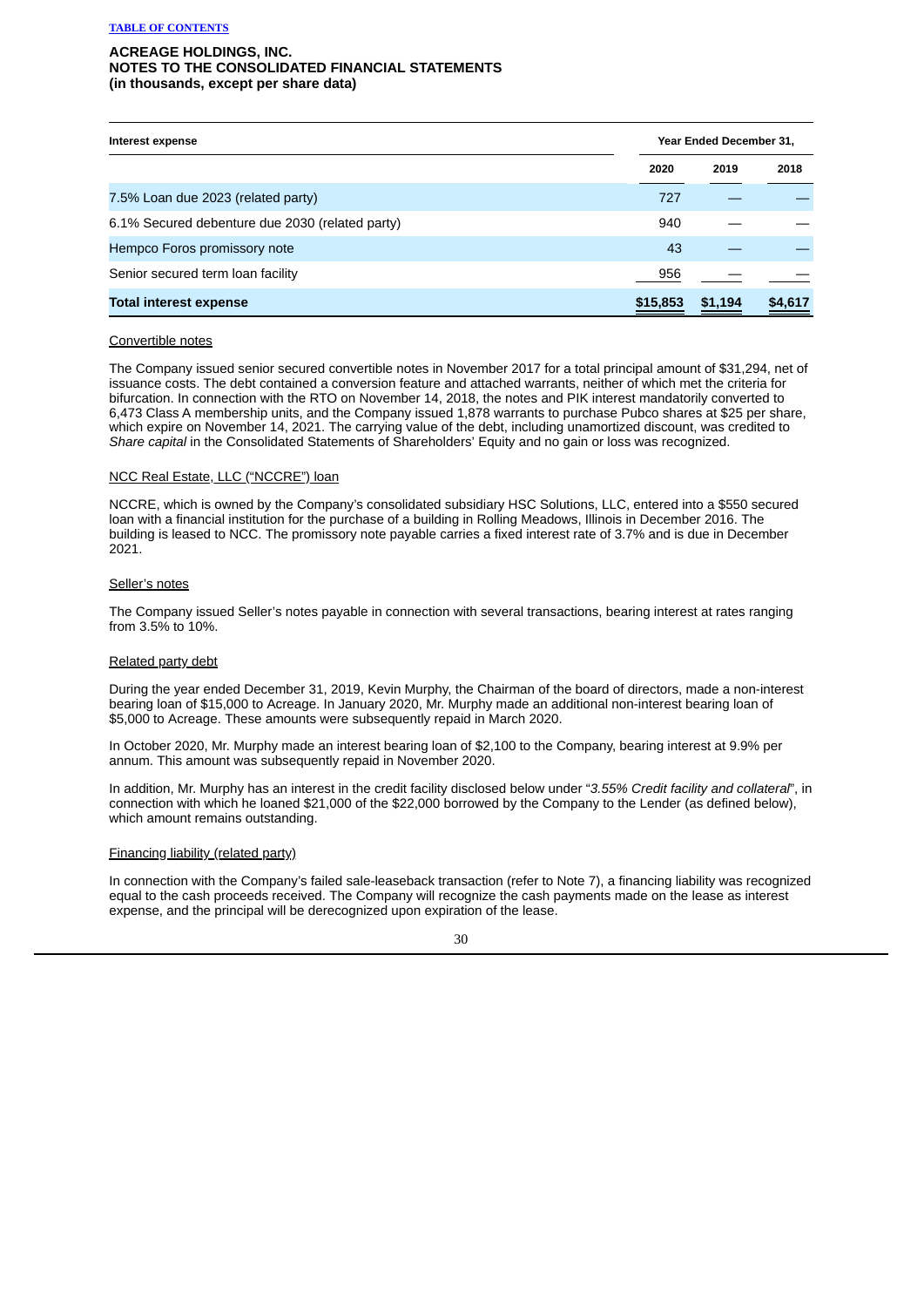#### 3.55% Credit facility and collateral

On March 11, 2020, the Company borrowed \$21,000 from an institutional lender pursuant to a credit facility. The credit facility permits the Company to borrow up to \$100,000, which may be drawn down by the Company in four tranches, maturing two years from the date of the first draw down. The Company will pay an annual interest rate of 3.55% on the first advance of debt for a term of two years. The borrowed amounts under the credit facility are fully collateralized by \$22,000 of restricted cash, which was borrowed pursuant to the loan transaction described below. Any additional draws must be fully cash collateralized as well.

Also on March 11, 2020, the Company closed \$22,000 in borrowings pursuant to a loan transaction with IP Investment Company, LLC (the **"Lender**"). The maturity date is 366 days from the closing date of the loan transaction. The Company will pay monthly interest on the collateral in the form of 27 SVS through the maturity date. The Lender may put any unsold interest shares to the Company upon maturity at a price of \$4.50 per share. Kevin Murphy, the Chairman of the board of directors, loaned \$21,000 of the \$22,000 borrowed by the Company to the Lender. The loan is secured by the non-U.S. intellectual property assets, a cannabis state license and 12,000 SVS shares of the Company.

Pursuant to the Amended Arrangement, the monthly interest on the collateral payable to Kevin Murphy was modified to cash payments for the remaining duration of the term at an interest rate of 12% per annum, payable upon maturity. The remaining interest will continue to be paid monthly in the form of 2 Fixed Shares and 1 Floating Share through the maturity date.

The Company has determined such equity interest on collateral to be a mandatorily redeemable financial instrument that is recorded as a liability in accordance with ASC 480 - *Distinguishing liabilities from equity* ("ASC 480"). The liability is calculated based upon the share interest multiplied by the maturity price of \$4.50 per share. The equity and cash liability amounted to \$88 and \$81, respectively as of December 31, 2020 and was recorded in *Debt, current* within the Consolidated Statements of Financial Position.

#### Convertible debenture

On May 29, 2020, the Company entered into a securities purchase agreement (the "Securities Purchase Agreement") with an Investment Fund (the "Investor"), pursuant to which the Company sold and issued \$11,000 in principal amount under a secured convertible debenture, with gross proceeds to the Company of \$10,000 before transaction fees (the "Convertible Debenture").

The Convertible Debenture bears interest at 15% per annum and was secured by the Company's medical cannabis dispensaries in Connecticut. The Convertible Debenture was convertible by the holder in whole or in part after September 30, 2020. Prior to September 30, 2020, the holder could convert only up to \$550 of principal amount. The Convertible Debenture may not be converted to common stock to the extent such conversion would result in the holder beneficially owning more than 4.99% of the Company's outstanding common stock. The Convertible Debenture was convertible into Class A Subordinate Voting Shares of the Company at a conversion price of \$1.68 per share, subject to the conversion limitations described above. On September 4, 2020, the holder accordingly converted \$550 of the principal amount.

The maturity date is the earlier of (i) May 29, 2021 or (ii) on the consummation of one or more debt, equity or a combination of debt and equity financing transactions in which the Company receives gross proceeds of \$40,000 or more. The Company accreted all discounts to *Interest expense* on the Consolidated Statements of Operations.

The Company recorded beneficial conversion of \$523, representing 5% of the principal amount which was convertible in *Share Capital* in the Consolidated Statements of Shareholders' Equity, and an equivalent discount was recorded against the carrying value of the Convertible Debenture. The beneficial conversion feature was determined in accordance with ASC 470-20 - *Debt with conversion and other options* and is calculated at its intrinsic value being the difference between the conversion price and the fair value of the common stock into which the debt is convertible at the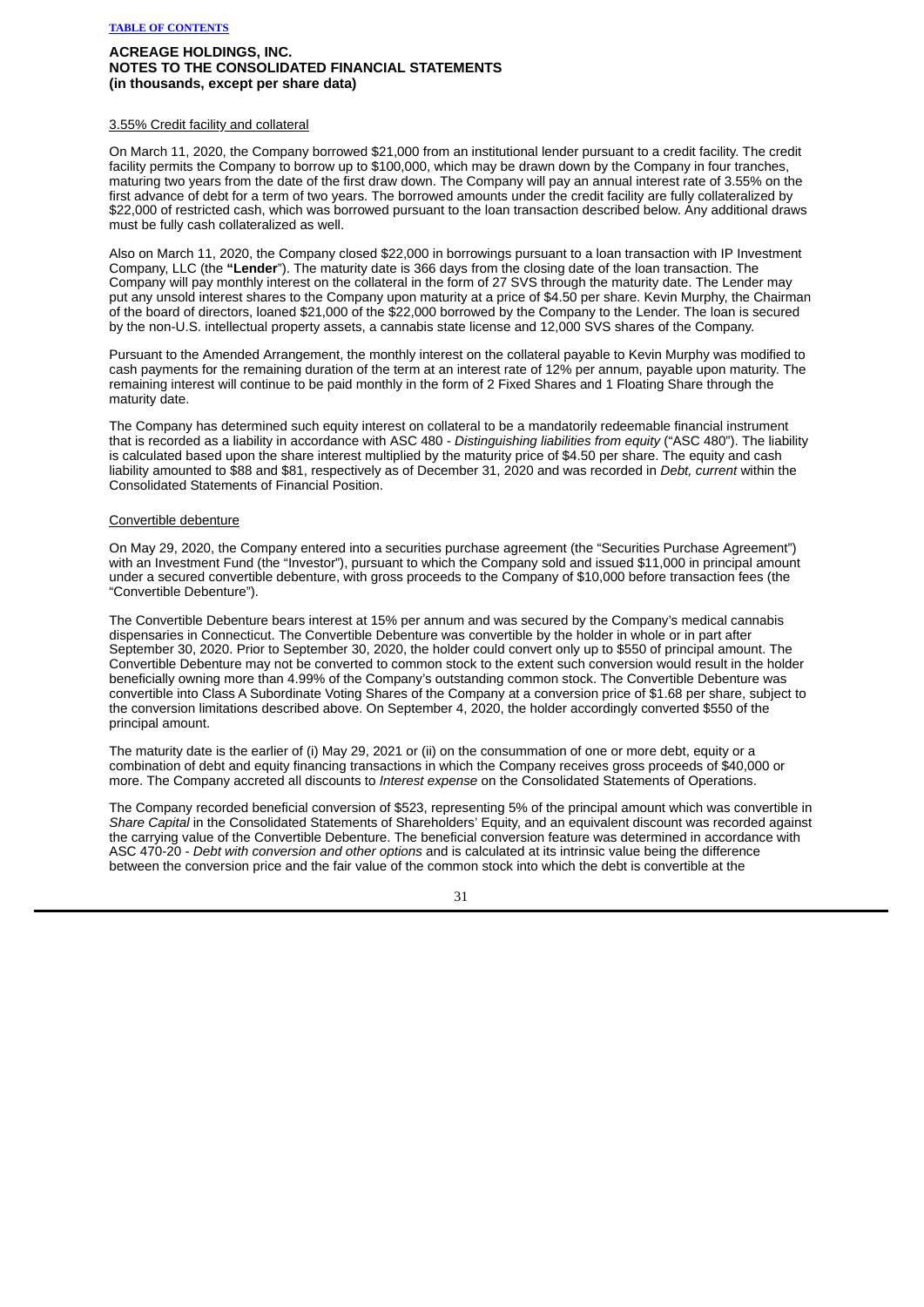commitment date, being \$3.28 per share, multiplied by the number of shares into which the debt is convertible. The Company had the right to redeem up to 95% of the principal amount on or prior to September 29, 2020 without penalty.

On September 29, 2020, the Company retired the convertible debenture, utilizing the proceeds received from the 7.5% Loan due 2023 entered into on the same date as described below.

The Company determined the conversion feature above did not meet the characteristics of a derivative instrument in accordance with ASC 815 - *Derivatives and Hedging* ("ASC 815"), as the conversion feature is indexed to its own stock and is classified under *Share Capital* in the Consolidated Statements of Stockholders' Equity. As such, there was no derivative liability associated with the Convertible Debenture under ASC 815.

For the year ended December 31, 2020, the Company recorded amortization of debt discount of \$1,524.

#### Bridge loan

On June 16, 2020, the Company entered into a short-term definitive funding agreement with an institutional investor for gross proceeds of \$15,000 (less transaction costs of approximately \$943). The secured note has a maturity date of 4 months and bears an interest rate of 60% per annum. It is secured by, among other items, the Company's cannabis operations in Illinois, New Jersey and Florida, as well as the Company's U.S. intellectual property. In the event of default, the Company is obligated to pay the lender an additional fee of \$6,000. The Company may pre-pay the secured note without penalty or premium at any time following the 90th day after closing.

In October 2020, the Company retired the short-term definitive funding agreement and paid in aggregate \$18,050 to retire the full principal balance and accrued interest.

## September 2020 transactions

On September 23, 2020, pursuant to the implementation of the Amended Arrangement (See Note 13), a subsidiary of Canopy Growth advanced gross proceeds of \$50,000 (less transaction costs of approximately \$4,025) to Universal Hemp, an affiliate of the Company, pursuant to the terms of a secured debenture ("**6.1% Loan**"). In accordance with the terms of the debenture, the funds cannot be used, directly or indirectly, in connection with or for any cannabis or cannabis-related operations in the United States, unless and until such operations comply with all applicable laws of the United States. An additional \$50,000 may be advanced pursuant to the debenture subject to the satisfaction of certain conditions by Universal Hemp. The debenture bears interest at a rate of 6.1% per annum, matures 10 years from the date hereof or such earlier date in accordance with the terms of the debenture and all interest payments made pursuant to the debenture are payable in cash by Universal Hemp. The debenture is not convertible and is not guaranteed by Acreage.

With a portion of the proceeds for the 6.1% Loan received by Universal Hemp, Acreage engaged an Investment Advisor which, under the Investment Advisor's sole discretion, invested on behalf of Universal Hemp \$34,019 on September 28, 2020. As a result, Universal Hemp acquired 34,019 class B units, at \$1.00 par value per unit, which represented 100% financial interest in the Investment Partnership, a Canada-based limited partnership. An affiliate of the Institutional Investor holds class A units of the Investment Partnership. The general partner of the Investment Partnership is also an affiliate of the Institutional Investor. The class B units are held by the Investment Advisor as an agent for Universal Hemp. Upon execution of the limited partnership agreement, \$1,019 was distributed to the class A unit holders of the Investment Partnership.

On September 28, 2020 the Company received gross proceeds of \$33,000 (less transaction costs of approximately \$959) from an affiliate of the Institutional Investor (the "**Lender**") and used a portion of the proceeds of this loan to retire its short-term \$11,000 convertible note (as described above) and its short-term note aggregating approximately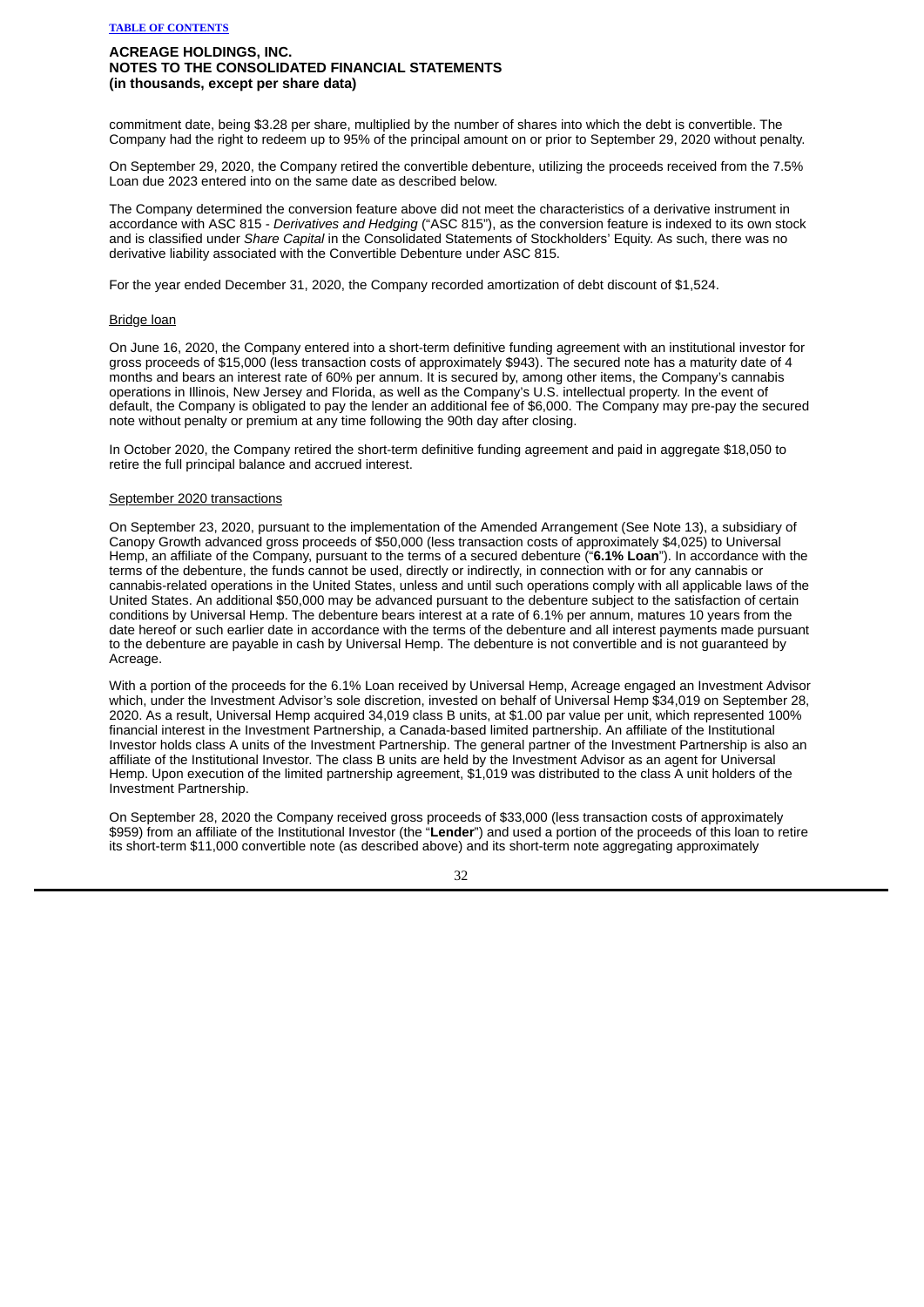\$18,000 in October 2020, with the remainder being used for working capital purposes. The loan is unsecured, matures in 3 years and bears interest at a 7.5% annual interest rate. The Lender is controlled by the Institutional Investor. The Investment Partnership is the investor in the Lender.

#### Hempco Foros promissory note

In October 2020, Foros Securities LLC extended a promissory note of \$2,000 to the Company bearing interest at 10% per annum. The promissory note matures at the earlier of July 5, 2021 or the date the principal is repaid in full.

## Senior secured term loan facility

In October 2020, the Company's subsidiary received initial commitments and funding from a syndicate of lenders for gross proceeds of \$28,000 (before origination discounts and issuance costs of approximately \$840 and \$1,136, respectively) pursuant to a senior secured term loan facility at an annual interest rate of 15% with a maturity of 4 years from closing. The total amount available under the senior secured term loan facility is \$70,000.

In connection with the advance, the Company issued the lenders an aggregate of 1,557 Fixed Share Warrants with each Fixed Share Warrant exercisable for one Fixed Share and 698 Floating Share Warrants with each Floating Share Warrant exercisable for one Floating Share. The exercise price of each Fixed Share Warrant is \$3.15 and the exercise price of each Floating Share Warrant is \$3.01. The warrants are exercisable for a period of 4 years.

#### Construction financing loan

In November 2020, the Company entered into a loan agreement with a cannabis-focused real estate investment trust for a construction financing loan in the amount of \$13,320 (with transaction costs of approximately \$1,399). The loan agreement provides for an annual interest rate of 16% and a term of 18 months. The loan will be used to complete the expansion of the Company's cultivation and processing factory in Illinois (the "Illinois Property"). The loan is secured by the Illinois Property and is subject to periodic advances to the Company to fund the completion of improvements or real property collateral or fund other amounts as permitted under the loan agreement.

#### CanWell promissory note

In November 2020, the Company issued a promissory note to the Canwell LLC ("Canwell"), which is non-interest bearing and payable based on a payment schedule with ten payments in the aggregate amount of \$7,750 through December 31, 2024.

## **11. SHAREHOLDERS' EQUITY AND NON-CONTROLLING INTERESTS**

The table below details the change in Pubco shares outstanding by class for the years ended December 31, 2020 and 2019:

| <b>Shareholders' Equity</b> | Subordinate<br>Voting<br><b>Shares</b> | <b>Subordinate</b><br><b>Voting Shares</b><br>Held in<br><b>Treasury</b> | Proportionate<br>Voting<br><b>Shares</b><br>(as<br>converted) | <b>Multiple</b><br>Voting<br><b>Shares</b> | Total<br><b>Shares</b><br>Outstanding |
|-----------------------------|----------------------------------------|--------------------------------------------------------------------------|---------------------------------------------------------------|--------------------------------------------|---------------------------------------|
| <b>December 31, 2018</b>    | 21,943                                 | (842)                                                                    | 57,895                                                        | 168                                        | 79,164                                |
| <b>Issuances</b>            | 8,698                                  |                                                                          |                                                               |                                            | 8,698                                 |
| <b>NCI conversions</b>      | 2,784                                  |                                                                          |                                                               |                                            | 2,784                                 |
| <b>PVS</b> conversions      | 34,752                                 |                                                                          | (34, 752)                                                     |                                            |                                       |
| <b>December 31, 2019</b>    | 68,177                                 | (842)                                                                    | 23,143                                                        | 168                                        | 90,646                                |
| <b>Issuances</b>            | 9,518                                  |                                                                          |                                                               |                                            | 9,518                                 |
|                             | 33                                     |                                                                          |                                                               |                                            |                                       |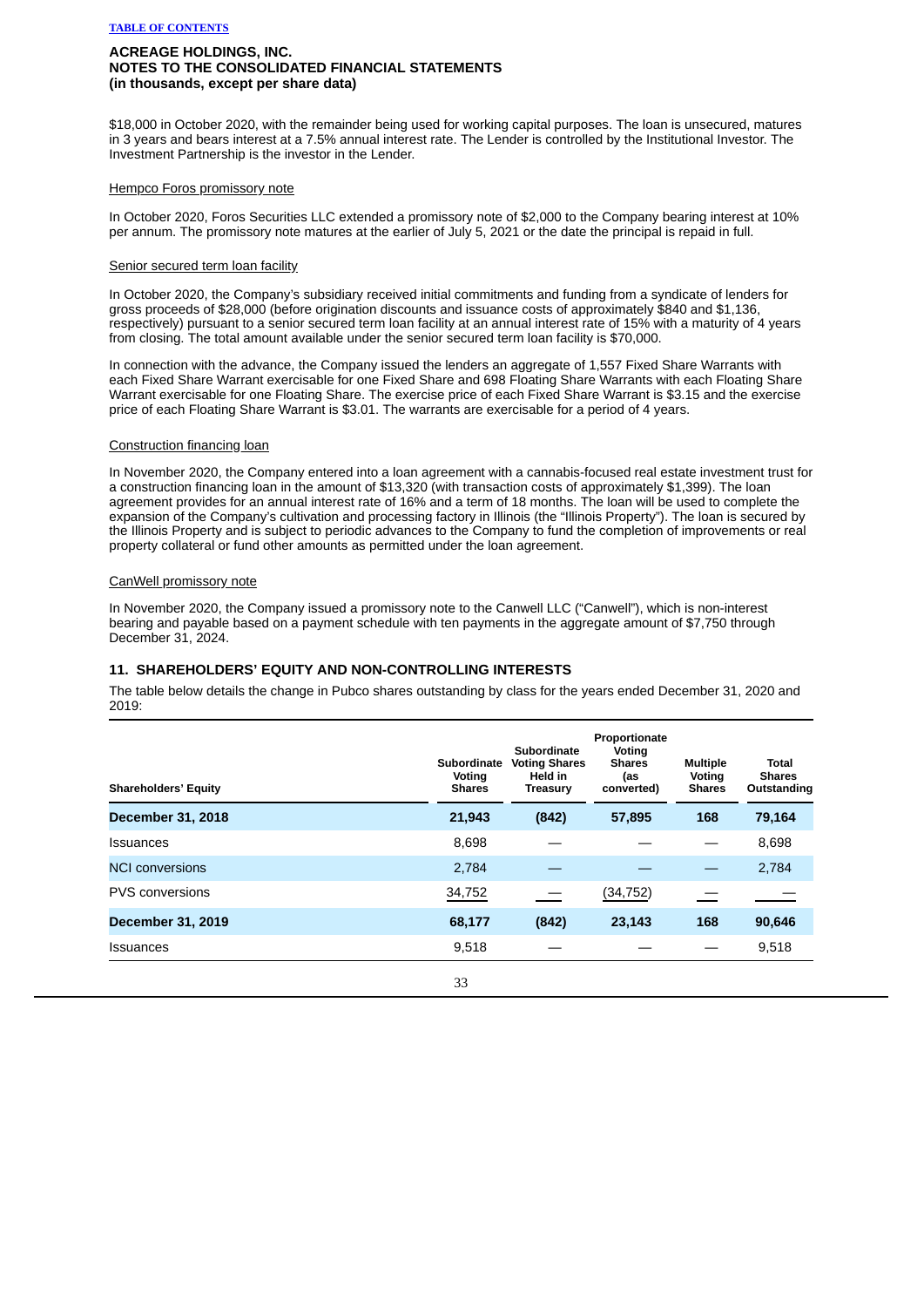# **ACREAGE HOLDINGS, INC. NOTES TO THE CONSOLIDATED FINANCIAL STATEMENTS (in thousands, except per share data)**

| <b>Shareholders' Equity</b>            | <b>Subordinate</b><br>Voting<br><b>Shares</b> | Subordinate<br><b>Voting Shares</b><br>Held in<br>Treasurv | Proportionate<br>Voting<br><b>Shares</b><br>(as<br>converted) | <b>Multiple</b><br>Voting<br><b>Shares</b> | Total<br><b>Shares</b><br>Outstanding |
|----------------------------------------|-----------------------------------------------|------------------------------------------------------------|---------------------------------------------------------------|--------------------------------------------|---------------------------------------|
| <b>NCI conversions</b>                 | 583                                           |                                                            |                                                               |                                            | 583                                   |
| <b>PVS</b> conversions                 | 1,231                                         |                                                            | (1,231)                                                       |                                            |                                       |
| Exchange pursuant to Amended Agreement | (79, 509)                                     | 842                                                        | (21, 912)                                                     | (168)                                      | (100, 747)                            |
| <b>September 22, 2020</b>              |                                               |                                                            |                                                               |                                            |                                       |

| <b>Shareholders' Equity</b> | Fixed<br><b>Shares</b> | <b>Floating</b><br><b>Shares</b> | Fixed<br><b>Shares</b><br>Held in<br><b>Treasury</b> | <b>Floating</b><br><b>Shares</b><br>Held<br>in<br><b>Treasury</b> | Fixed<br><b>Multiple</b><br><b>Shares</b> | Total<br><b>Shares</b><br>Outstanding |
|-----------------------------|------------------------|----------------------------------|------------------------------------------------------|-------------------------------------------------------------------|-------------------------------------------|---------------------------------------|
| <b>September 23, 2020</b>   | 70.994                 | 30,476                           | (589)                                                | (253)                                                             | 118                                       | 100,746                               |
| <b>Issuances</b>            | 352                    | 152                              |                                                      |                                                                   |                                           | 504                                   |
| <b>December 31, 2020</b>    | 71,346                 | 30,628                           | (589)                                                | (253)                                                             | 118                                       | 101,250                               |

Pursuant to the Amended Arrangement, on September 23, 2020, Acreage completed a capital reorganization whereby (i) each existing SVS was exchanged for 0.7 of a Fixed Share and 0.3 of a Floating Share; (ii) each existing PVS was exchanged for 28 Fixed Shares and 12 Floating Shares; and (iii) each existing MVS was exchanged for 0.7 of a Fixed Multiple Share and 0.3 of a Floating Share. No fractional Fixed Shares, Fixed Multiple Shares or Floating Shares were issued pursuant to the Capital Reorganization. See Note 13 for further information.

During the year ended December 31, 2020, the Company issued 327 SVS (subsequently converted to 229 and 98 Fixed Shares and Floating Shares, respectively) as a result of the conversion of \$550 of the Convertible Debenture (See Note 10), recorded in *Issuances upon conversion of debenture* on the Consolidated Statements of Shareholders' Equity. The Company also issued 200 SVS (subsequently converted to 140 Fixed Shares and 60 Floating Shares), in relation to the issuance of the commitment shares under the Standby Equity Distribution Agreement (See Note 13), recorded in *Other equity transactions* on the Consolidated Statements of Shareholders' Equity.

During the year ended December 31, 2019, the Company issued 208 SVS as compensation for consulting services of \$3,424, recorded in *Other equity transactions* on the Consolidated Statements of Shareholders' Equity.

## *Warrants*

A summary of the warrants activity outstanding is as follows:

| Warrants                                     | <b>January 1, 2020</b><br>to<br>September 22,<br>2020 | September 23, 2020 to December 31,<br>2020 |                        |
|----------------------------------------------|-------------------------------------------------------|--------------------------------------------|------------------------|
|                                              | <b>SVS</b>                                            | <b>Fixed Shares</b>                        | <b>Floating Shares</b> |
| <b>Beginning balance</b>                     | 2,040                                                 | 5,684                                      | 2,436                  |
| Granted                                      | 6,085                                                 | 1,557                                      | 698                    |
| <b>Expired</b>                               | (4)                                                   | (110)                                      | (47)                   |
| Modification pursuant to Amended Arrangement | (8, 121)                                              |                                            |                        |
| <b>Ending balance</b>                        |                                                       | 7,131                                      | 3,087                  |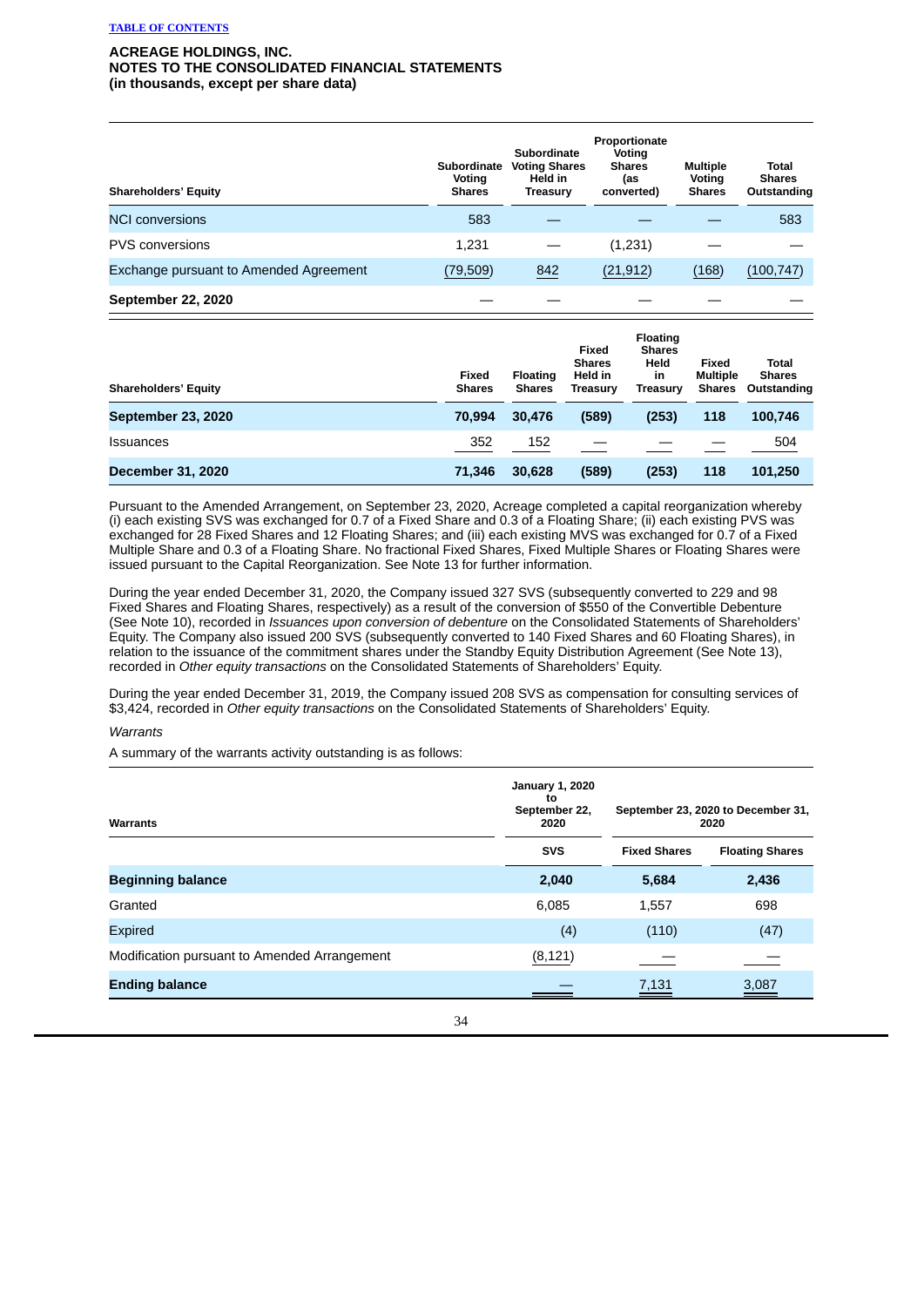| Warrants                 | Year ended December 31,<br>2019 |
|--------------------------|---------------------------------|
|                          | <b>SVS</b>                      |
| <b>Beginning balance</b> | 2,259                           |
| Granted                  | $\overline{4}$                  |
| <b>Expired</b>           | (223)                           |
| Ending balance           | 2,040                           |

On February 10, 2020, the Company raised \$27,887, net of issuance costs, from a private placement of 6,085 special warrants priced at \$4.93 per unit. Each special warrant was automatically exercised on March 2, 2020 for no additional consideration, into one unit comprised of one SVS and one SVS purchase warrant with an exercise price of \$5.80 and a five-year term. Pursuant to the Amended Arrangement, the exercise price was thereafter amended to \$4.00. Refer to Note 13 for further discussion. The Company evaluated the warrants for liability or equity classification in accordance with ASC 480 and determined that equity treatment was appropriate as the warrants only require settlement through the issuance of the Company's common stock, which are not redeemable, and do not represent an obligation to issue a variable number of shares. Accordingly, the warrants were classified as equity and are not subject to remeasurement at each balance sheet date.

In November 2020, in connection with the senior secured credit term loan facility, the Company issued an aggregate of 1,557 Fixed Share Warrants with each Fixed Share Warrant exercisable for one Fixed Share and 698 Floating Share Warrants with each Floating Share Warrant exercisable for one Floating Share. The exercise price of each Fixed Share Warrant is \$3.15 and the exercise price of each Floating Share Warrant is \$3.01. The warrants are exercisable for a period of 4 years. Refer to Note 10 for further discussion.

Pursuant to the Amended Arrangement, the exercise price of all other warrants outstanding as of December 31, 2020 is \$17.50 and \$7.50 per Fixed Share and Floating Share, respectively. Refer to Note 13 for further discussion.

The weighted-average remaining contractual life of the warrants outstanding is approximately 4 years. There was no aggregate intrinsic value for warrants outstanding as of December 31, 2020.

During the year ended December 31, 2019, the Company issued 4 warrants with a weighted-average grant date fair value of \$6.74 per share, and an expense of \$27 was recorded in *General and administrative expenses* in the Consolidated Statements of Operations.

The exercise price of all warrants outstanding as of December 31, 2019 is \$25 per share, and the weighted-average remaining contractual life of the warrants outstanding is approximately 2 years. There was no aggregate intrinsic value for warrants outstanding as of December 31, 2019.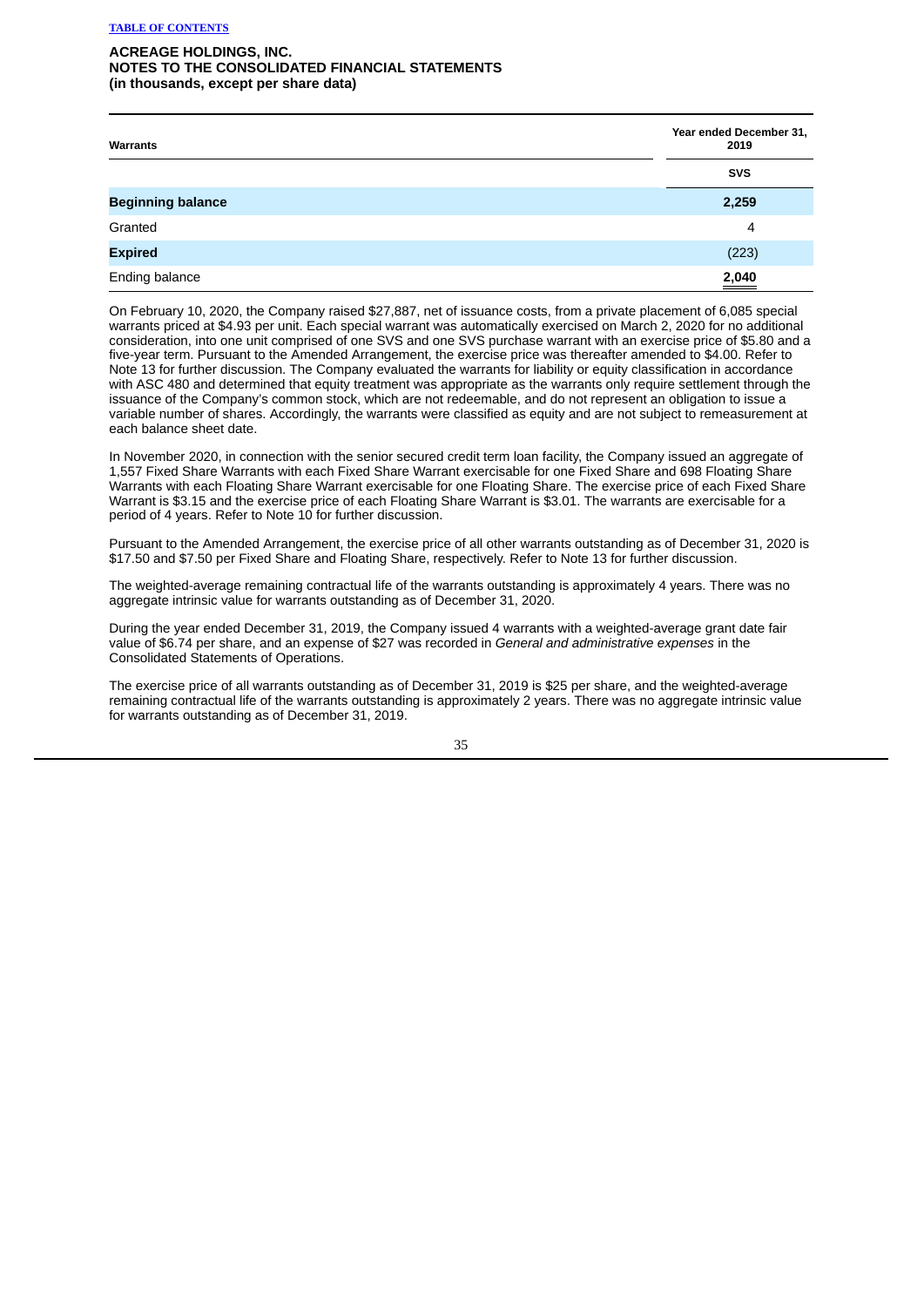### Non-controlling interests - convertible units

The Company has NCIs in consolidated subsidiaries USCo2 and HSCP. The non-voting shares of USCo2 and HSCP units make up substantially all of the NCI balance as of December 31, 2020 and are convertible for either 0.7 of a Fixed Share and 0.3 of a Floating Share of Pubco or cash, as determined by the Company. Summarized financial information of HSCP is presented below. USCo2 does not have discrete financial information separate from HSCP.

| <b>HSCP</b> net asset reconciliation  | December 31,<br>2020 | December 31,<br>2019 |
|---------------------------------------|----------------------|----------------------|
| <b>Current assets</b>                 | \$144,938            | \$55,296             |
| Non-current assets                    | 410,269              | 584,812              |
| <b>Current liabilities</b>            | (80, 649)            | (46, 434)            |
| Non-current liabilities               | (171, 485)           | (75, 219)            |
| <b>Other NCI balances</b>             | (742)                | (1,041)              |
| Accumulated equity-settled expenses   | (206, 315)           | (111, 934)           |
| Net assets                            | \$96,016             | \$405,480            |
| HSCP/USCo2 ownership % of HSCP        | 18.68%               | 21.64%               |
| Net assets allocated to USCo2/HSCP    | \$17,936             | \$87,746             |
| Net assets attributable to other NCIs | 742                  | 1,041                |
| <b>Total NCI</b>                      | 18,678<br>\$         | 88,787<br>\$         |

|                                                 |             | Year Ended December 31. |
|-------------------------------------------------|-------------|-------------------------|
| <b>HSCP Summarized Statement of Operations</b>  | 2020        | 2019                    |
| Net loss allocable to HSCP/USCo2                | \$(372,386) | \$(191,511)             |
| HSCP/USCo2 weighted average ownership % of HSCP | 19.66%      | 23.44%                  |
| Net loss allocated to HSCP/USCo2                | \$ (73,211) | \$ (44,890)             |
| Net loss allocated to other NCIs                | (319)       | (4)                     |
| Net loss attributable to NCIs                   | \$ (73,530) | \$ (44,894)             |

As of December 31, 2020, USCo2's non-voting shares owned approximately 0.56% of HSCP units. USCo2's capital structure is comprised of voting shares (approximately 70%), all of which are held by the Company, and of non-voting shares (approximately 30%) held by certain former HSCP members. Certain executive employees and profits interests holders own approximately 18.12% of HSCP units. The remaining 81.32% interest in HSCP is held by USCo and represents the members' equity attributable to shareholders of the parent.

During the years ended December 31, 2020 and 2019, the Company had several transactions with HSCP and USCo2 that changed its ownership interest in the subsidiaries but did not result in loss of control. These transactions included business acquisitions and the redemption of HSCP and USCo2 convertible units for Pubco shares (as shown in the table below), and resulted in a \$3,395 and \$2,766 allocation from NCI to shareholders' equity for the years ended December 31, 2020 and 2019, respectively.

During the year ended December 31, 2019, the Company made cash payments in the amount of \$4,278 to HSCP and USCo2 unit holders in satisfaction of redemption requests the Company chose to settle in cash, as well as for LLC unitholders tax liabilities in accordance with the HSCP operating agreement.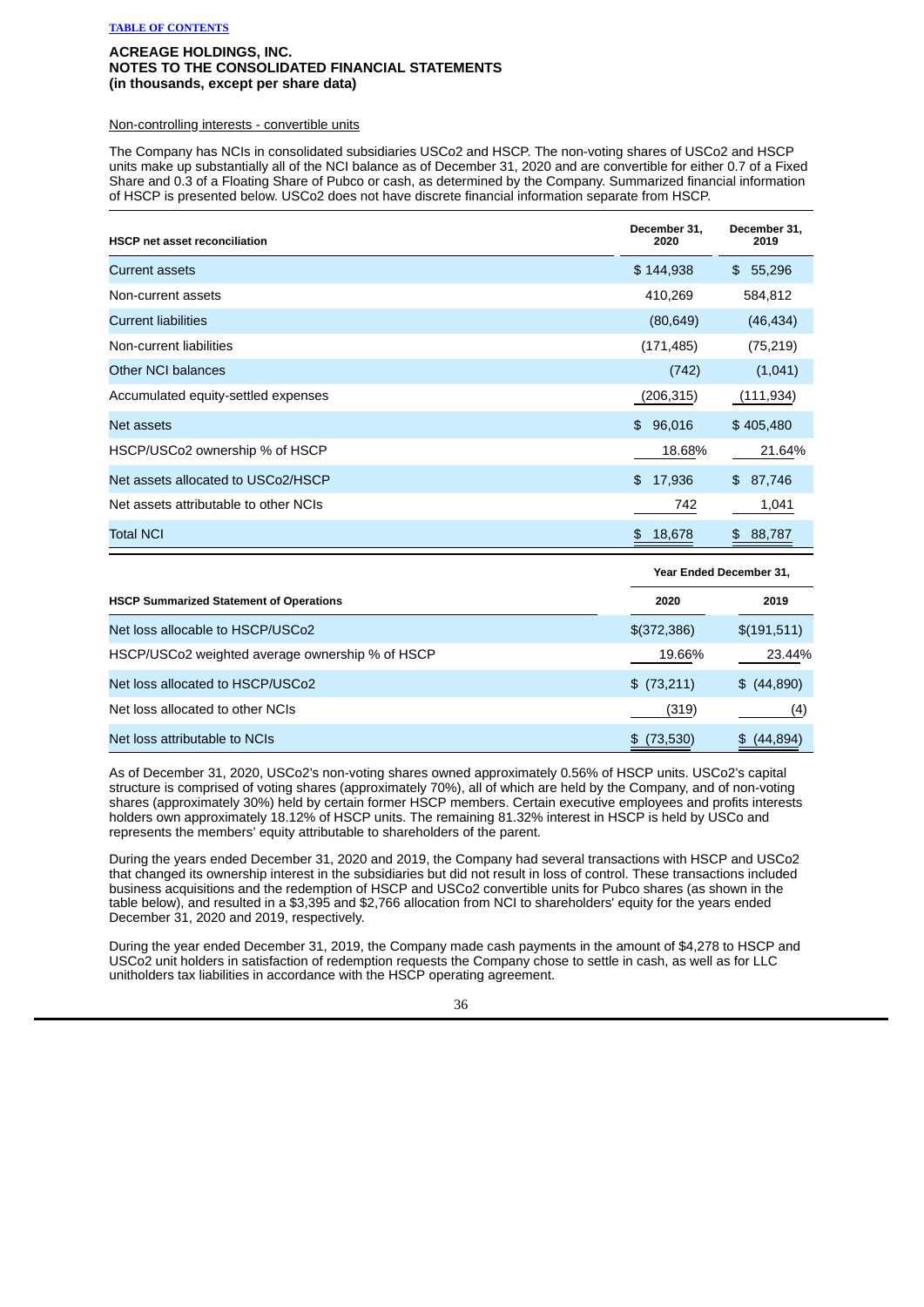# **ACREAGE HOLDINGS, INC. NOTES TO THE CONSOLIDATED FINANCIAL STATEMENTS (in thousands, except per share data)**

A reconciliation of the beginning and ending amounts of convertible units is as follows:

|                              |         | <b>Year Ended</b><br>December 31, |
|------------------------------|---------|-----------------------------------|
| <b>Convertible Units</b>     | 2020    | 2019                              |
| <b>Beginning balance</b>     | 25,035  | 27,340                            |
| Issuance of NCI units        |         | 198                               |
| Vested LLC C-1s canceled     | (1,310) | (416)                             |
| LLC C-1s vested              | 1,000   | 755                               |
| NCI units settled in cash    |         | (58)                              |
| NCI units converted to Pubco | (583)   | (2,784)                           |
| <b>Ending balance</b>        | 24,142  | 25,035                            |

# **12. EQUITY-BASED COMPENSATION EXPENSE**

Equity-based compensation expense recognized in the Consolidated Statements of Operations for the periods presented is as follows:

| Equity-based compensation expense                                 | Year Ended December 31, |          |          |
|-------------------------------------------------------------------|-------------------------|----------|----------|
|                                                                   | 2020                    | 2019     | 2018     |
| Equity-based compensation - Plan                                  | \$57.624                | \$62,946 | \$9,862  |
| Equity-based compensation - Plan (Plan of Arrangement Awards) (1) | 17.139                  | 23.056   |          |
| Equity-based compensation - other                                 | 17,301                  | 11,536   | 1,368    |
| Total equity-based compensation expense                           | \$92,064                | \$97,538 | \$11,230 |
|                                                                   |                         |          |          |

(1) In accordance with the Prior Plan of Arrangement (as defined in Note 13) with Canopy Growth, awards were granted in July 2019, and amortized based on the vesting schedule set forth herein.

## Amended Arrangement with Canopy Growth

On September 23, 2020, the Company announced the implementation of the Amended Arrangement (as defined in Note 13). Pursuant to the Amended Arrangement, the Company's articles have been amended to create new Fixed Shares, Floating Shares and Fixed Multiple Shares. Consequently, the Company's equity-based compensation was modified into new equity awards of the Company. Refer to Note 13 for further discussion.

# Equity-based compensation - Plan (Acreage Holdings, Inc. Omnibus Incentive Plan)

In connection with the RTO transaction, the Company's Board of Directors adopted an Omnibus Incentive Plan, as amended May 7, 2019, June 19, 2019 and September 23, 2020 (the "Plan"), which permits the issuance of stock options, stock appreciation rights, stock awards, share units, performance shares, performance units and other stockbased awards up to an amount equal to 15% of the issued and outstanding Subordinate Voting Shares of the Company.

Pursuant to the Amended Arrangement, the Company retained the Plan described above, the upper limit of issuances being up to an amount equal to 15% of the issued and outstanding Fixed Shares and Floating Shares of the Company.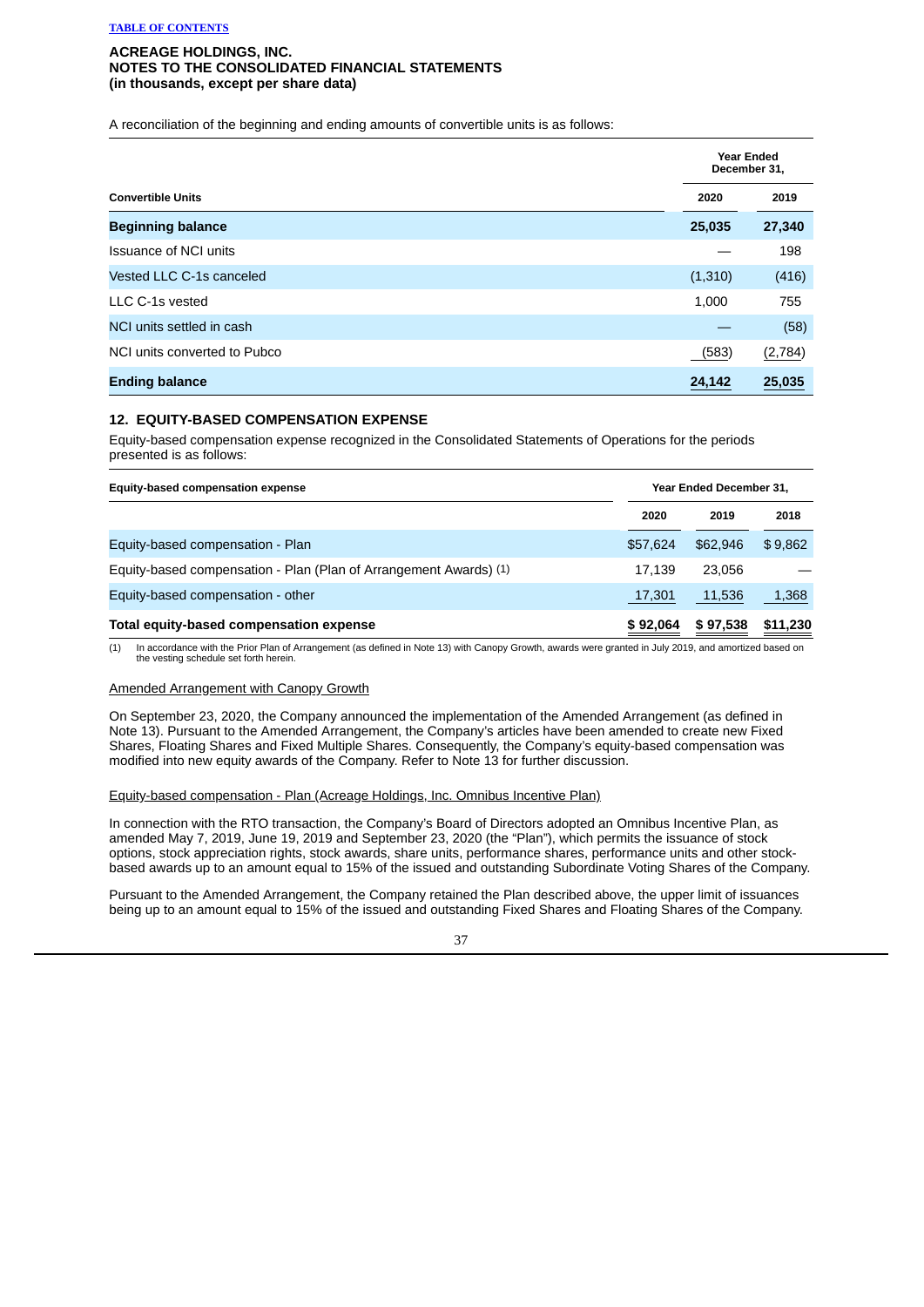*Restricted Share Units ("RSUs")*

|                                                                                      |             | January 1, 2020 to<br>September 22, 2020 | <b>Year Ended</b><br>December 31, 2019 |                                                       |  |
|--------------------------------------------------------------------------------------|-------------|------------------------------------------|----------------------------------------|-------------------------------------------------------|--|
| <b>Restricted Share Units</b><br>(Fair value information expressed in whole dollars) | <b>RSUs</b> | Weighted<br>Average<br>Fair<br>Value     | <b>RSUs</b>                            | Weighted<br>Average<br>Grant<br>Date<br>Fair<br>Value |  |
| Unvested, beginning of period                                                        | 7,843       | \$15.10                                  | 2,032                                  | \$24.53                                               |  |
| Granted(1)                                                                           | 4,970       | 3.60                                     | 7,986                                  | 14.28                                                 |  |
| Forfeited                                                                            | (2,654)     | 11.29                                    | (117)                                  | 17.85                                                 |  |
| Vested                                                                               | (2,998)     | 11.60                                    | (2,058)                                | 21.06                                                 |  |
| Unvested, end of period                                                              | 7,161       | \$9.99                                   | 7,843                                  | \$15.10                                               |  |
| Vested and unreleased                                                                | 136         | \$16.33                                  |                                        |                                                       |  |
| Exchanged pursuant to Amended Agreement                                              | (7, 297)    | N/A                                      |                                        |                                                       |  |
| Outstanding, September 22, 2020                                                      |             | \$                                       |                                        |                                                       |  |

|                                                                                      | September 23, 2020 to December 31, 2020 |                                                    |                        |                                                    |
|--------------------------------------------------------------------------------------|-----------------------------------------|----------------------------------------------------|------------------------|----------------------------------------------------|
|                                                                                      |                                         | <b>Fixed Shares</b>                                | <b>Floating Shares</b> |                                                    |
| <b>Restricted Share Units</b><br>(Fair value information expressed in whole dollars) | <b>RSUs</b>                             | Weighted<br>Average<br>Grand<br>Date Fair<br>Value | <b>RSUs</b>            | Weighted<br>Average<br>Grand<br>Date Fair<br>Value |
| Unvested, September 23, 2020(1)                                                      | 5,012                                   | \$9.99                                             | 2,148                  | \$9.99                                             |
| Granted                                                                              | 623                                     | \$3.21                                             | 1,193                  | \$2.07                                             |
| Forfeited                                                                            | (94)                                    | \$4.66                                             | (40)                   | \$4.66                                             |
| Vested                                                                               | (422)                                   | \$10.32                                            | (613)                  | \$4.41                                             |
| Unvested, end of period                                                              | 5,119                                   | \$9.24                                             | 2,688                  | \$7.83                                             |
| Vested and unreleased                                                                | 211                                     | \$8.99                                             | 522                    | \$3.16                                             |
| Outstanding, end of the period                                                       | 5,330                                   | \$9.23                                             | 3,210                  | \$7.07                                             |

RSUs of the Company generally vest over a period of two years. The fair value for RSUs is based on the Company's share price on the date of the grant. The Company recorded \$37,801 and \$59,627 as compensation expense during the years ended December 31, 2020 and 2019, respectively. The fair value of RSUs vested during the years ended December 31, 2020 and 2019 was \$10,779 and \$23,470, respectively.

The total weighted average remaining contractual life and aggregate intrinsic value of unvested RSUs at December 31, 2020 was approximately 2 years and \$21,635, respectively. Unrecognized compensation expense related to these awards at December 31, 2020 was \$84,325 and is expected to be recognized over a weighted average period of approximately 2 years.

There were 211 Fixed RSUs and 522 Floating RSUs that were pending delivery or deferred as of December 31, 2020. 80 vested RSUs were pending delivery or deferred as of December 31, 2019. On February 20, 2020, the Company issued 1,505 RSUs to certain executives with a weighted-average grant date fair value of \$5.11 per share. 148 of the 1,505 RSUs vested immediately. Certain shares are subject to restriction thus a discount for lack of marketability was applied that correlates to the period of time. On March 13, 2020, the Company issued 630 RSUs to employees of the Company. All of these units vested immediately, with a fair market value of \$2.15, which was the closing price of the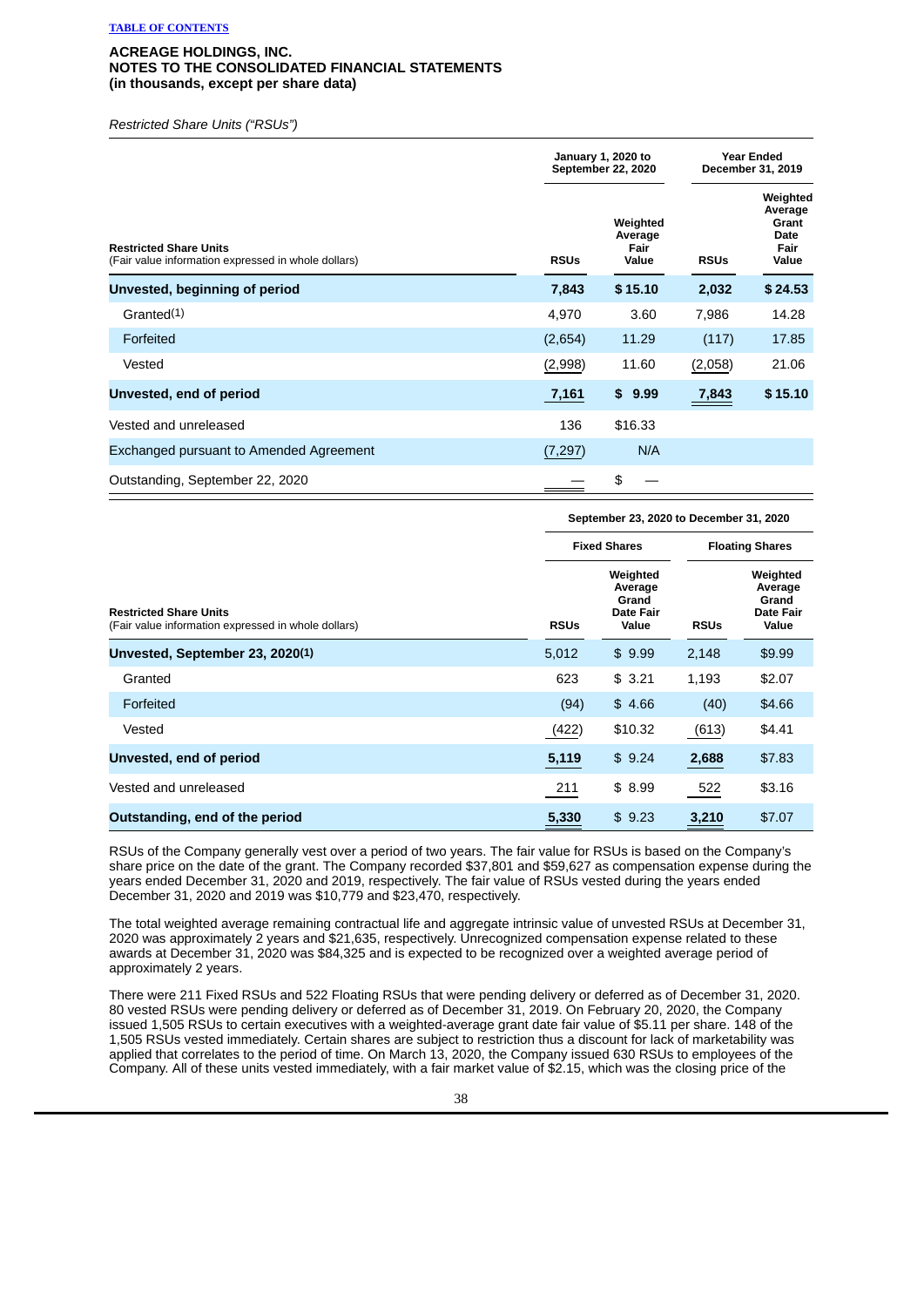Company's subordinate voting shares on March 13, 2020. On December 31, 2020, the Company issued 559 Fixed RSUs and 1,166 Floating RSUs to certain executives with a weighted-average grant date fair value of \$3.15 and \$2.05 per share, respectively. 103 of the 559 Fixed RSUs and 476 of the 1,166 Floating RSUs vested immediately, 178 Fixed RSUs and 117 Floating RSUs vest annually over 3 years, 278 Fixed RSUs and 183 Floating RSUs vest based on certain performance conditions and 390 Floating RSUs vest quarterly over one year.

*(1) Equity-based compensation - Plan (Plan of Arrangement Awards)*

Included in the RSUs granted during the year ended December 31, 2020 are "Plan of Arrangement Awards" issued in connection with the RSUs which were granted in June and July 2019:

On June 27, 2019, pursuant to the Original Arrangement Agreement (as defined in Note 13), 4,909 RSUs were awarded in total to five executive employees under the Plan. These awards vest as follows: 25% in June 2020, 25% in June 2021 and 50% three months following the Acquisition (as defined in Note 13). The Company recorded \$12,186 as compensation expense during the year ended December 31, 2020 in connection with these awards. A discount for lack of marketability was applied that correlates to the period of time certain of these shares are subject to restriction.

On July 31, 2019, the Company issued 1,778 RSUs to employees with unvested RSUs and stock options ("make-whole awards") as at the date of the Option Premium payment (as defined in Note 13). The RSUs were issued to provide additional incentive for employees that were not eligible to receive the full Option Premium and were subject to the same vesting terms as the unvested options and RSUs held as of the grant date. The Company recorded \$4,953 as compensation expense during the year ended December 31, 2020 in connection with these awards.

*Stock options*

|                                                                     | January 1, 2020 to<br><b>September 22, 2020</b> |                                          | <b>Year Ended</b><br>December 31, 2019 |                                          |
|---------------------------------------------------------------------|-------------------------------------------------|------------------------------------------|----------------------------------------|------------------------------------------|
| <b>Stock Options</b><br>(Exercise price expressed in whole dollars) | <b>Options</b>                                  | Weighted<br>Average<br>Exercise<br>Price | <b>Options</b>                         | Weighted<br>Average<br>Exercise<br>Price |
| Options outstanding, beginning of period                            | 5.608                                           | \$21.56                                  | 4.605                                  | \$25.00                                  |
| Granted                                                             | 191                                             | 5.75                                     | 1.785                                  | 14.04                                    |
| Forfeited                                                           | (1,301)                                         | 15.59                                    | (782)                                  | 24.68                                    |
| Exercised                                                           |                                                 |                                          |                                        |                                          |
| Modification pursuant to Amended Arrangement                        | (4, 498)                                        | N/A                                      |                                        |                                          |
| Options outstanding, September 22, 2020                             |                                                 |                                          | 5,608                                  | \$21.56                                  |

|                                                                     |                     | September 23, 2020 to December 31, 2020  |                        |                                          |  |  |
|---------------------------------------------------------------------|---------------------|------------------------------------------|------------------------|------------------------------------------|--|--|
|                                                                     | <b>Fixed Shares</b> |                                          | <b>Floating Shares</b> |                                          |  |  |
| <b>Stock Options</b><br>(Exercise price expressed in whole dollars) | <b>Options</b>      | Weighted<br>Average<br>Exercise<br>Price | <b>Options</b>         | Weighted<br>Average<br>Exercise<br>Price |  |  |
| Options outstanding, September 23, 2020                             | 3,148               | \$15.83                                  | 1,349                  | \$6.78                                   |  |  |
| Granted                                                             | 367                 | \$3.15                                   | 1,308                  | \$2.05                                   |  |  |
| Forfeited                                                           | (33)                | \$10.37                                  | (14)                   | \$4.44                                   |  |  |
| Exercised                                                           |                     | \$                                       |                        | \$                                       |  |  |
| Cancelled                                                           | (1,926)             | \$17.26                                  | (825)                  | \$7.40                                   |  |  |
| Options outstanding, end of period                                  | 1,556               | \$11.18                                  | 1,818                  | $\frac{$3.12}{2}$                        |  |  |
|                                                                     |                     |                                          |                        |                                          |  |  |
| Options exercisable, end of period                                  | 810                 | \$15.42                                  | 1,316                  | \$3.25                                   |  |  |
|                                                                     |                     |                                          |                        |                                          |  |  |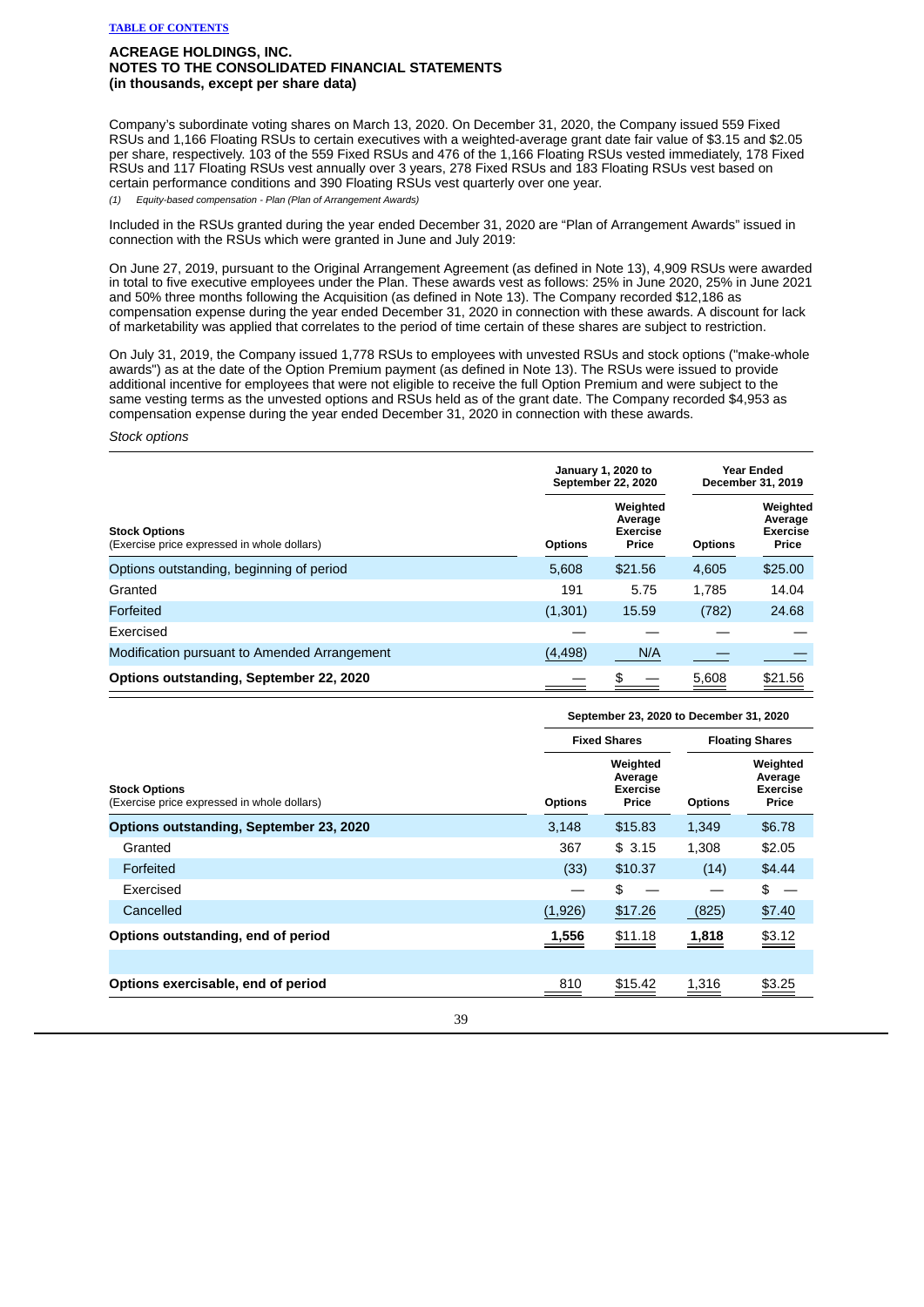Stock options of the Company generally vest over a period of three years and have an expiration period of 10 years. The weighted average contractual life remaining for options outstanding and exercisable as of December 31, 2020 was approximately 7 years and 4 years, respectively. The Company recorded \$36,962 and \$26,375 as compensation expense during the years ended December 31, 2020 and 2019, respectively, in connection with these awards.

On December 31, 2020, the Company issued 367 Fixed Options and 1,308 Floating Options to certain executives with an exercise price of \$3.15 and \$2.05 per share, respectively. 89 of the 367 Fixed Options and 59 of the 1,308 Floating Options vest annually over three years, 278 Fixed Options and 183 Floating Options vest based on certain performance conditions, 968 Floating Options were fully exercisable at grant date and 98 Floating options vest quarterly over one year. On December 31, 2020, 1,926 Fixed options and 825 Floating options were surrendered by option holders. In accordance with ASC 718, previously unrecognized compensation was recognized on cancellation date. The Company recorded \$30,685 as compensation expense during the year ended December 31, 2020 for the canceled options.

As of December 31, 2020, unamortized expense related to stock options totaled \$5,254 and is expected to be recognized over a weighted-average period of approximately 1 year. As of December 31, 2020, the aggregate intrinsic value for unvested options outstanding was nil and \$7 for the Fixed Share options and the Floating Share options, respectively.

The fair values of Subordinate Voting Share options granted were calculated using a Black-Scholes model with the following assumptions:

## **Black-Scholes inputs**

|                                              | <b>January 1, 2020</b><br>to<br>September 22,<br>2020 | <b>Year Ended</b><br>December 31,<br>2019 |
|----------------------------------------------|-------------------------------------------------------|-------------------------------------------|
| Weighted average grant date fair value range | \$3.79                                                | $$4.76 - $16.72$                          |
| Assumption ranges:                           |                                                       |                                           |
| Risk-free rate                               | 1.60%                                                 | $1.50\% - 2.60\%$                         |
| Expected dividend yield                      | $-$ %                                                 | $-$ %                                     |
| Expected term (in years)                     | 6                                                     | 6                                         |
| Expected volatility                          | 75%                                                   | 75% - 85%                                 |

The fair values of Fixed and Floating Share options granted were calculated using a Black-Scholes model with the following assumptions:

## **Black-Scholes inputs**

|                                              | September 23, 2020 to December 31,<br>2020 |                        |
|----------------------------------------------|--------------------------------------------|------------------------|
|                                              | <b>Fixed Shares</b>                        | <b>Floating Shares</b> |
| Weighted average grant date fair value range | $$1.06 - $1.63$                            | $$0.92 - $1.06$        |
| Assumption ranges:                           |                                            |                        |
| Risk-free rate                               | 0.20%                                      | 0.20%                  |
| Expected dividend yield                      | $-$ %                                      | $-$ %                  |
| Expected term (in years)                     | $3.25 - 3.5$                               | $2.5 - 3.5$            |
| <b>Expected volatility</b>                   | 75%                                        | 75%                    |
|                                              |                                            |                        |

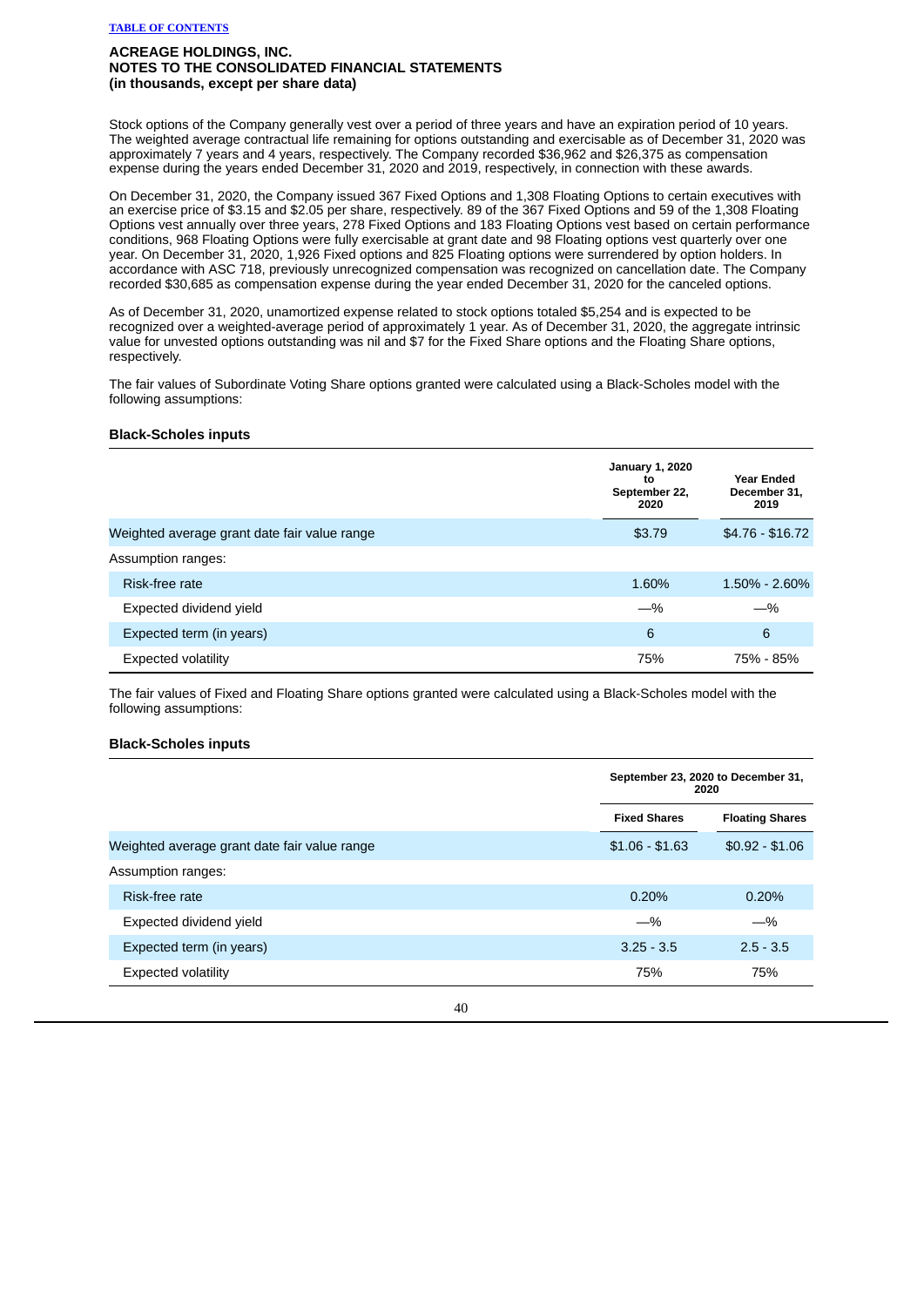Volatility was estimated by using the average historical volatility of a representative peer group of publicly traded cannabis companies. The expected term represents the period of time the options are expected to be outstanding. The risk-free rate is based on U.S. Treasury bills with a remaining term equal to the expected term.

## *Equity-based compensation - other*

### *HSCP C-1 Profits Interests Units ("Profits Interests")*

These membership units qualify as profits interests for U.S. federal income tax purposes and were accounted for in accordance with ASC 718, Compensation - Stock Compensation. HSCP amortizes awards over service period and until awards are fully vested.

The following table summarizes the status of unvested Profits Interests for the years ended December 31, 2020, 2019 and 2018:

|                                                                                 |                    | <b>Year Ended</b><br>December 31, 2020                    | <b>Year Ended</b><br>December 31, 2019 |                                                    | Year Ended<br>December 31, 2018 |                                                           |
|---------------------------------------------------------------------------------|--------------------|-----------------------------------------------------------|----------------------------------------|----------------------------------------------------|---------------------------------|-----------------------------------------------------------|
| <b>Profits Interests</b><br>(Fair value information expressed in whole dollars) | Number<br>of Units | Weighted<br>Average<br>Grant<br><b>Date Fair</b><br>Value | Number<br>of Units                     | Weighted<br>Average<br>Grant<br>Date Fair<br>Value | Number<br>of Units              | Weighted<br>Average<br>Grant<br><b>Date Fair</b><br>Value |
| Unvested, beginning of period                                                   | 1.000              | \$0.43                                                    | 1.825                                  | \$0,43                                             |                                 | \$                                                        |
| Class C-1 units granted                                                         |                    |                                                           |                                        |                                                    | 4,284                           | 0.48                                                      |
| Class C-1 units canceled                                                        |                    |                                                           | (70)                                   | 0.43                                               | (847)                           | 0.64                                                      |
| Class C-1 yested                                                                | (1,000)            | 0.43                                                      | (755)                                  | 0.43                                               | (1,612)                         | 0.43                                                      |
| Unvested, end of period                                                         |                    |                                                           | 1,000                                  | \$0.43                                             | 1.825                           | \$0.43                                                    |

The Company recorded \$70, \$369 and \$1,053 as compensation expense in connection with these awards during the years ended December 31, 2020, 2019 and 2018, respectively. The fair value of Profits Interests vested during the years ended December 31, 2020 and 2019 and 2018 was \$1,239, \$13,141 and \$690, respectively.

As of December 31, 2019, unamortized expense related to unvested Profits Interests totaled \$70 and is expected to be recognized over a weighted average period of approximately 1 year.

## *Restricted Shares ("RSs")*

In connection with the Company's acquisition of Form Factory (refer to Note 3), 1,369 restricted shares with a grant date fair value of \$20.45 were issued to former employees of Form Factory subject to future service conditions, which fully vest 24 months from the acquisition date. The fair value for RSs is based on the Company's share price on the date of the grant. In connection with these awards, the Company recorded compensation expense of \$17,231 and \$9,528 during the year ended December 31, 2020 and December 31, 2019, respectively. There was no comparable RS activity during the years ended December 31, 2018.

#### *Employee settlement*

During the year ended December 31, 2019, the Company issued 82 Subordinate Voting Shares and recognized \$1,639 of compensation expense in settlement of post-employment expenses.

### *Forgiveness of notes receivable*

The Company forgave \$315 of notes receivable from certain employees in recognition of services rendered during the year ended December 31, 2018.

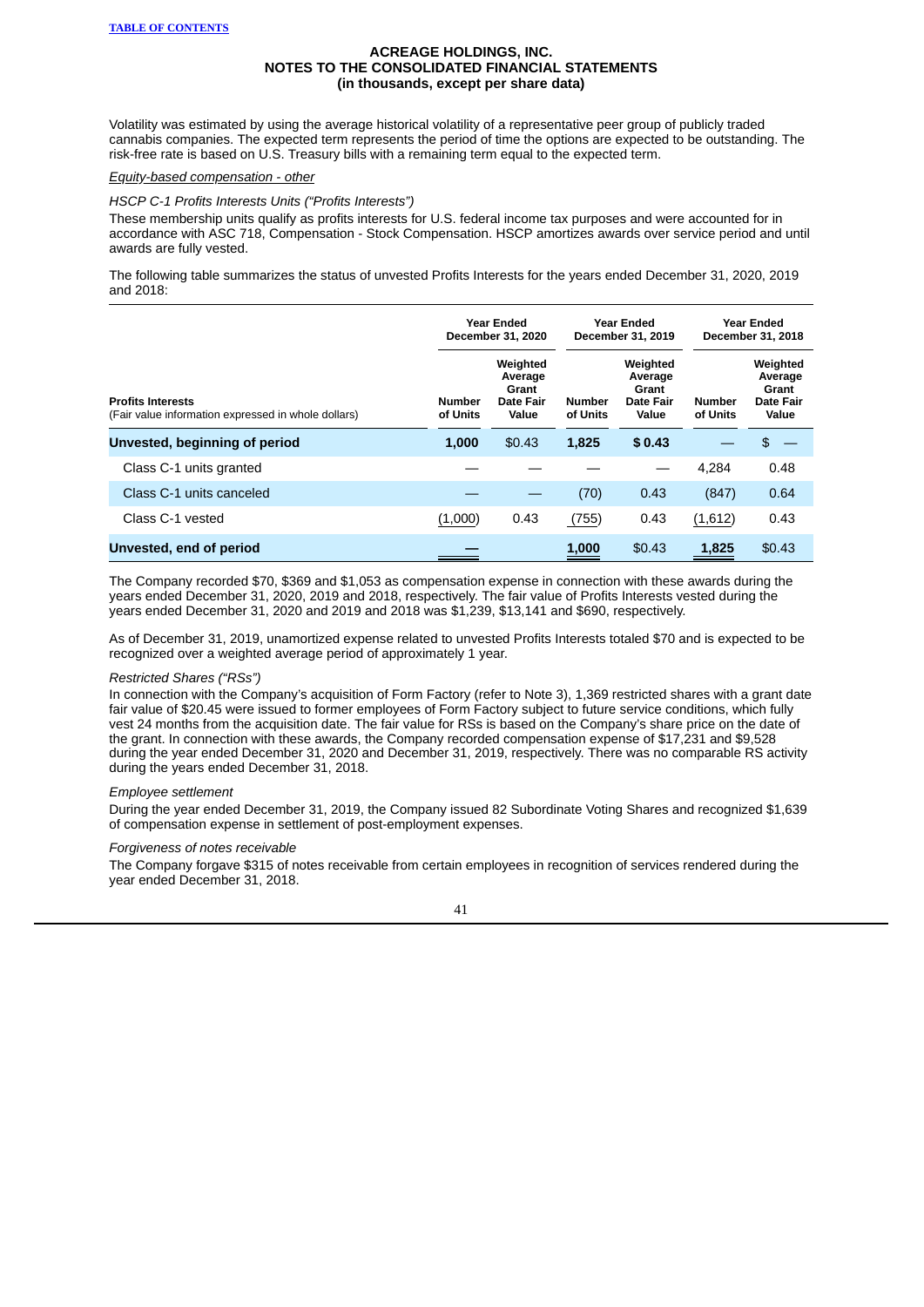# **13. COMMITMENTS AND CONTINGENCIES**

### **Commitments**

The Company provides revolving lines of credit to several of its portfolio companies. Refer to Note 6 for further discussion.

### *Definitive agreements*

On April 17, 2019, a subsidiary of the Company entered into a definitive agreement to acquire Deep Roots Medical LLC ("Deep Roots"), a vertically integrated license holder in Nevada, for consideration of 4,762 HSCP units and \$20,000 in cash. The Company announced the termination of the agreement by Deep Roots on April 3, 2020 following March 31, 2020, the end date for consummating the transaction.

During the year ended December 31, 2018, the Company entered into a definitive agreement to acquire all ownership interests in GCCC Management, LLC, a management company overseeing the operations of Greenleaf Compassionate Care Center, Inc., a non-profit cultivation and processing facility in Rhode Island, for cash consideration of \$10,000. The agreement terminated in April 2020.

## *Prior Plan of Arrangement with Canopy Growth*

On June 19, 2019, the shareholders of the Company and of Canopy Growth separately approved the proposed plan of arrangement (the "Prior Plan of Arrangement") involving the two companies, and on June 21, 2019, the Supreme Court of British Columbia granted a final order approving the Prior Plan of Arrangement. Effective June 27, 2019, the articles of the Company were amended pursuant to the Prior Plan of Arrangement to provide that, upon the occurrence (or waiver by Canopy Growth) of the Triggering Event, subject to the satisfaction of the conditions set out in the arrangement agreement entered into between Acreage and Canopy Growth on April 18, 2019, as amended on May 15, 2019 (the "Original Arrangement Agreement"), Canopy Growth will acquire (the "Acquisition") all of the issued and outstanding shares in the capital of the Company (each, an "Acreage Share"). Under the terms of the Original Arrangement Agreement, holders of Acreage Shares and certain securities convertible or exchangeable into SVS as of the close of business on June 26, 2019, received approximately \$2.63, being their pro rata portion (on an as converted to SVS basis) of \$300,000 (the "Option Premium") paid by Canopy Growth.

HSCP unit holders are required to convert their units within three years following the closing of the Acquisition as will holders of non-voting shares of USCo2.

### *Second Amendment to the Arrangement Agreement with Canopy Growth*

On June 24, 2020, Acreage and Canopy Growth entered into a proposal agreement (the "Proposal Agreement") which set out, among other things, the terms and conditions upon which the parties were proposing to enter into an amending agreement (the "Amending Agreement") to amend the Original Arrangement Agreement, amend and restate the Prior Plan of Arrangement (the "Amended Plan of Arrangement") and implement the Amended Plan of Arrangement pursuant to the Business Corporations Act (British Columbia). The effectiveness of the amendment to the Original Arrangement Agreement and the implementation of the Amended Plan of Arrangement was subject to the conditions set out in the Proposal Agreement, which included, among others, approval by (i) the Supreme Court of British Columbia at a hearing upon the procedural and substantive fairness of the terms and conditions of the Amended Arrangement; and (ii) the shareholders of Acreage as required by applicable corporate and securities laws.

Following the satisfaction of various conditions set forth in the Proposal Agreement, on September 23, 2020, Acreage and Canopy Growth entered into the Amending Agreement (and together with the Original Arrangement Agreement, the "Arrangement Agreement") and implemented the Amended Arrangement effective at 12:01 a.m. (Vancouver time) (the "Amendment Time") on September 23, 2020 (the "Amendment Date"). Pursuant to the Amended Plan of Arrangement, Canopy Growth made a cash payment of \$37,500 to Acreage's shareholders and certain holders of securities convertible or exchangeable into shares of Acreage. Acreage also completed a capital reorganization (the "Capital Reorganization") effective as of the Amendment Time whereby: (i) each existing SVS was exchanged for 0.7 of a Fixed Share and 0.3 of a

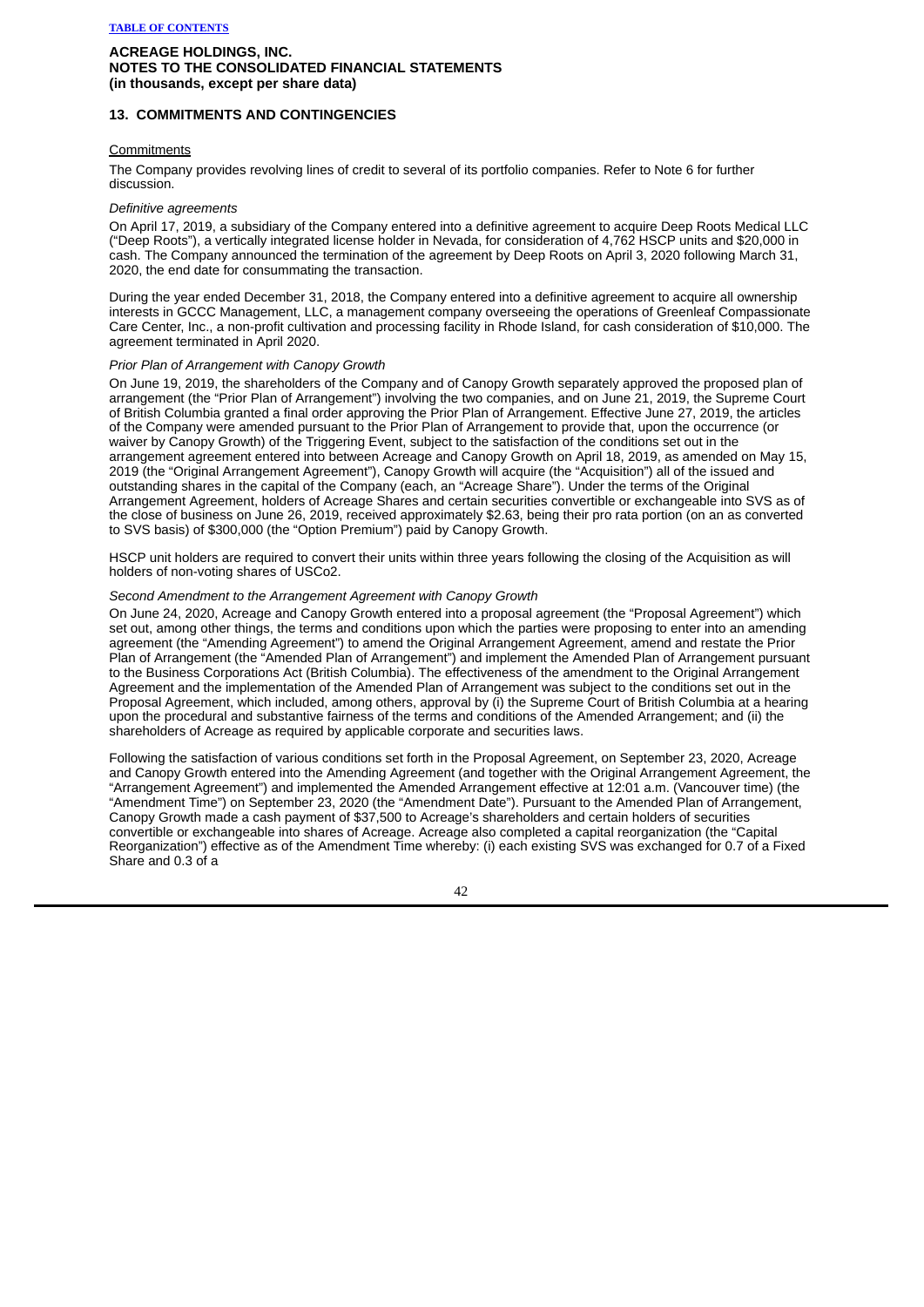Floating Share; (ii) each issued and outstanding PVS was exchanged for 28 Fixed Shares and 12 Floating Shares; and (iii) each issued and outstanding MVS was exchanged for 0.7 of a Fixed Multiple Share and 0.3 of a Floating Share.

At the Amendment Time, on the terms and subject to the conditions of the Amended Plan of Arrangement, each option, restricted share unit, compensation option and warrant to acquire existing SVS that was outstanding immediately prior to the Amendment Time, was exchanged for a replacement option, restricted stock unit, compensation option or warrant, as applicable, to acquire Fixed Shares (a "Fixed Share Replacement Security") and a replacement option, restricted stock unit, compensation option or warrant, as applicable, to acquire Floating Shares (a "Floating Share Replacement Security") in order to account for the Capital Reorganization.

Pursuant to the Amended Plan of Arrangement, upon the occurrence or waiver (at the discretion of Canopy Growth) of the Triggering Event (the "Triggering Event Date"), Canopy Growth will, subject to the satisfaction or waiver of certain closing conditions set out in the Arrangement Agreement: (i) acquire all of the issued and outstanding Fixed Shares (following the mandatory conversion of the Fixed Multiple Shares into Fixed Shares) on the basis of 0.3048 of a common share of Canopy Growth (each whole common share, a "Canopy Growth Share") for each Fixed Share held (the "Fixed Exchange Ratio") at the time of the acquisition of the Fixed Shares (the "Acquisition Time"), subject to adjustment in accordance with the terms of the Amended Plan of Arrangement (the "Canopy Call Option"); and (ii) have the right (but not the obligation) (the "Floating Call Option"), exercisable for a period of 30 days following the Triggering Event Date to acquire all of the issued and outstanding Floating Shares at a price to be determined based upon the 30 day volume-weighted average trading price of the Floating Shares, subject to a minimum price of \$6.41, as may be adjusted in accordance with the terms of the Amended Plan of Arrangement, to be payable, at the option of Canopy Growth, in cash, Canopy Growth Shares or a combination thereof. If any portion is paid in Canopy Growth Shares, the number of Canopy Growth Shares to be exchanged for each Floating Share shall be determined on the basis of a 30 day volume-weighted average calculation using the Floating Shares (the "Floating Ratio"). The closing of the acquisition of the Floating Shares pursuant to the Floating Call Option, if exercised, will take place concurrently with the closing of the acquisition of the Fixed Shares pursuant to the Canopy Call Option, if exercised. The Canopy Call Option and the Floating Call Option will expire 10 years from the Amendment Time.

At the Acquisition Time, on the terms and subject to the conditions of the Amended Plan of Arrangement, each Fixed Share Replacement Security will be exchanged for a replacement option, restricted stock unit, compensation option or warrant, as applicable, to acquire from Canopy Growth such number of Canopy Growth Shares as is equal to: (i) the number of Fixed Shares that were issuable upon exercise of such Fixed Share Replacement Security immediately prior to the Acquisition Time, multiplied by (ii) the Fixed Exchange Ratio in effect immediately prior to the Acquisition Time (provided that if the foregoing would result in the issuance of a fraction of a Canopy Growth Share, then the number of Canopy Growth Shares to be issued will be rounded down to the nearest whole number).

In the event that the Floating Call Option is exercised and Canopy Growth acquires the Floating Shares at the Acquisition Time, on the terms and subject to the conditions of the Amended Plan of Arrangement, each Floating Share Replacement Security will be exchanged for a replacement option, restricted stock unit, compensation option or warrant, as applicable, to acquire from Canopy Growth such number of Canopy Growth Shares as is equal to: (i) the number of Floating Shares that were issuable upon exercise of such Floating Share Replacement Security immediately prior to the Acquisition Time, multiplied by (ii) the Floating Ratio (provided that if the foregoing would result in the issuance of a fraction of a Canopy Growth Share, then the number of Canopy Growth Shares to be issued will be rounded down to the nearest whole number).

In the event that the Floating Call Option is exercised and Canopy Growth acquires the Floating Shares at the Acquisition Time, Acreage will be a wholly-owned subsidiary of Canopy Growth.

The Amending Agreement also provides for, among other things, amendments to the definition of Purchaser Approved Share Threshold (as defined in the Arrangement Agreement) to change the number of shares of Acreage available to be issued by Acreage without an adjustment in the Fixed Exchange Ratio such that Acreage may issue a maximum of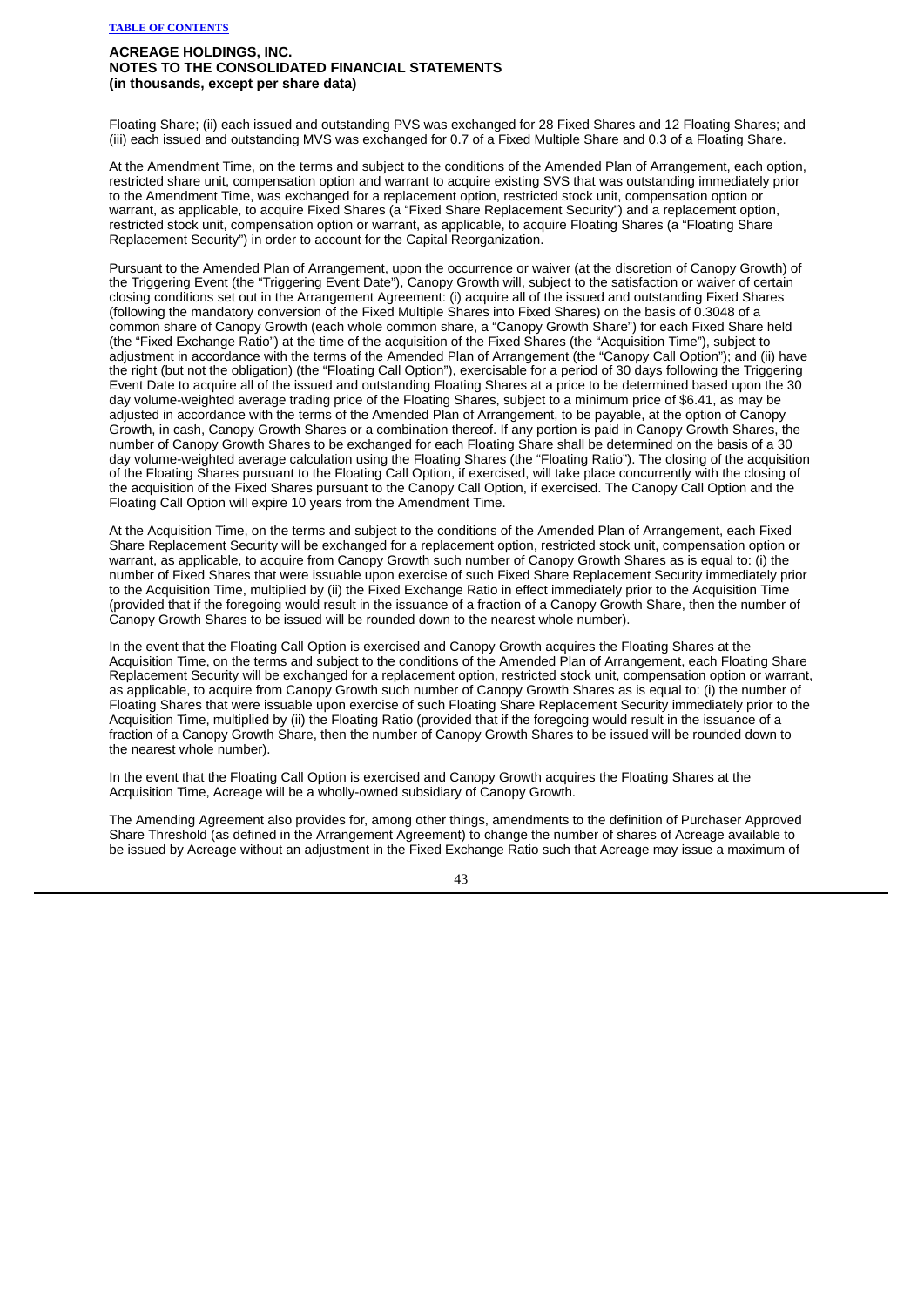32,700 shares (or convertible securities in proportion to the foregoing), which will include (i) 3,700 Floating Shares which are to be issued solely in connection with the exercise of stock options granted to Acreage management (the "Option Shares"); (ii) 8,700 Floating Shares other than the Option Shares; and (iii) 20,300 Fixed Shares. Notwithstanding the foregoing, the Amending Agreement provides that Acreage may not issue any equity securities, without Canopy Growth's prior consent, other than: (i) upon the exercise or conversion of convertible securities outstanding as of the Amendment Date; (ii) contractual commitments existing as of the Amendment Date; (iii) the Option Shares; (iv) the issuance of up to \$3,000 worth of Fixed Shares pursuant to an at-the-market offering to be completed no more than four times during any one-year period; (v) the issuance of up to 500 Fixed Shares in connection with debt financing transactions that are otherwise in compliance with the terms of the Arrangement Agreement, as amended by the Amending Agreement; or (vi) pursuant to one private placement or public offering of securities during any one-year period for aggregate gross proceeds of up to \$20,000, subject to specific limitations as set out in the Amending Agreement.

In addition, the Amending Agreement provides for, among other things: (i) various Canopy Growth rights that extend beyond the Acquisition Date and continue until Canopy Growth ceases to hold at least 35% of the issued and outstanding Acreage shares (such date being the "End Date"), including, among others, rights to nominate a majority of Acreage's Board of Directors (the "Acreage Board") following the Acquisition Time, restrictions on Acreage's ability to incur certain indebtedness without Canopy Growth's consent; (ii) restrictive covenants in respect of the business conduct in favor of Canopy Growth; (iii) termination of non-competition and exclusivity rights granted to Acreage by Canopy Growth in the Arrangement Agreement in the event that Acreage does not meet certain specified financial targets on an annual basis during the term of the Canopy Call Option as further described below; (iv) implementation of further restrictions on Acreage's ability to operate its business, including its ability to hire certain employees or make certain payments or incur any non-trade-payable debt without Canopy Growth's consent in the event that Acreage does not meet certain specified financial targets on a quarterly basis during the term of the Canopy Call Option as further described below; and (v) termination of the Arrangement Agreement and Canopy Growth's obligation to complete the acquisition of the Fixed Shares pursuant to the Canopy Call Option in the event that Acreage does not meet certain specified financial targets in the trailing 12 month period as further described below. Each of the financial targets referred to above is specified in the Amending Agreement and related to the performance of Acreage relative to a business plan for Acreage for each fiscal year ended December 31, 2020 through December 31, 2029 set forth in the Proposal Agreement (the "Initial Business Plan").

The Amending Agreement precludes Acreage from entering into any contract in respect of Company Debt (as defined in the Arrangement Agreement) if, among other restrictions: (i) such contract would be materially inconsistent with market standards for companies operating in the United States cannabis industry; (ii) such contract prohibits a prepayment of the principal amount of such Company Debt, requires a make-whole payment for the interest owing during the remainder of the term of such contract or charges a prepayment fee in an amount greater than 3.0% of the principal amount to be repaid; (iii) such contract would provide for interest payments to be paid through the issuance of securities as opposed to cash; or (iv) such contract has a principal amount of more than \$10,000 or a Cost of Capital (as defined in the Amending Agreement) that is greater than 30.0% per annum; provided that, if such Company Debt is fully secured by cash in a blocked account, the Cost of Capital may not be greater than 3.0% per annum. Notwithstanding the foregoing, Canopy Growth's consent will not be required for Acreage or any of its subsidiaries to enter into a maximum of two transactions for Company Debt that would require consent based on the foregoing during any one-year period, in accordance with the following terms: (i) the principal amount of the Company Debt per transaction may not exceed \$10,000, (ii) the Company Debt is not convertible into any securities; and (iii) the contract does not provide for the issuance of more than 500 Acreage shares (or securities convertible into or exchangeable for 500 Acreage shares).

The Amending Agreement also provides for certain financial reporting obligations and that Acreage may not nominate or appoint any new director or appoint any new officer that does not meet certain specified criteria. The Amending Agreement also requires Acreage to submit a business plan to Canopy Growth on a quarterly basis that complies with certain specified criteria, including the Initial Business Plan. In the event that Acreage has not satisfied: (i) 90% of the minimum revenue and earnings targets set forth in the Initial Business Plan measured on a quarterly basis, certain

 $\overline{A}$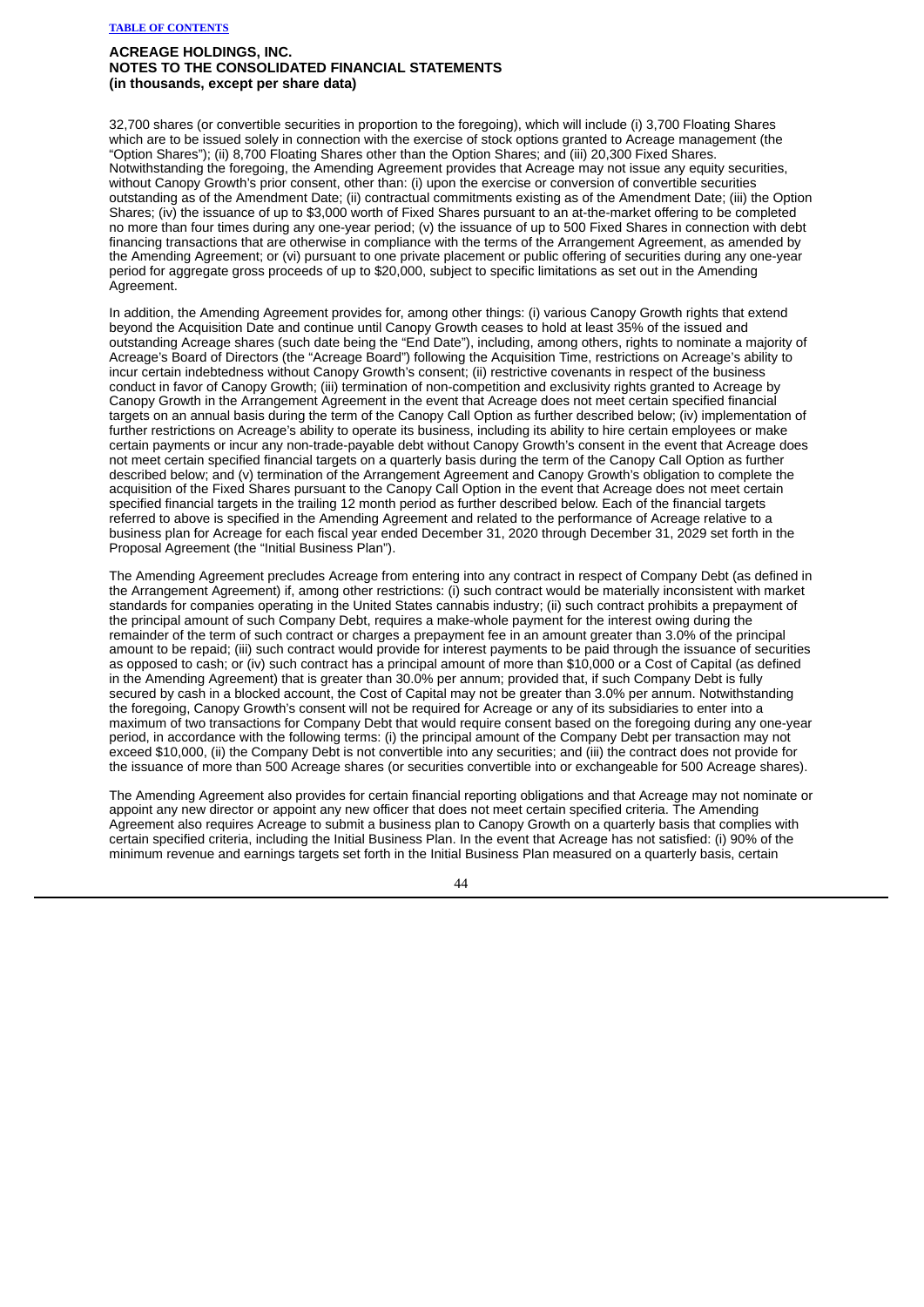additional restrictive covenants will become operative as austerity measures for Acreage's business; (ii) 80% of the minimum revenue and earnings targets set forth in the Initial Business Plan, as determined on an annual basis, certain restrictive covenants applicable to Canopy Growth under the Arrangement Agreement will cease to apply in order to permit Canopy Growth to acquire, or conditionally acquire, a competitor of Acreage in the United States should it wish to do so; and (iii) 60% of the minimum revenue and earnings targets set forth in the Initial Business Plan for the trailing 12 month period ending on the date that is 30 days prior to the proposed Acquisition Time, a material adverse impact will be deemed to have occurred for purposes of Section 6.2(2)(h) of the Arrangement Agreement and Canopy Growth will not be required to complete the acquisition of the Fixed Shares pursuant to the Canopy Call Option.

The Amending Agreement also requires Acreage to limit its operations to the Identified States (as defined in the Amending Agreement). In connection with the execution of the Proposal Agreement, Acreage was provided with consent from Canopy Growth to divest of all assets outside of the Identified States (the "Non-Core Divestitures").

In addition, the Amending Agreement includes certain covenants that will apply following the Acquisition Time until the earlier of the date on which the Floating Shares are acquired by Canopy Growth or the End Date. Such covenants include, among others, pre-emptive rights and top-up rights in favor of Canopy Growth, restrictions on M&A activities, approval rights for Acreage's quarterly business plan, nomination rights for a majority of the directors on the Acreage Board and certain audit and inspection rights.

#### *Debenture*

In connection with the implementation of the Amended Arrangement, pursuant to a secured debenture dated September 23, 2020 (the "Debenture") issued by Universal Hemp, LLC, an affiliate of Acreage that operates solely in the hemp industry in full compliance with all applicable laws (the "Borrower"), to 11065220 Canada Inc., an affiliate of Canopy Growth (the "Lender"), the Lender agreed to provide a loan of up to \$100,000 (the "Loan"), \$50,000 of which was advanced on the Amendment Date (the "Initial Advance"), and \$50,000 of the Loan will be advanced in the event that the following conditions, among others, are satisfied: (a) the Borrower's EBITDA (as defined in the Debenture) for any 90 day period is greater than or equal to 2.0 times the interest costs associated with the Initial Advance; and (b) the Borrower's business plan for the 12 months following the applicable 90 day period supports an Interest Coverage Ratio (as defined in the Debenture) of at least 2.00:1.

The principal amount of the Loan will bear interest from the date of advance, compounded annually, and be payable on each anniversary of the date of the Debenture in cash in U.S. dollars at a rate of 6.1% per annum. The Loan will mature 10 years from the date of the Initial Advance.

The Loan must be used exclusively for U.S. hemp-related operations and on the express condition that such amount will not be used, directly or indirectly, in connection with or for the operation or benefit of any of the Borrower's affiliates other than subsidiaries of the Borrower exclusively engaged in U.S. hemp-related operations and not directly or indirectly, towards the operation or funding of any activities that are not permissible under applicable law. The Loan proceeds must be segregated in a distinct bank account and detailed records of debits to such distinct bank account will be maintained by the Borrower.

No payment due and payable to the Lender by the Borrower pursuant to the Debenture may be made using funds directly or indirectly derived from any cannabis or cannabis-related operations in the United States, unless and until the Triggering Event Date.

The Debenture includes usual and typical events of default for a financing of this nature, including, without limitation, if: (i) Acreage is in breach or default of any representation or warranty in any material respect pursuant to the Arrangement Agreement; (ii) the Non-Core Divestitures are not completed within 18 months from the Amendment Date; and (iii) Acreage fails to perform or comply with any covenant or obligation in the Arrangement Agreement which is not remedied within 30 days after written notice is given to the Borrower by the Lender. The Debenture also includes customary representations and warranties, positive covenants and negative covenants of the Borrower.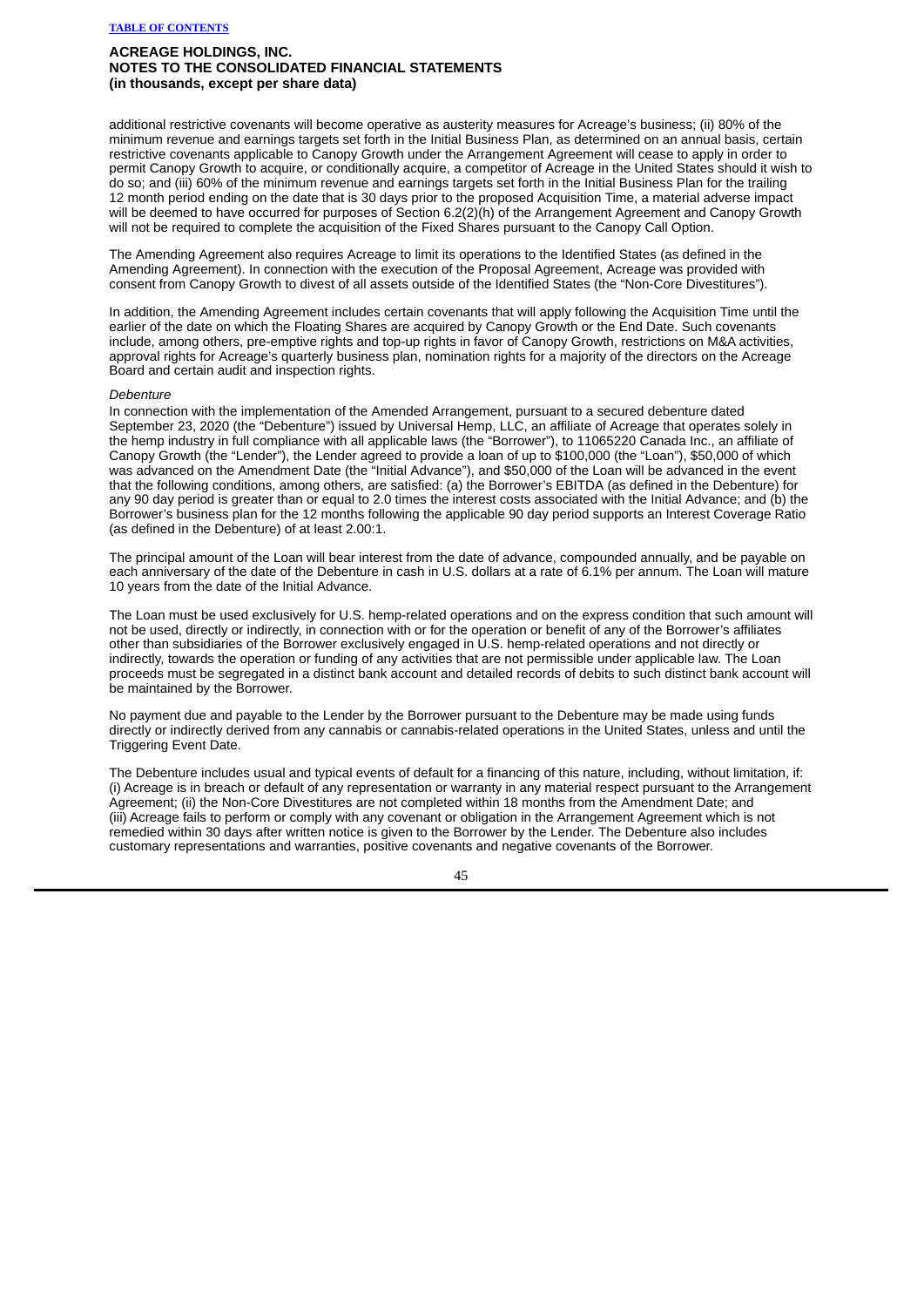### *Surety bonds*

The Company has indemnification obligations with respect to surety bonds primarily used as security against nonperformance in the amount of \$5,000 as of December 31, 2020, for which no liabilities are recorded on the Consolidated Statements of Financial Position.

The Company is subject to other capital commitments and similar obligations. As of December 31, 2020 and 2019, such amounts were not material.

## Contingencies

As of December 31, 2020, the Company has consulting fees payable in Fixed Shares and Floating Shares which are contingent upon successful acquisition of certain state cannabis licenses. The Company had maximum obligations of \$8,750 and 280 Fixed Shares and 120 Floating Shares. No reserve for the contingencies has been recorded as of December 31, 2020.

The Company's operations are subject to a variety of local and state regulations. Failure to comply with one or more of those regulations could result in fines, restrictions on its operations, or losses of permits that could result in the Company's applicable subsidiaries ceasing operations. While management of the Company believes that the Company's subsidiaries is in compliance with applicable local and state regulations as of December 31, 2020, cannabis regulations continue to evolve and are subject to differing interpretations. As a result, the Company's subsidiaries may be subject to regulatory fines, penalties, or restrictions in the future.

The Company and its subsidiaries may be, from time to time, subject to various administrative, regulatory and other legal proceedings arising in the ordinary course of business. Contingent liabilities associated with legal proceedings are recorded when a liability is probable, and the contingent liability can be reasonably estimated.

## *Standby Equity Distribution Definitive Agreement*

On May 29, 2020, the Company entered into an agreement with an institutional lender for \$50,000 of financing commitments under a Standby Equity Distribution Agreement ("SEDA"). The investor may, at its discretion, purchase, and the Company may, at its discretion, periodically sell to the investor, up to \$35,000 and \$15,000 of the Company's Fixed Shares and Floating Shares, respectively, at a purchase price of 95% of the market price over the course of 24 months from the effective date. In consideration for entering the SEDA, the Company issued the investor 200 SVS as commitment shares. Pursuant to the Amended Arrangement, the shares have since been exchanged for 140 Fixed Shares and 60 Floating Shares. Refer to Note 17 for further discussion.

### *New York outstanding litigation*

On November 2, 2018, EPMMNY LLC ("EPMMNY") filed a complaint in the Supreme Court of the State of New York, County of New York, asserting claims against 16 defendants, including NYCANNA, Impire State Holdings LLC, NY Medicinal Research & Caring, LLC (each, a wholly-owned subsidiary of High Street) and High Street. The Index Number for the action is 655480/2018. EPMMNY alleges that it was wrongfully deprived of a minority equity interest and management role in NYCANNA by its former partner, New Amsterdam Distributors, LLC, which attempted to directly or indirectly sell or transfer EPMMNY's alleged interest in NYCANNA to other entities in 2016 and 2017, including Impire, NYMRC and High Street. EPMMNY alleges that it is entitled to the value of its alleged minority interest in NYCANNA or minority ownership in NYCANNA. EPMMNY also alleges that certain defendants misused its alleged intellectual property and/or services, improperly solicited its employees, and aided and abetted or participated in the transfer of equity and/or business opportunities from EPMMNY. High Street intends to vigorously defend this action, which the Company firmly believes is without merit. EPMMNY alleges that it was improperly deprived of its equity stake in NYCANNA before NYCANNA was acquired by High Street. High Street is also entitled to full indemnity from the claims asserted against it by EPMMNY pursuant to the purchase agreement pertaining to its acquisition of NYCANNA and personal guarantee by the largest shareholders of the seller. The defendants filed a motion to dismiss on April 1, 2019. The motion was fully briefed and submitted to the Court on July 18, 2019, and oral argument was heard on September 6, 2019. The motion remains pending before the Court. A Special Referee hearing relating to the motion to

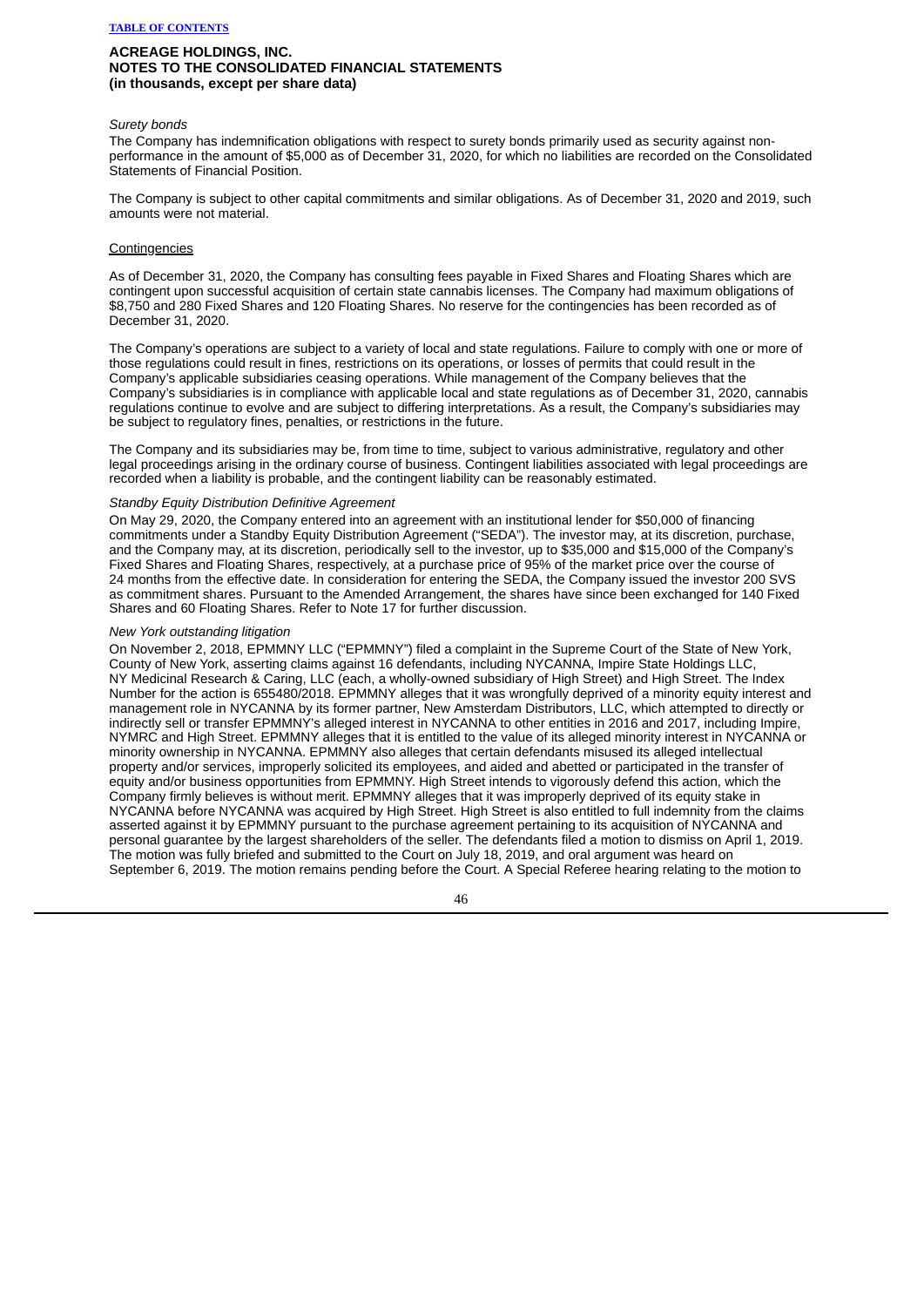dismiss has been scheduled for May 2021. The plaintiff also filed a motion seeking a preliminary injunction of any transfer of our assets. This motion was fully briefed and we are awaiting the courts decision.

*CanWell Dispute*

The CanWell dispute is comprised of five separate proceedings:

- i. CanWell's petition filed in Rhode Island Superior Court (C.A. KM-2019-0948) to compel arbitration of claims arising out of WPMC withdrawal as a member of the CanWell entities as well as other disputes, including issues relating to termination of the Alternative Dosage Agreement ("ADA") (relating to the Maine dispensary).
- ii. CanWell's petition filed in Rhode Island Superior Court (C.A. No. KM-2019-1047) to compel arbitration of WPMC's redemption of the CanWell entity's interest in WPMC, including issues relating to termination of the ADA.
- iii. An arbitration proceeding relating to WPMC's withdrawal from the CanWell entities. A procedural meeting with the arbitrator took place on November 5, 2019.
- iv. An arbitration that will soon be underway with the American Arbitration Association on the issue of whether WPMC had the right to redeem CanWell's interest in WPMC.
- v. A civil action pending in Maine (Docket No. CUMSC-CV-19-0357) which was filed by Northeast Patients Group d/b/a Wellness Connection of Maine against CanWell, LLC and CanWell Processing (Maine), LLC, relating to the termination of the ADA. While no Acreage affiliate is currently a party to this action, the issue being litigated relates to the termination of the ADA, which is one of the issues that CanWell is attempting to arbitrate in Rhode Island.
- vi. A declaratory judgment action pending in Delaware, High Street Capital Partners, LLC v. CanWell, LLC, CanWell Processing (Maine), LLC, and CanWell Processing (Rhode Island), LLC (Court of Chancery, No. 2019-0957-MTZ) seeking a declaratory judgment that, as a matter of law, High Street is not subject to any noncompete provision with regard to the agreements detailed above. This case remains in the preliminary stages of litigation.

The Court issued an order on January 29, 2020 that determined that the arbitrability of the ADA Disputes is to be decided by an arbitrator, not the Court.

Following the parties' entering into a Memorandum of Understanding (MOU) on proposed settlement terms that would settle each of the matters listed above, the parties have now reached a final confidential settlement agreement. As part of that agreement, the Company has accrued for \$7,750 in *Loss on legal settlements* on the Consolidated Statements of Operations for the year ended December 31, 2020. In connection with this settlement agreement, the Company issued a promissory note in the amount of \$7,750 to CanWell, which is non-interest bearing and is payable in periodic payments through December 31, 2024, of which the first payment of \$500 was made in November 2020.

## *Lease Dispute*

On or around December 2019, it is alleged that a wholly-owned subsidiary of HSCP entered into three five-year leases to occupy approximately 70 square feet of commercial space on a cannabis cultivation campus in California. As of November 24, 2020, HSCP and its wholly-owned subsidiary entered into a confidential settlement and release agreement with the commercial landlord, pursuant to which HSCP will make six payments to the commercial landlord totaling \$6,336, which the Company has accrued for in *Loss on legal settlements* on the Consolidated Statements of Operations for year ended December 31, 2020. The first and second payments of \$1,000 was made in November 2020 and December 2020, respectively, and the final payment will be due on December 31, 2021.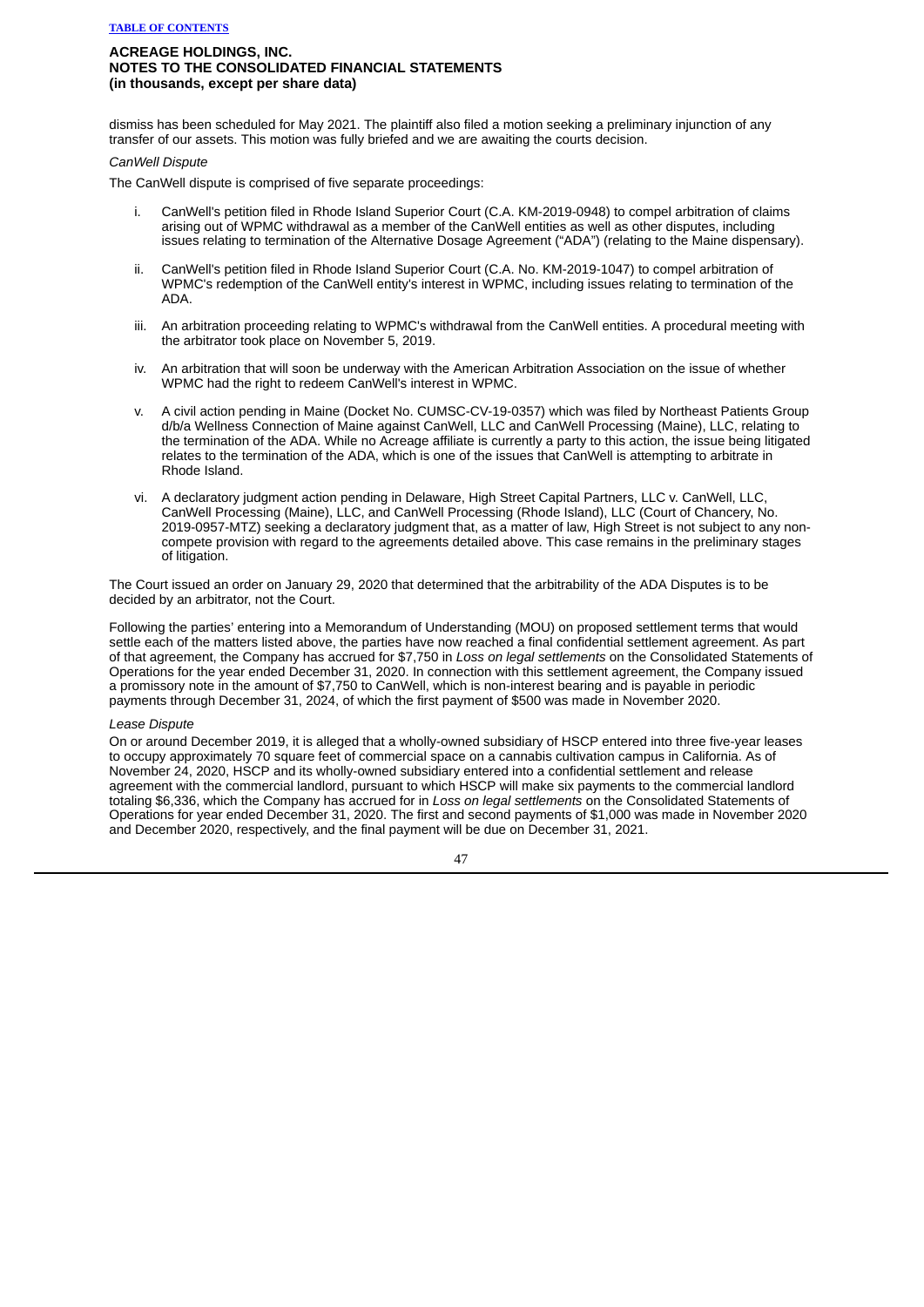# **14. RELATED PARTY TRANSACTIONS**

Transactions with related parties are entered into in the normal course of business and are measured at the amount established and agreed to by the parties.

## Related party notes receivable

Acreage has certain outstanding notes receivable with related parties. Refer to Note 6 for further discussion.

## GreenAcreage

The Company has an investment carried at fair value through profit and loss in GreenAcreage Real Estate ("GreenAcreage"). The Company also has an equity method investment in the management company of GreenAcreage resulting from Kevin Murphy's board involvement. During the year ended December 31, 2019, the Company sold and subsequently leased back several of its capital assets in a transaction with GreenAcreage. The subsequent leases met the criteria for finance leases, and as such, the transactions do not qualify for sale-leaseback treatment.

On July 15, 2020, a subsidiary of the Company entered into a definitive agreement with GreenAcreage to internalize the Company's management operations.

In November 2020, the Company completed an exchange of all its equity interests in GreenAcreage and its equity method investment in the management company of GreenAcreage in exchange for a land and building previously accounted for as a failed sales-leaseback transaction.

## September 2020 Transactions

As disclosed in footnote 10 to the consolidated financial statements, "September 2020 Transactions", on September 23, 2020, pursuant to the implementation of the Amended Arrangement, a subsidiary of Canopy Growth advanced gross proceeds of \$50,000 (less transaction costs of approximately \$4,025) to Universal Hemp, an affiliate of the Company, pursuant to the terms of a secured debenture. In accordance with the terms of the debenture, the funds cannot be used, directly or indirectly, in connection with or for any cannabis or cannabis-related operations in the United States, unless and until such operations comply with all applicable laws of the United States. Acreage then engaged an investment advisor (the "Investment Advisor") which, under the Investment Advisor's sole discretion, invested on behalf of Universal Hemp, \$34,019 of the proceeds on September 28, 2020.

As a result, Universal Hemp, a subsidiary of the Company, acquired 34,019 class B units, at \$1 par value per unit, which represented 100% financial interest in an Investment Partnership, a Canada-based limited partnership. An affiliate of the Institutional Investor holds Class A Units of the Investment Partnership. The general partner of the Investment Partnership is also an affiliate of the Institutional Investor. The class B units are held by the Institutional Investor as agent for Universal Hemp. On September 28, 2020, the Company received gross proceeds of \$33,000 (less transaction costs of approximately \$959) from an affiliate of the Institutional Lender (the "**Lender**") and used a portion of the proceeds of this loan to retire its short-term \$11,000 convertible note and its short-term note aggregating approximately \$18,000 in October 2020, with the remainder being used for working capital purposes. The Lender is controlled by the Institutional Lender. The Investment Partnership is the investor in the Lender.

### Related party debt

In December 2019, Kevin Murphy, the Chairman of the board of directors, made a non-interest bearing loan of \$15,000 to Acreage. In January 2020, Mr. Murphy made an additional non-interest bearing loan of \$5,000 to Acreage. These amounts were subsequently repaid in March 2020.

In October 2020, Kevin Murphy made an interest bearing loan of \$2,100 to the Company, bearing interest at 9.9% per annum. This amount was subsequently repaid in November 2020.

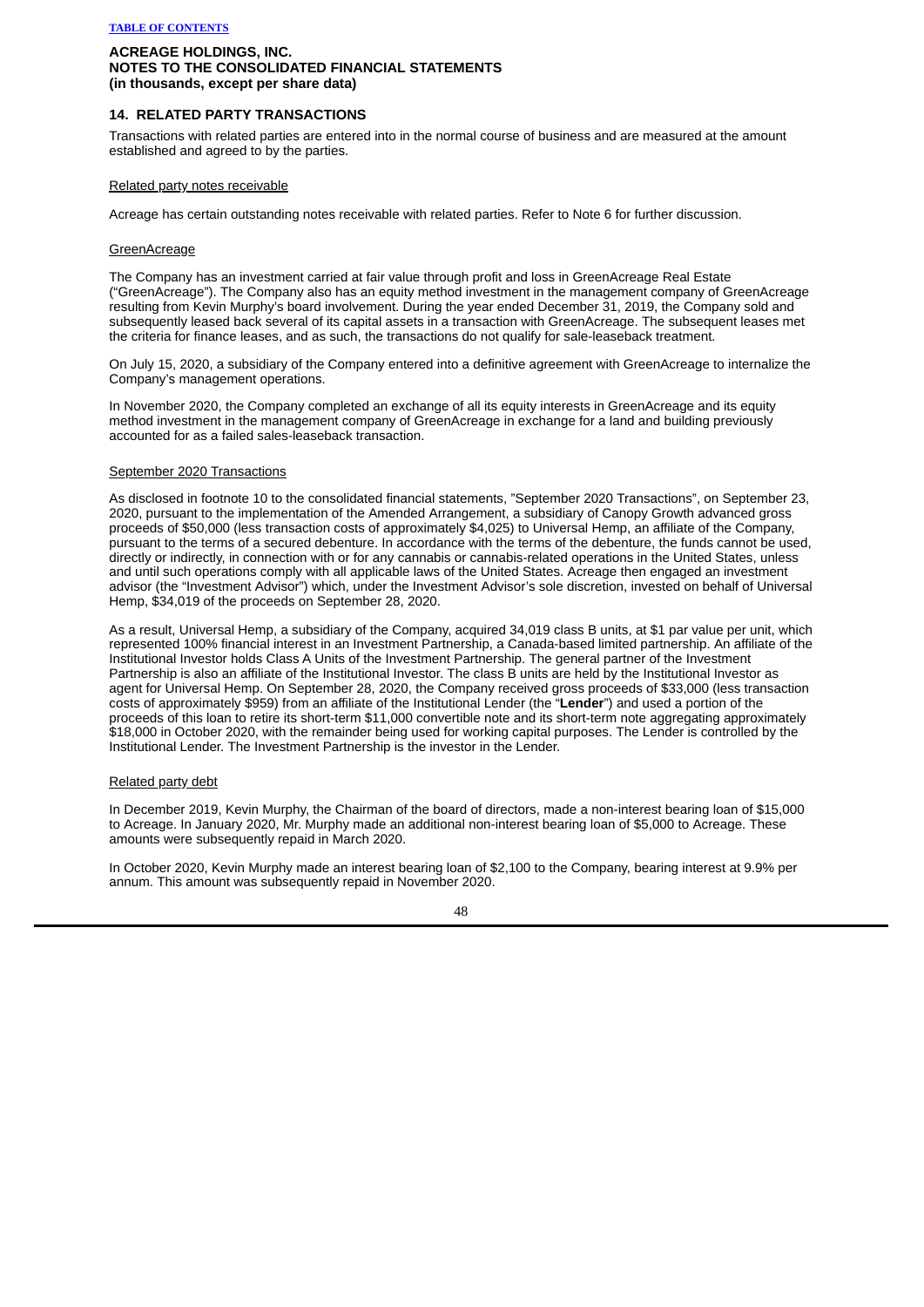#### Michigan consulting agreement

Pursuant to the Consulting Services Agreement by and between Kevin Michigan, LLC and High Street (the "Michigan Consulting Agreement"), High Street provides certain consulting services to Kevin Michigan, LLC, which includes, but is not limited to, services related to application support, provisioning center administration and operation, local and state regulatory filings, human resource matters, and marketing matters. The Michigan Consulting Agreement explicitly states that High Street is not able to direct or control the business of Kevin Michigan, LLC. Additionally, there are certain leases held by and between Kevin Michigan, LLC, as lessee and certain wholly owned subsidiaries of High Street, as lessors.

As of December 31, 2020, Kevin Michigan, LLC is not operational, and no consulting fees or rents has been paid to High Street or its wholly owned subsidiaries. Kevin Michigan, LLC is owned and controlled by our Chairman, Kevin Murphy.

### 3.55% Credit facility and collateral

On March 11, 2020, the Company closed \$22,000 in borrowings pursuant to a loan transaction with the Lender. The maturity date is 366 days from the closing date of the loan transaction. The Company will pay monthly interest on the collateral in the form of 27 SVS through the maturity date. The Lender may put any unsold interest shares to the Company upon maturity at a price of \$4.50 per share. Kevin Murphy, the Chairman of the board of directors, loaned \$21,000 of the \$22,000 borrowed by the Company to the Lender. The loan is secured by the non-U.S. intellectual property assets, a cannabis state license and 12,000 SVS shares of the Company. Refer to Note 10 for further discussion.

Pursuant to the Amended Arrangement, the monthly interest on the collateral payable to Kevin Murphy was modified to cash payments for the remaining duration of the term at an interest rate of 12% per annum, payable upon maturity. The remaining interest will continue to be paid monthly in the form of 2 Fixed Shares and 1 Floating Share through the maturity date.

## **15. INCOME TAXES**

The domestic and foreign components of loss before income taxes for the years ended December 31, 2020, 2019 and 2018 are as follows:

|                          | Year Ended December 31, |               |              |
|--------------------------|-------------------------|---------------|--------------|
|                          | 2020                    | 2019          | 2018         |
| Domestic                 | \$(376,905)             | \$(190, 173)  | \$(30,725)   |
| Foreign                  | (453)                   |               |              |
| Loss before income taxes | \$ (377, 358)           | \$ (190, 173) | \$ (30, 725) |

The provision for income taxes for the years ended December 31, 2020, 2019 and 2018 are as follows:

| Income tax provision                 | Year Ended December 31, |          |         |
|--------------------------------------|-------------------------|----------|---------|
|                                      | 2020                    | 2019     | 2018    |
| Current taxes:                       |                         |          |         |
| Federal                              | \$10,375                | \$6,351  | \$1,117 |
| <b>State</b>                         | 4,790                   | 2,482    | 475     |
| <b>Total current</b>                 | 15,165                  | 8,833    | 1,592   |
| Deferred taxes:                      |                         |          |         |
| Federal                              | (21, 173)               | (2,625)  | (38)    |
| <b>State</b>                         | (11, 232)               | (1,219)  | (18)    |
| Total deferred                       | (32, 405)               | (3, 844) | (56)    |
| Total income tax provision (benefit) | \$ (17,240)             | \$4,989  | \$1,536 |

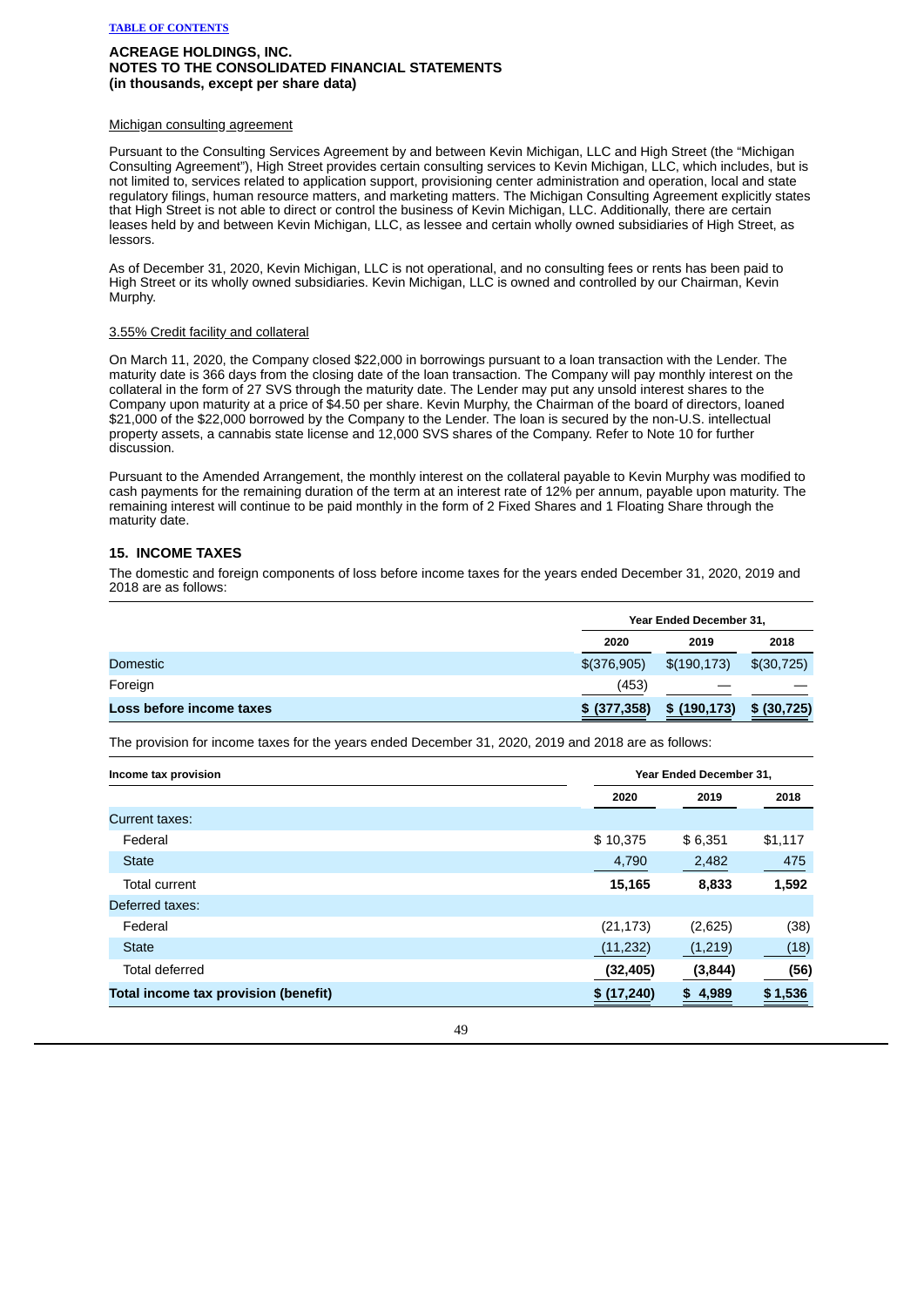The table below reconciles the expected statutory federal income tax to the actual income tax provision (benefit):

| Tax provision reconciliation                           | Year Ended<br>December 31, 2020 |        | <b>Year Ended</b><br>December 31, 2019 |        | <b>Year Ended</b><br>December 31, 2018 |        |
|--------------------------------------------------------|---------------------------------|--------|----------------------------------------|--------|----------------------------------------|--------|
|                                                        | \$                              | %      | \$                                     | $\%$   | \$                                     | %      |
| Computed expected federal income tax benefit           | \$(79, 245)                     | 21.0%  | \$ (39,936)                            | 21.0%  | \$ (6, 452)                            | 21.0%  |
| Increase (decrease) in income taxes resulting<br>from: |                                 |        |                                        |        |                                        |        |
| State taxes                                            | (35, 715)                       | 9.5    | (20, 151)                              | 10.6   | (3,022)                                | 9.8    |
| Nondeductible permanent items                          | 76,128                          | (20.2) | 49.231                                 | (25.9) | 4,483                                  | (14.6) |
| Pass-through entities & non-controlling<br>interests   | 20,001                          | (5.3)  | 13,465                                 | (7.1)  | 6,375                                  | (20.7) |
| Increase in valuation allowance                        | 1,518                           | (0.4)  | 1,816                                  | (1.0)  | 149                                    | (0.5)  |
| Other                                                  | 73                              |        | 564                                    | (0.2)  | 3                                      |        |
| Actual income tax provision (benefit)                  | \$(17,240)                      | 4.6%   | 4,989<br>\$                            | (2.6)% | \$1,536                                | (5.0)% |

The following table presents a reconciliation of gross unrecognized tax benefits:

| Unrecognized tax benefits                                 | <b>Year Ended December 31.</b> |         |         |
|-----------------------------------------------------------|--------------------------------|---------|---------|
|                                                           | 2020                           | 2019    | 2018    |
| Balance at beginning of period                            | \$1,867                        | \$1,394 | \$1,391 |
| Increase based on tax positions related to current period |                                |         |         |
| Increase based on tax positions related to prior period   | 6.565                          | 500     | 3       |
| Decrease based on tax positions related to prior period   | (574)                          |         |         |
| Decrease related to settlements with taxing authorities   | (139)                          | (27)    |         |
| Balance at end of period                                  | \$7,719                        | \$1,867 | \$1,394 |

Interest and penalties related to unrecognized tax benefits are recorded as components of the provision for income taxes. As of December 31, 2020 and 2019, we had interest accrued of approximately \$506 and \$210, respectively. Accrued interest and penalties are included in *Other current liabilities* in the Consolidated Statements of Financial Position.

The principal components of deferred taxes as of December 31, 2020 and 2019 are as follows:

| Deferred taxes                   | December 31,<br>2020 | December 31,<br>2019 |
|----------------------------------|----------------------|----------------------|
| Deferred tax assets:             |                      |                      |
| Net operating losses             | \$<br>2,786          | \$<br>1,295          |
| Other                            | 697                  | 670                  |
| Total deferred tax assets        | 3,483                | 1,965                |
| Valuation allowance              | (3,483)              | (1,965)              |
| Net deferred tax asset           |                      |                      |
| <b>Deferred tax liabilities:</b> |                      |                      |
| Partnership basis difference     | (34, 673)            | (63, 997)            |
| Net deferred tax liability       | (34, 673)            | (63, 997)            |
| Net deferred tax liabilities     | \$ (34,673)          | \$ (63,997)          |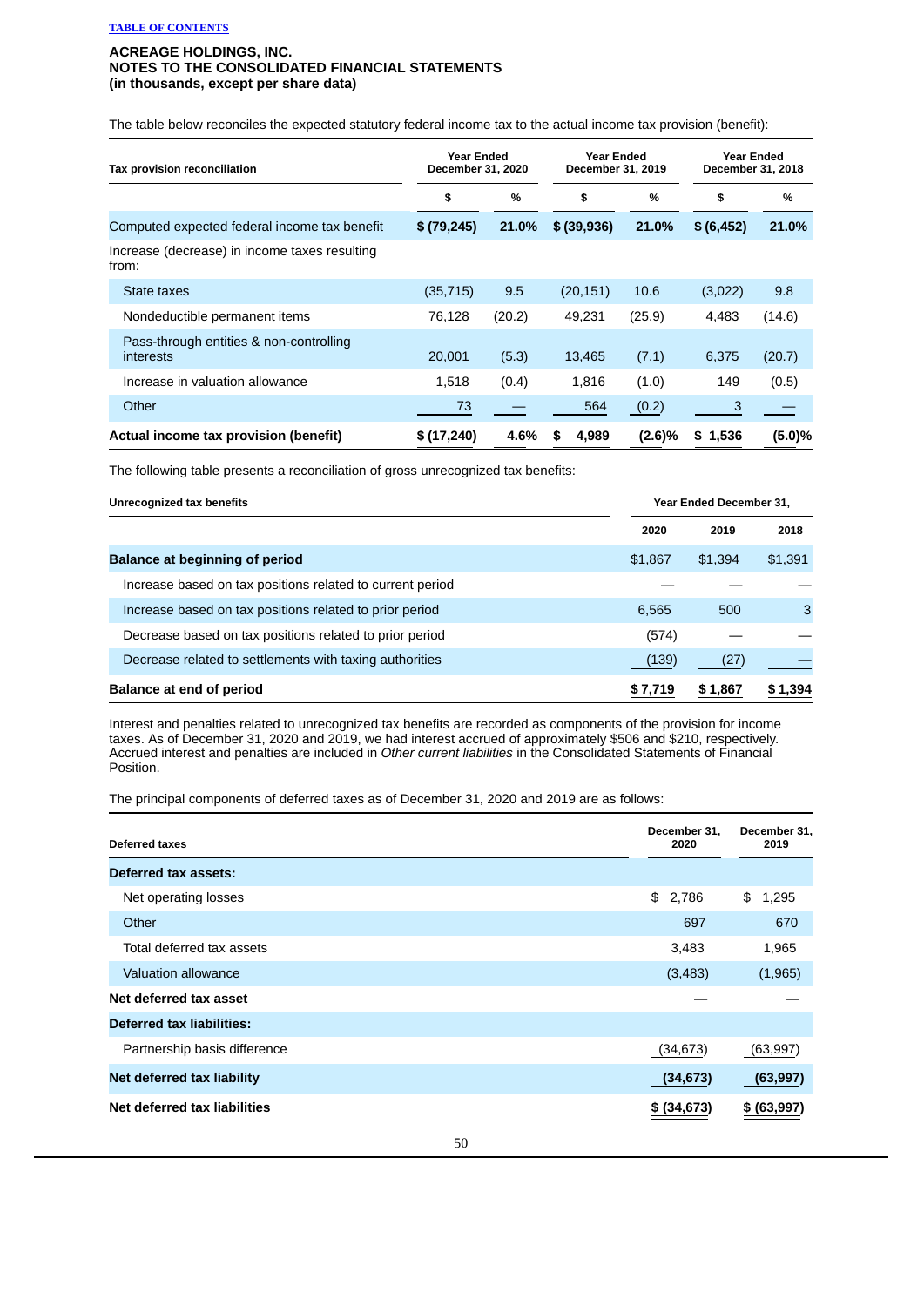The Company assesses available positive and negative evidence to estimate if it is more likely than not to use certain jurisdiction-based deferred tax assets including net operating loss carryovers. On the basis of this assessment, a valuation allowance was recorded during the years ended December 31, 2020 and 2019.

As of December 31, 2020, the Company has \$4,596 of domestic federal net operating loss carryovers with no expiration date. As of December 31, 2020, the Company has various state net operating loss carryovers that expire at different times, the earliest of which is 2023. The statute of limitations with respect to our federal returns remains open for tax years 2018 and forward. For certain acquired subsidiaries, the federal statue remains open with respect to tax years 2014 and forward.

As the Company operates in the cannabis industry, it is subject to the limitations of IRC Section 280E, under which the Company is only allowed to deduct expenses directly related to sales of product. This results in permanent differences between ordinary and necessary business expenses deemed non-deductible under IRC Section 280E. Therefore, the effective tax rate can be highly variable and may not necessarily correlate with pre-tax income or loss.

In connection with the RTO transaction, the Company entered into a tax receivable agreement with certain members of HSCP, who represent a portion of the NCI, in which it agreed to pay 65% of any realized tax benefits upon conversion of HSCP units into Subordinate Voting Shares to such members. In addition, 20% of any realized tax benefits will be paid to certain HSCP members pursuant to the Company's tax receivable bonus plan. The Company will retain the remaining 15% of the realized tax benefits.

On March 27, 2020, the CARES Act was enacted in response to COVID-19 pandemic. Under ASC 740, the effects of changes in tax rates and laws are recognized in the period which the new legislation is enacted. The CARES Act made various tax law changes including among other things (i) increasing the limitation under Section 163(j) of the Internal Revenue Code of 1986, as amended (the "IRC") for 2020 and 2019 to permit additional expensing of interest (ii) enacting a technical correction so that qualified improvement property can be immediately expensed under IRC Section 168(k), (iii) making modifications to the federal net operating loss rules including permitting federal net operating losses incurred in 2020, 2019, and 2018 to be carried back to the five preceding taxable years in order to generate a refund of previously paid income taxes and (iv) enhancing the recoverability of alternative minimum tax credits. Given the Company is subject to 280E, the CARES Act did not have an impact on the financial statements.

# **16. REPORTABLE SEGMENTS**

The Company prepares its segment reporting on the same basis that its Chief Operating Decision Maker manages the business, and makes operating decisions. The Company operates under one operating segment, which is its only reportable segment: the production and sale of cannabis products. The Company's measure of segment performance is net income, and derives its revenue primarily from the sale of cannabis products, as well as related management or consulting services which were not material in all periods presented. All of the Company's operations are located in the United States.

# **17. SUBSEQUENT EVENTS**

# Compass Neuroceuticals Litigation

In February 2021, a JAMS arbitration was initiated in Atlanta by Acreage Georgia LLC ("Acreage Georgia") against its former consultant, Compass Neuroceuticals, Inc. ("Compass"), stemming from Compass' breach of the consulting agreement entered into between the parties in June 2019, related to the preparation of an application for a Class 1 cultivation license in Georgia. Acreage Georgia is alleging damages, including lost profits, of approximately \$9,000. Compass filed counterclaims for breach, also in the \$9,000 range. A final arbitration hearing is currently scheduled for August 2021. The matter is in its early stages, therefore, it is too early to ascertain the materiality of any potential settlement or judgment, but the Company plans to defend itself vigorously in this matter.

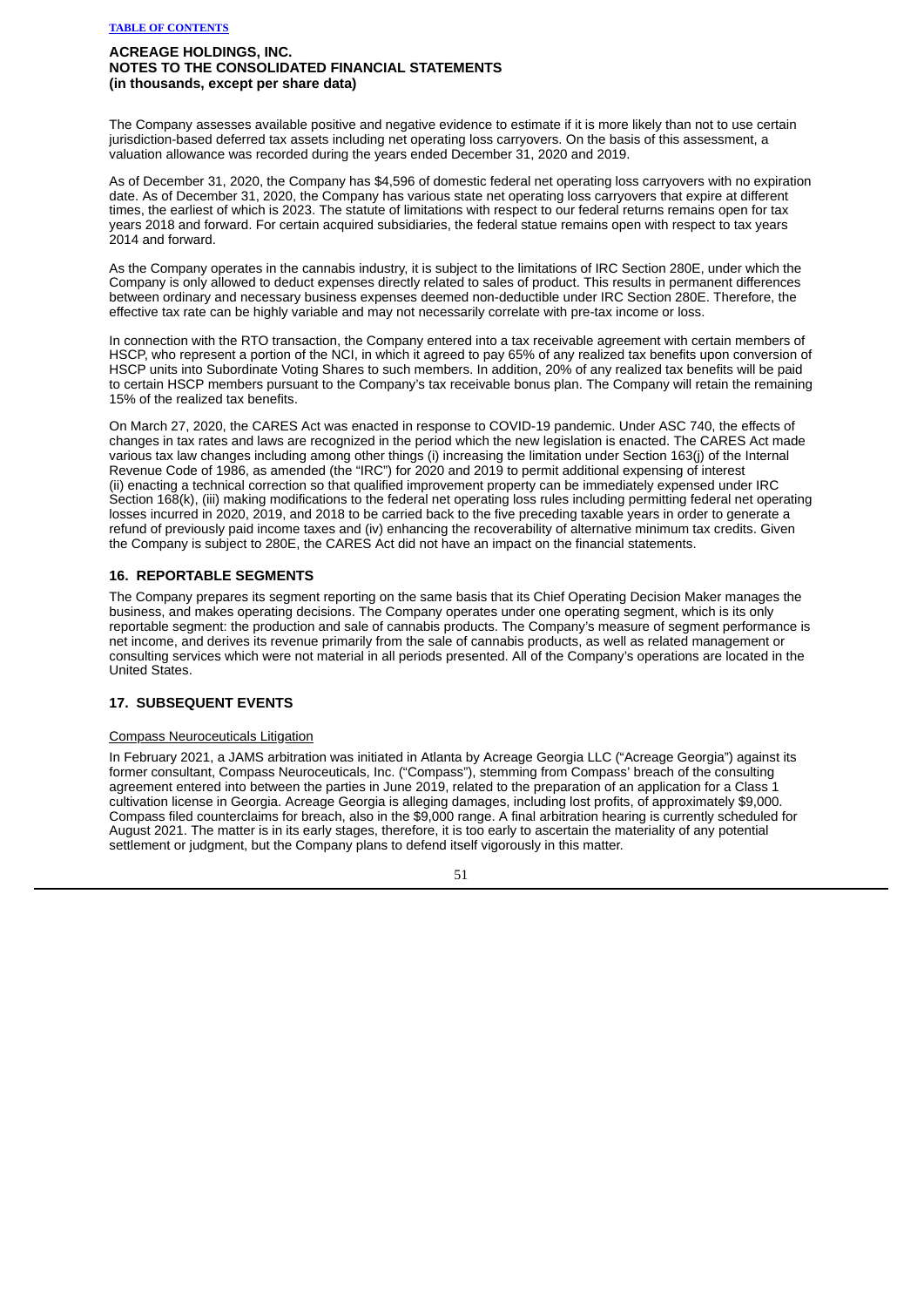### Sale of Acreage Florida

On February 25, 2021, the Company entered into a definitive agreement to sell its ownership interests in Acreage Florida, Inc. ("Acreage Florida") for an aggregate purchase price of \$60,000. Acreage Florida is licensed to operate medical marijuana dispensaries, a processing facility and a cultivation facility in the state of Florida. The agreement also includes the sale of property in Sanderson, Florida. The aggregate purchase price includes an upfront cash payment of \$5,000, an additional \$20,000 in cash, \$7,000 of the buyer's common stock and \$28,000 in promissory notes upon the closing of the transaction expected in the second quarter of 2021, subject to customary closing conditions, including the procurement of all necessary approvals for the transfer to the buyer of the Florida license for the operation of medical marijuana businesses.

## 3.55% Credit facility and collateral

On March 7, 2021, the Company extended the maturity date related to its \$22,000 in borrowings pursuant to a loan transaction with IP Investment Company, LLC to March 31, 2021, which operates as cash collateral for the credit facility with an institutional lender.

On March 11, 2021, the Company accelerated the maturity date related to its \$21,000 in borrowings pursuant to a loan transaction with an institutional investor to June 15, 2021, related to the loan described above with IP Investment Company, LLC. Refer to Note 10 for further discussion.

### Standby Equity Distribution Agreement (SEDA)

On each of September 28, 2020 and January 25, 2021, the Company entered into letter agreements (the "Letter Agreements") with the institutional investor extending the termination deadline of the SEDA to the earliest of November 30, 2020 and June 30, 2021, respectively, and the date that the Company has obtained both a receipt from the Ontario Securities Commission for a short-form final base shelf prospectus and a declaration from the United States Securities and Exchange Commission that its registration statement is effective, in each case qualifying an At-The-Market equity offering program. On March 11 2021, the SEDA termination deadline was further extended to April 15, 2022.

## **18. QUARTERLY FINANCIAL DATA (unaudited)**

|                                                     | <b>Quarter Ended</b> |                 |               |              |
|-----------------------------------------------------|----------------------|-----------------|---------------|--------------|
|                                                     | March 31,            | <b>June 30,</b> | September 30, | December 31, |
| 2020                                                |                      |                 |               |              |
| Total revenues, net                                 | 24,225<br>\$         | \$27,072        | \$31,742      | \$31,506     |
| Gross profit                                        | 9,954                | 11,211          | 13,475        | 14,518       |
| Net loss                                            | (222, 229)           | (44, 370)       | (48,036)      | (45, 484)    |
| Net loss attributable to Acreage                    | (171, 954)           | (37, 192)       | (40, 548)     | (36, 895)    |
| Net loss attributable to Acreage, basic and diluted | \$<br>(1.85)         | (0.38)<br>\$    | \$<br>(0.39)  | \$<br>(0.35) |
| 2019                                                |                      |                 |               |              |
| Total revenues, net                                 | 12,897<br>\$         | \$17.745        | \$22,402      | \$21,065     |
| Gross profit                                        | 5,320                | 7,613           | 9,694         | 7,817        |
| Net loss                                            | (30, 804)            | (49, 265)       | (49, 502)     | (65, 591)    |
| Net loss attributable to Acreage                    | (23, 377)            | (37, 541)       | (38, 716)     | (50, 634)    |
| Net loss attributable to Acreage, basic and diluted | \$<br>(0.29)         | \$<br>(0.44)    | \$<br>(0.43)  | \$<br>(0.56) |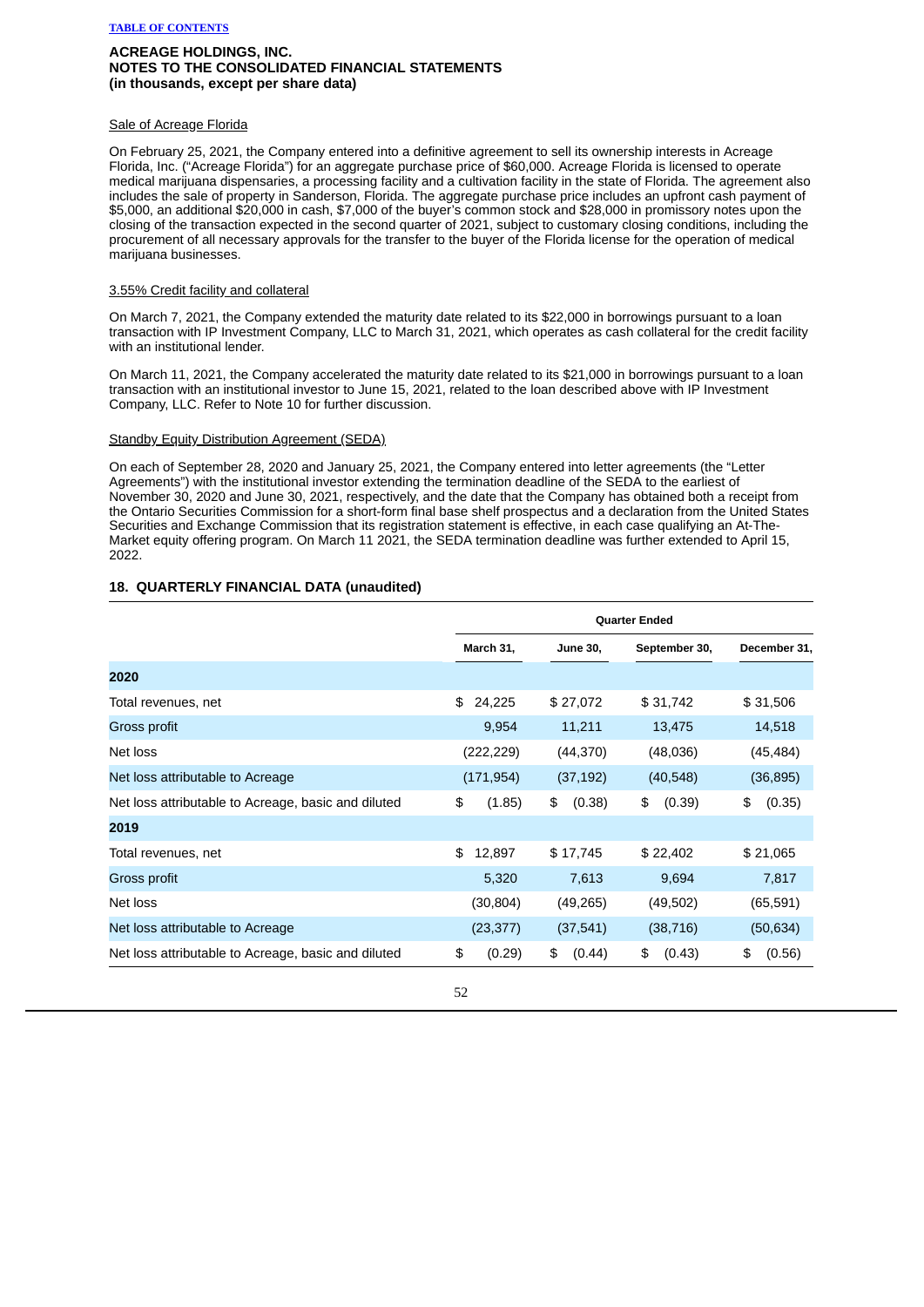## **Unaudited Condensed Interim Consolidated Financial Statements of Public Company H (Parent Company of Subsidiary of Public Company H)**

# **For the Quarter Ended September 30, 2021**

## **Acreage Holdings, Inc.**

**Index**

|                                                                     | Page |
|---------------------------------------------------------------------|------|
| <b>Condensed Interim Consolidated Financial Statements</b>          |      |
| <b>Condensed Consolidated Statements of Financial Position</b>      |      |
| Unaudited Condensed Consolidated Statement of Operations            | 3    |
| Unaudited Condensed Consolidated Statements of Shareholders' Equity |      |
| Unaudited Condensed Consolidated Statement of Cash Flows            | 6    |
| Notes to the Unaudited Condensed Consolidated Financial Statements  |      |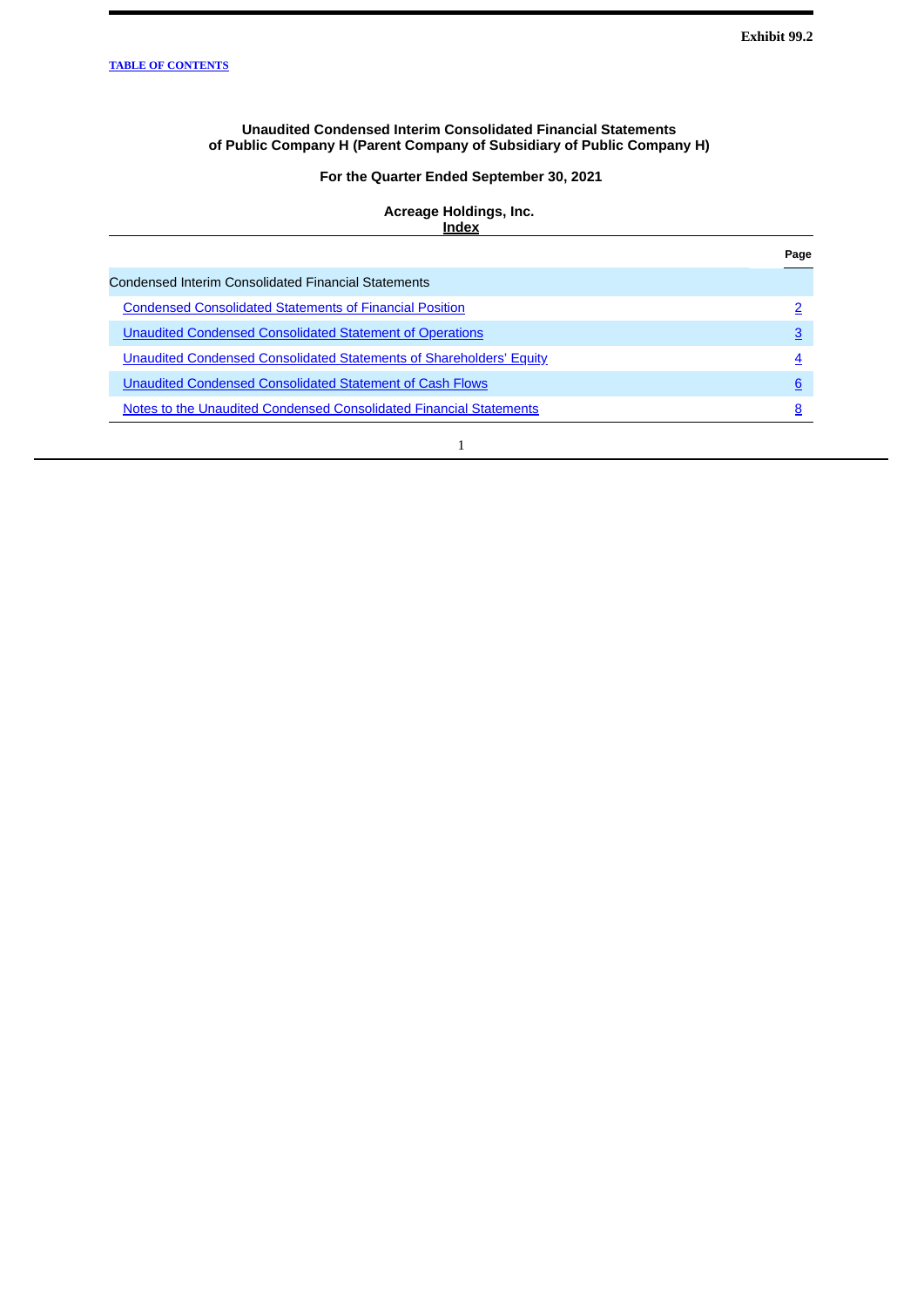# <span id="page-56-0"></span>**ACREAGE HOLDINGS, INC.**

### **CONDENSED CONSOLIDATED STATEMENTS OF FINANCIAL POSITION**

| September 30,<br>(in thousands)<br>2021                                                                        |                | December 31,<br>2020 |
|----------------------------------------------------------------------------------------------------------------|----------------|----------------------|
|                                                                                                                | (unaudited)    | (audited)            |
| <b>ASSETS</b>                                                                                                  |                |                      |
| Cash and cash equivalents                                                                                      | \$27,868       | 32,542<br>\$         |
| <b>Restricted cash</b>                                                                                         | 1,098          | 22,097               |
| Inventory                                                                                                      | 33,520         | 23,715               |
| Notes receivable, current                                                                                      | 1,552          | 2,032                |
| Assets held-for-sale                                                                                           | 19,272         | 62,971               |
| Other current assets                                                                                           | 15,470         | 4,663                |
| <b>Total current assets</b>                                                                                    | 98,780         | 148,020              |
| Long-term investments                                                                                          | 38,921         | 34,126               |
| Notes receivable, non-current                                                                                  | 81,434         | 97,901               |
| Capital assets, net                                                                                            | 103,853        | 89,136               |
| Operating lease right-of-use assets                                                                            | 22,349         | 17,247               |
| Intangible assets, net                                                                                         | 124,534        | 138,983              |
| Goodwill                                                                                                       | 37,604         | 31,922               |
| Other non-current assets                                                                                       | 1,493          | 4,718                |
| <b>Total non-current assets</b>                                                                                | 410,188        | 414,033              |
| <b>TOTAL ASSETS</b>                                                                                            | \$508,968      | \$562,053            |
|                                                                                                                |                |                      |
| <b>LIABILITIES AND SHAREHOLDERS' EQUITY</b>                                                                    |                |                      |
| Accounts payable and accrued liabilities                                                                       | \$<br>25,317   | 18,913<br>\$         |
| Taxes payable                                                                                                  | 27,378         | 14,780               |
| Interest payable                                                                                               | 1,444          | 3,504                |
| Operating lease liability, current                                                                             | 1,525          | 1,492                |
| Debt, current                                                                                                  | 16,377         | 27,139               |
| Non-refundable deposits on sale<br>Liabilities related to assets held-for-sale                                 | 1,750<br>2,808 | 750                  |
| Other current liabilities                                                                                      | 8,844          | 18,154<br>13,010     |
| <b>Total current liabilities</b>                                                                               |                |                      |
|                                                                                                                | 85,443         | 97,742               |
| Debt, non-current                                                                                              | 126,186        | 153,318              |
| Operating lease liability, non-current                                                                         | 21,830         | 16,609               |
| Deferred tax liability<br>Other liabilities                                                                    | 27,024<br>37   | 34,673               |
|                                                                                                                |                | 2                    |
| <b>Total non-current liabilities</b>                                                                           | 175,077        | 204,602              |
| <b>TOTAL LIABILITIES</b>                                                                                       | 260,520        | 302,344              |
| Commitments and contingencies                                                                                  |                |                      |
| Common stock, no par value - unlimited authorized, 106,403 and 101,250<br>issued and outstanding, respectively |                |                      |
| Additional paid-in capital                                                                                     | 753,840        | 737,290              |
| Treasury stock, 842 common stock held in treasury                                                              | (21,054)       | (21,054)             |
| <b>Accumulated deficit</b>                                                                                     | (497, 864)     | (475, 205)           |
| <b>Total Acreage Shareholders' equity</b>                                                                      | 234,922        | 241,031              |
| Non-controlling interests                                                                                      | 13,526         | 18,678               |
| <b>TOTAL EQUITY</b>                                                                                            | 248,448        | 259,709              |
| TOTAL LIABILITIES AND EQUITY                                                                                   | \$508,968      | \$562,053            |
|                                                                                                                |                |                      |

*(See accompanying notes to Unaudited Condensed Consolidated Financial Statements)*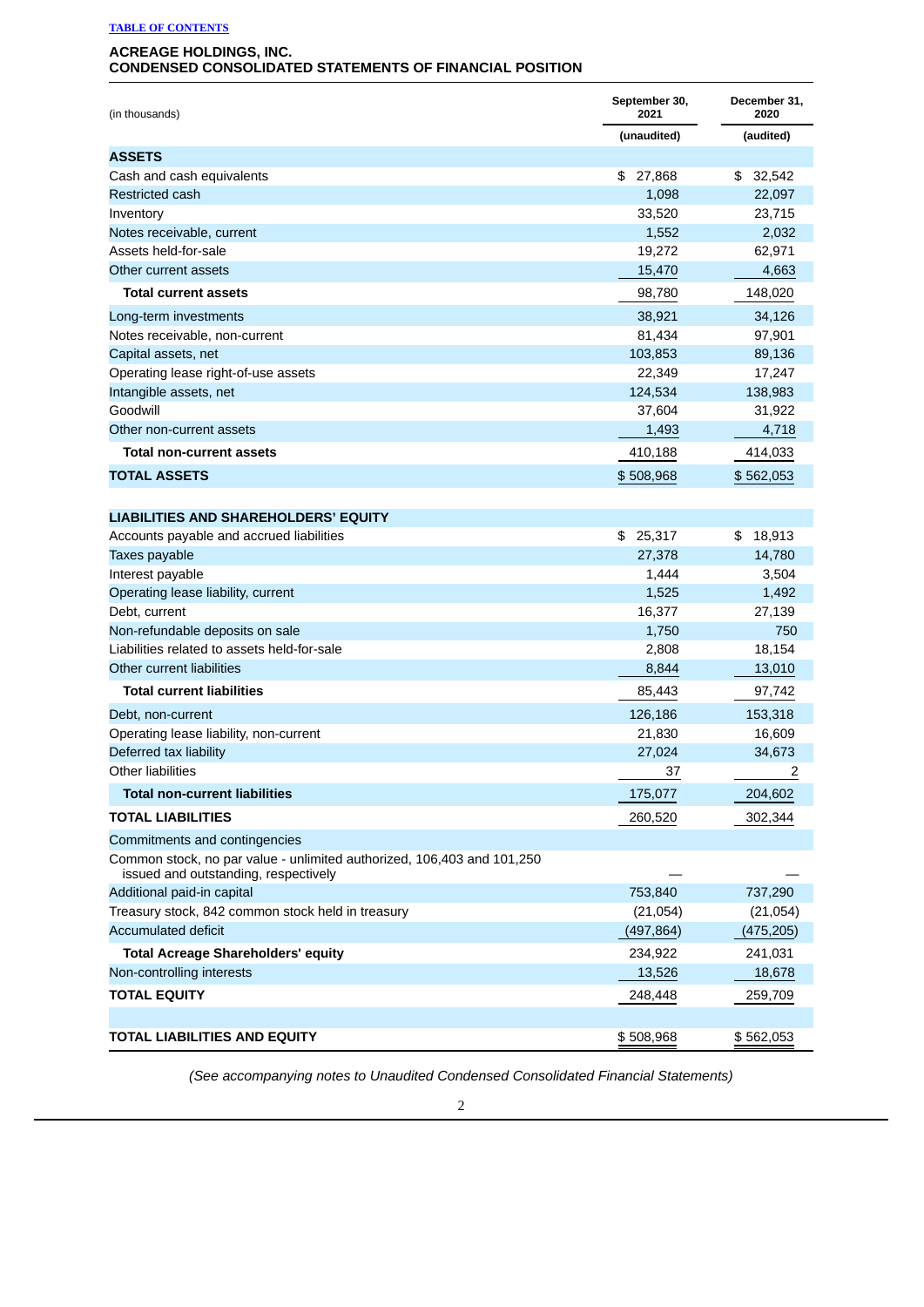## <span id="page-57-0"></span>**ACREAGE HOLDINGS, INC.**

## **UNAUDITED CONDENSED CONSOLIDATED STATEMENTS OF OPERATIONS**

|                                          | <b>Three Months Ended</b><br>September 30, |           | <b>Nine Months Ended</b><br>September 30, |              |
|------------------------------------------|--------------------------------------------|-----------|-------------------------------------------|--------------|
| (in thousands, except per share amounts) | 2021                                       | 2020      | 2021                                      | 2020         |
| <b>REVENUE</b>                           |                                            |           |                                           |              |
| Retail revenue, net                      | \$30,794                                   | \$23,914  | \$85,038                                  | \$<br>61,362 |
| Wholesale revenue, net                   | 17,077                                     | 7,798     | 42,634                                    | 21,513       |
| Other revenue, net                       | 280                                        | 30        | 3,090                                     | 164          |
| Total revenues, net                      | 48,151                                     | 31,742    | 130,762                                   | 83,039       |
| Cost of goods sold, retail               | (16, 279)                                  | (14, 134) | (43, 412)                                 | (37,004)     |
| Cost of goods sold, wholesale            | (8,069)                                    | (4, 133)  | (19,049)                                  | (11, 395)    |
| Total cost of goods sold                 | (24, 348)                                  | (18, 267) | (62, 461)                                 | (48,399)     |
| <b>Gross profit</b>                      | 23,803                                     | 13,475    | 68,301                                    | 34,640       |

| <b>OPERATING EXPENSES</b>                                                        |                    |              |              |               |
|----------------------------------------------------------------------------------|--------------------|--------------|--------------|---------------|
| General and administrative                                                       | 8.466              | 14.819       | 23,067       | 40,237        |
| Compensation expense                                                             | 10,699             | 8,306        | 32,236       | 30,740        |
| Equity-based compensation expense                                                | 4,168              | 10,445       | 17,191       | 65,369        |
| Marketing                                                                        | 583                | 46           | 992          | 1,514         |
| Impairments, net                                                                 | 2,339              |              | 3,157        | 187,775       |
| Loss on notes receivable                                                         |                    |              | 1,726        | 8,161         |
| Write down (recovery) of assets held-for-sale                                    |                    | 2,893        | (8,616)      | 11,003        |
| Legal settlements, net                                                           |                    | 14,150       | 322          | 14,150        |
| Depreciation and amortization                                                    | 4,044              | 1,396        | 9,670        | 4,888         |
| Total operating expenses                                                         | 30,299             | 52,055       | 79,745       | 363,837       |
| <b>Net operating loss</b>                                                        | \$<br>(6, 496)     | \$ (38,580)  | \$(11, 444)  | \$(329,197)   |
| (Loss) income from investments, net                                              | 489                | (433)        | (777)        | (195)         |
| Interest income from loans receivable                                            | 1,067              | 1,606        | 4,125        | 5,083         |
| Interest expense                                                                 | (3,620)            | (6, 147)     | (14,072)     | (11, 106)     |
| Other income (loss), net                                                         | 81                 | (656)        | 7,825        | (853)         |
| Total other income (loss)                                                        | (1,983)<br>(5,630) |              | (2,899)      | (7,071)       |
| Loss before income taxes                                                         | \$<br>(8, 479)     | \$ (44,210)  | \$(14, 343)  | $$$ (336,268) |
| Income tax (expense) benefit                                                     | (5, 579)           | (3,826)      | (11,661)     | 21,633        |
| <b>Net loss</b>                                                                  | \$(14,058)         | \$ (48,036)  | \$(26,004)   | \$(314, 635)  |
| Less: net loss attributable to non-controlling interests                         | (1,761)            | (7, 488)     | (3, 347)     | (64, 941)     |
| Net loss attributable to Acreage Holdings, Inc.                                  | \$(12, 297)        | \$ (40,548)  | \$(22,657)   | \$(249,694)   |
| Net loss per share attributable to Acreage Holdings, Inc.<br>- basic and diluted | \$<br>(0.11)       | \$<br>(0.39) | (0.21)<br>\$ | \$<br>(2.54)  |
| Weighted average shares outstanding - basic and diluted                          | 110,193            | 103,450      | 108,385      | 98,304        |

*(See accompanying notes to Unaudited Condensed Consolidated Financial Statements)*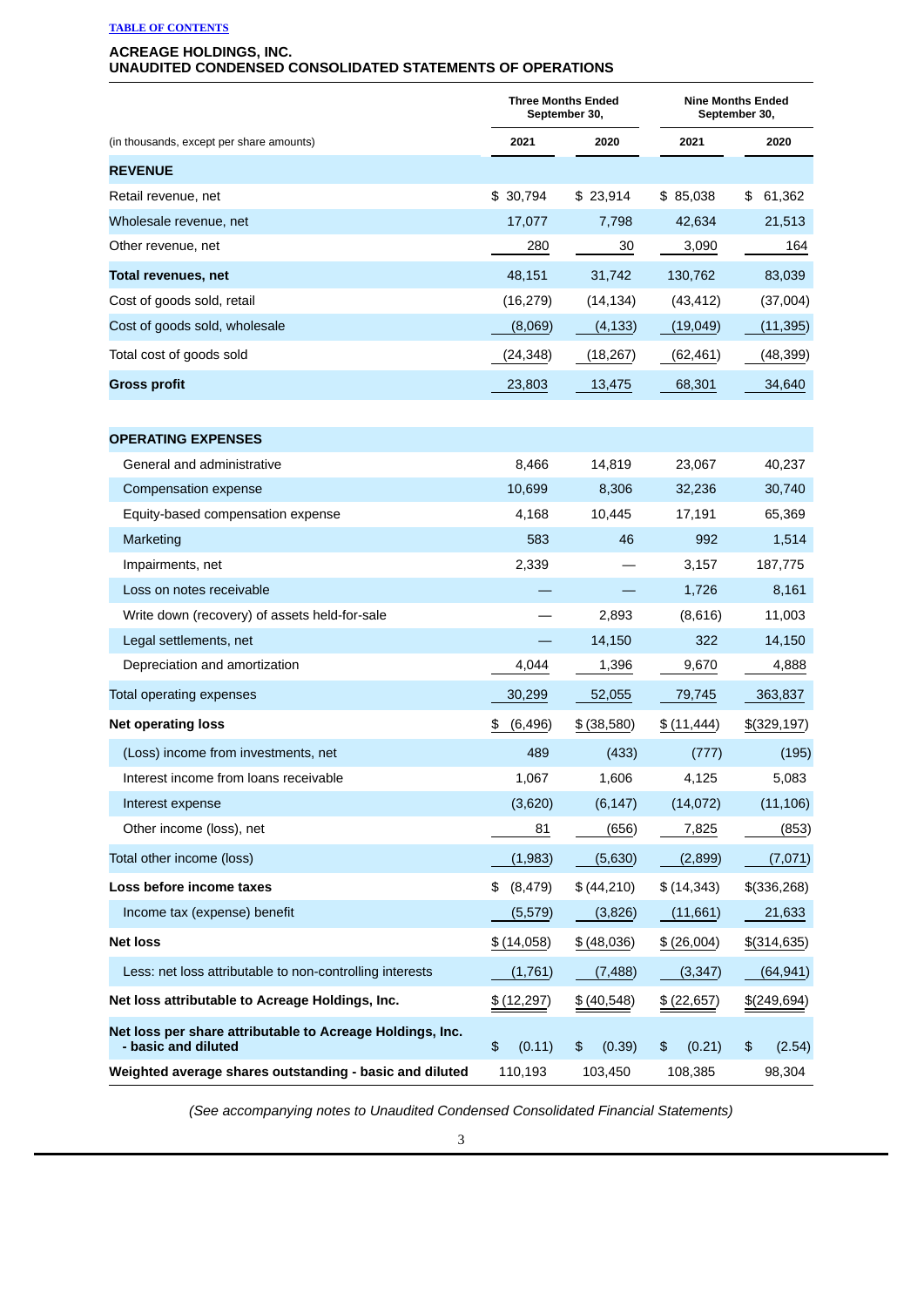## **ACREAGE HOLDINGS, INC. UNAUDITED CONDENSED CONSOLIDATED STATEMENTS OF SHAREHOLDERS' EQUITY**

<span id="page-58-0"></span>

|                                                                      |                                          |                                   | Attributable to shareholders of the parent |              |                          |                                                          |                          |                               |
|----------------------------------------------------------------------|------------------------------------------|-----------------------------------|--------------------------------------------|--------------|--------------------------|----------------------------------------------------------|--------------------------|-------------------------------|
| (in thousands)                                                       | <b>LLC</b><br>Membership<br><b>Units</b> | Pubco<br>Shares (as<br>converted) | <b>Share</b><br>Capital                    | <b>Stock</b> | <b>Deficit</b>           | Treasury Accumulated Shareholders' controlling<br>Equity | Non-<br><b>Interests</b> | <b>Total</b><br><b>Equity</b> |
| December 31, 2019                                                    |                                          | 90,646                            | \$615,678                                  |              | $$(21,054)$ \$ (188,617) | \$406,007                                                | \$88,787                 | \$494,794                     |
| Issuances for private<br>placement                                   |                                          | 6,085                             | 27,887                                     |              |                          | 27,887                                                   |                          | 27,887                        |
| NCI adjustments for<br>changes in ownership                          |                                          | 113                               | (6, 564)                                   |              |                          | (6, 564)                                                 | 6,564                    |                               |
| Capital distributions, net                                           |                                          |                                   |                                            |              |                          |                                                          | (18)                     | (18)                          |
| Equity-based compensation<br>expense and related<br>issuances        |                                          | 586                               | 34,737                                     |              |                          | 34,737                                                   |                          | 34,737                        |
| Net loss                                                             |                                          |                                   |                                            |              | (171, 954)               | (171, 954)                                               | (50, 275)                | (222, 229)                    |
| March 31, 2020                                                       |                                          | 97,430                            | \$671,738                                  | \$(21,054)   | \$ (360,571)             | \$290,113                                                | \$45,058                 | \$335,171                     |
| NCI adjustments for<br>changes in ownership                          | 3,861                                    | 272                               | 977                                        |              |                          | 977                                                      | (977)                    |                               |
| <b>Beneficial conversion</b><br>feature on convertible<br>note       |                                          |                                   | 523                                        |              |                          | 523                                                      |                          | 523                           |
| Other equity transactions                                            |                                          |                                   |                                            |              |                          |                                                          | 44                       | 44                            |
| Equity-based compensation<br>expense and related<br><i>issuances</i> |                                          | 864                               | 20,187                                     |              |                          | 20,187                                                   |                          | 20,187                        |
| Net loss                                                             |                                          |                                   |                                            |              | (37, 192)                | (37, 192)                                                | (7, 178)                 | (44, 370)                     |
| June 30, 2020                                                        | 3,861                                    | 98,566                            | \$693,425                                  |              | $$(21,054)$ \$ (397,763) | \$274,608                                                | \$36,947                 | \$ 311,555                    |
| Issuances on conversion of<br>debenture                              |                                          | 327                               | 550                                        |              |                          | 550                                                      | 550                      |                               |
| NCI adjustments for<br>changes in ownership                          |                                          | 198                               | 1,716                                      |              |                          | 1,716                                                    | (1,716)                  |                               |
| Other equity transactions                                            |                                          | 212                               | 532                                        |              |                          | 532                                                      |                          | 532                           |
| Equity-based compensation<br>expense and related<br>issuances        |                                          | 1,443                             | 10,445                                     |              |                          | 10,445                                                   |                          | 10,445                        |
| Net loss                                                             |                                          |                                   |                                            |              | (40, 548)                | (40, 548)                                                | (7, 488)                 | (48, 036)                     |
| <b>September 30, 2020</b>                                            | 3,861                                    | 100,746                           | \$706,668                                  | \$(21,054)   | \$ (438, 311)            | \$247,303                                                | \$27,743                 | \$ 275,046                    |

*(See accompanying notes to Unaudited Condensed Consolidated Financial Statements)*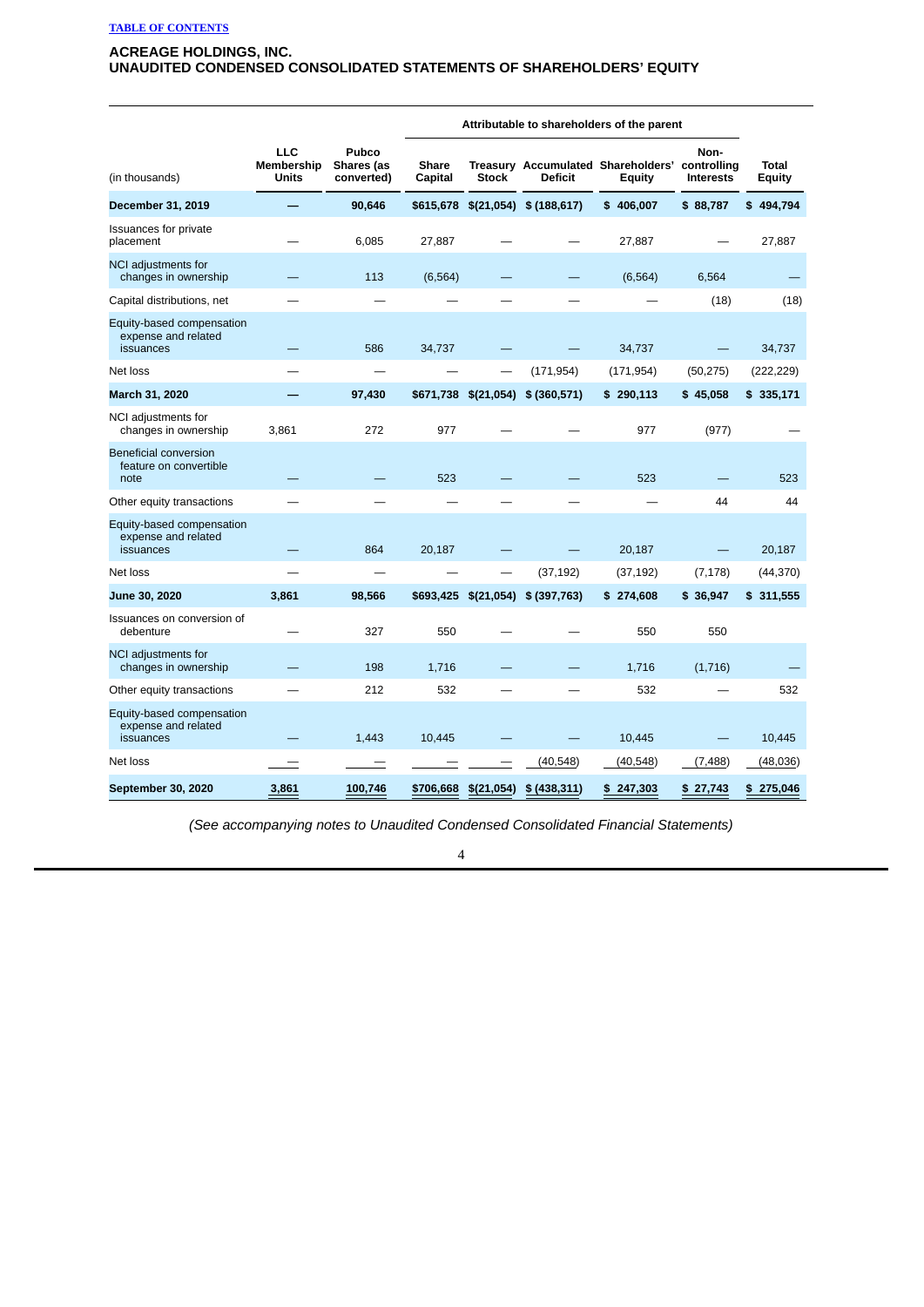## **ACREAGE HOLDINGS, INC.**

**UNAUDITED CONDENSED CONSOLIDATED STATEMENTS OF SHAREHOLDERS' EQUITY(continued)**

|                                                               |                                          |                                          |                         | Attributable to shareholders of the parent |                |                                                     |                                         |                        |
|---------------------------------------------------------------|------------------------------------------|------------------------------------------|-------------------------|--------------------------------------------|----------------|-----------------------------------------------------|-----------------------------------------|------------------------|
| (in thousands)                                                | <b>LLC</b><br>Membership<br><b>Units</b> | <b>Pubco Shares</b><br>(as<br>converted) | <b>Share</b><br>Capital | <b>Stock</b>                               | <b>Deficit</b> | Treasury Accumulated Shareholders'<br><b>Equity</b> | Non-<br>controlling<br><b>Interests</b> | <b>Total</b><br>Equity |
| <b>December 31, 2020</b>                                      | 3,861                                    | 101,250                                  |                         | \$737,290 \$(21,054)                       | \$(475,205)    | \$241,031                                           | \$18,678                                | \$259,709              |
| Purchase of non-controlling<br>interest in subsidiary         |                                          |                                          | (272)                   |                                            |                | (272)                                               | (14)                                    | (286)                  |
| NCI adjustments for changes<br>in ownership                   |                                          | 400                                      | 601                     |                                            |                | 601                                                 | (601)                                   |                        |
| Capital distributions, net                                    |                                          |                                          |                         |                                            |                |                                                     | (30)                                    | (30)                   |
| Other equity transactions                                     |                                          | 97                                       | 300                     |                                            |                | 300                                                 |                                         | 300                    |
| Equity-based compensation<br>expense and related<br>issuances |                                          | 1,693                                    | 6,042                   |                                            |                | 6,042                                               |                                         | 6,042                  |
| Net loss                                                      |                                          |                                          |                         |                                            | (7,809)        | (7, 809)                                            | (833)                                   | (8,642)                |
| March 31, 2021                                                | 3,861                                    | 103,440                                  |                         | \$743,961 \$(21,054)                       | $$$ (483,014)  | \$239,893                                           | \$17,200                                | \$257,093              |
| NCI adjustments for changes<br>in ownership                   |                                          | 666                                      | (1, 463)                |                                            |                | (1, 463)                                            | 1,463                                   |                        |
| Capital distributions, net                                    |                                          |                                          |                         |                                            |                | -                                                   | (2,547)                                 | (2,547)                |
| Other equity transactions                                     |                                          | $\mathbf{1}$                             | 117                     |                                            |                | 117                                                 |                                         | 117                    |
| Equity-based compensation<br>expense and related<br>issuances |                                          | 1,595                                    | 6,981                   |                                            |                | 6,981                                               |                                         | 6,981                  |
| Net loss                                                      |                                          |                                          |                         |                                            | (2, 553)       | (2, 553)                                            | (753)                                   | (3,306)                |
| June 30, 2021                                                 | 3,861                                    | 105,702                                  | \$749,596               | \$(21,054)                                 | $$$ (485,567)  | \$242,975                                           | \$15,363                                | \$258,338              |
| NCI adjustments for changes<br>in ownership                   |                                          |                                          | 76                      |                                            |                | 76                                                  | (76)                                    |                        |
| Equity-based compensation<br>expense and related<br>issuances |                                          | 701                                      | 4,168                   |                                            |                | 4,168                                               |                                         | 4,168                  |
| <b>Net loss</b>                                               |                                          |                                          |                         |                                            | (12, 297)      | (12, 297)                                           | (1,761)                                 | (14,058)               |
| <b>September 30, 2021</b>                                     | 3,861                                    | 106,403                                  | \$753,840               | \$(21,054)                                 | $$$ (497,864)  | \$234,922                                           | \$13,526                                | \$248,448              |

*(See accompanying notes to Unaudited Condensed Consolidated Financial Statements)*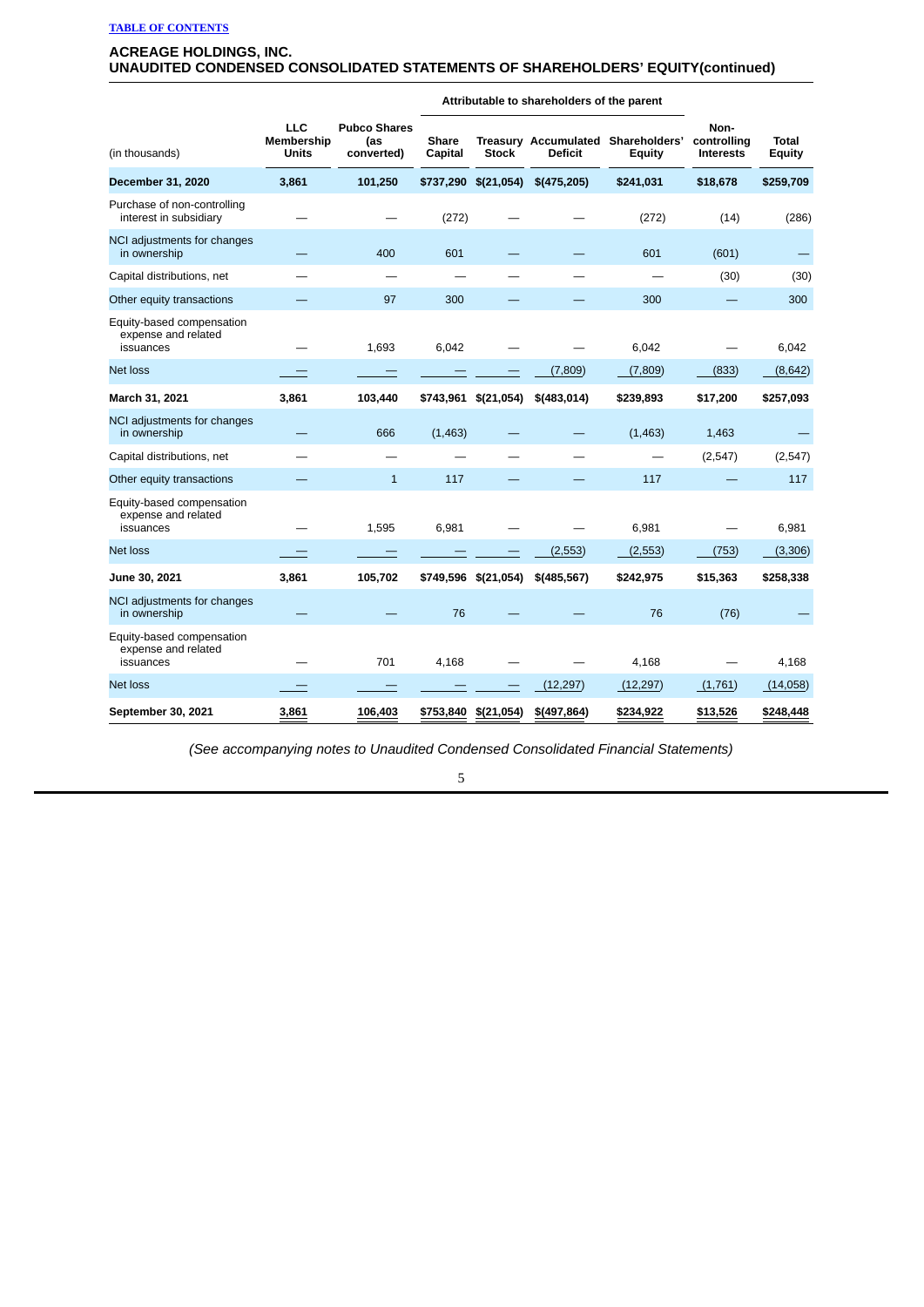# **ACREAGE HOLDINGS, INC.**

## <span id="page-60-0"></span>**UNAUDITED CONDENSED CONSOLIDATED STATEMENTS OF CASH FLOWS**

|                                                     |            | <b>Nine Months Ended</b><br>September 30, |
|-----------------------------------------------------|------------|-------------------------------------------|
| (in thousands)                                      | 2021       | 2020                                      |
| CASH FLOWS FROM OPERATING ACTIVITIES:               |            |                                           |
| Net loss                                            | \$(26,004) | \$(314,635)                               |
| Adjustments for:                                    |            |                                           |
| Depreciation and amortization                       | 9,670      | 4,888                                     |
| Depreciation and amortization included in COGS      | 1,714      |                                           |
| Equity-settled expenses, including compensation     | 17,607     | 65,901                                    |
| Gain on business divestiture                        | (11,681)   | (217)                                     |
| Loss (gain) on disposal of capital assets           | 1,690      | (75)                                      |
| Impairments, net                                    | 9,947      | 187,775                                   |
| Loss on notes receivable                            | 3,726      | 8,161                                     |
| Bad debt expense                                    | (1, 435)   | 194                                       |
| Non-cash other revenue                              | (2,500)    |                                           |
| Non-cash interest expense                           | 3,154      | 3,754                                     |
| Non-cash operating lease adjustments                | (572)      | 709                                       |
| Deferred tax benefit                                | (8, 125)   | (32, 141)                                 |
| Non-cash loss from investments, net                 | 778        | 195                                       |
| Write-down (recovery) of assets held-for-sale       | (8,616)    | 11,003                                    |
| Change, net of acquisitions in:                     |            |                                           |
| Inventory                                           | (11, 864)  | (1, 914)                                  |
| Other assets                                        | (1,239)    | 1,110                                     |
| Interest receivable                                 | (1,031)    | (1,286)                                   |
| Accounts payable and accrued liabilities            | 1,238      | 7,384                                     |
| Taxes payable                                       | 12,935     | 9,742                                     |
| Interest payable                                    | (2,060)    | 4,392                                     |
| <b>Other liabilities</b>                            | (5,644)    | 852                                       |
| Net cash used in operating activities               | \$(18,312) | \$ (44,208)                               |
| <b>CASH FLOWS FROM INVESTING ACTIVITIES:</b>        |            |                                           |
| Purchases of capital assets                         | \$(27,535) | (7,904)<br>\$                             |
| Investments in notes receivable                     | (3,918)    | (14, 193)                                 |
| Collection of notes receivable                      | 13,225     | 235                                       |
| Cash paid for long-term investments                 |            | (34, 019)                                 |
| Proceeds from business divestiture                  | 24,407     | 997                                       |
| Proceeds from sale of capital assets                | 5          | 1,160                                     |
| Business acquisitions, net of cash acquired         | 541        | (9,983)                                   |
| Proceeds from sale of promissory notes              | 26,000     |                                           |
| Distributions from investments                      | 1,427      | 26                                        |
| Net cash provided by (used in) investing activities | \$34,152   | \$ (63, 681)                              |

*(See accompanying notes to Unaudited Condensed Consolidated Financial Statements)*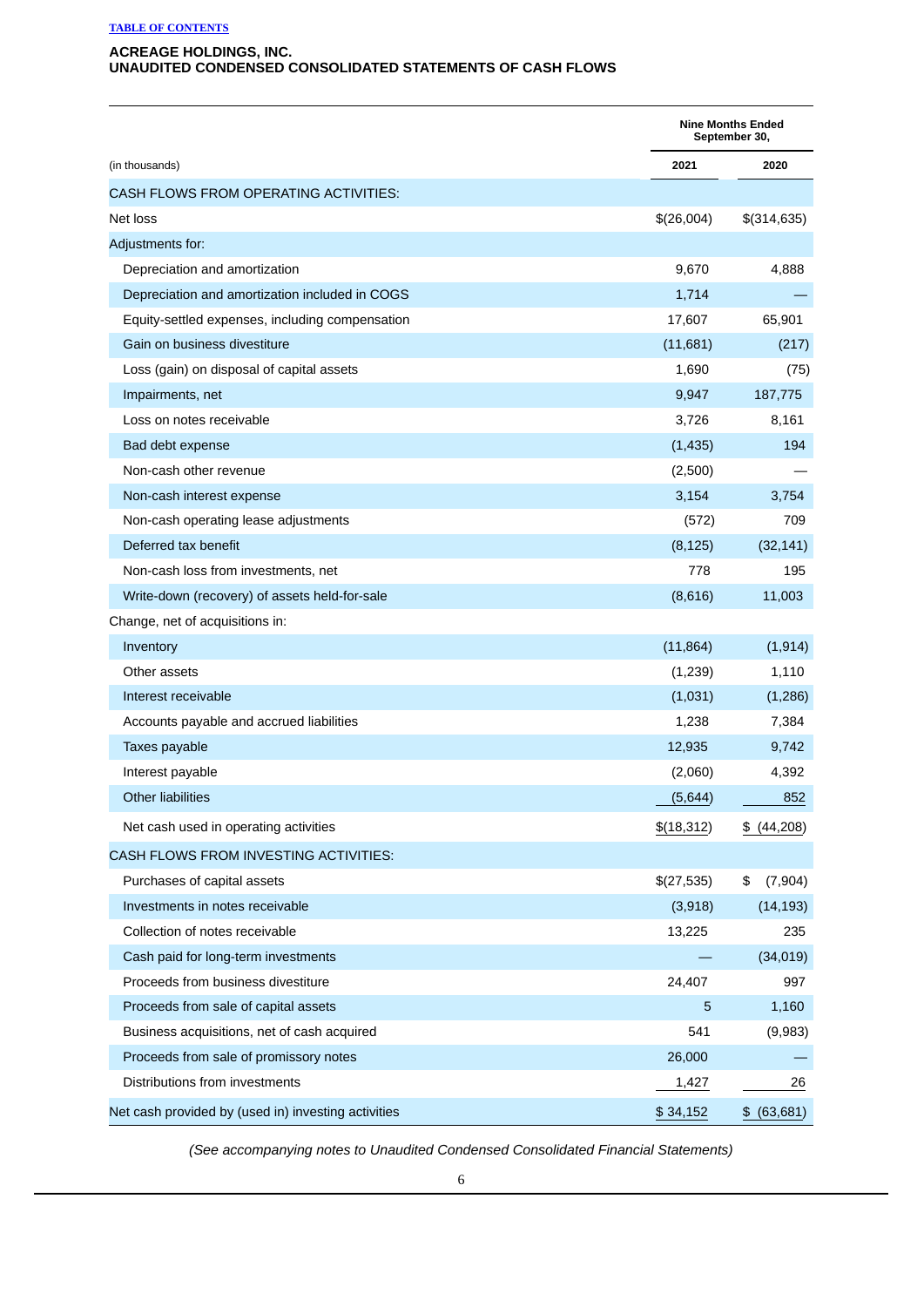# **ACREAGE HOLDINGS, INC.**

## **UNAUDITED CONDENSED CONSOLIDATED STATEMENTS OF CASH FLOWS(continued)**

|                                                                                               | <b>Nine Months Ended</b><br>September 30, |             |  |  |
|-----------------------------------------------------------------------------------------------|-------------------------------------------|-------------|--|--|
| (in thousands)                                                                                | 2021                                      | 2020        |  |  |
| CASH FLOWS FROM FINANCING ACTIVITIES:                                                         |                                           |             |  |  |
| Proceeds from related party debt                                                              | \$                                        | \$<br>5,000 |  |  |
| Repayment of related party loan                                                               |                                           | (20,000)    |  |  |
| Proceeds from debt financing                                                                  | 6,301                                     | 129,000     |  |  |
| Deferred financing costs paid                                                                 | (975)                                     | (3,317)     |  |  |
| Proceeds from equity transactions                                                             |                                           | 27,887      |  |  |
| Collateral received from financing agreement                                                  |                                           | 22,000      |  |  |
| Repayment of debt                                                                             | (46, 321)                                 | (10, 822)   |  |  |
| Net cash (used in) provided by financing activities                                           | \$(40,995)                                | \$149,748   |  |  |
| Net (decrease) increase in cash, cash equivalents, restricted cash, and cash held for<br>sale | \$(25, 155)                               | \$41,859    |  |  |
| Cash, cash equivalents, restricted cash, and cash held for sale - Beginning of period         | 54,639                                    | 26,600      |  |  |
| Cash, cash equivalents, restricted cash, and cash held for sale - End of period               | \$29,484                                  | \$ 68,459   |  |  |
|                                                                                               |                                           |             |  |  |
| RECONCILIATION OF CASH FLOW INFORMATION:                                                      |                                           |             |  |  |
| Cash and cash equivalents                                                                     | \$27,868                                  | \$46,363    |  |  |
| Restricted cash                                                                               | 1,098<br>\$                               | \$22,096    |  |  |
| Cash held for sale                                                                            | 518<br>\$                                 | \$          |  |  |
| Total cash, cash equivalents, restricted cash, and cash held for sale at end of period        | \$29,484                                  | \$ 68,459   |  |  |
|                                                                                               | <b>Nine Months Ended</b><br>September 30, |             |  |  |
| (in thousands)                                                                                | 2021                                      | 2020        |  |  |
| SUPPLEMENTAL DISCLOSURE OF CASH FLOW INFORMATION:                                             |                                           |             |  |  |
| Interest paid - non-lease                                                                     | \$11,444                                  | 988<br>\$   |  |  |
| Income taxes paid                                                                             | 6,346                                     | 867         |  |  |
| OTHER NON-CASH INVESTING AND FINANCING ACTIVITIES:                                            |                                           |             |  |  |
| Capital assets not yet paid for                                                               | \$4,063                                   | \$5,625     |  |  |
| Exchange of intangible assets to notes receivable                                             |                                           | 18,800      |  |  |
| Holdback of Maine HSCP notes receivable                                                       |                                           | 917         |  |  |
| Promissory note conversion (Note 3)                                                           | 10,880                                    | 10,087      |  |  |
| Deferred tax liability related to business acquisition                                        |                                           | 3,077       |  |  |
| Beneficial conversion feature                                                                 |                                           | 523         |  |  |
| Convertible note conversion                                                                   |                                           | 550         |  |  |
| Insurance proceeds not yet received                                                           | 6,790                                     |             |  |  |
| Non-cash proceeds from business divestiture                                                   | 34,475                                    |             |  |  |
| Unpaid debt issuance costs                                                                    |                                           | 4,968       |  |  |

*(See accompanying notes to Unaudited Condensed Consolidated Financial Statements)*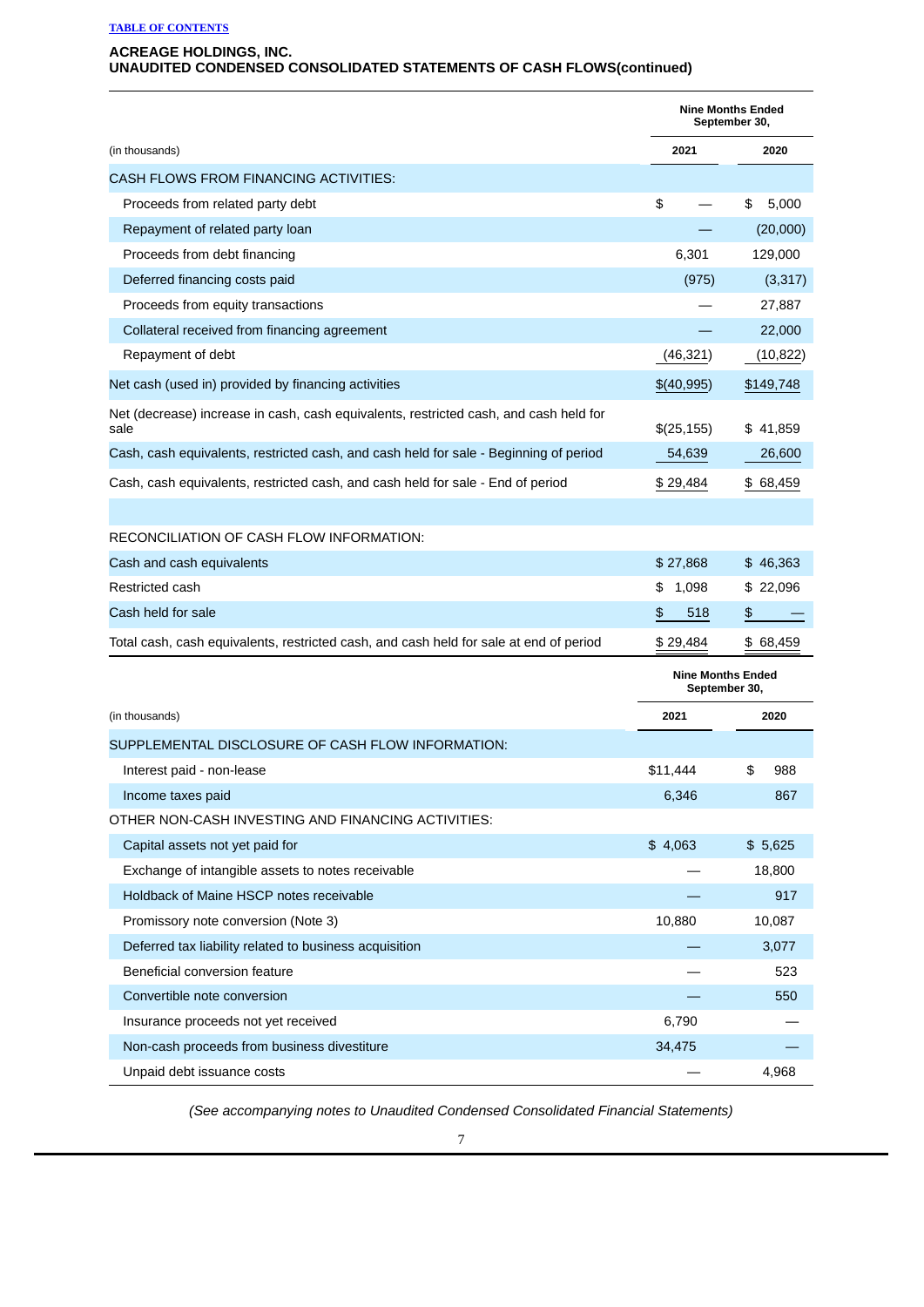# **1. NATURE OF OPERATIONS**

<span id="page-62-0"></span>Acreage Holdings, Inc. (the "Company", "Pubco" or "Acreage") was originally incorporated under the *Business Corporations Act* (Ontario) on July 12, 1989 as Applied Inventions Management Inc. On August 29, 2014, the Company changed its name to Applied Inventions Management Corp. The Company continued into British Columbia and changed its name to "Acreage Holdings, Inc." on November 9, 2018. The Company's Class E subordinate voting shares ("Fixed Shares") and Class D subordinate voting shares ("Floating Shares") are listed on the Canadian Securities Exchange under the symbols "ACRG.A.U" and "ACRG.B.U", respectively, quoted on the OTCQX under the symbols "ACRHF" and "ACRDF", respectively, and traded on the Frankfurt Stock Exchange under the symbols "0VZ1" and "0VZ2", respectively. The Company indirectly owns, operates and has contractual relationships with cannabis cultivation facilities, dispensaries and other cannabis-related companies in the United States ("U.S.").

High Street Capital Partners, LLC, a Delaware limited liability company doing business as "Acreage Holdings" ("HSCP"), was formed on April 29, 2014. The Company became the indirect parent of HSCP on November 14, 2018 in connection with the reverse takeover ("RTO") transaction described below.

The Company's principal place of business is located at 450 Lexington Avenue, #3308, New York, New York in the U.S. The Company's registered and records office address is Suite 2800, Park Place, 666 Burrard Street, Vancouver, British Columbia in Canada.

## The RTO transaction

On September 21, 2018, the Company, HSCP, HSCP Merger Corp. (a wholly-owned subsidiary of the Company), Acreage Finco B.C. Ltd. (a special purpose corporation) ("Finco"), Acreage Holdings America, Inc. ("USCo") and Acreage Holdings WC, Inc. ("USCo2") entered into a business combination agreement (the "Business Combination Agreement") whereby the parties thereto agreed to combine their respective businesses, which would result in the RTO of Pubco by the security holders of HSCP, which was deemed to be the accounting acquiror. On November 14, 2018, the parties to the Business Combination Agreement completed the RTO.

## Canopy Growth Corporation transaction

On June 27, 2019, the Company and Canopy Growth Corporation ("Canopy Growth" or "CGC") implemented the Prior Plan of Arrangement (as defined in Note 13) contemplated by the Original Arrangement Agreement (as defined in Note 13). Pursuant to the Prior Plan of Arrangement, Canopy Growth was granted an option to acquire all of the issued and outstanding shares of the Company in exchange for the payment of 0.5818 of a common share in the capital of Canopy Growth for each Class A subordinate voting share (each, a "SVS") held (with the Class B proportionate voting shares (the "PVS") and Class C multiple voting shares (the "MVS") being automatically converted to SVS immediately prior to consummation of the Acquisition (as defined in Note 13), which original exchange ratio was subject to adjustment in accordance with the Original Arrangement Agreement. Canopy Growth was required to exercise the option upon a change in federal laws in the United States to permit the general cultivation, distribution and possession of marijuana (as defined in the relevant legislation) or to remove the regulation of such activities from the federal laws of the United States (the "Triggering Event") and, subject to the satisfaction or waiver of certain closing conditions set out in the Original Arrangement Agreement, Canopy Growth was required to acquire all of the issued and outstanding SVS (following the mandatory conversion of the PVS and MVS into SVS).

On June 24, 2020, Canopy Growth and the Company entered into an agreement to, among other things, amend the terms of the Original Arrangement Agreement and the terms of the Prior Plan of Arrangement (the "Amended Arrangement"). On September 16, 2020, the Company's shareholders voted in favor of a special resolution authorizing and approving the terms of, among other things, the Amended Arrangement. Subsequently, on September 18, 2020, the Company obtained a final order from the Supreme Court of British Columbia approving the Amended Arrangement, and on September 23, 2020 the Company and Canopy Growth entered into the Amending Agreement (as defined in Note 13) and implemented the Amended Arrangement. Pursuant to the Amended Arrangement, the Company's articles were

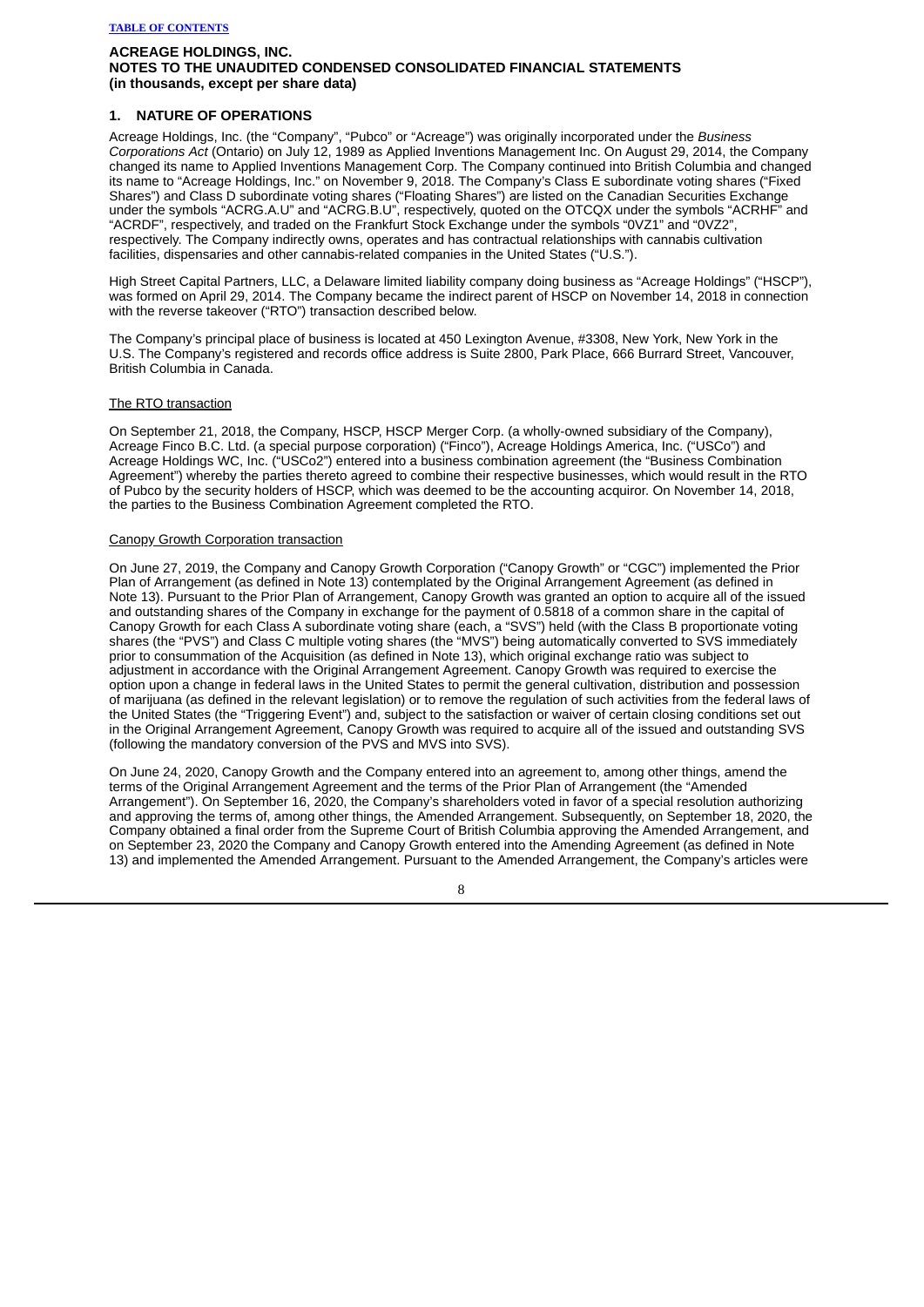amended to create the Fixed Shares, the Floating Shares and the Class F multiple voting shares (the "Fixed Multiple Shares"), and each outstanding SVS was exchanged for 0.7 of a Fixed Share and 0.3 of a Floating Share, each outstanding PVS was exchanged for 28 Fixed Shares and 12 Floating Shares, and each outstanding MVS was exchanged for 0.7 of a Fixed Multiple Share and 0.3 of a Floating Share. Refer to Note 13 for further discussion.

Pursuant to the implementation of the Amended Agreement, on September 23, 2020, a subsidiary of Canopy Growth advanced gross proceeds of \$50,000 to Universal Hemp, LLC, an affiliate of the Company. The debenture bears interest at a rate of 6.1% per annum. Refer to Note 10 for further discussion.

## COVID-19

In December 2019, a novel strain of coronavirus ("COVID-19") emerged in Wuhan, China. Since then, it has spread to other countries and infections have been reported around the world. On March 11, 2020, the World Health Organization declared the outbreak of COVID-19 a global pandemic.

In response to the outbreak, governmental authorities in the United States, Canada and internationally have introduced various recommendations and measures to try to limit the pandemic, including travel restrictions, border closures, nonessential business closures, quarantines, self-isolations, shelters-in-place and social distancing. The COVID-19 outbreak and the response of governmental authorities to try to limit it are having a significant impact on the private sector and individuals, including unprecedented business, employment and economic disruptions. Management has been closely monitoring the impact of COVID-19, with a focus in the health and safety of the Company's employees, business continuity and supporting its communities. The Company has implemented various measures to reduce the spread of the virus, including implementing social distancing measures at its cultivation facilities, manufacturing facilities, and dispensaries, enhancing cleaning protocols at such facilities and dispensaries and encouraging employees to adhere to preventative measures recommended by local, state, and federal health officials.

Significant uncertainty continues to exist concerning the magnitude of the impact of the COVID-19 pandemic and its variants.

# **2. SIGNIFICANT ACCOUNTING POLICIES**

### Basis of presentation and going concern

The accompanying unaudited condensed consolidated financial statements have been prepared in accordance with U.S. generally accepted accounting principles ("U.S. GAAP") for interim financial information and with the instructions to Form 10-Q and Article 10 of Regulation S-X. In the opinion of management, all adjustments consisting only of normal recurring adjustments necessary for a fair presentation have been reflected in these unaudited condensed consolidated financial statements. Operating results for the interim periods presented are not necessarily indicative of the results that may be expected for the fiscal year ending December 31, 2021, or any other period.

As reflected in the financial statements, the Company had an accumulated deficit as of September 30, 2021, as well as a net loss and net cash used in operating activities for the reporting period then ended. These factors raise substantial doubt about the Company's ability to continue as a going concern for at least one year from the issuance of these financial statements.

However, management believes that substantial doubt about the Company's ability to meet its obligations for the next twelve months from the date these financial statements were issued has been alleviated due to, but not limited to, (i) access to future capital commitments, (ii) continued sales growth from the Company's consolidated operations, (iii) latitude as to the timing and amount of certain operating expenses as well as capital expenditures, (iv) restructuring plans that have already been put in place to improve the Company's profitability, (v) the Standby Equity Distribution Agreement (refer to Note 13 and 17 for further discussion) and (vi) the anticipated Non-Core Divestitures (refer to Note 3 for further discussion).

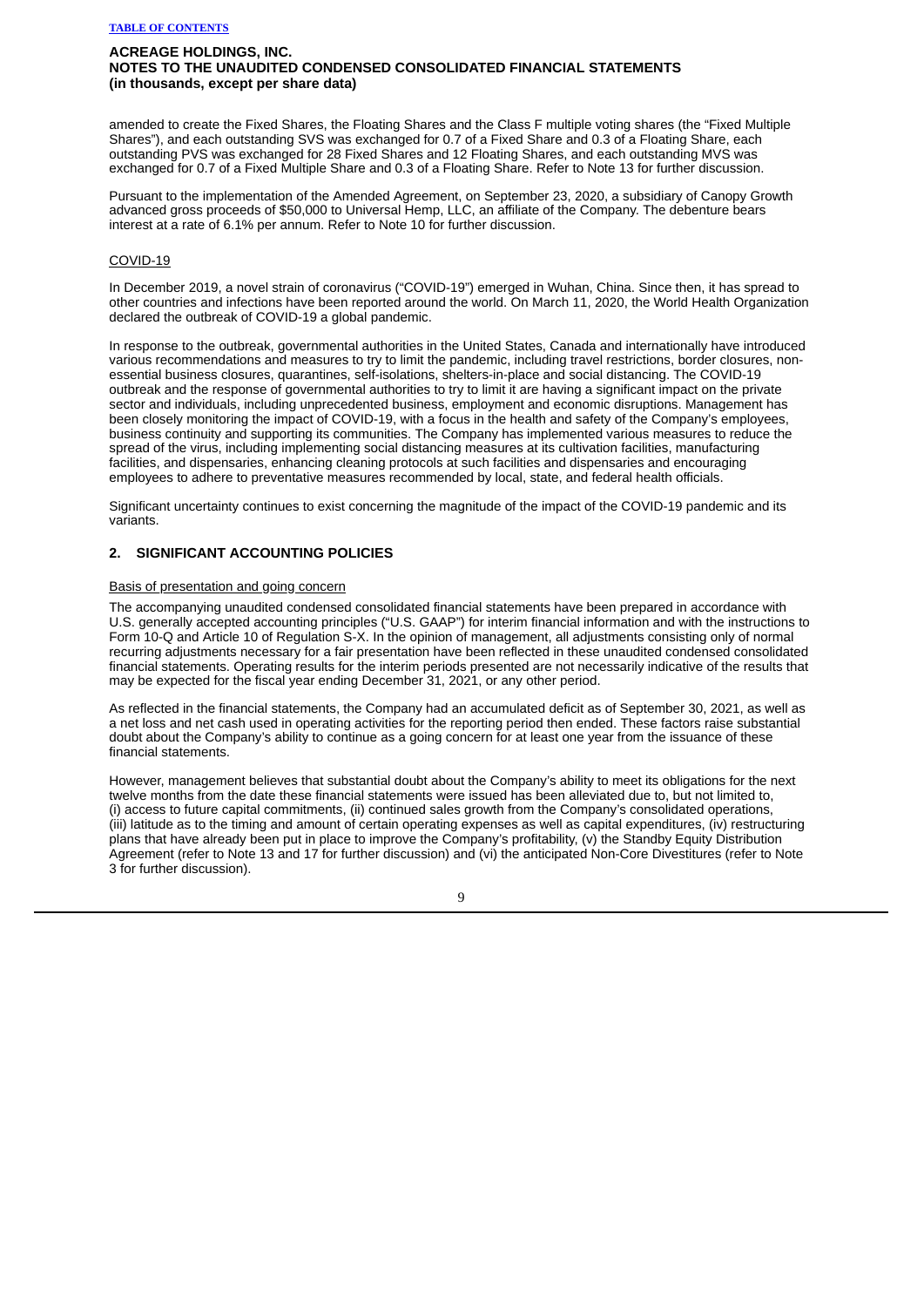If the Company is unable to raise additional capital whenever necessary, it may be forced to decelerate or curtail its footprint buildout or other operational activities until such time as additional capital becomes available. Such limitation of the Company's activities would allow it to slow its rate of spending and extend its use of cash until additional capital is raised. However, management cannot provide any assurances that it will be successful in accomplishing any of the Company's plans. Management also cannot provide any assurance as to unforeseen circumstances that could occur at any time within the next twelve months or thereafter which could increase the Company's need to raise additional capital on an immediate basis.

These interim unaudited condensed consolidated financial statements and notes thereto should be read in conjunction with the audited consolidated financial statements and notes thereto included in the Company's Annual Report on Form 10-K for the year ended December 31, 2020, dated March 25, 2021, as filed with the Securities and Exchange Commission (the "2020 Form 10-K").

### Emerging growth company

The Company is an "emerging growth company" as defined in the Jumpstart Our Business Startups Act (the "JOBS Act"). Under the JOBS Act, emerging growth companies can delay adopting new or revised accounting standards until such time as those standards apply to private companies.

### Functional and presentation currency

The unaudited condensed consolidated financial statements and the accompanying notes are expressed in U.S. dollars. Financial metrics are presented in thousands. Other metrics, such as shares outstanding, are presented in thousands unless otherwise noted.

### Use of estimates

The preparation of the Company's unaudited condensed consolidated financial statements in conformity with U.S. GAAP requires management to make estimates, judgments and assumptions that affect the amounts that are reported in the unaudited condensed consolidated financial statements and accompanying disclosures. Although these estimates are based on management's best knowledge of current events and actions that the Company may undertake in the future, actual results may differ from those estimates. Significant estimates inherent in the preparation of the accompanying unaudited condensed consolidated financial statements include the fair value of assets acquired and liabilities assumed in business combinations, assumptions relating to equity-based compensation expense, estimated useful lives for property, plant and equipment and intangible assets, the valuation allowance against deferred tax assets and the assessment of potential impairment charges on goodwill, intangible assets and investments in equity and notes receivable.

## Basis of consolidation

The unaudited condensed consolidated financial statements include the accounts of Acreage, its subsidiaries and variable interest entities ("VIEs") where the Company is considered the primary beneficiary, if any, after elimination of intercompany accounts and transactions. Investments in entities in which the Company has significant influence, but less than a controlling financial interest, are accounted for using the equity method. The Company's proportionate share of net income or loss of the entity is recorded in *Income (loss) from investments, net* in the Consolidated Statements of Operations.

The unaudited and audited consolidated financial statements are referred to as the "Financial Statements" herein. The unaudited condensed consolidated statements of operations are referred to as the "Statements of Operations" herein. The unaudited and audited condensed consolidated statements of financial position are referred to as the "Statements of Financial Position" herein. The unaudited condensed consolidated statements of cash flows are referred to as the "Statements of Cash Flows" herein.

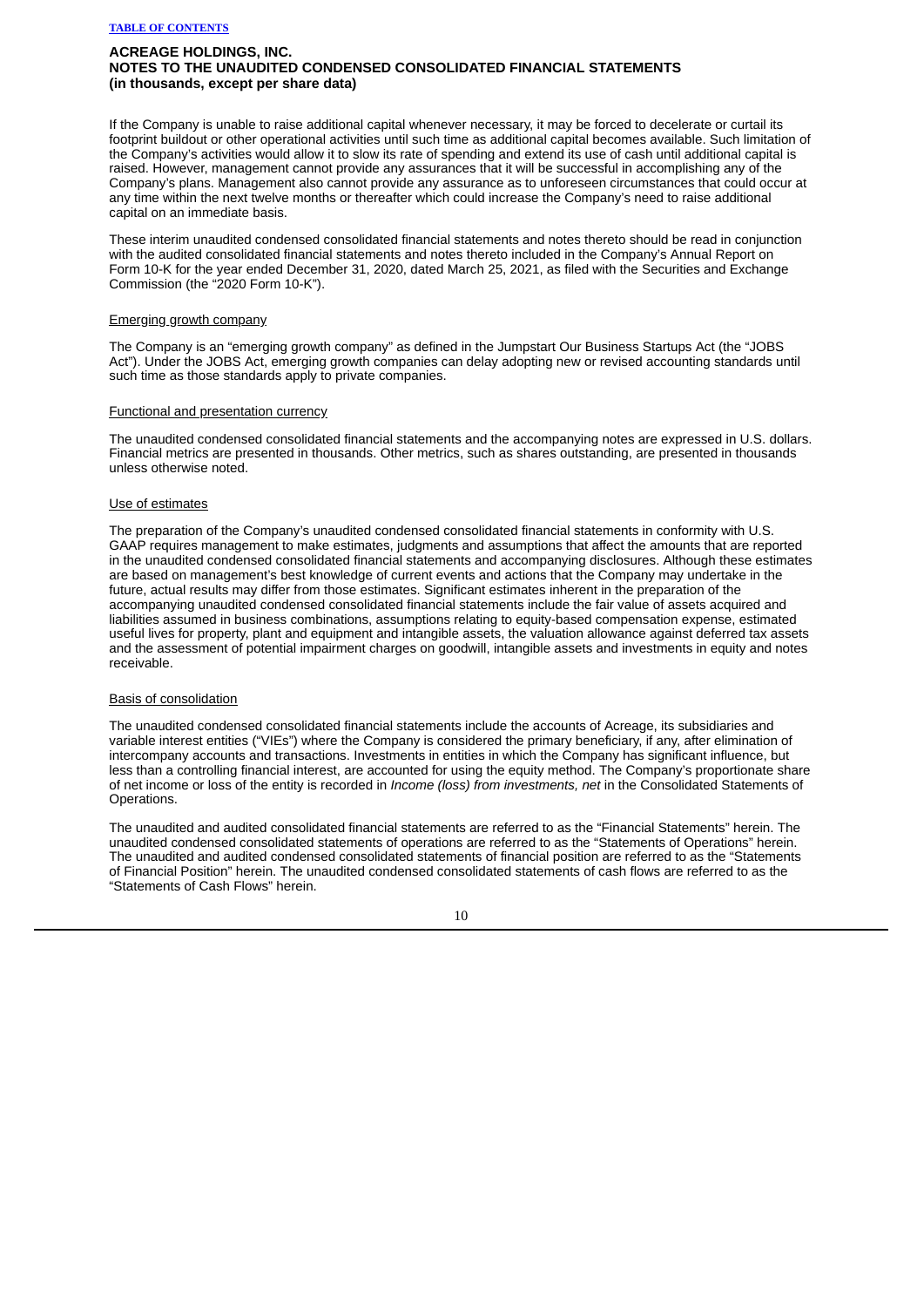### Restricted cash

Restricted cash represents funds contractually held for specific purposes (refer to Note 10) and, as such, not available for general corporate purposes.

### Impairment of long-lived assets

Goodwill and indefinite-lived intangible assets are not subject to amortization and are tested for impairment annually or more frequently if events or changes in circumstances indicate that they might be impaired. Goodwill and indefinite-lived intangible assets are tested at the individual business level. The Company may first assess qualitative factors and, if it determines it is more likely than not that the fair value is less than the carrying value, then proceed to a quantitative test if necessary.

Finite-lived intangible assets and other long-lived assets are tested for impairment based on undiscounted cash flows when events or changes in circumstances indicate that the carrying amount may not be recoverable.

## Accounting for warrants and convertible notes

The Company determines the accounting classification of warrants it issues, as either liability or equity classified, by first assessing whether the warrants meet liability classification in accordance with ASC 480-10, *Accounting for Certain Financial Instruments with Characteristics of both Liabilities and Equity*, then in accordance with ASC 815-40, *Accounting for Derivative Financial Instruments Indexed to, and Potentially Settled in, a Company's Own Stock*. Under ASC 480, warrants are considered liability classified if the warrants are mandatorily redeemable, obligate the Company to settle the warrants or the underlying shares by paying cash or other assets, or warrants that must or may require settlement by issuing a variable number of shares.

If warrants do not meet the liability classification under ASC 480-10, the Company assesses the requirements under ASC 815-40, which states that contracts that require or may require the issuer to settle the contract for cash are liabilities recorded at fair value, irrespective of the likelihood of the transaction occurring that triggers the net cash settlement feature. If the warrants do not require liability classification under ASC 815-40, and in order to conclude equity classification, the Company also assesses whether the warrants are indexed to its common stock and whether the warrants are classified as equity under ASC 815-40 or other applicable U.S. GAAP. After all relevant assessments, the Company concludes whether the warrants are classified as liability or equity. Liability classified warrants require fair value accounting at issuance and subsequent to initial issuance with all changes in fair value after the issuance date recorded in the statements of operations. Equity classified warrants only require fair value accounting at issuance with no changes recognized subsequent to the issuance date.

The Company records, when necessary, discounts to convertible notes for the intrinsic value of conversion options embedded in debt instruments based upon the difference between the fair value of the underlying common stock at the commitment date of the note transaction and the effective conversion price embedded in the note. The debt discounts under these arrangements are amortized over the earlier of (i) the term of the related debt using the straight line method which approximates the interest rate method or (ii) redemption of the debt. The amortization of debt discounts is included as a component of *Interest expense* in the accompanying Statements of Operations. Refer to Note 10 for further discussion.

### Assets held for sale

The Company classifies long-lived assets or disposal groups as held for sale in the period when the following held for sale criteria are met: (i) the Company commits to a plan to sell; (ii) the long-lived asset or disposal group is available for immediate sale in its present condition subject only to terms that are usual and customary for sales of such long-lived assets or disposal groups; (iii) an active program to locate a buyer and other actions required to complete the plan to sell have been initiated; (iv) the sale is probable within one year; (v) the asset or disposal group is being actively marketed for

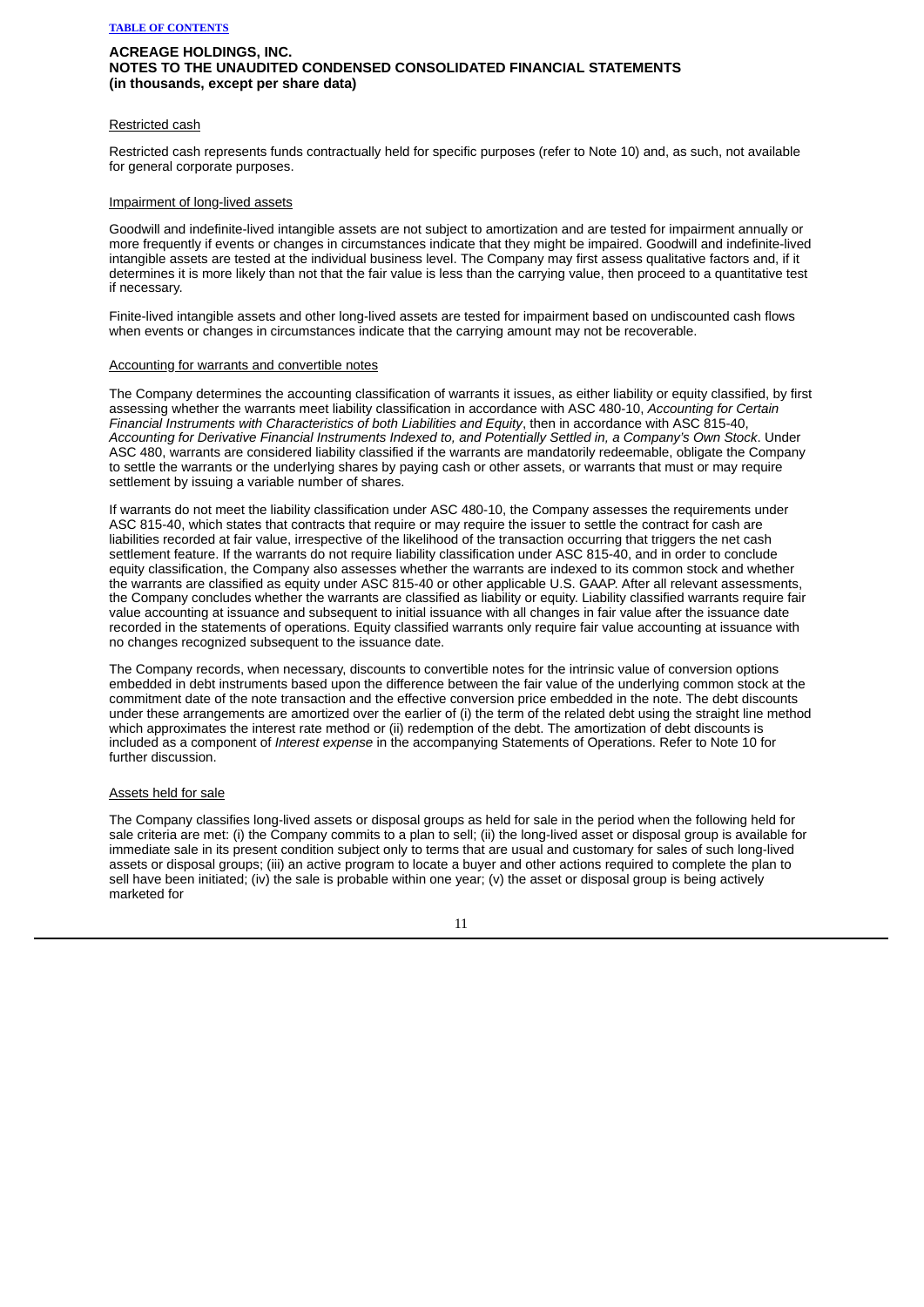sale at a price that is reasonable in relation to its current fair value; and (vi) it is unlikely that significant changes to the plan will be made or that the plan will be withdrawn. In accordance with ASC 360-10, *Property, Plant and Equipment*, long-lived assets and disposal groups classified as held for sale are measured at the lower of their carrying amount or fair value less costs to sell.

#### Other assets

The Company's *Other current assets* balance on the Statement of Financial Position consists of accounts receivables, billed receivables, and other receivables, net of allowance for doubtful accounts, as well as prepaid expenses and other current assets as of September 30, 2021.

## Net loss per share

Net loss per share represents the net loss attributable to shareholders divided by the weighted average number of shares outstanding during the period on an as converted basis. Basic and diluted loss per share are the same as of September 30, 2021 and 2020 as the issuance of shares upon conversion, exercise or vesting of outstanding units would be anti-dilutive in each period. There were 42,621 and 46,541 potentially dilutive instruments outstanding as of September 30, 2021 and 2020, respectively. Refer to Note 16 for further discussion.

## **Accounting Pronouncements Not Yet Adopted**

In June 2016, the FASB issued ASU 2016-13 *- Financial Instruments - Credit Losses (Topic 326): Measurement of Credit Losses on Financial Instruments* ("ASU 2016-13"), which was subsequently revised by ASU 2018-19, ASU 2019- 04, ASU 2019-05, ASU 2019-11, ASU 2020-02 and ASU 2020-03. ASU 2016-13 introduces a new model for assessing impairment on most financial assets. Entities will be required to use a forward-looking expected loss model, which will replace the current incurred loss model, which will result in earlier recognition of allowance for losses. As an emerging growth company, the Company has elected to use the extended transition period for complying with any new or revised financial accounting

standards pursuant to Section 13(a) of the Securities and Exchange Act of 1934. Accordingly, ASU 2016-13 will be effective for the Company's first interim period of fiscal 2023, and the Company is currently evaluating the impact of the new standard.

## **3. ACQUISITIONS, DIVESTITURES AND ASSETS HELD FOR SALE**

## **Acquisitions**

During the nine months ended September 30, 2021, the Company completed the business combination below. The preliminary purchase price allocation is as follows:

| <b>Purchase Price Allocation</b>         | CWG <sup>(1)</sup> |
|------------------------------------------|--------------------|
| Cash and cash equivalents                | \$<br>828          |
| Inventory                                | 1,200              |
| Other current assets                     | 347                |
| Capital assets                           | 3,312              |
| Operating lease ROU asset                | 1,584              |
| Goodwill                                 | 5,682              |
| Other non-current assets                 | 40                 |
| Accounts payable and accrued liabilities | (464)              |
| Taxes payable                            | (68)               |
| Operating lease liability, current       | (193)              |
| Other current liabilities                | 3                  |
| Operating lease liability, non-current   | (1, 391)           |
| Fair value of net assets acquired        | \$10,880           |

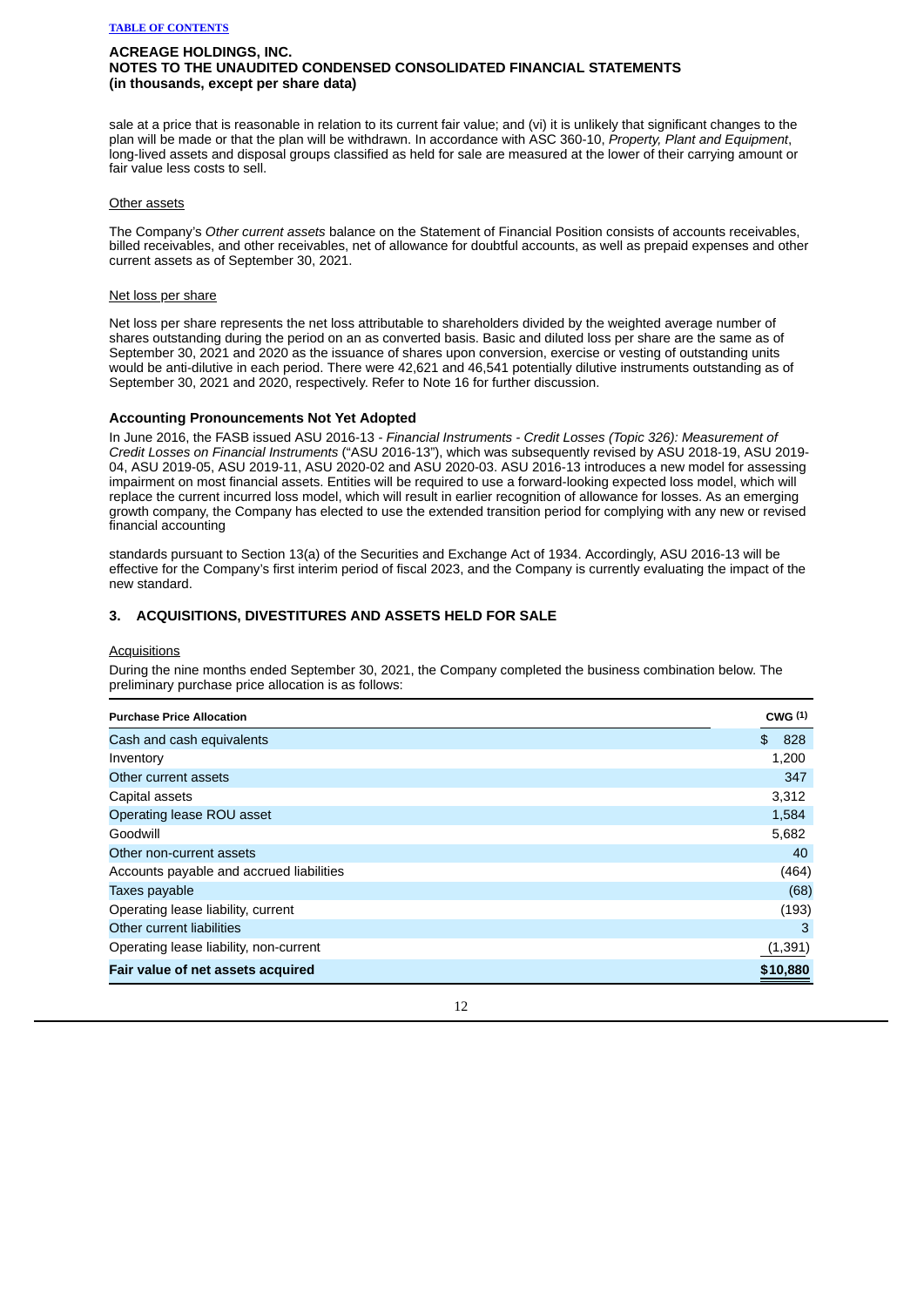| <b>Purchase Price Allocation</b>        | CWG <sup>(1)</sup> |
|-----------------------------------------|--------------------|
|                                         |                    |
| Consideration paid:                     |                    |
| Settlement of pre-existing relationship | \$10,880           |
| <b>Total consideration</b>              | $\frac{$10,880}{}$ |

(1) On April 30, 2021, a subsidiary of the Company acquired 100% of CWG Botanicals, Inc. ("CWG"), an adult-use cannabis cultivation and processing operations in the state of California.

The consideration paid for CWG consisted of the settlement of a pre-existing relationship, which included a line of credit of \$9,321 and the related interest receivable of \$1,559, which were both previously recorded in *Notes receivable, noncurrent* on the Statements of Financial Position.

The preliminary purchase price allocation is based upon preliminary valuations and our estimates and assumptions are subject to change within the purchase price allocation period (generally one year from the acquisition date). The primary areas of the purchase price allocation that are not yet finalized relate to the valuation of the tangible and intangible assets acquired and the residual goodwill.

On March 19, 2021, a subsidiary of the Company, HSC Solutions, LLC ("HSC Solutions") entered into an assignment of membership agreement to acquire the remaining non-controlling interests of its subsidiary, NCC Real Estate, LLC ("NCCRE"), based primarily on the fair value of property held by NCCRE estimated in the amount of \$850. The consideration paid to the non-controlling interest sellers of \$286 was recorded in *Additional paid-in capital* and *Noncontrolling interests* on the Statements of Financial Position. Additionally, the Company subsequently repaid the outstanding principal balance of the NCCRE secured loan. Refer to Note 10 for further discussion.

During the nine months ended September 30, 2020, the Company completed the following business combination and allocated the purchase price as follows:

| <b>Purchase Price Allocation</b>         | CCF <sup>(1)</sup> |
|------------------------------------------|--------------------|
| Cash and cash equivalents                | \$<br>17           |
| Inventory                                | 1,969              |
| Other current assets                     | 3,164              |
| Capital assets                           | 4,173              |
| Operating lease ROU asset                | 4,455              |
| Goodwill                                 | 5,247              |
| Intangible assets - cannabis licenses    | 10,000             |
| Other non-current assets                 | 10                 |
| Accounts payable and accrued liabilities | (228)              |
| Taxes payable                            | (17)               |
| Other current liabilities                | (4, 248)           |
| Operating lease liability                | (4,455)            |
| Fair value of net assets acquired        | \$20,087           |
|                                          |                    |
| Consideration paid:                      |                    |
|                                          |                    |
| Cash                                     | \$10,000           |

(1) On June 26, 2020, a subsidiary of the Company acquired 100% of Compassionate Care Foundation, Inc. ("CCF"), a New Jersey vertically integrated medical cannabis nonprofit corporation.

Settlement of pre-existing relationship 10,087 **Total consideration \$ 20,087**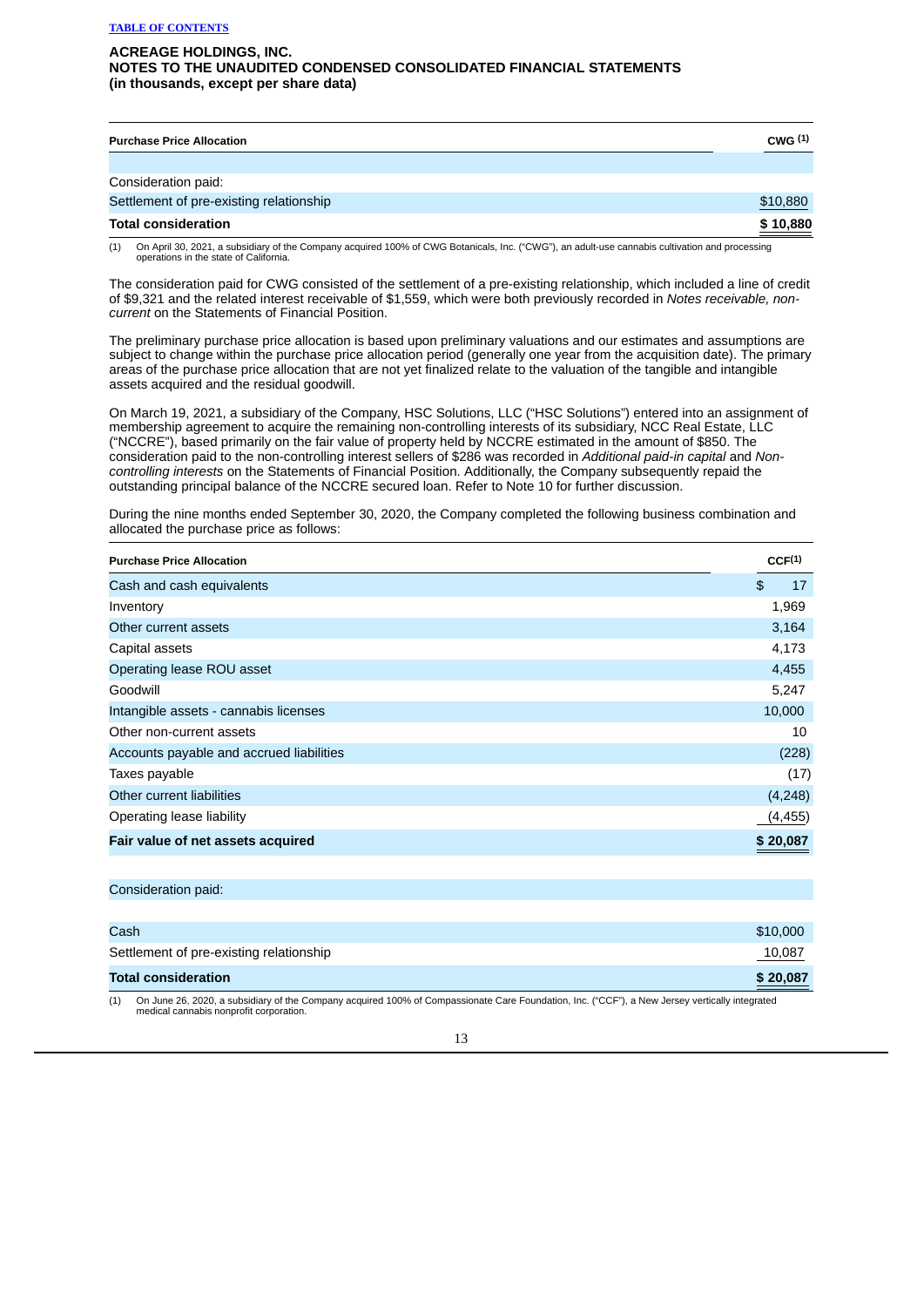The settlement of pre-existing relationship included in the transaction price includes a \$7,952 line of credit as well as interest receivable of \$2,135 which were both previously recorded in *Notes receivable, non-current* in the Statements of Financial Position. The carrying value of these amounts approximated their fair value.

## Divestitures

On April 27, 2021, a subsidiary of the Company sold all equity interests in Acreage Florida, Inc. ("Acreage Florida"), for an aggregate sale price of \$60,000. Acreage Florida is licensed to operate medical cannabis dispensaries, a processing facility and a cultivation facility in the state of Florida. The aggregate purchase price consisted of approximately \$21,500 in cash, \$7,000 of the buyer's common stock, subject to a rolling lock up restriction period ending one year after the disposition date, with the lock up expiring in monthly 1/6th increments beginning October 27, 2021, and secured promissory notes totaling approximately \$31,500. This resulted in a gain on sale of \$11,682 recorded in *Other income (loss), net* on the Statements of Operations for the nine months ended September 30, 2021. Further, the Company derecognized deferred tax liabilities related to indefinite-lived intangible lived assets held by Acreage Florida of \$6,044 as a result of the disposition in *Other income (loss), net* on the Statements of Operations for the nine months ended September 30, 2021,

On May 8, 2020, the Company sold all equity interests in Acreage North Dakota, LLC, a medical cannabis dispensary holder and operator for \$1,000. This resulted in gain on sale recorded of \$217 recorded in *Other income (loss), net* on the Statements of Operations for the nine months ended September 30, 2020.

## Assets Held for Sale

On June 30, 2020, the Company determined certain businesses and assets met the held-for-sale criteria. The Company identified the following businesses as their separate disposal groups: Acreage Florida, Kanna, Inc., Maryland Medicinal Research & Caring, LLC ("MMRC") and certain Oregon entities comprising 22nd & Burn, Inc., The Firestation 23, Inc., East 11th Incorporated and a dispensary in Springfield, Oregon, collectively ("Cannabliss"). Concurrently, as further disposal groups, the Company identified certain assets owned in HSCP Oregon, LLC (comprising Medford and Powell) and Michigan as held-for-sale.

In accordance with ASC 205-20-45 - *Discontinued Operations*, a disposal of a component of an entity shall be reported in discontinued operations if the divestiture represents a strategic shift that will have a major effect on the entity's operations and financial results. Management determined that the expected divestitures will not represent a strategic shift that will have a major effect on the Company's operations and financial results and thus will not report the expected divestitures of these assets as discontinued operations.

Upon classification of the disposal groups as held for sale, the Company tested each disposal group for impairment and recognized charges of \$11,003 for the year ended December 31, 2020 to write the disposal groups down to its fair value less costs to sell. During the nine months ended September 30, 2021, the Company recognized a recovery on the Acreage Florida disposal group of \$8,616 within *Write down (recovery) of assets held-for-sale* on the Statements of Operations as the estimated fair value less costs to sell increased. Additionally, all assets and liabilities determined within these disposal groups were transferred into *Assets held-for-sale* and *Liabilities related to assets held-for-sale* on the Statements of Financial Position, respectively as of September 30, 2021 from each of their previous respective financial statement captions. Refer to the table below for further details.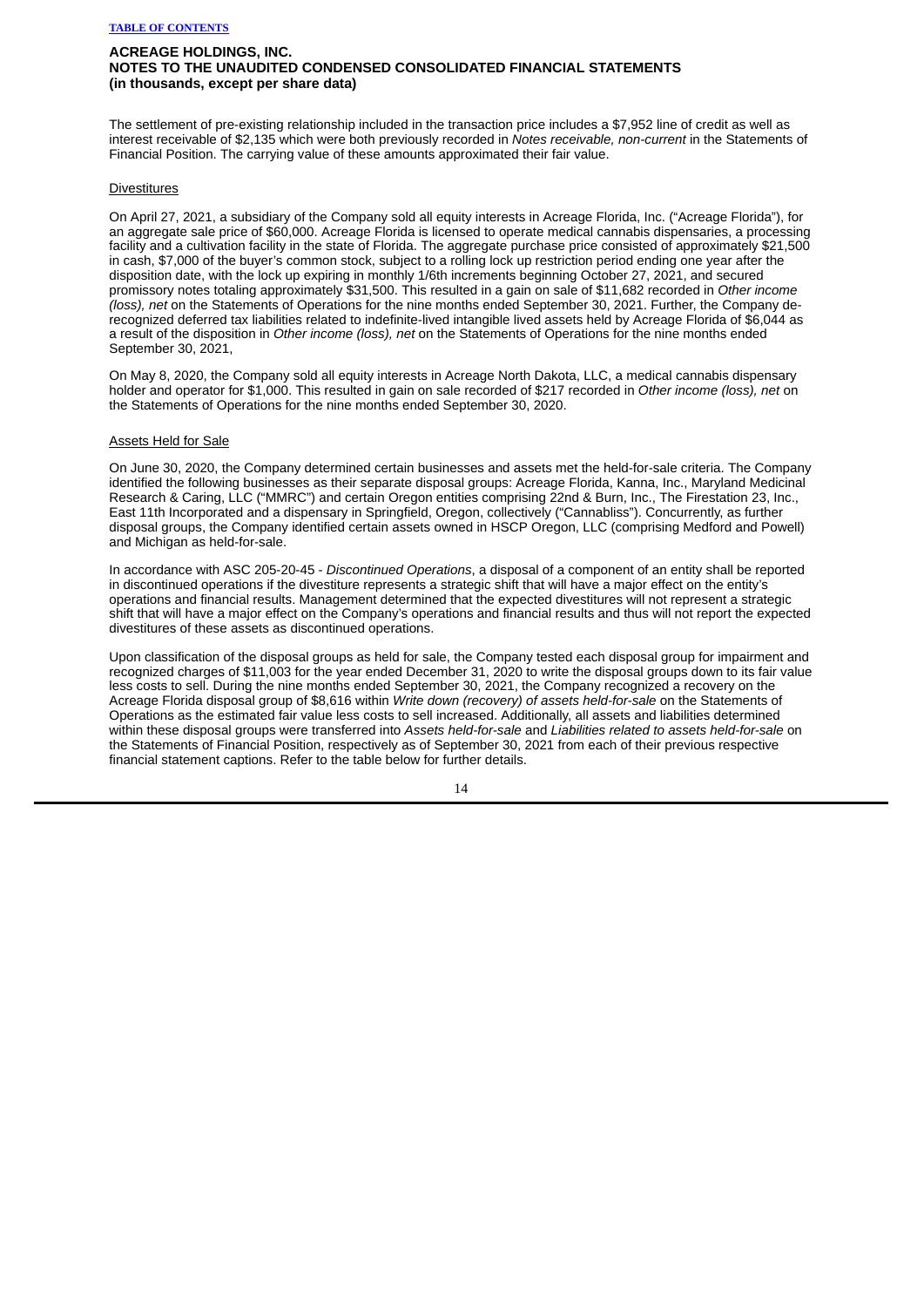The preliminary fair values of the major classes of assets and liabilities of the businesses and assets classified as heldfor-sale on the Statements of Financial Position are presented below and are subject to change based on developments during the sales process.

|                                                          | September 30, 2021           |    |                     |    |                         |    |                           |                               |                     |              |
|----------------------------------------------------------|------------------------------|----|---------------------|----|-------------------------|----|---------------------------|-------------------------------|---------------------|--------------|
|                                                          | Kanna,<br>Inc <sup>(4)</sup> |    | MMRC <sup>(1)</sup> |    | Michigan <sup>(4)</sup> |    | Cannabliss <sup>(3)</sup> | OR-<br>Medford <sup>(2)</sup> | OR-<br>Powell $(2)$ | <b>Total</b> |
| Cash                                                     | \$                           | \$ |                     | \$ |                         | \$ | 518                       | \$                            | \$                  | \$<br>518    |
| Inventory                                                | \$                           | \$ |                     | \$ |                         | \$ | 166                       | \$<br>100                     | \$<br>57            | \$<br>323    |
| Notes receivable, current                                |                              |    |                     |    |                         |    |                           | 70                            |                     | 70           |
| Other current assets                                     |                              |    | 30                  |    |                         |    | 6                         |                               |                     | 36           |
| Total current assets classified as<br>held-for-sale      |                              |    | 30                  |    |                         |    | 690                       | 170                           | 57                  | 947          |
| Capital assets, net                                      | 1,156                        |    | 286                 |    | 7,469                   |    | 83                        | 2,252                         | 7                   | 11,253       |
| Operating lease right-of-use assets                      | 944                          |    | 362                 |    |                         |    | 1,210                     | 321                           | 164                 | 3,001        |
| Intangible assets, net                                   | 970                          |    | 801                 |    |                         |    |                           |                               |                     | 1,771        |
| Goodwill                                                 |                              |    |                     |    |                         |    | 2,191                     |                               |                     | 2,191        |
| Other non-current assets                                 |                              |    |                     |    |                         |    | 21                        | 70                            | 18                  | 109          |
| Total assets classified as held for<br>sale              | \$3,070                      |    | \$1,479             |    | \$7,469                 |    | \$4,195                   | \$2,813                       | \$246               | \$19,272     |
| Accounts payable and accrued<br>liabilities              | (98)<br>$\mathfrak{D}$       | \$ | (3)                 | \$ |                         | \$ | (276)                     | \$<br>(5)                     | \$<br>(48)          | \$<br>(430)  |
| Taxes payable                                            | (15)                         |    |                     |    |                         |    |                           |                               |                     | (15)         |
| Operating lease liability, current                       | (279)                        |    | (32)                |    |                         |    | (259)                     | (146)                         | (54)                | (770)        |
| Other current liabilities                                |                              |    |                     |    |                         |    |                           |                               |                     |              |
| Total current liabilities classified as<br>held-for-sale | (392)                        |    | (35)                |    |                         |    | (535)                     | (151)                         | (102)               | (1, 215)     |
| Operating lease liability, non-current                   | (397)                        |    | (299)               |    |                         |    | (730)                     | (167)                         |                     | (1, 593)     |
| Total liabilities classified as held-for-<br>sale        | (789)<br>\$                  | \$ | (334)               | \$ |                         |    | \$(1,265)                 | \$<br>(318)                   | \$(102)             | \$(2,808)    |

(1) In August 2020, the Company entered into a transaction of sale for MMRC for \$1,500 with a buyer. The Company's applicable subsidiary, when permitted by state law, will transfer all of the issued and outstanding members

2011, a subsidiary of the Company entered into a definitive agreement and management services agreement to sell an indoor cultivation facility (2)<br>in Medford, Oregon, and a retail dispensary in Portland, Oregon, for total

(3) In September 2021, a subsidiary of the Company entered into a definitive agreement and management services agreements to sell, upon regulatory<br>approval, four retail dispensaries in Oregon for total consideration of \$6, secured promissory note.

(4) Specific market conditions related to these businesses and assets have changed subsequent to their initial classification as held-for-sale. The Company continues to be committed to these sales, has adjusted its expectations and continues to actively market these businesses and assets at a reasonable price<br>given the change in market conditions and the ongoing impact of COV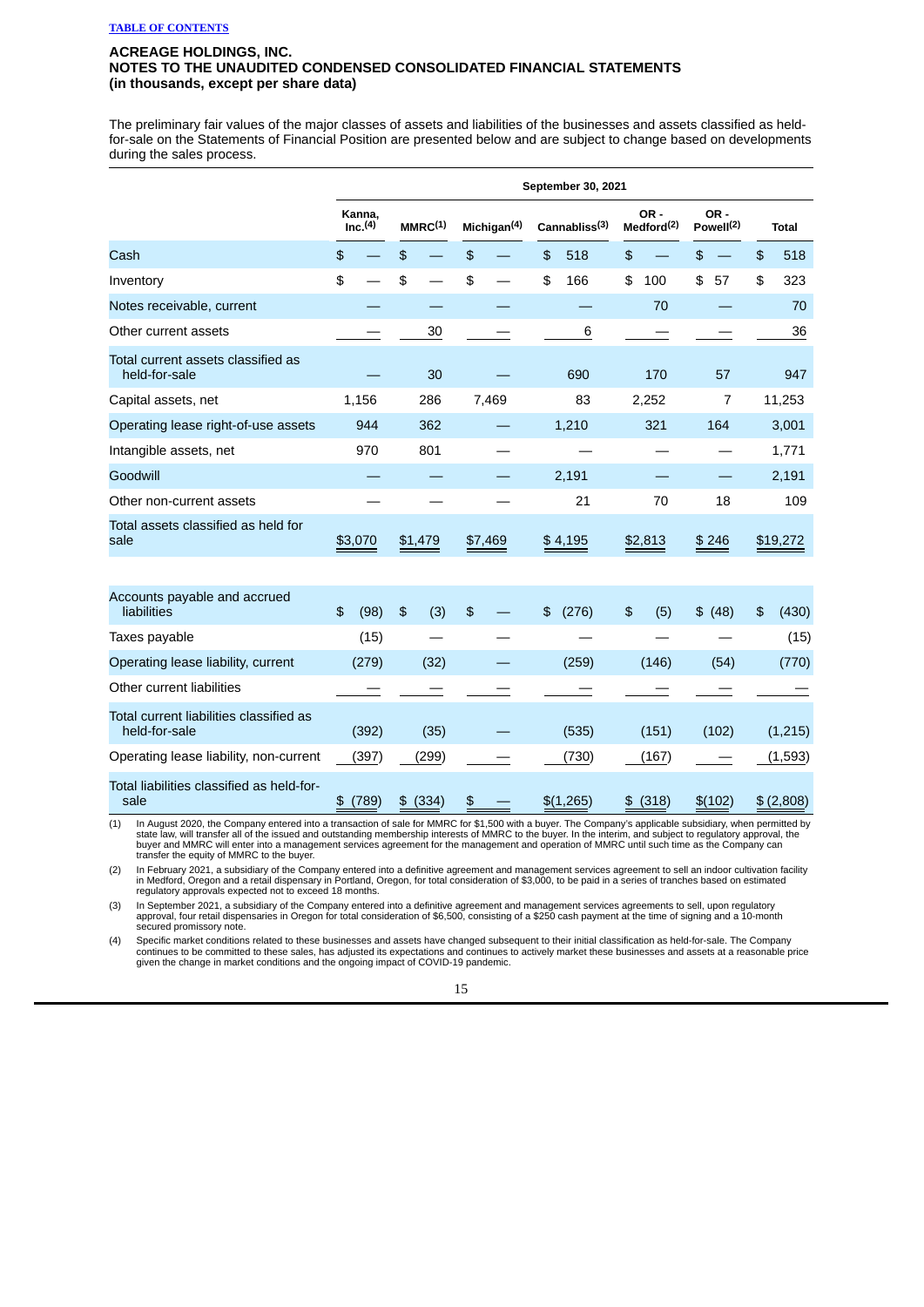# **4. INTANGIBLE ASSETS AND GOODWILL**

## *Intangible assets*

The following table details the intangible asset balances by major asset classes:

| <b>Intangibles</b>                                          | September 30,<br>2021 | December 31.<br>2020 |
|-------------------------------------------------------------|-----------------------|----------------------|
| Finite-lived intangible assets:                             |                       |                      |
| Management contracts                                        | \$14,893              | 19,580<br>\$         |
| Accumulated amortization on finite-lived intangible assets: |                       |                      |
| Management contracts                                        | (8,980)               | (5,262)              |
| Finite-lived intangible assets, net                         | 5,913                 | 14,318               |
|                                                             |                       |                      |
| Indefinite-lived intangible assets                          |                       |                      |
| Cannabis licenses                                           | 118,621               | 124,665              |
| Total intangibles, net                                      | \$124,534             | \$138,983            |

The intangible assets balance as of September 30, 2021 excludes intangible assets reclassified to assets held for sale. Refer to Note 3 for further discussion. The average useful life of finite-lived intangible assets ranges from one to five years.

### Impairment of intangible assets

During the nine months ended September 30, 2021, the Company recognized an impairment charge of \$818, related to its finite-lived intangible asset at Prime Alternative Treatment Center Consulting, LLC ("PATCC"), due to changes in expected cash flows pursuant to a revised consulting services agreement, recognized in *Impairments, net* on the Statements of Operations. This impairment resulted in the recognition of a tax provision benefit and an associated reversal of deferred tax liabilities of \$1 and \$207 during the three and nine months ended September 30, 2021, respectively.

In December 2019, a novel strain of coronavirus emerged in Wuhan, China, which since then, has spread worldwide. As a result of the global economic impact and uncertainty due to the COVID-19 pandemic, the Company concluded a triggering event had occurred as of March 31, 2020, and accordingly, performed interim impairment testing.

- During the nine months ended September 30, 2020, the Company performed a quantitative analysis and concluded certain of the indefinite-lived cannabis licenses had a fair value below the carrying value. Accordingly, during the nine months ended September 30, 2020, the Company recognized impairment charges of \$92,798 with respect to its indefinite-lived intangible assets at Acreage Florida, Form Factory Holdings, LLC ("Form Factory") and Kanna, Inc. The charge is recognized in *Impairments, net* on the Statements of **Operations** n
- During the nine months ended September 30, 2020, the Company evaluated the recoverability of the related finite-lived intangible assets to be held and used by comparing the carrying amount of the assets to the future net undiscounted cash flows expected to be generated by the assets, or comparable market sales data to determine if the carrying value is recoverable. Accordingly, during the nine months ended September 30, 2020, the Company recognized impairment charges of \$8,324, with respect to its finite-lived intangible assets at Form Factory and CWG Botanicals, Inc. ("CWG"). This charge was recognized in *Impairments, net* on the Statements of Operations. n
- These impairments resulted in the recognition of a tax provision benefit and an associated reversal of deferred tax liabilities of \$75 and \$31,473 during the three and nine months ended September 30, 2020, respectively. n

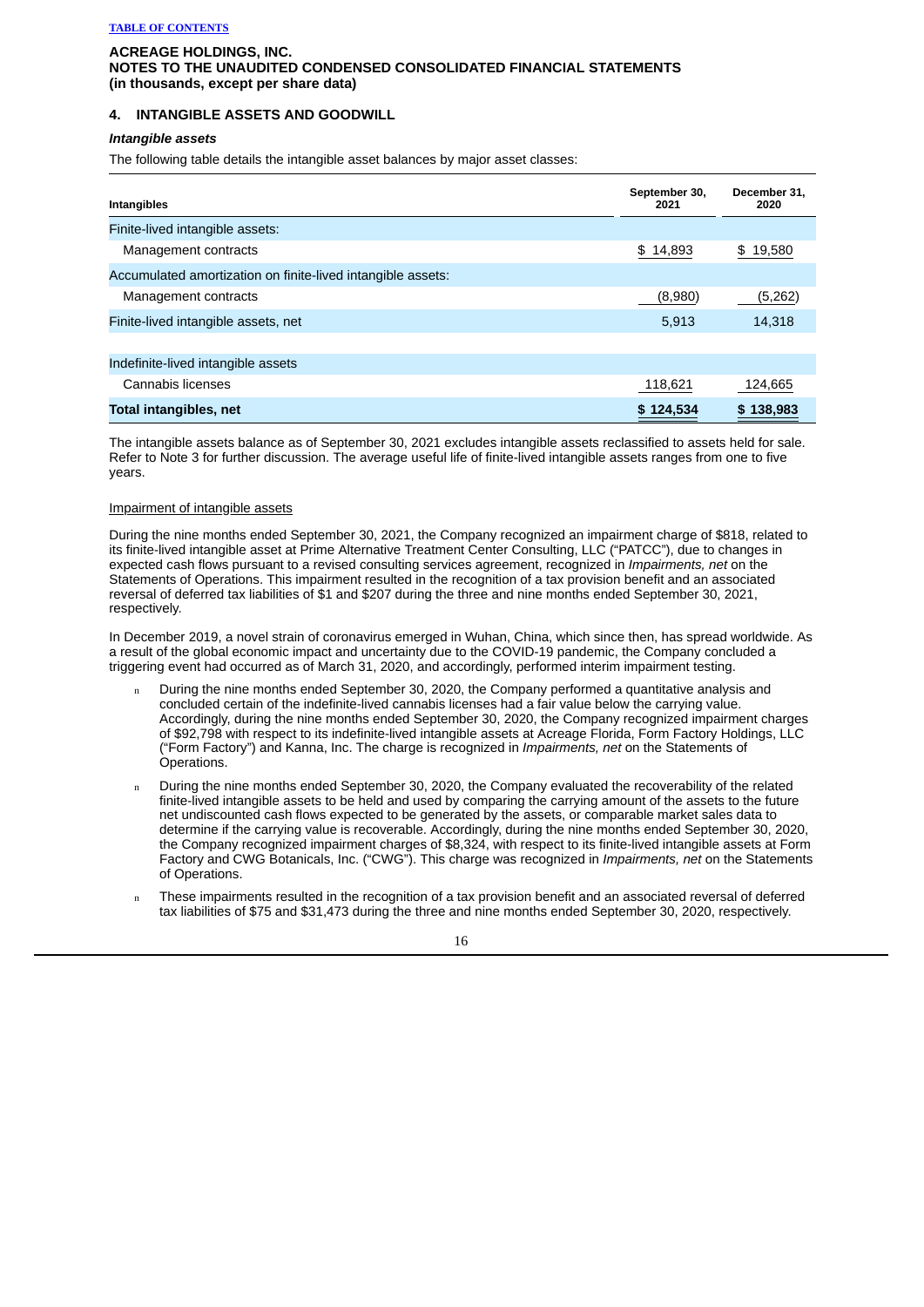On March 6, 2020, a subsidiary of the Company closed on a refinancing, transaction and conversion related to Northeast Patients Group, operating as Wellness Connection of Maine ("WCM"), a medical cannabis business in Maine, resulting in ownership of WCM by three individuals. In connection with the transaction, WCM converted from a nonprofit corporation to a for-profit corporation. Refer to Note 6 for further discussion. Concurrently, a portion of the management contract was converted into a promissory note of \$18,800 in *Notes receivable, non-current* on the Statements of Financial Position in exchange for the previously held management contract. An impairment was determined as the differential between the net carrying value of the previously held management contract and the promissory note received in exchange. This resulted in an impairment loss to finite-lived intangible assets of \$9,395 in *Impairments, net* on the Statements of Operations for the nine months ended September 30, 2020.

#### Amortization of intangible assets

During the nine months ended September 30, 2021, the Company terminated and de-recognized a Management Contract for \$1,574 with CWG as a result of the competed acquisition. The remaining amortization related to the disposition was recognized in full in *Depreciation and amortization* on the Statements of Operations. Refer to Note 3 for further discussion of the CWG acquisition.

During the nine months ended September 30, 2021, the Company revised the estimated useful lives related to its management services agreements with Greenleaf Apothecaries, LLC, Greenleaf Therapeutics, LLC and Greenleaf Gardens, LLC (together "Greenleaf), due to changes in the expected duration of these agreements. Refer to Note 17 for further discussion of the Greenleaf acquisition.

Amortization expense recorded during the three and nine months ended September 30, 2021 was \$3,117 and \$7,588, respectively. Amortization expense recorded during the three and nine months ended September 30, 2020 was \$541 and \$2,248, respectively.

Expected annual amortization expense for existing intangible assets subject to amortization at September 30, 2021 is as follows for each of the next five fiscal years:

| <b>Amortization of Intangibles</b> | 2021    | 2022  | 2023  | 2024  | 2025  |
|------------------------------------|---------|-------|-------|-------|-------|
| Amortization expense               | \$3.281 | \$657 | \$657 | \$657 | \$657 |

# *Goodwill*

The following table details the changes in the carrying amount of goodwill:

| Goodwill                  | <b>Total</b> |
|---------------------------|--------------|
| <b>December 31, 2020</b>  | \$31,922     |
| Acquisitions              | 5,682        |
| <b>September 30, 2021</b> | \$37,604     |

During the nine months ended September 30, 2021, the Company recognized \$5,682 in goodwill based on the preliminary purchase price allocation related to the acquisition of CWG. Refer to Note 3 for further discussion.

Also as a result of the global economic impact and uncertainty due to the COVID-19 pandemic, the Company concluded a triggering event had occurred as of March 31, 2020, and accordingly, performed interim impairment testing.

During the nine months ended September 30, 2020, the Company recognized impairment charges of \$65,304, with respect to its goodwill related to Form Factory. The Company applied the discounted cash flow approach to determine the fair value of Form Factory. The charge is recognized in *Impairments, net* on the Statements of Operations.

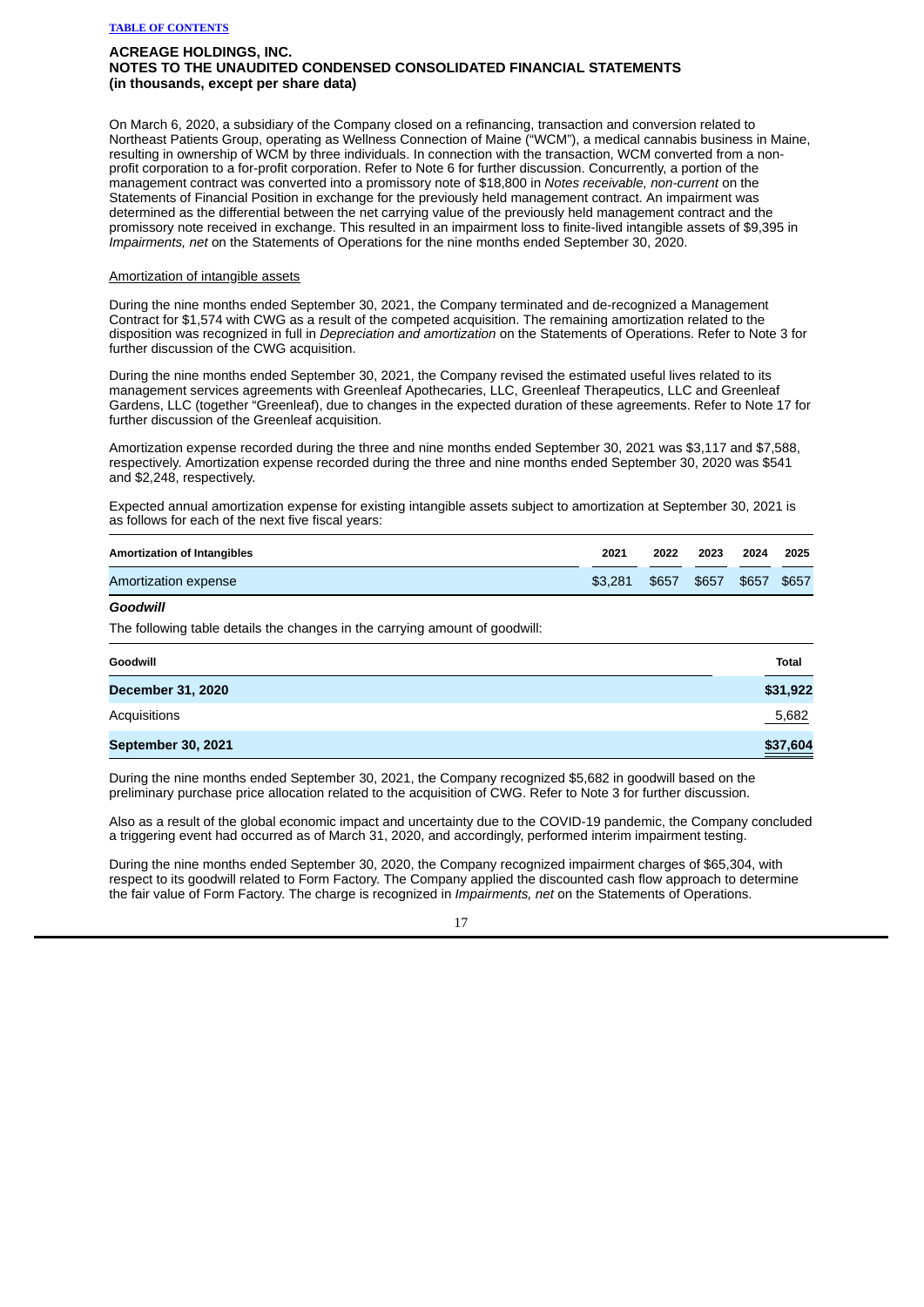Pursuant to the WCM refinancing described above, the Company recognized an impairment loss to goodwill of \$11,586 on *Impairments, net* on the Statements of Operations for the nine months ended September 30, 2020. This was determined as the differential between the net carrying value of the previously held management contract and the promissory note received in exchange.

### **5. INVESTMENTS**

The carrying values of the Company's investments in the Statements of Financial Position as of September 30, 2021 and December 31, 2020 are as follows:

| <b>Investments</b>                 | September 30,<br>2021 | December 31,<br>2020 |
|------------------------------------|-----------------------|----------------------|
| Investments held at FV-NI          | 38,921                | 34,126               |
| Equity method investments          |                       |                      |
| <b>Total long-term investments</b> | \$38,921              | \$34,126             |

*(Loss) income from investments, net* in the Statements of Operations during the three and nine months ended September 30, 2021 and 2020 is as follows:

| Investment (loss) income            | <b>Three Months Ended</b><br>September 30, |         |       |         |  |  | <b>Nine Months Ended</b><br>September 30, |  |  |
|-------------------------------------|--------------------------------------------|---------|-------|---------|--|--|-------------------------------------------|--|--|
|                                     | 2021                                       | 2020    | 2021  | 2020    |  |  |                                           |  |  |
| Investments held at FV-NI           | 489                                        | 614     | (777) | 877     |  |  |                                           |  |  |
| Equity method investments           |                                            | (1,047) |       | (1,072) |  |  |                                           |  |  |
| (Loss) income from investments, net | $\underline{\$489}$                        | (433)   |       | (195)   |  |  |                                           |  |  |

### Investments held at FV-NI

The Company has investments in equity of several companies that do not result in significant influence or control. These investments are carried at fair value, with gains and losses recognized in the Statements of Operations.

### Equity method investments

With a portion of the proceeds for the 6.1% loan received by Universal Hemp, LLC ("**Universal Hemp**"), Acreage engaged an investment advisor (the "**Investment Advisor**") which, under the Investment Advisor's sole discretion, invested on behalf of Universal Hemp \$34,019 on September 28, 2020. As a result, Universal Hemp acquired 34,019 class B units, at \$1 par value per unit, which represented 100% financial interest in an Investment Partnership, a Canada-based limited partnership. An affiliate of the Institutional Investor holds Class A units of the Investment Partnership. The general partner of the Investment Partnership is also an affiliate of the Institutional Investor. The Class B units are held by the Investment Advisor as an agent for Universal Hemp. Universal Hemp, through its investment with the Investment Advisor was determined to hold significant influence in the Investment Partnership in accordance with ASC 810 due to 1) the economic financial interest, and 2) the entitlement to matters as they pertain to 'Extraordinary Resolution' items as defined within the Investment Partnership Agreement. As a result, the Company accounted for the investment in the Investment Partnership under the equity method until December 2020. Refer to Note 10 for further discussion ("**September 2020 Transactions**").

In December 2020, as the Company no longer held significant influence due to the removal of the Extraordinary Resolution entitlements and other revisions in the Investment Partnership Agreement, the Company changed its accounting for the Investment Partnership to recognize the investment at fair value, with gains and losses recognized in the Statements of Operations.

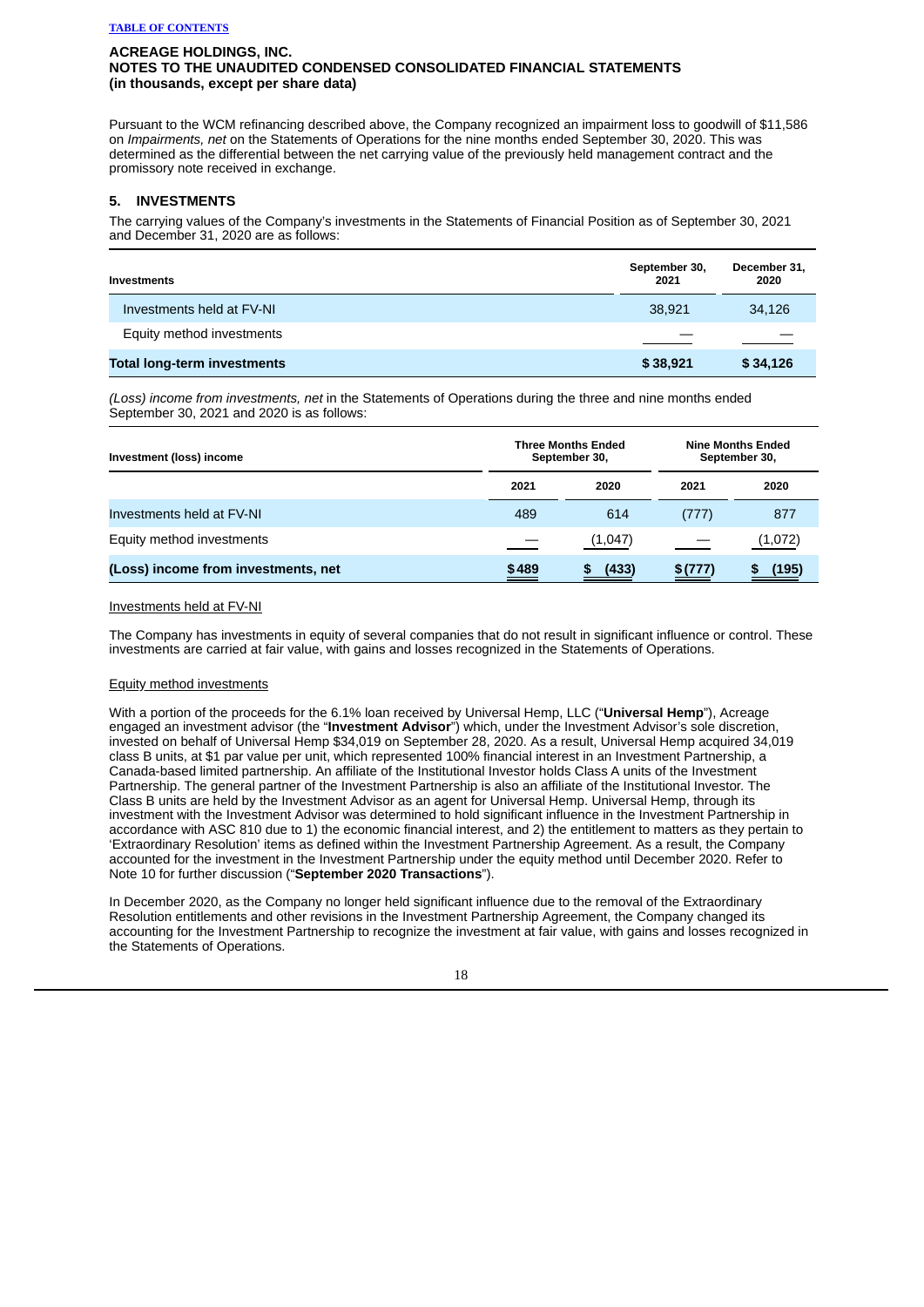## **6. NOTES RECEIVABLE**

Notes receivable as of September 30, 2021 and December 31, 2020 consisted of the following:

|                                 | September 30,<br>2021 | December 31,<br>2020 |
|---------------------------------|-----------------------|----------------------|
| Notes receivable                | \$77,755              | \$94,171             |
| Interest receivable             | 5,231                 | 5,762                |
| Total notes receivable          | \$82,986              | \$99,933             |
| Less: Notes receivable, current | 1,552                 | 2,032                |
| Notes receivable, non-current   | \$81,434              | \$97,901             |

Interest income on notes receivable during the three and nine months ended September 30, 2021 totaled \$1,067 and \$4,125, respectively. Interest income on notes receivable during the three and nine months ended September 30, 2020 totaled \$1,606 and \$5,083, respectively.

The Company has determined that the collectibility of certain notes receivables is doubtful based on information available. As of September 30, 2021, the Company's allowance for notes receivable and accrued interest was \$1,831. For the three and nine months ended September 30, 2021, the Company recognized a loss of nil and \$1,726, respectively. The charges are recorded in *Loss on notes receivable* on the Statements of Operations.

On April 27, 2021, the Company received three secured promissory notes in the aggregate amount of approximately \$31,500 related to the sale of Acreage Florida. Of the approximately \$31,500 in promissory notes, a promissory note for approximately

\$3,500 was collected during the three and nine months ended September 30, 2021, and in June 2021, the remaining two promissory notes totaling \$28,000 were sold in a related party transaction to Viridescent Realty Trust, Inc. ("Viridescent") for cash proceeds of approximately \$26,000. This sale resulted in a loss of approximately \$2,000 recorded in *Other income (loss), net* on the Statements of Operations. Refer to Notes 3 and 14 for further discussion.

On March 6, 2020, a subsidiary of the Company closed on a refinancing transaction and conversion related to Northeast Patients Group, operating as WCM, a medical cannabis business in Maine, resulting in ownership of WCM by three individuals. In connection with the transaction, WCM converted from a non-profit corporation to a for-profit corporation. WCM previously had a series of agreements with Wellness Pain & Management Connection LLC ("WPMC"), which resulted in an outstanding balance of \$18,800 due to WPMC as of closing of this transaction. A restated consulting agreement was put in place, whereby WCM agrees to pay a fixed annual fee of \$120, payable monthly, in exchange for a suite of consulting services. In addition, a promissory note payable to WPMC was signed in the amount of \$18,800 to convert the existing payment due into a fixed, secured debt obligation.

In order to fund the transaction of WCM, a subsidiary of the Company created a new Maine corporation, named Maine HSCP, Inc. ("Maine HSCP"). At closing, a subsidiary of the Company contributed \$5,700 to Maine HSCP, and then sold 900 shares of Maine HSCP, constituting all of the outstanding equity interests of Maine HSCP, to three qualifying individuals in exchange for promissory notes of \$1,900 each. Each note is secured by a pledge of the shares in Maine HSCP, and payment of the note is to be made solely from dividends paid to the shareholder by Maine HSCP, except for amounts to be paid to the shareholder to cover tax obligations. The Company's relevant subsidiary has the option, exercisable at any time, to buy back the shares, at the higher of fair market value or the remaining balance under the promissory notes. The individuals also have the right at any time to put the shares to the Company's subsidiary on the same terms. The net equity impact to the Company was nil, and the option described above is only redeemable if permissible pursuant to Maine regulations.

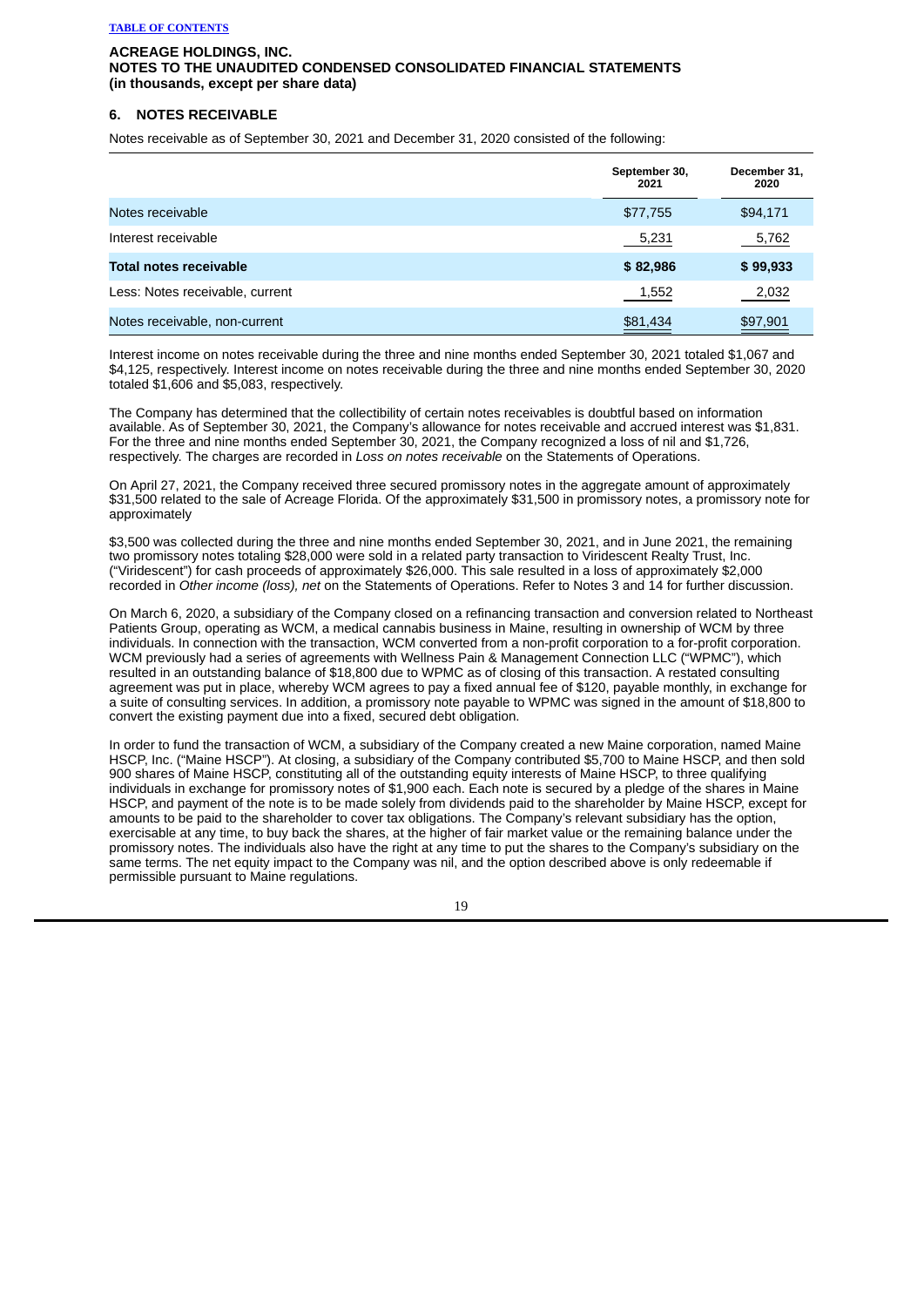On July 1, 2019, a subsidiary of the Company entered into \$8,000 convertible note receivable with a west coast social equity program. Upon certain conditions related to a subsequent capital raise, the Company's applicable subsidiary will obtain the right to convert its financing receivable to an ownership interest. The convertible note receivable matures in June 2022 and bears interest at a rate of 8% per annum. During the nine months ended September 30, 2020, the Company wrote off the note receivable and the accrued interest of \$8,000 and \$161, respectively, as the Company determined that the note was not collectible and recorded a loss on notes receivable of \$8,161.

Subsequent to September 30, 2021, the Company completed the acquisition of Greenleaf, an operator of cultivation, processing and retail facilities in Ohio, As of September 30, 2021, notes receivable and interest receivable included \$42,043 related to Greenleaf that were assumed as part of the acquisition and will be eliminated upon consolidation for periods after September 30, 2021. Refer to Note 17 for further discussion of the Greenleaf acquisition.

The Company provides revolving lines of credit to several entities under management services agreements which are included in notes receivable. The relevant terms and balances are detailed below.

#### **Lines of Credit**

|                                                                  |                       |                      | <b>Balance as of</b>  |                      |  |
|------------------------------------------------------------------|-----------------------|----------------------|-----------------------|----------------------|--|
| Counterparty                                                     | Maximum<br>Obligation | <b>Interest Rate</b> | September 30,<br>2021 | December 31,<br>2020 |  |
| Greenleaf(1)                                                     | \$31,200              | $3.25\% - 4.75\%$    | \$29,422              | \$29,422             |  |
| CWG Botanicals Inc. ("CWG")(2)                                   | 12.000                | 8%                   |                       | 9.767                |  |
| Compassionate Care Foundation, Inc. ("CCF")(3)                   | 12.500                | 18%                  |                       |                      |  |
| Prime Alternative Treatment Center, Inc. ("PATC") <sup>(4)</sup> | 7.150                 | $-$ %                | 4.030                 | 4.650                |  |
| Patient Centric of Martha's Vineyard, Ltd. ("PCMV")(5)           | 9.000                 | 15%                  | 4.854                 | 6,873                |  |
| Health Circle, Inc.(6)                                           | 8,000                 | 15%                  | 4,331                 | 4,331                |  |
| <b>Total</b>                                                     | \$79,850              |                      | \$42,637              | \$55.043             |  |

(1) During the year ended December 31, 2018, a subsidiary of the Company extended lines of credit to Greenleaf, which mature in June 2023. Subsequent to September 30, 2021, the Company completed the acquisition of Greeneleaf. Refer to Note 17 for further discussion of the Greenleaf acquisition.

(2) The revolving line of credit due from CWG matures in December 2021. In April 2021, a subsidiary of the Company closed on its acquisition of CWG and the amounts outstanding under the line of credit was converted into equity in CWG. Refer to Note 3 for further discussion.

(3) In September 2018, a subsidiary of the Company entered into a management agreement to provide certain advisory and consulting services to CCF for a monthly fee based on product sales.

In November 2019, certain changes in New Jersey state laws occurred to allow for-profit entities to hold cannabis licenses and certain regulatory approvals.<br>Accordingly, a subsidiary of the Company entered into a Reorganiz further discussion.

(4) PATC is a non-profit license holder in New Hampshire to which the Company's consolidated subsidiary PATCC provides management or other consulting services.

In March 2021, PATC entered into a revised consulting services and line of credit agreement with PATCC, whereby previously unrecognized management<br>fees were settled for \$2,500, which was recognized in Other revenue, net du credit agreement, the line of credit is non-interest bearing and will be repaid on a payment schedule with seven payments in the aggregate amount of \$7,150 through June 2023.

(5) In November 2018, a subsidiary of the Company entered into a services agreement with PCMV. The line of credit matures in November 2023. The services agreement was terminated in February 2020.

(6) Health Circle, Inc. is a non-profit license holder in Massachusetts that formerly had a services agreement with the Company's consolidated subsidiary MA RMD SCVS, LLC. The line of credit matures in November 2032. The services agreement was terminated in February 2020.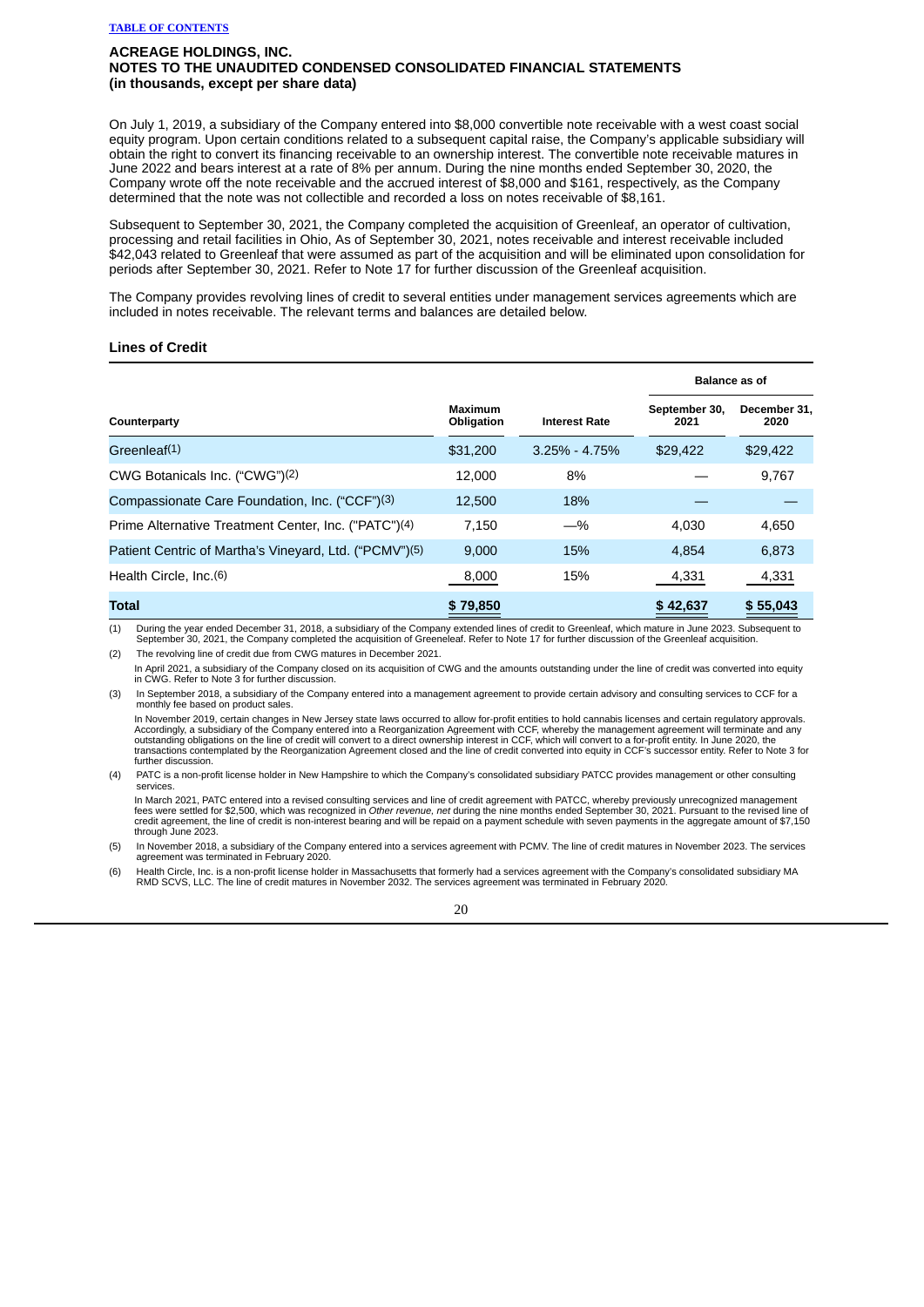## **7. CAPITAL ASSETS, net**

Net property and equipment consisted of:

|                                    | September 30,<br>2021 | December 31,<br>2020 |
|------------------------------------|-----------------------|----------------------|
| Land                               | \$<br>3,811           | \$3,811              |
| <b>Building</b>                    | 32.721                | 34,114               |
| Right-of-use asset, finance leases | 5,077                 | 5,077                |
| Construction in progress           | 27,420                | 13,697               |
| Furniture, fixtures and equipment  | 21,741                | 18,062               |
| Leasehold improvements             | 26,977                | 23,681               |
| Capital assets, gross              | \$117,747             | \$98,442             |
| Less: accumulated depreciation     | (13, 894)             | (9,306)              |
| Capital assets, net                | \$103,853             | \$89,136             |

In August 2021, the Company's Sewell facility in New Jersey was negatively impacted by a tornado formation from Hurricane Ida. The unusually severe weather conditions caused widespread damage and resulted in a \$9,130 loss to capital assets, which has been offset by expected insurance proceeds of \$6,790. The net loss of \$2,339 was recognized in *Impairments, net* on the Statements of Operations for the three months ended September 30, 2021. Refer to Note 13 - *Commitments and contingencies* for further information.

Depreciation of capital assets for the three and nine months ended September 30, 2021 include \$928 and \$2,083 of depreciation expense, and \$876 and \$2,567, that was capitalized to inventory, respectively. Depreciation of capital assets for the three and nine months ended September 30, 2020 include \$855 and \$2,640 of depreciation expense, and \$553 and \$1,881, that was capitalized to inventory, respectively.

### **8. LEASES**

The Company leases land, buildings, equipment and other capital assets which it plans to use for corporate purposes and the production and sale of cannabis products. Leases with an initial term of 12 months or less are not recorded on the Statements of Financial Position and are expensed in the Statements of Operations on the straight-line basis over the lease term. The Company does not have any material variable lease payments, and accounts for non-lease components separately from leases.

| <b>Balance Sheet Information</b> | <b>Classification</b>                  | September 30,<br>2021 | December 31,<br>2020 |
|----------------------------------|----------------------------------------|-----------------------|----------------------|
| <b>Right-of-use assets</b>       |                                        |                       |                      |
| Operating                        | Operating lease right-of-use assets    | \$22,349              | \$17,247             |
| Finance                          | Capital assets, net                    | 4,585                 | 4,776                |
| Total right-of-use assets        |                                        | \$26,934              | \$22,023             |
|                                  |                                        |                       |                      |
| <b>Lease liabilities</b>         |                                        |                       |                      |
| Current                          |                                        |                       |                      |
| Operating                        | Operating lease liability, current     | \$1,525               | \$1,492              |
| Non-current                      |                                        |                       |                      |
| Operating                        | Operating lease liability, non-current | 21,830                | 16,609               |
| Financing                        | Debt, non-current                      | 5,228                 | 5,174                |
| <b>Total lease liabilities</b>   |                                        | \$28,583              | \$23,275             |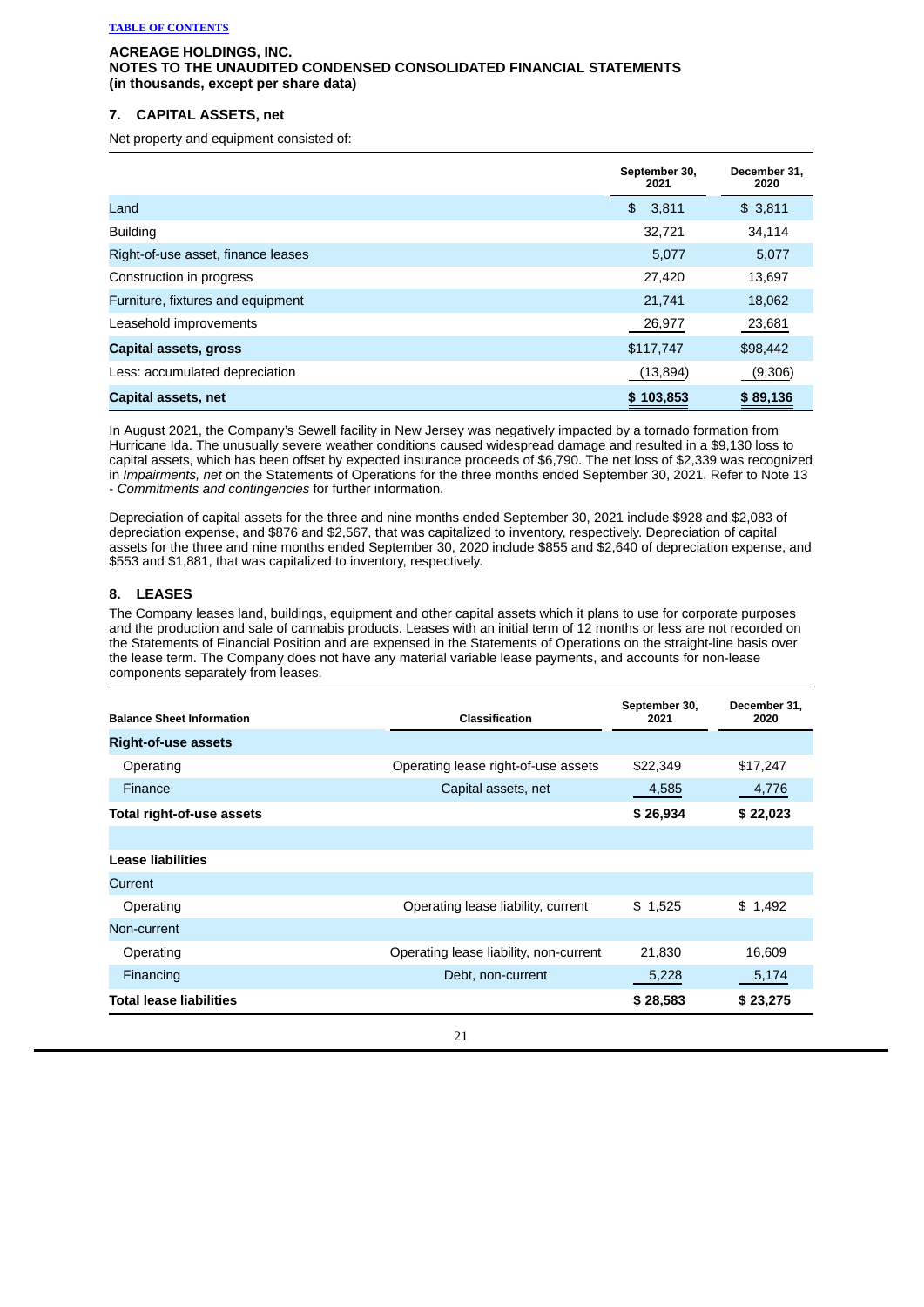| <b>Statement of Operations</b><br><b>Information</b> | <b>Classification</b>                 |                    | <b>Three Months Ended</b><br>September 30, |          | <b>Nine Months Ended</b><br>September 30, |
|------------------------------------------------------|---------------------------------------|--------------------|--------------------------------------------|----------|-------------------------------------------|
|                                                      |                                       | 2021               | 2020                                       | 2021     | 2020                                      |
| Short-term lease expense                             | General and administrative            | (40)<br>\$         | \$437                                      | \$<br>17 | \$1,108                                   |
| Operating lease expense                              | General and administrative            | 1,038              | 2,062                                      | 3,175    | 6,512                                     |
| Finance lease expense:                               |                                       |                    |                                            |          |                                           |
| Amortization of right of use asset                   | Depreciation and<br>amortization      | 63                 | 87                                         | 190      | 81                                        |
| Interest expense on lease liabilities                | Interest expense                      | 190                | 190                                        | 561      | 621                                       |
| Sublease income                                      | Other income (loss), net              |                    |                                            | (3)      | (28)                                      |
| Net lease cost                                       |                                       | \$1,291            | \$2,339                                    | \$3,923  | \$7,186                                   |
| <b>Statement of Cash Flows Information</b>           | Classification                        |                    | Nine Months Ended September 30,            |          |                                           |
|                                                      |                                       |                    | 2021<br>2020                               |          |                                           |
| Cash paid for operating leases                       | Net cash used in operating activities | \$5,803<br>\$3,747 |                                            |          |                                           |
| Cash paid for finance leases -<br>interest           | Net cash used in operating activities | £.                 | 508                                        | \$       | 587                                       |

The following represents the Company's future minimum payments required under existing leases with initial terms of one year or more as of September 30, 2021:

| <b>Maturity of lease liabilities</b>      | Operating<br>Leases | <b>Finance</b><br>Leases |
|-------------------------------------------|---------------------|--------------------------|
| 2021(1)                                   | \$<br>890           | $\frac{1}{2}$<br>173     |
| 2022                                      | 3,505               | 701                      |
| 2023                                      | 3,547               | 722                      |
| 2024                                      | 3,697               | 743                      |
| 2025                                      | 3,847               | 766                      |
| Thereafter                                | 23,577              | 13,276                   |
| <b>Total lease payments</b>               | \$39,063            | \$16,381                 |
| Less: imputed interest                    | 15,708              | 11,153                   |
| <b>Present value of lease liabilities</b> | \$23,355            | \$5,228                  |

| Weighted average remaining lease term (years) |     |     |
|-----------------------------------------------|-----|-----|
| Weighted average discount rate                | 10% | 12% |

(1) Includes minimum payments under existing operating leases currently classified as held-for-sale (Refer to Note 3 for discussion).

As of September 30, 2021, there have been no leases entered into that have not yet commenced.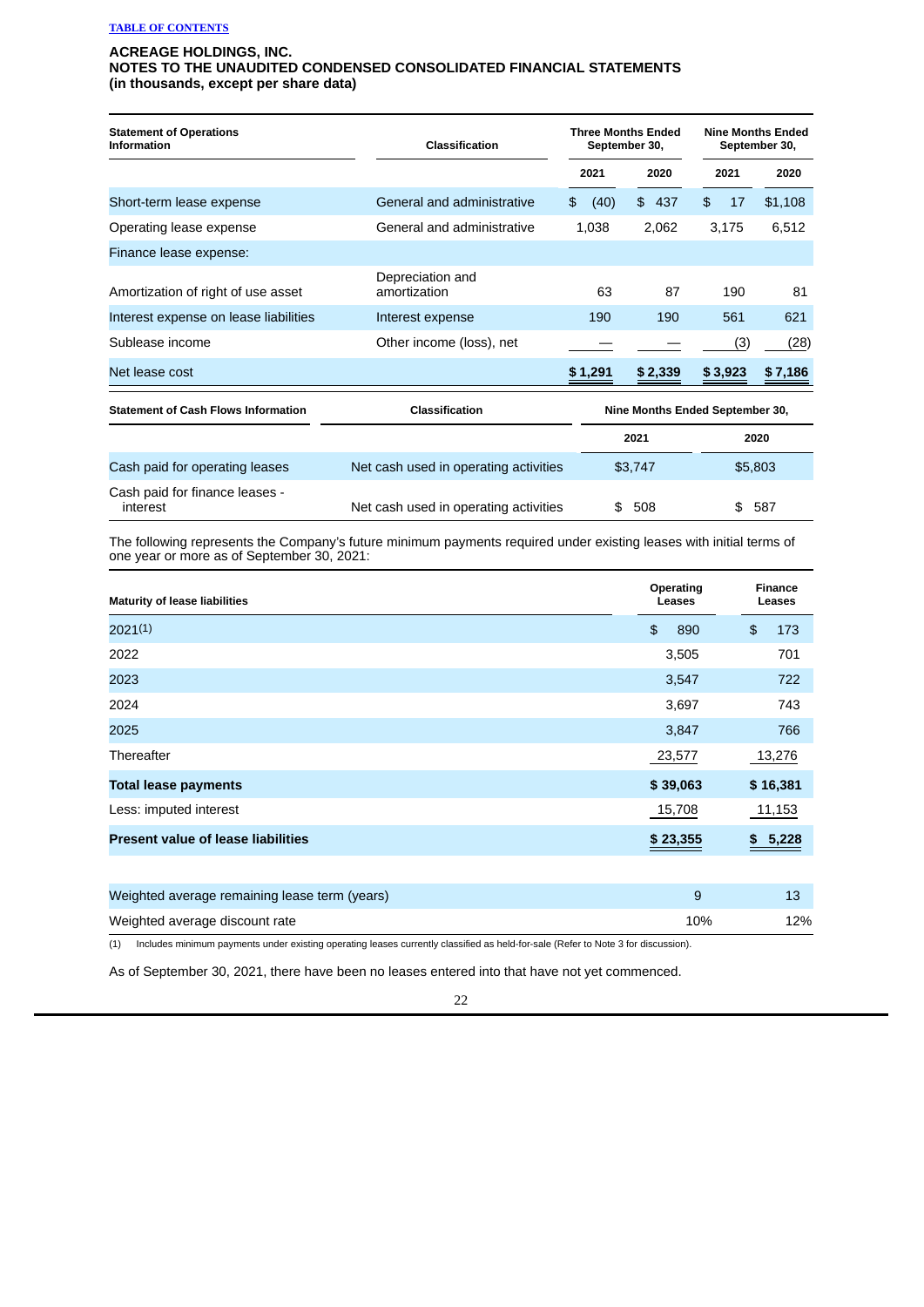# **9. INVENTORY**

The Company's inventory balance consists of the following:

|                              | September 30,<br>2021 | December 31,<br>2020 |
|------------------------------|-----------------------|----------------------|
| Retail inventory             | \$2,779               | \$1,803              |
| Wholesale inventory          | 22,391                | 18,055               |
| <b>Cultivation inventory</b> | 5,085                 | 2,317                |
| Supplies & other             | 3,265                 | 1,540                |
| <b>Total</b>                 | \$33,520              | \$23,715             |

## **10. DEBT**

The Company's debt balances consist of the following:

| <b>Debt balances</b>                             | September 30,<br>2021 | December 31,<br>2020  |
|--------------------------------------------------|-----------------------|-----------------------|
| <b>NCCRE</b> Ioan                                | \$                    | $\mathfrak{L}$<br>470 |
| Seller's notes                                   | 2,581                 | 2,581                 |
| Financing liability (related party)              | 15,253                | 15,253                |
| Finance lease liabilities                        | 5,228                 | 5,174                 |
| 3.55% Credit facility due 2021                   |                       | 20,043                |
| 3.55% Credit facility collateral (related party) |                       | 22,169                |
| 7.5% Loan due 2023 (related party)               | 32,328                | 32,124                |
| 6.1% Secured debenture due 2030 (related party)  | 45,936                | 46,085                |
| Hempco Foros promissory note                     |                       | 2,000                 |
| Senior secured term loan facility                | 23,482                | 22,870                |
| Construction financing loan                      | 11,255                | 4,438                 |
| Canwell promissory note                          | 6,500                 | 7,250                 |
| <b>Total debt</b>                                | \$142,563             | \$180,457             |
| Less: current portion of debt                    | 16,377                | 27,139                |
| <b>Total long-term debt</b>                      | \$126,186             | \$153,318             |

The interest expense related to the Company's debt during the three and nine months ended September 30, 2021 and 2020 consists of the following:

| <b>Interest Expense</b>                          | <b>Three Months</b><br>Ended<br>September 30, |                     | <b>Nine Months Ended</b><br>September 30, |          |
|--------------------------------------------------|-----------------------------------------------|---------------------|-------------------------------------------|----------|
|                                                  | 2021                                          | 2020                | 2021                                      | 2020     |
| <b>NCCRE</b> loan                                | \$                                            | $\mathfrak{P}$<br>5 | 5<br>\$                                   | \$<br>14 |
| Seller's notes                                   | 84                                            | 76                  | 241                                       | 220      |
| Financing liability (related party)              | 335                                           | 86                  | 1,024                                     | 1,384    |
| Finance lease liabilities                        | 190                                           | 190                 | 561                                       | 621      |
| 3.55% Credit facility due 2021                   |                                               | 393                 | 1,694                                     | 869      |
| 3.55% Credit facility collateral (related party) |                                               | 167                 | 1.541                                     | 1,524    |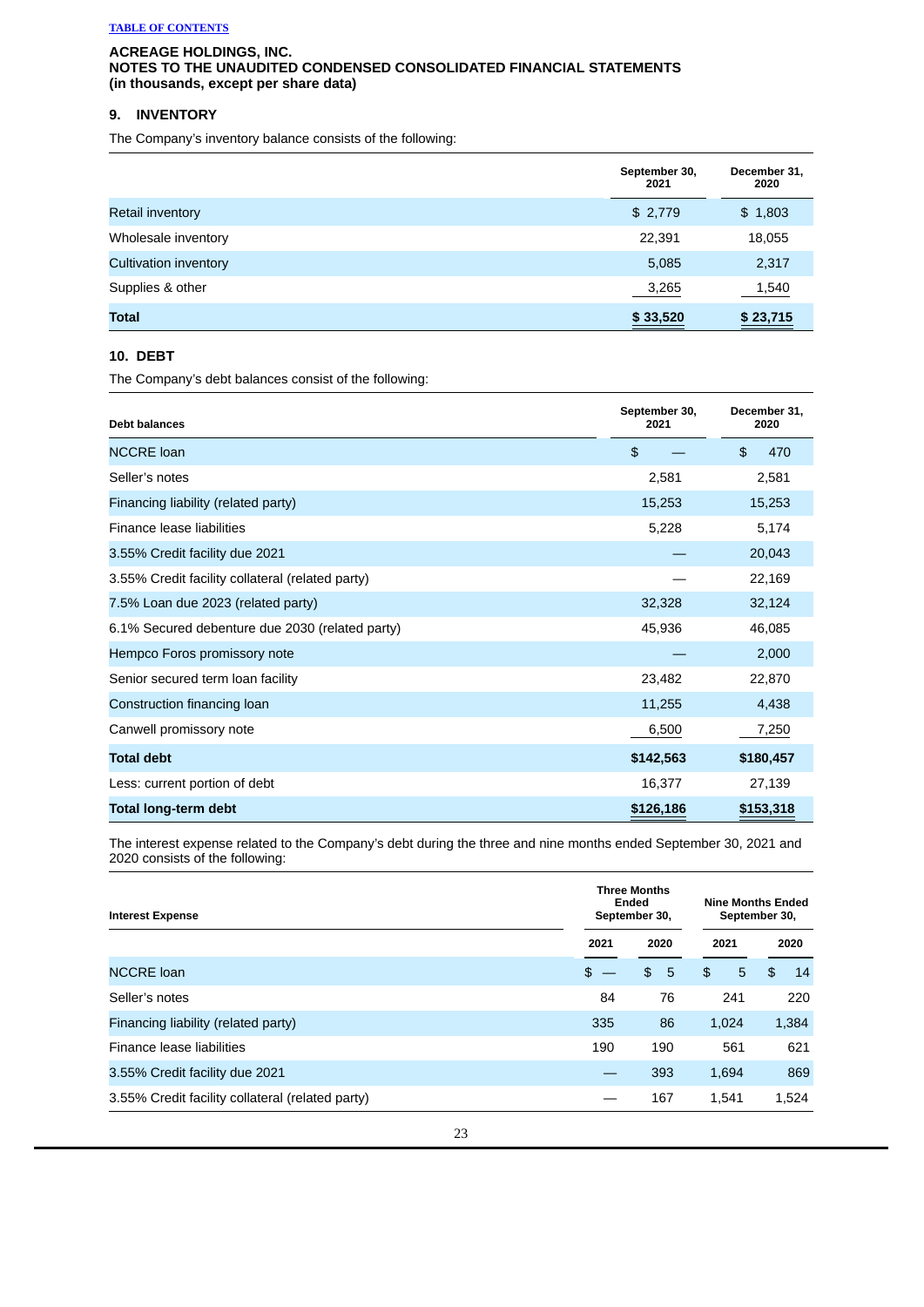| <b>Interest Expense</b>                         | <b>Three Months</b><br>Ended<br>September 30, |         | <b>Nine Months Ended</b><br>September 30, |          |
|-------------------------------------------------|-----------------------------------------------|---------|-------------------------------------------|----------|
|                                                 | 2021                                          | 2020    | 2021                                      | 2020     |
| Convertible debenture                           |                                               | 2,119   |                                           | 2,872    |
| Bridge loan                                     |                                               | 3,011   |                                           | 3,502    |
| 7.5% Loan due 2023 (related party)              | 705                                           | 23      | 2,090                                     | 23       |
| 6.1% Secured debenture due 2030 (related party) | 875                                           | 77      | 2,639                                     | 77       |
| Hempco Foros promissory note                    | 3                                             |         | 102                                       |          |
| Senior secured term loan facility               | 1,428                                         |         | 4,175                                     |          |
| <b>Total interest expense</b>                   | \$3,620                                       | \$6,147 | \$14,072                                  | \$11,106 |

#### NCC Real Estate, LLC ("NCCRE") loan

NCCRE, which is owned by the Company's consolidated subsidiary HSC Solutions, entered into a \$550 secured loan with a financial institution for the purchase of a building in Rolling Meadows, Illinois. The building is leased to NCC LLC. The secured loan carries a fixed interest rate of 3.7% and was due in December 2021. In connection with the Company acquiring the remaining non-controlling interests in NCCRE, the secured loan was repaid in March 2021 (refer to Note 3 for further discussion).

### Seller's notes

The Company issued Seller's notes payable in connection with several transactions, bearing interest at rates ranging from 3.5% to 10%.

#### Related party debt

During the year ended December 31, 2019, Kevin Murphy, the Chairman of the board of directors, made a non-interest bearing loan of \$15,000 to Acreage. In January 2020, Mr. Murphy made an additional non-interest bearing loan of \$5,000 to Acreage. These amounts were repaid in March 2020.

In October 2020, Mr. Murphy made an interest bearing loan of \$2,100 to the Company, bearing interest at 9.9% per annum. This amount was repaid in November 2020.

In addition, Mr. Murphy had an interest in the credit facility disclosed below under "*3.55% Credit facility and collateral*", in connection with which he loaned \$21,000 of the \$22,000 borrowed by the Company, which was repaid in June 2021.

### Financing liability (related party)

In connection with the Company's failed sale-leaseback transaction, a financing liability was recognized equal to the cash proceeds received. The Company will recognize the cash payments made on the lease as interest expense, and the principal will be derecognized upon expiration of the lease.

### 3.55% Credit facility and collateral

In March 2020, the Company borrowed \$21,000 from an institutional lender pursuant to a credit facility. The credit facility permits the Company to borrow up to \$100,000, which may be drawn down by the Company in four tranches, maturing two years from the date of the first draw down. On the first advance of debt with a term of two years, the Company will pay an annual interest rate of 3.55% for the first year and LIBOR+7% after the first year. Pursuant to the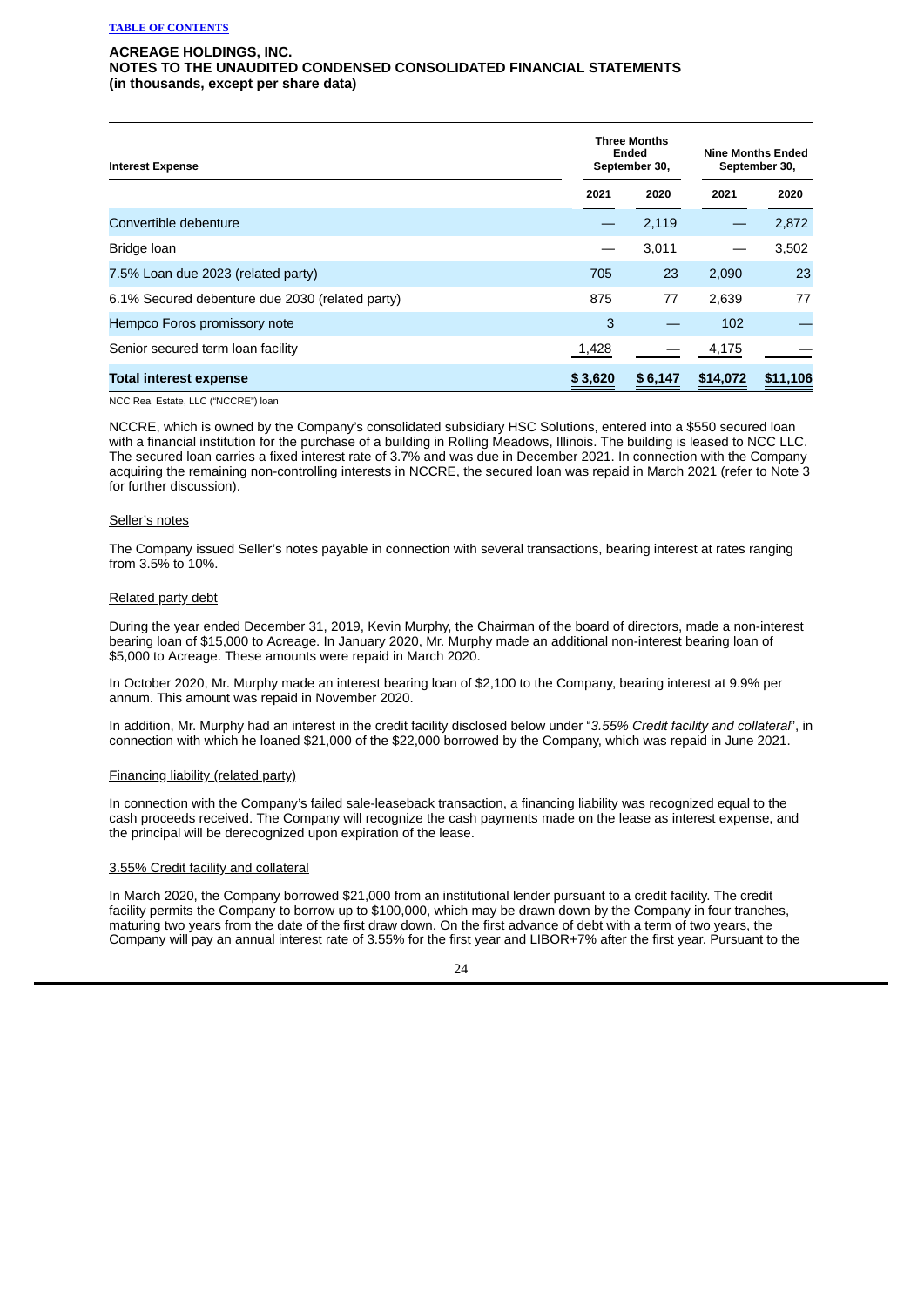terms of the credit facility, any amounts borrowed are required to be fully collateralized by restricted cash of the aggregate principal amount plus \$1,000. On March 11, 2021, the Company accelerated the maturity date related to this borrowing to June 15, 2021.

Also in March 2020, the Company closed \$22,000 in borrowings pursuant to a loan transaction with IP Investment Company, LLC (the "**IP Investment Company**"). The maturity date is 366 days from the closing date of the loan transaction. The Company will pay monthly interest on the collateral in the form of 27 SVS through the maturity date. The lender may put any unsold interest shares to the Company upon maturity at a price of \$4.50 per share. Mr. Murphy loaned \$21,000 of the \$22,000 borrowed by the Company to the lender. The loan is secured by the non-U.S. intellectual property assets, a cannabis state license and 12,000 SVS shares of the Company.

Pursuant to the Amended Arrangement, the monthly interest on the collateral payable to Mr. Murphy was modified to cash payments for the duration of the term at an interest rate of 12% per annum, payable upon maturity. The remaining interest will continue to be paid monthly in the form of 2 Fixed Shares and 1 Floating Share through the maturity date.

The Company has determined such equity interest on collateral to be a mandatorily redeemable financial instrument that is recorded as a liability in accordance with ASC 480 - *Distinguishing liabilities from equity* ("ASC 480"). The liability is calculated based upon the share interest multiplied by the maturity price of \$4.50 per share.

On March 7, 2021, the Company extended the maturity date related to the \$22,000 in borrowings with the Lender to March 31, 2021. On March 29, 2021, the Company further extended the maturity date of Tranche B of the loan transaction with the IP Investment Company, which is \$21,000 of the \$22,000 aggregate amount of the loan transaction, to June 30, 2021. Tranche A of the loan transaction, which is \$1,000 of the \$22,000 aggregate amount of the loan transaction, was subsequently repaid in April 2021. The lender of Tranche A of the loan transaction did not exercise their redemption right for the Company to repurchase the interest shares within the redemption period. Accordingly, the liability was reclassified into equity in April 2020.

On June 15, 2021, the Company subsequently repaid all amounts outstanding under the 3.55% credit facility. Additionally, Tranche B of the loan transaction with the IP Investment Company was subsequently repaid in June 2021.

#### September 2020 Transactions

On September 23, 2020, pursuant to the implementation of the Amended Arrangement (refer to Note 13), a subsidiary of Canopy Growth advanced gross proceeds of \$50,000 (less transaction costs of approximately \$4,025) to Universal Hemp, an affiliate of the Company, pursuant to the terms of a secured debenture ("**6.1% Loan**"). In accordance with the terms of the debenture, the funds cannot be used, directly or indirectly, in connection with or for any cannabis or cannabis-related operations in the United States, unless and until such operations comply with all applicable laws of the United States. An additional \$50,000 may be advanced pursuant to the debenture subject to the satisfaction of certain conditions by Universal Hemp. The debenture bears interest at a rate of 6.1% per annum, matures 10 years from the date hereof or such earlier date in accordance with the terms of the debenture and all interest payments made pursuant to the debenture are payable in cash by Universal Hemp. The debenture is not convertible and is not guaranteed by Acreage.

With a portion of the proceeds for the 6.1% Loan received by Universal Hemp, Acreage engaged an Investment Advisor which, under the Investment Advisor's sole discretion, invested on behalf of Universal Hemp \$34,019 on September 28, 2020. As a result, Universal Hemp acquired 34,019 class B units, at \$1.00 par value per unit, which represented 100% financial interest in the Investment Partnership, a Canada-based limited partnership. An affiliate of the Institutional Investor holds class A units of the Investment Partnership. The general partner of the Investment Partnership is also an affiliate of the Institutional Investor. The class B units are held by the Investment Advisor as an agent for Universal Hemp. Upon execution of the limited partnership agreement, \$1,019 was distributed to the class A unit holders of the Investment Partnership.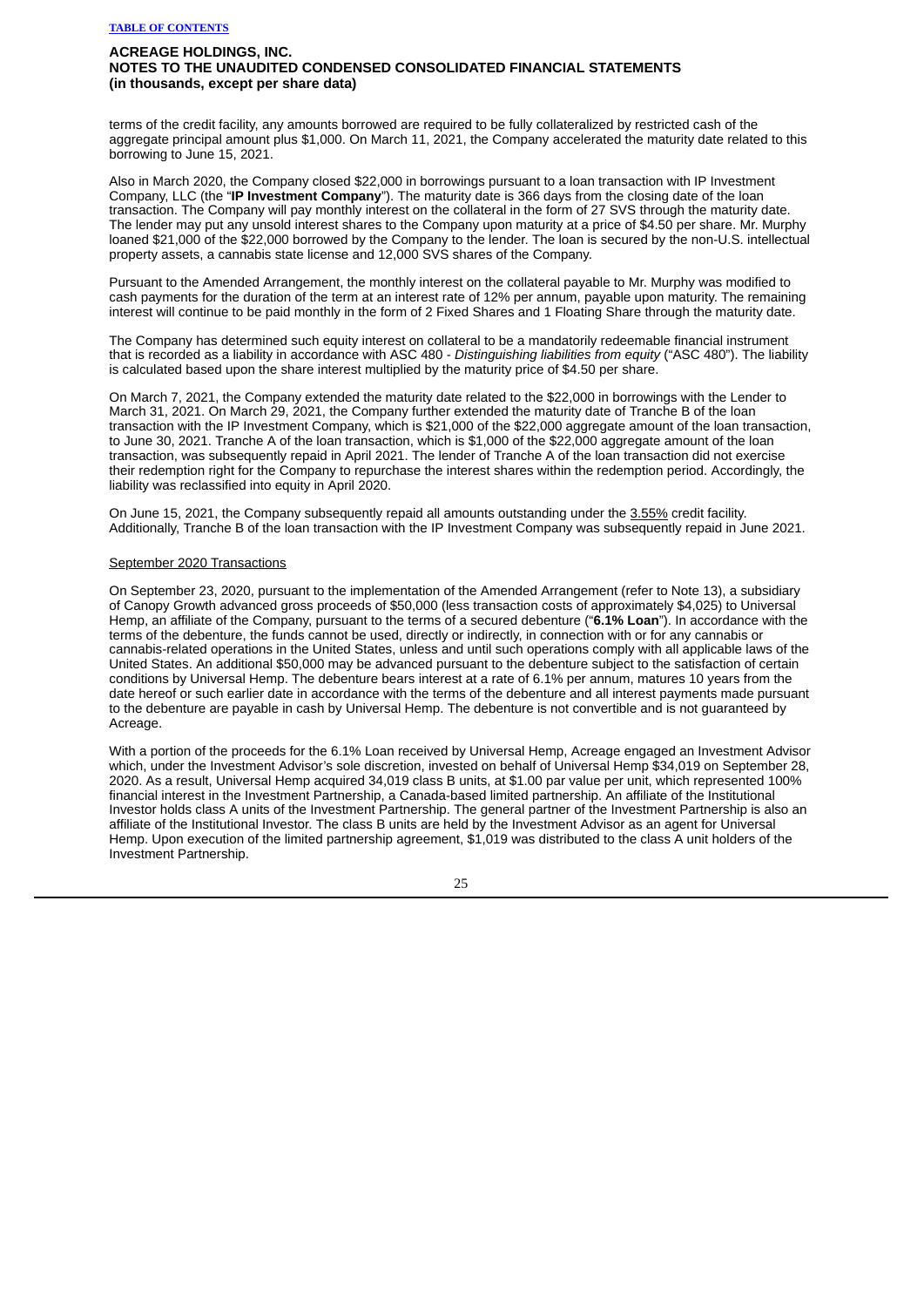On September 28, 2020 the Company received gross proceeds of \$33,000 (less transaction costs of approximately \$959) from an affiliate of the Institutional Investor (the "**Lender**") and used a portion of the proceeds of this loan to retire its short-term \$11,000 convertible note (as described above) and its short-term note aggregating approximately \$18,000 in October 2020, with the remainder being used for working capital purposes. The loan is unsecured, matures in 3 years and bears interest at a 7.5% annual interest rate. The Lender is controlled by the Institutional Investor. The Investment Partnership is the investor in the Lender.

## Hempco Foros promissory note

In October 2020, Foros Securities LLC extended a promissory note of \$2,000 to the Company bearing interest at 10% per annum. The promissory note matured on July 5, 2021 and the the outstanding principal was repaid in full.

### Senior secured term loan facility

In October 2020, the Company's subsidiary received initial commitments and funding from a syndicate of lenders for gross proceeds of \$28,000 (before origination discounts and issuance costs of approximately \$840 and \$1,136, respectively) pursuant to a senior secured term loan facility at an annual interest rate of 15% with a maturity of 4 years from closing. The total amount available under the senior secured term loan facility is \$70,000. In July 2021, the Company entered into a waiver to the loan agreement and certain debt covenants were revised, and the minimum cash liquidity position was increased.

In connection with the advance, the Company issued the lenders an aggregate of 1,557 Fixed Share Warrants with each Fixed Share Warrant exercisable for one Fixed Share and 698 Floating Share Warrants with each Floating Share Warrant exercisable for one Floating Share. The exercise price of each Fixed Share Warrant is \$3.15 and the exercise price of each Floating Share Warrant is \$3.01. The warrants are exercisable for a period of 4 years.

### Construction financing loan

In November 2020, the Company entered into a loan agreement with a cannabis-focused real estate investment trust for a construction financing loan in the amount of \$13,320 (with transaction costs of approximately \$1,399). The loan agreement provides for an annual interest rate of 16% and a term of 18 months. The loan will be used to complete the expansion of the Company's cultivation and processing factory in Illinois (the "Illinois Property"). The loan is secured by the Illinois Property and is subject to periodic advances to the Company to fund the completion of improvements or real property collateral or fund other amounts as permitted under the loan agreement.

### CanWell promissory note

In November 2020, the Company issued a promissory note to the Canwell LLC ("Canwell"), which is non-interest bearing and payable based on a payment schedule with ten payments in the aggregate amount of \$7,750 through December 31, 2024.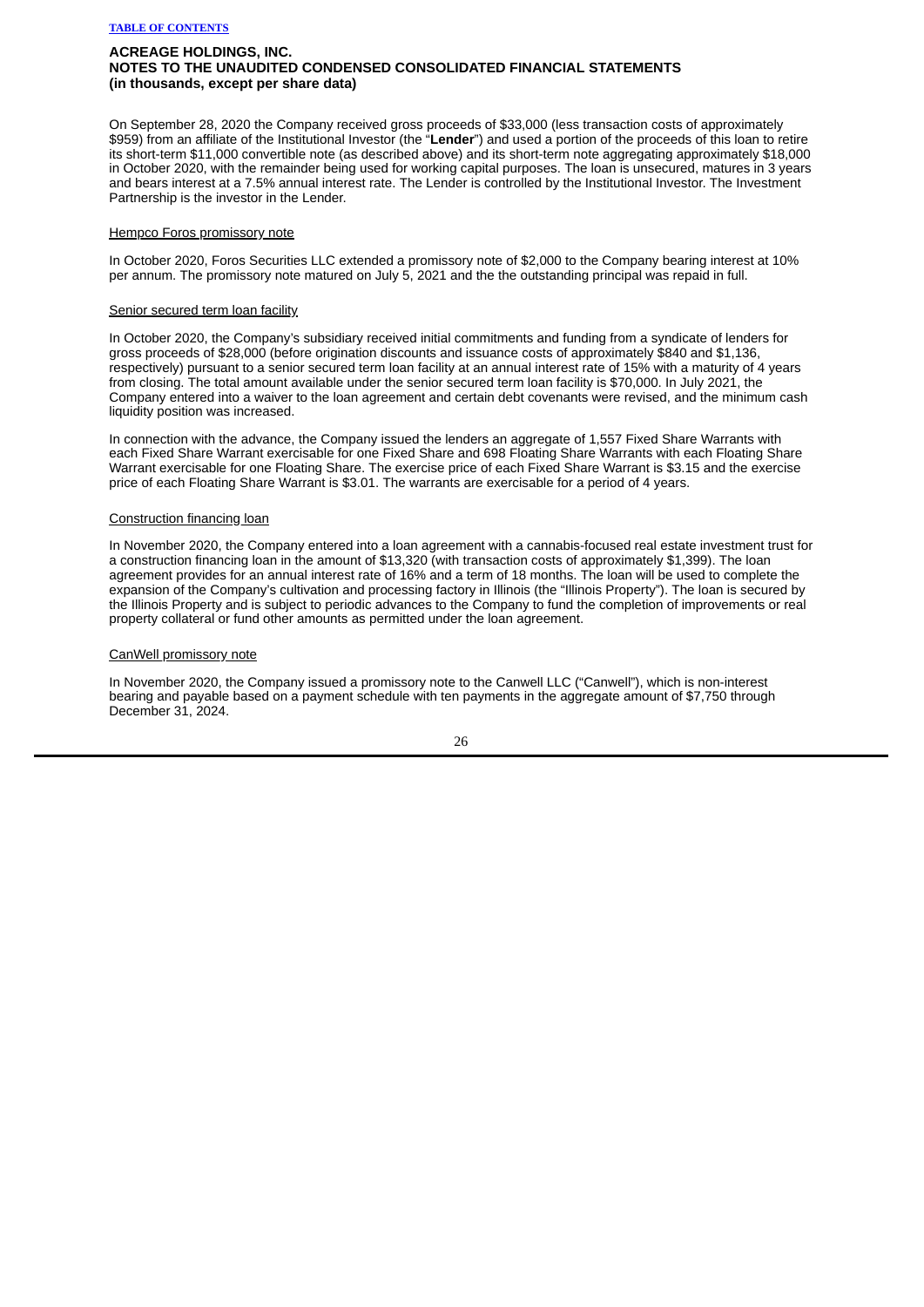## **11. SHAREHOLDERS' EQUITY AND NON-CONTROLLING INTERESTS**

The table below details the change in Pubco shares outstanding by class for the nine months ended September 30, 2021:

| <b>Shareholders' Equity</b> | Fixed<br><b>Shares</b> | <b>Floating</b><br><b>Shares</b> | Fixed<br><b>Shares</b><br>Held in<br><b>Treasury</b> | <b>Floating</b><br><b>Shares</b><br>Held in<br><b>Treasury</b> | Fixed<br><b>Multiple</b><br><b>Shares</b> | Total<br><b>Shares</b><br>Outstanding |
|-----------------------------|------------------------|----------------------------------|------------------------------------------------------|----------------------------------------------------------------|-------------------------------------------|---------------------------------------|
| <b>December 31, 2020</b>    | 71,346                 | 30,628                           | (589)                                                | (253)                                                          | 118                                       | 101,250                               |
| <b>Issuances</b>            | 2.370                  | 1,717                            |                                                      |                                                                |                                           | 4,087                                 |
| NCI conversions             | 746                    | 320                              |                                                      |                                                                |                                           | 1,066                                 |
| <b>September 30, 2021</b>   | 74,462                 | 32,665                           | (589)                                                | (253)                                                          | 118                                       | 106,403                               |

During the nine months ended September 30, 2021, the Company issued 61 Fixed Shares and 28 Floating Shares as compensation for consulting services expense of \$300, recorded in *Other equity transactions* on the Statements of Shareholders' Equity. Additionally, during the nine months ended September 30, 2021, the Company issued 6 Fixed Shares and 3 Floating Shares related to the 3.55% Credit facility and collateral borrowings, recorded in *Other equity transactions* on the Statements of Shareholders' Equity.

Pursuant to the Amended Arrangement, on September 23, 2020, Acreage completed a capital reorganization whereby (i) each existing SVS was exchanged for 0.7 of a Fixed Share and 0.3 of a Floating Share; (ii) each existing PVS was exchanged for 28 Fixed Shares and 12 Floating Shares; and (iii) each existing MVS was exchanged for 0.7 of a Fixed Multiple Share and 0.3 of a Floating Share. No fractional Fixed Shares, Fixed Multiple Shares or Floating Shares were issued pursuant to the Capital Reorganization. Refer to Note 13 for further discussion.

The table below details the change in Pubco shares outstanding by class for the nine months ended September 30, 2020:

| <b>Shareholders' Equity</b>              | <b>Subordinate</b><br>Voting<br><b>Shares</b> | <b>Subordinate</b><br><b>Voting Shares</b><br>Held in<br><b>Treasury</b> | Proportionate<br>Voting<br><b>Shares</b><br>(as<br>converted) | <b>Multiple</b><br>Voting<br><b>Shares</b> | Total<br><b>Shares</b><br>Outstanding |
|------------------------------------------|-----------------------------------------------|--------------------------------------------------------------------------|---------------------------------------------------------------|--------------------------------------------|---------------------------------------|
| <b>December 31, 2019</b>                 | 68,177                                        | (842)                                                                    | 23,143                                                        | 168                                        | 90,646                                |
| <b>Issuances</b>                         | 9.518                                         |                                                                          |                                                               |                                            | 9,518                                 |
| <b>NCI conversions</b>                   | 583                                           |                                                                          |                                                               |                                            | 583                                   |
| <b>PVS</b> conversions                   | 1,231                                         |                                                                          | (1,231)                                                       |                                            |                                       |
| Exchange pursuant to Amended Arrangement | (79, 509)                                     | 842                                                                      | (21, 912)                                                     | (168)                                      | (100, 747)                            |
| <b>September 22, 2020</b>                |                                               |                                                                          |                                                               |                                            |                                       |

| <b>Shareholders' Equity</b> | Fixed<br><b>Shares</b> | <b>Floating</b><br><b>Shares</b> | Fixed<br><b>Shares</b><br>Held in<br>Treasurv | <b>Floating</b><br><b>Shares Held</b><br>in<br>Treasurv | Fixed<br><b>Multiple</b><br><b>Shares</b> | Total<br><b>Shares</b><br>Outstanding |
|-----------------------------|------------------------|----------------------------------|-----------------------------------------------|---------------------------------------------------------|-------------------------------------------|---------------------------------------|
| September 23, 2020          | 70.994                 | 30,476                           | (589)                                         | (253)                                                   | 118                                       | 100,746                               |
| <b>Issuances</b>            |                        |                                  |                                               |                                                         |                                           |                                       |
| <b>NCI conversions</b>      |                        |                                  |                                               |                                                         |                                           |                                       |
| <b>September 30, 2020</b>   | 70.994                 | 30,476                           | (589)                                         | (253)                                                   | 118                                       | 100,746                               |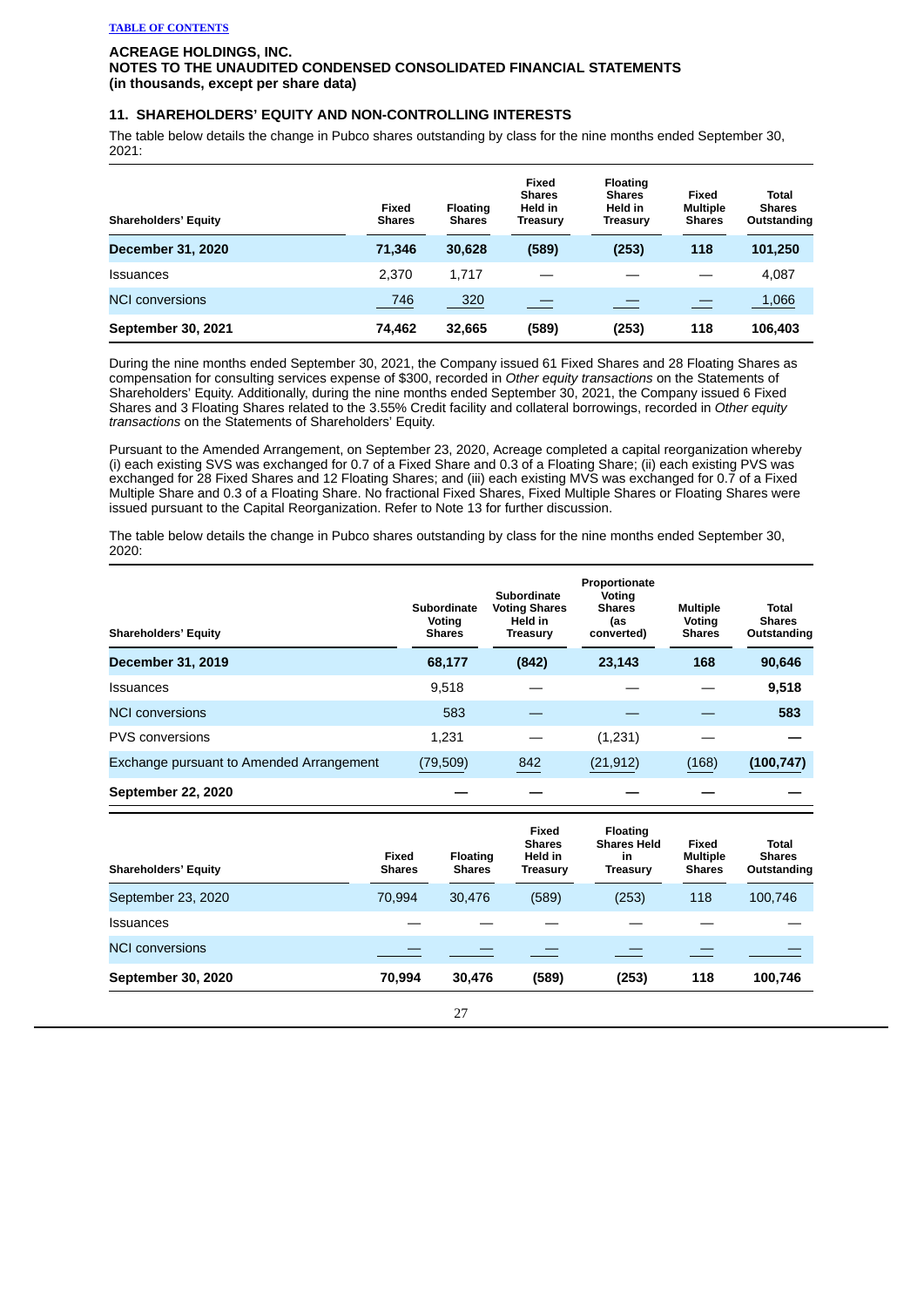*Warrants*

A summary of the warrants activity outstanding is as follows:

| Warrants                 |                        | <b>Nine Months Ended</b><br>September 30, 2021 |  |  |
|--------------------------|------------------------|------------------------------------------------|--|--|
|                          | Fixed<br><b>Shares</b> | Floating<br><b>Shares</b>                      |  |  |
| <b>Beginning balance</b> | 7,131                  | 3,087                                          |  |  |
| Granted                  |                        |                                                |  |  |
| <b>Expired</b>           |                        |                                                |  |  |
| <b>Ending balance</b>    | $\frac{7,131}{ }$      | $\frac{3,087}{ }$                              |  |  |

| Warrants                                     |                     | September 23,2020 to September 30,<br>2020 |            |  |
|----------------------------------------------|---------------------|--------------------------------------------|------------|--|
|                                              | <b>Fixed Shares</b> | <b>Floating Shares</b>                     | <b>SVS</b> |  |
| <b>Beginning balance</b>                     | 5,684               | 2,436                                      | 2,040      |  |
| Granted                                      |                     |                                            | 6,085      |  |
| Expired                                      |                     |                                            | (4)        |  |
| Modification pursuant to Amended Arrangement |                     |                                            | (8, 121)   |  |
| <b>Ending balance</b>                        | 5,684               | 2,436                                      |            |  |

On February 10, 2020, the Company raised \$27,887, net of issuance costs, from a private placement of 6,085 special warrants priced at \$4.93 per unit. Each special warrant was automatically exercised on March 2, 2020 for no additional consideration, into one unit comprised of one SVS and one SVS purchase warrant with an exercise price of \$5.80 and a five-year term. Pursuant to the Amended Arrangement, the exercise price was thereafter amended to \$4.00. Refer to Note 13 for further discussion. The Company evaluated the warrants for liability or equity classification in accordance with ASC 480 and determined that equity treatment was appropriate as the warrants only require settlement through the issuance of the Company's common stock, which are not redeemable, and do not represent an obligation to issue a variable number of shares. Accordingly, the special warrants were classified as equity and are not subject to remeasurement at each balance sheet date.

In November 2020, in connection with the senior secured credit term loan facility, the Company issued an aggregate of 1,557 Fixed Share Warrants with each Fixed Share Warrant exercisable for one Fixed Share and 698 Floating Share Warrants with each Floating Share Warrant exercisable for one Floating Share. The exercise price of each Fixed Share Warrant is \$3.15 and the exercise price of each Floating Share Warrant is \$3.01. The warrants are exercisable for a period of 4 years. Refer to Note 10 for further discussion.

Pursuant to the Amended Arrangement, the exercise price of all other warrants outstanding as of September 30, 2021 is \$17.50 and \$7.50 per Fixed Share and Floating Share, respectively. Refer to Note 13 for further discussion.

The weighted-average remaining contractual life of the special warrants outstanding is approximately 3 years. The aggregate intrinsic value for Fixed Share Warrants and Floating Share Warrants outstanding as of September 30, 2021 was nil and nil, respectively.

In connection with the RTO, the Company issued warrants to purchase Pubco shares at \$25 per share, which expire in November 2021. There was no aggregate intrinsic value for these warrants outstanding as of September 30, 2021 and 2020.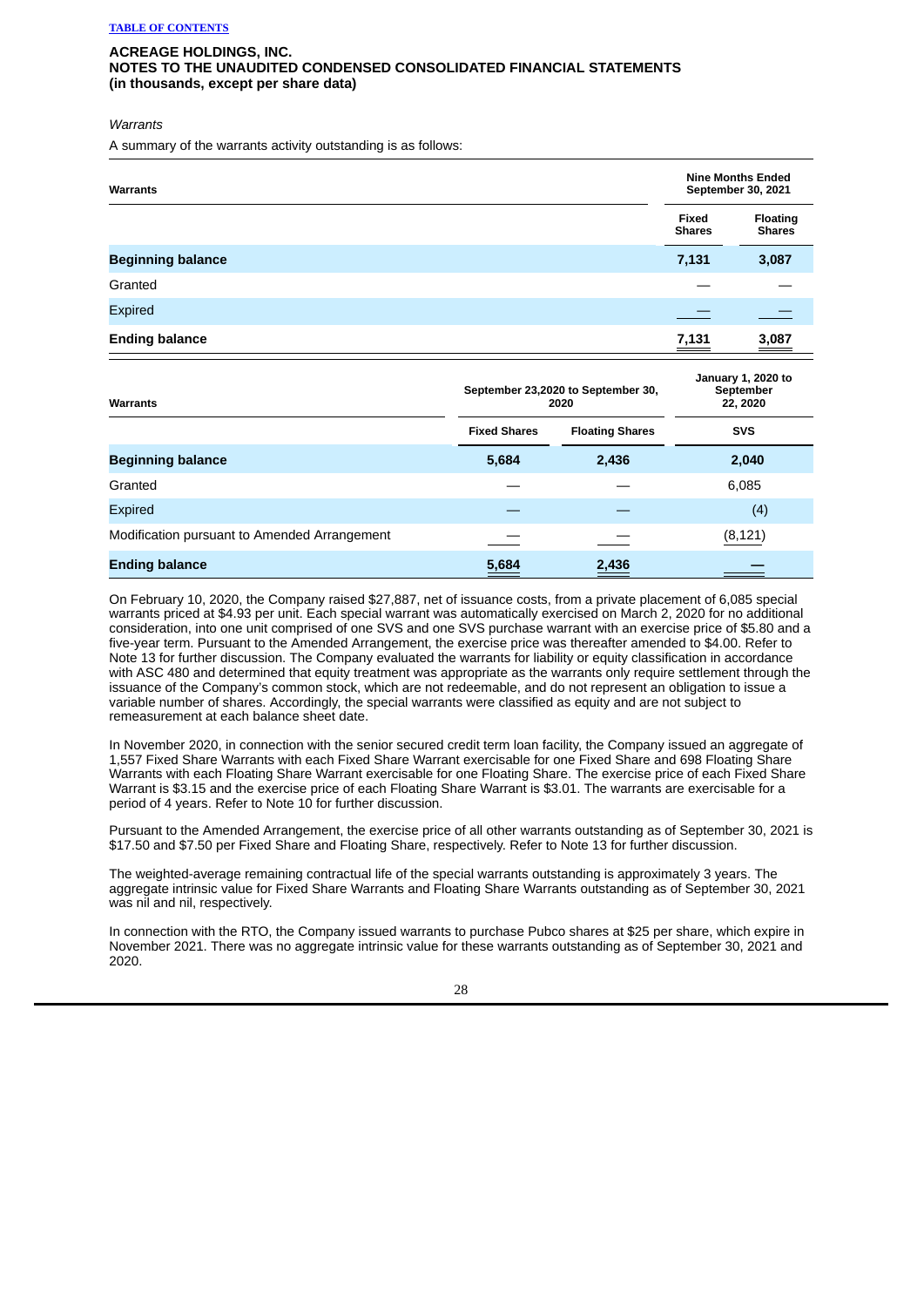### Non-controlling interests - convertible units

The Company has NCIs in consolidated subsidiaries USCo2 and HSCP. The non-voting shares of USCo2 and HSCP units make up substantially all of the NCI balance as of September 30, 2021 and are convertible for either 0.7 of a Fixed Share and 0.3 of a Floating Share of Pubco or cash, as determined by the Company. Summarized financial information of HSCP is presented below. USCo2 does not have discrete financial information separate from HSCP.

| <b>HSCP</b> net asset reconciliation  | September 30,<br>2021 | December 31,<br>2020 |
|---------------------------------------|-----------------------|----------------------|
| <b>Current assets</b>                 | \$95,688              | \$144,938            |
| Non-current assets                    | 406,428               | 410,269              |
| <b>Current liabilities</b>            | (42, 704)             | (80, 649)            |
| Non-current liabilities               | (160, 867)            | (171, 485)           |
| Other NCI balances                    | (713)                 | (742)                |
| Accumulated equity-settled expenses   | (223, 805)            | (206, 315)           |
| Net assets                            | \$74,027              | 96,016<br>\$         |
| HSCP/USCo2 ownership % of HSCP        | 17.31%                | 18.68%               |
| Net assets allocated to USCo2/HSCP    | 12,813<br>\$          | 17,936<br>\$         |
| Net assets attributable to other NCIs | 713                   | 742                  |
| <b>Total NCI</b>                      | 13,526<br>\$          | 18,678<br>\$         |

|                                                 | <b>Three Months Ended</b><br>September 30, |          | <b>Nine Months Ended</b><br>September 30, |            |
|-------------------------------------------------|--------------------------------------------|----------|-------------------------------------------|------------|
| <b>HSCP Summarized Statement of Operations</b>  | 2021                                       | 2020     | 2021                                      | 2020       |
| Net loss allocable to HSCP/USCo2                | (10, 052)                                  | (45,059) | (18, 882)                                 | (322, 129) |
| HSCP/USCo2 weighted average ownership % of HSCP | 17.57%                                     | 16.62%   | 17.80%                                    | 20.00%     |
| Net loss allocated to HSCP/USCo2                | (1,766)                                    | (7, 488) | (3, 361)                                  | (64, 426)  |
| Net loss allocated to other NCIs                | 5                                          |          | 14                                        | (515)      |
| Net loss attributable to NCIs                   | (1,761)                                    | (7, 488) | (3, 347)                                  | (64,941)   |

As of September 30, 2021, USCo2's non-voting shares owned approximately 0.52% of HSCP units. USCo2's capital structure is comprised of voting shares (approximately 71%), all of which are held by the Company, and of non-voting shares (approximately 29%) held by certain former HSCP members. Certain executive employees and profits interests holders own approximately 16.79% of HSCP units. The remaining 82.69% interest in HSCP is held by USCo and represents the members' equity attributable to shareholders of the parent.

During the nine months ended September 30, 2021 and 2020, the Company had several transactions with HSCP and USCo2 that changed its ownership interest in the subsidiaries but did not result in loss of control. These transactions included the redemption of HSCP and USCo2 convertible units for Pubco shares (as shown in the table below), and resulted in a \$862 and \$5,587 allocation from NCI to shareholders' equity for the nine months ended September 30, 2021 and 2020, respectively.

During the year ended December 31, 2020, Pubco, by way of Acreage CCF New Jersey, LLC, acquired 100% of the operations of CCF for total consideration of \$20,087. Pubco subsequently transferred the ownership of Acreage CCF New Jersey, LLC to HSCP by way of issuance of \$10,000 HSCP units at closing price.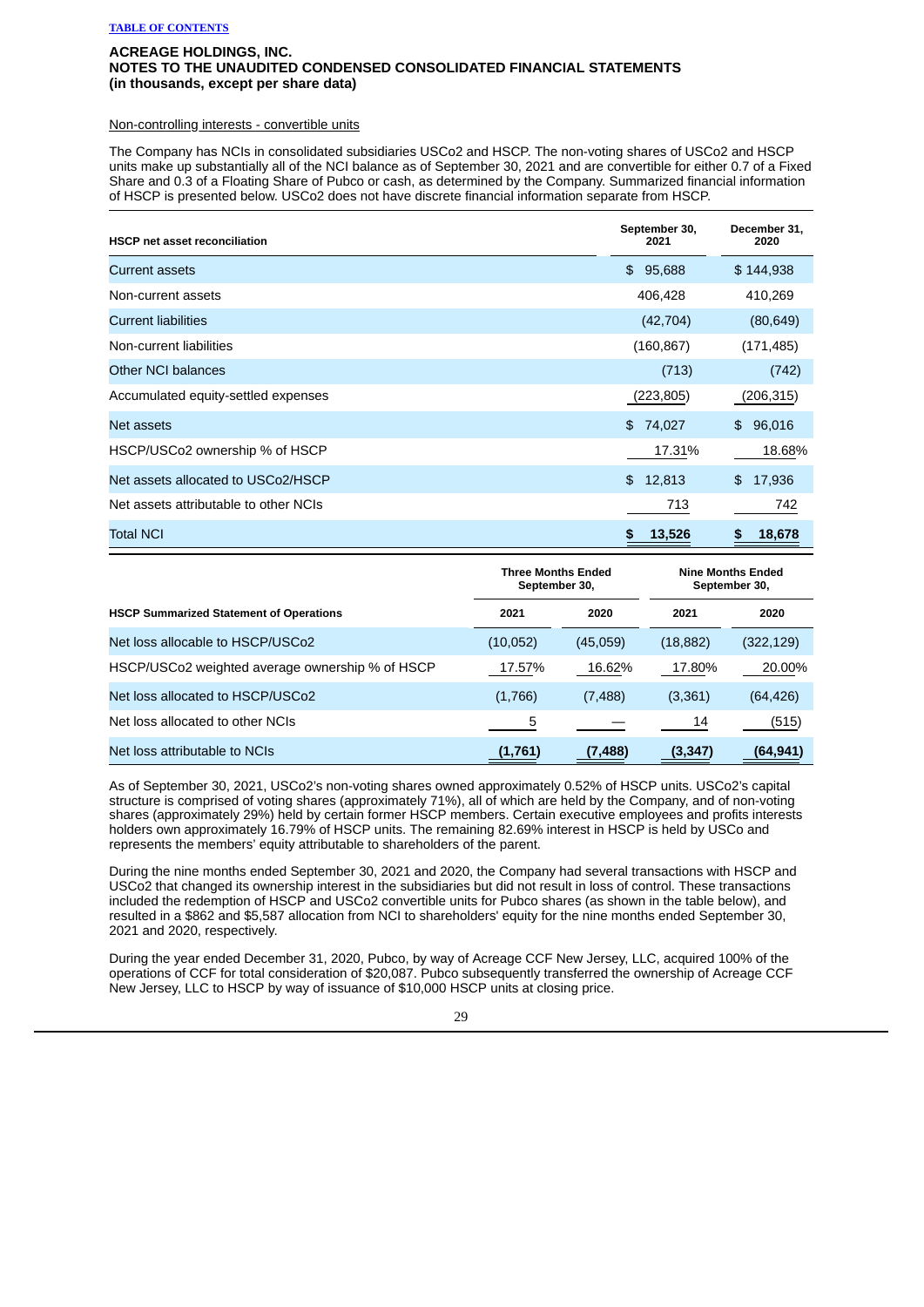A reconciliation of the beginning and ending amounts of convertible units is as follows:

|                              | <b>Nine Months Ended</b><br>September 30, |         |  |
|------------------------------|-------------------------------------------|---------|--|
| <b>Convertible Units</b>     | 2021                                      | 2020    |  |
| <b>Beginning balance</b>     | 24,142                                    | 25,035  |  |
| Vested LLC C-1s canceled     |                                           | (1,310) |  |
| LLC C-1s vested              |                                           | 1,000   |  |
| NCI units converted to Pubco | (1,066)                                   | (583)   |  |
| <b>Ending balance</b>        | 23,076                                    | 24,142  |  |

### **12. EQUITY-BASED COMPENSATION EXPENSE**

Equity-based compensation expense recognized in the Statements of Operations for the periods presented is as follows:

| <b>Three Months Ended</b><br>Equity-based compensation expense<br>September 30, |         |          | <b>Nine Months Ended</b><br>September 30, |          |
|---------------------------------------------------------------------------------|---------|----------|-------------------------------------------|----------|
|                                                                                 | 2021    | 2020     | 2021                                      | 2020     |
| Equity-based compensation - Plan                                                | \$3,506 | \$7.607  | \$11,168                                  | \$33,388 |
| Equity-based compensation - Plan (Plan of Arrangement Awards)(1)                | 662     | 2.688    | 6.023                                     | 14,680   |
| Equity-based compensation - other                                               |         | 150      |                                           | 17,301   |
| Total equity-based compensation expense                                         | \$4,168 | \$10,445 | \$17,191                                  | \$65,369 |

In accordance with the Prior Plan of Arrangement (as defined in Note 13) with Canopy Growth, awards were granted in July 2019, and amortized based on the vesting schedule set forth herein. (1)

### Amended Arrangement with Canopy Growth

On September 23, 2020, the Company announced the implementation of the Amended Arrangement (as defined in Note 13). Pursuant to the Amended Arrangement, the Company's articles have been amended to create new Fixed Shares, Floating Shares and Fixed Multiple Shares. Consequently, the Company's equity-based compensation was modified into new equity awards of the Company. Refer to Note 13 for further discussion.

### Equity-based compensation - Plan (Acreage Holdings, Inc. Omnibus Incentive Plan)

In connection with the RTO transaction, the Company's Board of Directors adopted an Omnibus Incentive Plan, as amended May 7, 2019 and June 19, 2019 and September 23, 2020 (the "Plan"), which permits the issuance of stock options, stock appreciation rights, stock awards, share units, performance shares, performance units and other stockbased awards up to an amount equal to 15% of the issued and outstanding Subordinate Voting Shares of the Company.

Pursuant to the Amended Arrangement, the Company retained the Plan described above, the upper limit of issuances being up to an amount equal to 15% of the issued and outstanding Fixed Shares and Floating Shares of the Company.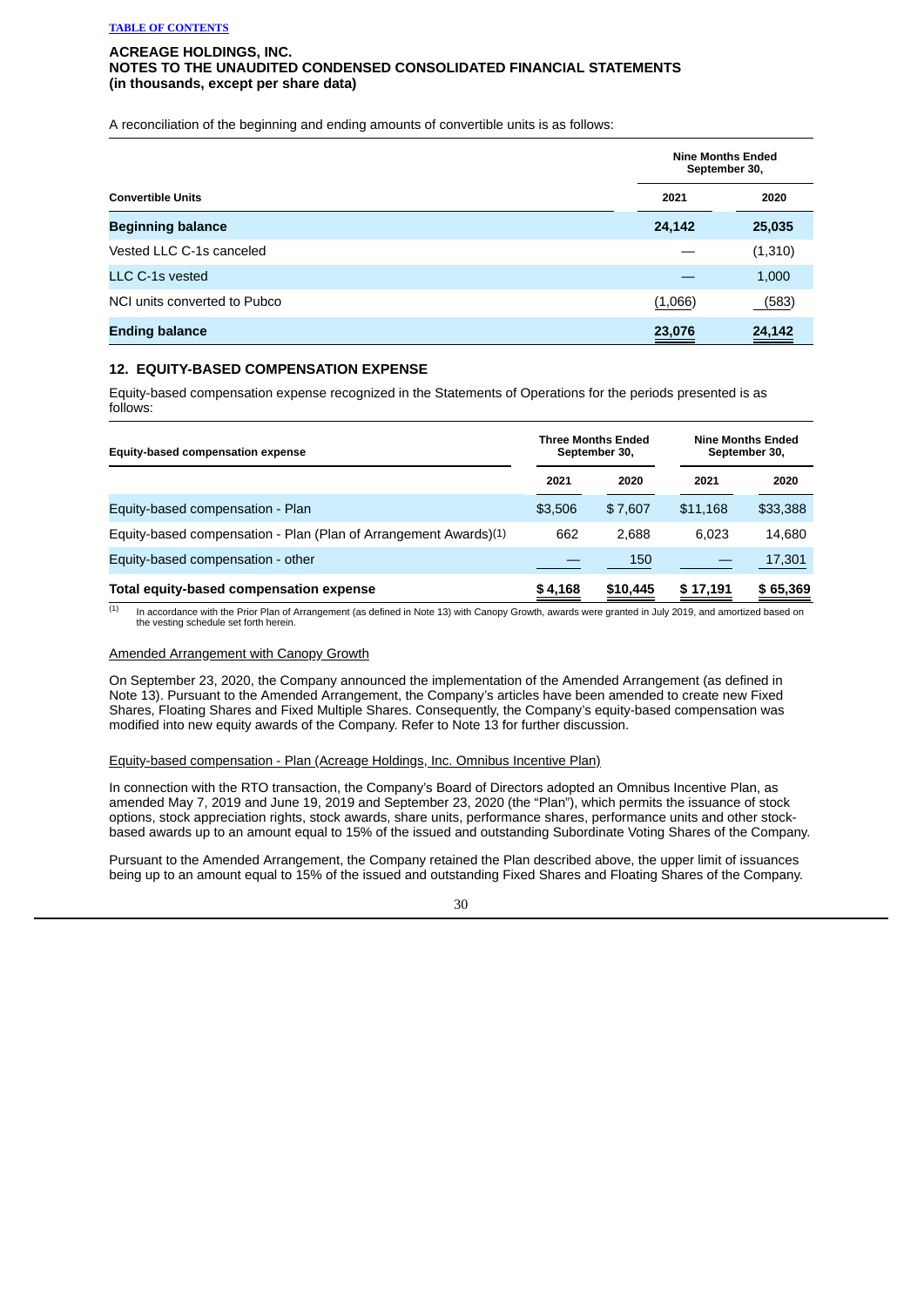*Restricted Share Units ("RSUs")*

|                                                                                      |             | Nine Months Ended September 30, 2021                  |                        |                                                       |  |  |
|--------------------------------------------------------------------------------------|-------------|-------------------------------------------------------|------------------------|-------------------------------------------------------|--|--|
|                                                                                      |             | <b>Fixed Shares</b>                                   | <b>Floating Shares</b> |                                                       |  |  |
| <b>Restricted Share Units</b><br>(Fair value information expressed in whole dollars) | <b>RSUs</b> | Weighted<br>Average<br>Grant<br>Date<br>Fair<br>Value | <b>RSUs</b>            | Weighted<br>Average<br>Grant<br>Date<br>Fair<br>Value |  |  |
| Unvested, beginning of the period $(1)$                                              | 5,119       | \$9.24                                                | 2,688                  | \$7.83                                                |  |  |
| Granted                                                                              | 993         | \$3.02                                                | 385                    | \$2.57                                                |  |  |
| Forfeited                                                                            | (399)       | \$3.70                                                | (152)                  | \$3.71                                                |  |  |
| Vested                                                                               | (2,178)     | \$10.13                                               | (1, 410)               | \$7.45                                                |  |  |
| Unvested, end of period                                                              | 3,535       | \$7.57                                                | 1,511                  | \$7.26                                                |  |  |
| Vested and unreleased                                                                | 86          | \$14.95                                               | 246                    | \$3.97                                                |  |  |
| Outstanding, end of period                                                           | 3,621       | 7.74<br>\$                                            | 1,757                  | \$6.80                                                |  |  |

RSUs of the Company generally vest over a period of three years and RSUs granted to certain executives vest based on achievement of specific performance conditions. In certain situations for specified individuals, RSUs vest on an accelerated basis on separation. The fair value for RSUs are based on the Company's share price on the date of the grant. The Company recorded \$3,092 and \$14,044 as compensation expense during the three and nine months ended September 30, 2021, respectively. The fair value of RSUs vested during the three and nine months ended September 30, 2021 was \$718 and \$15,045, respectively.

The total weighted average remaining contractual life and aggregate intrinsic value of unvested RSUs at September 30, 2021 was approximately 2 years and \$10,992, respectively. Unrecognized compensation expense related to these awards at September 30, 2021 was \$31,591 and is expected to be recognized over a weighted average period of approximately 2 years.

There were 86 Fixed RSUs and 246 Floating RSUs that were pending delivery or deferred as of September 30, 2021.

*(1) Equity-based compensation - Plan (Plan of Arrangement Awards)*

Included within the RSUs during the three and nine months ended September 30, 2021 are "Plan of Arrangement Awards" issued in connection with the RSUs which were granted in June and July 2019:

On June 27, 2019, pursuant to the Original Arrangement Agreement (as defined in Note 13), 4,909 RSUs were awarded in total to five executive employees under the Plan. These awards vest as follows: 25% in June 2020, 25% in June 2021 and 50% three months following the Acquisition (as defined in Note 13). The Company recorded nil and \$3,494 as compensation expense during the three and nine months ended September 30, 2021, respectively, in connection with these awards. A discount for lack of marketability was applied that correlates to the period of time certain of these shares are subject to restriction.

On July 31, 2019, the Company issued 1,778 RSUs to employees with unvested RSUs and stock options ("make-whole awards") as at the date of the Option Premium payment (as defined in Note 13). The RSUs were issued to provide additional incentive for employees that were not eligible to receive the full Option Premium and were subject to the same vesting terms as the unvested options and RSUs held as of the grant date. The Company recorded \$662 and \$2,529 as compensation expense during the three and nine months ended September 30, 2021, respectively, in connection with these awards.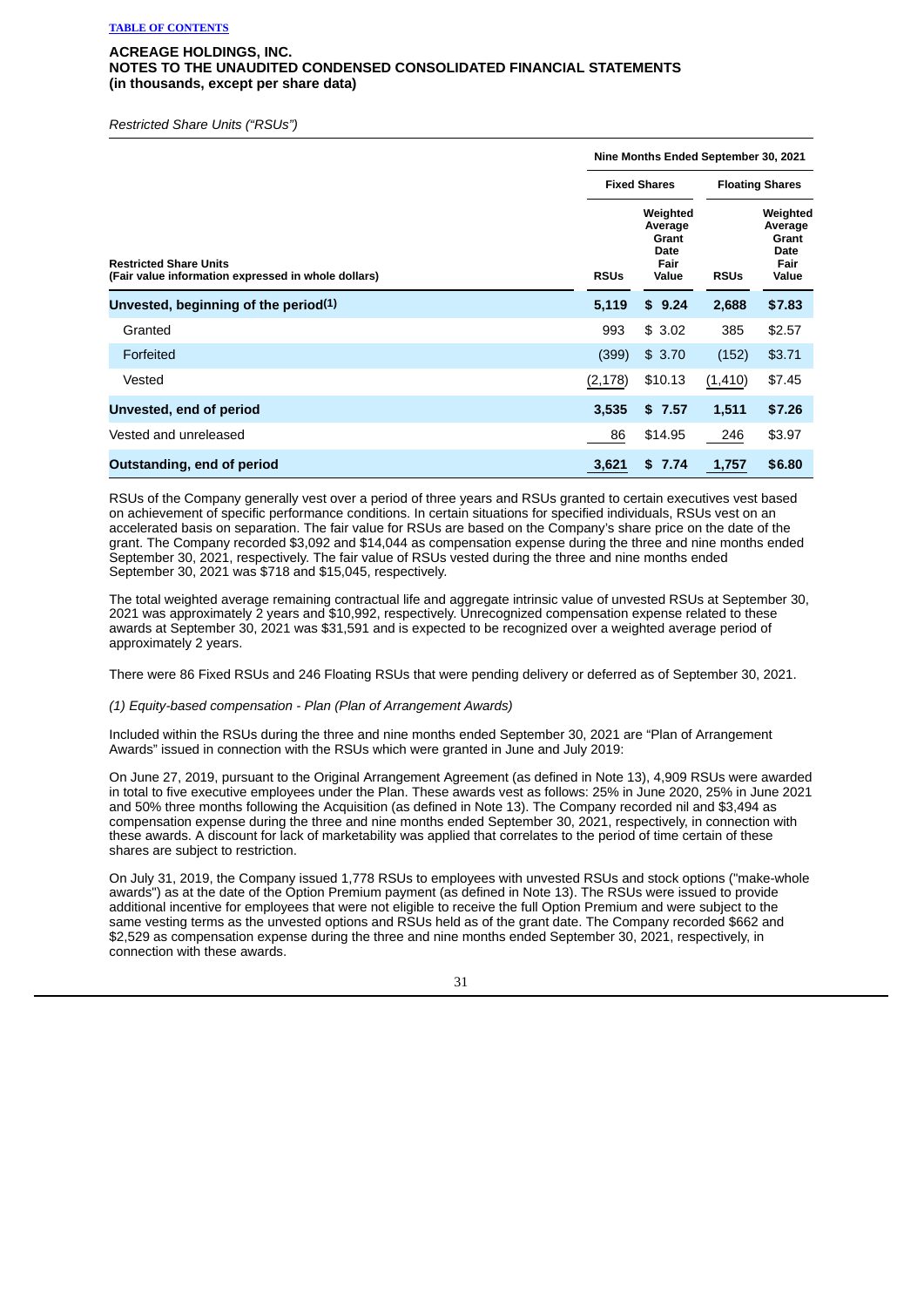*Stock options*

|                                                                     | Nine Months Ended September 30, 2021 |                                          |                |                                          |  |  |
|---------------------------------------------------------------------|--------------------------------------|------------------------------------------|----------------|------------------------------------------|--|--|
|                                                                     |                                      | <b>Fixed Shares</b>                      |                | <b>Floating Shares</b>                   |  |  |
| <b>Stock Options</b><br>(Exercise price expressed in whole dollars) | <b>Options</b>                       | Weighted<br>Average<br>Exercise<br>Price | <b>Options</b> | Weighted<br>Average<br>Exercise<br>Price |  |  |
| Options outstanding, beginning of period                            | 1,556                                | \$11.18                                  | 1,818          | \$3.12                                   |  |  |
| Granted                                                             | 45                                   | 6.28                                     | 636            | 2.98                                     |  |  |
| Forfeited                                                           | (71)                                 | 10.39                                    | (35)           | 4.23                                     |  |  |
| Exercised                                                           |                                      |                                          |                |                                          |  |  |
| Options outstanding, end of period                                  | 1,530                                | \$11.07                                  | 2,419          | \$3.06                                   |  |  |
|                                                                     |                                      |                                          |                |                                          |  |  |
| Options exercisable, end of period                                  | 983                                  | \$14.70                                  | 1.463          | \$3.27                                   |  |  |

Stock options of the Company generally vest over a period of three years and options granted to certain executives vest based on achievement of specific performance conditions. Stock options of the Company have an expiration period of 5 or 10 years from the date of grant. The weighted average contractual life remaining for options outstanding and exercisable as of September 30, 2021 was approximately 6 years. The Company recorded \$1,076 and \$3,147 as compensation expense during the three and nine months ended September 30, 2021, respectively, in connection with these awards. As of September 30, 2021, unamortized expense related to stock options totaled \$2,106 and is expected to be recognized over a weighted-average period of approximately 1 year. As of September 30, 2021, the aggregate intrinsic value for unvested options was \$2.3, and the aggregate intrinsic value for vested and exercisable was \$2.3.

## *Equity-based compensation - other*

#### *HSCP C-1 Profits Interests Units ("Profits Interests")*

These membership units qualify as profits interests for U.S. federal income tax purposes and were accounted for in accordance with ASC 718, Compensation - Stock Compensation. HSCP amortizes awards over the related service periods and until awards are fully vested.

The Company recorded \$70 as compensation expense in connection with these awards during the nine months ended September 30, 2020. The fair value of Profits Interests vested during the nine months ended September 30, 2020 was \$1,239.

As of September 30, 2020, all Profits Interests were fully vested.

#### *Restricted Shares ("RSs")*

In connection with the Company's acquisition of Form Factory during 2019, 1,369 restricted shares with a grant date fair value of \$20.45 were issued to former employees of Form Factory subject to future service conditions, which fully vest 24 months from the acquisition date. The fair value for RSs is based on the Company's share price on the date of the grant. The Company recorded compensation expense of \$1,704 and \$17,081 during the three and nine months ended September 30, 2020, respectively, in connection with these awards.

As of December 31, 2020, all RSs were fully vested.

### **13. COMMITMENTS AND CONTINGENCIES**

**Commitments** 

The Company provides revolving lines of credit to several of its portfolio companies. Refer to Note 6 for further discussion.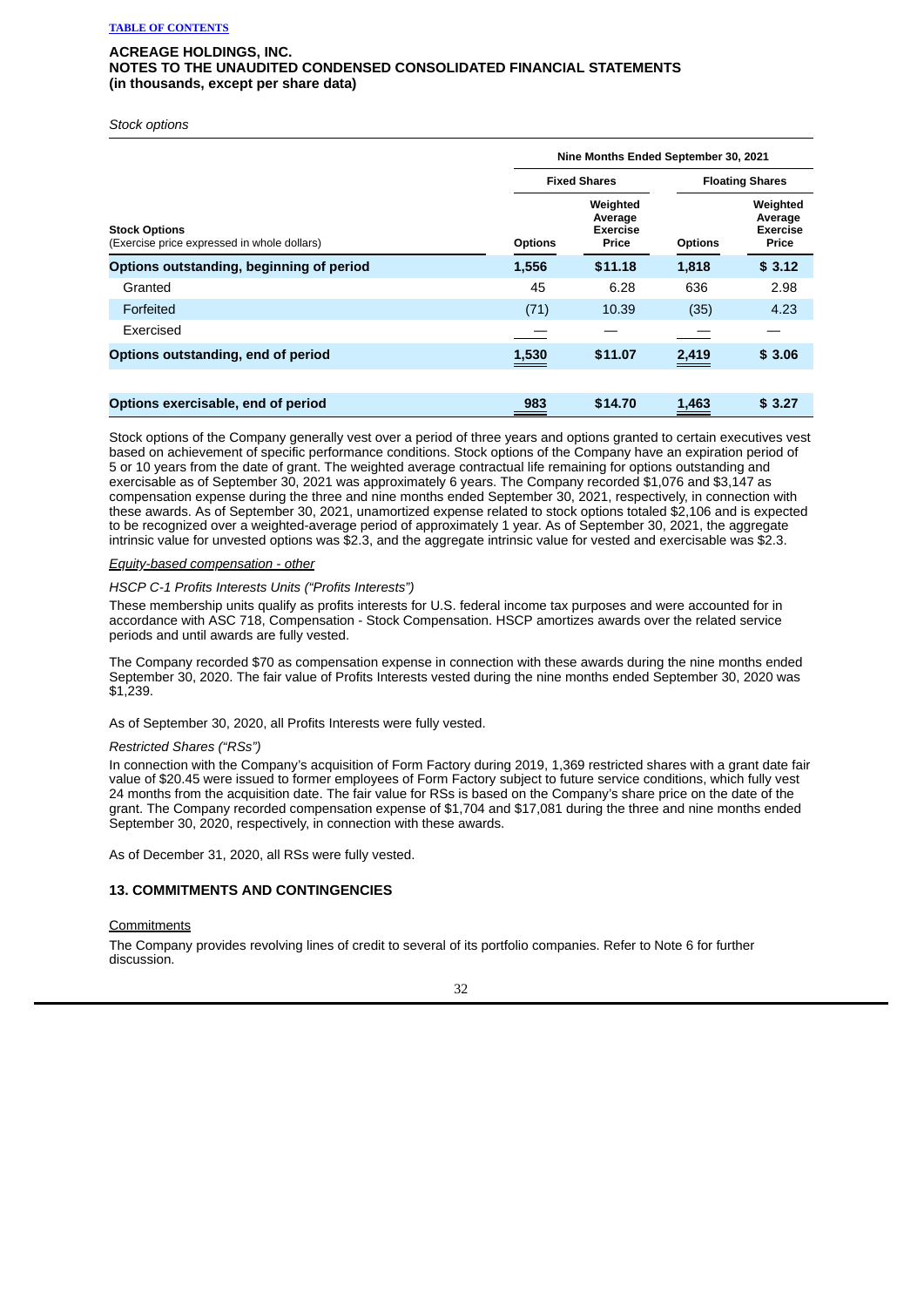#### *Prior Plan of Arrangement with Canopy Growth*

On June 19, 2019, the shareholders of the Company and of Canopy Growth separately approved the proposed plan of arrangement (the "Prior Plan of Arrangement") involving the two companies, and on June 21, 2019, the Supreme Court of British Columbia granted a final order approving the Prior Plan of Arrangement. Effective June 27, 2019, the articles of the Company were amended pursuant to the Prior Plan of Arrangement to provide that, upon the occurrence (or waiver by Canopy Growth) of the Triggering Event, subject to the satisfaction of the conditions set out in the arrangement agreement entered into between Acreage and Canopy Growth on April 18, 2019, as amended on May 15, 2019 (the "Original Arrangement Agreement"), Canopy Growth will acquire (the "Acquisition") all of the issued and outstanding shares in the capital of the Company (each, an "Acreage Share"). Under the terms of the Original Arrangement Agreement, holders of Acreage Shares and certain securities convertible or exchangeable into SVS as of the close of business on June 26, 2019, received approximately \$2.63, being their pro rata portion (on an as converted to SVS basis) of \$300,000 (the "Option Premium") paid by Canopy Growth.

HSCP unit holders are required to convert their units within three years following the closing of the Acquisition as will holders of non-voting shares of USCo2.

#### *Second Amendment to the Arrangement Agreement with Canopy Growth*

On June 24, 2020, Acreage and Canopy Growth entered into a proposal agreement (the "Proposal Agreement") which set out, among other things, the terms and conditions upon which the parties were proposing to enter into an amending agreement (the "Amending Agreement") to amend the Original Arrangement Agreement, amend and restate the Prior Plan of Arrangement (the "Amended Plan of Arrangement") and implement the Amended Plan of Arrangement pursuant to the Business Corporations Act (British Columbia). The effectiveness of the amendment to the Original Arrangement Agreement and the implementation of the Amended Plan of Arrangement was subject to the conditions set out in the Proposal Agreement, which included, among others, approval by (i) the Supreme Court of British Columbia at a hearing upon the procedural and substantive fairness of the terms and conditions of the Amended Arrangement; and (ii) the shareholders of Acreage as required by applicable corporate and securities laws.

Following the satisfaction of various conditions set forth in the Proposal Agreement, on September 23, 2020, Acreage and Canopy Growth entered into the Amending Agreement (and together with the Original Arrangement Agreement and any further amendments thereto, the "Arrangement Agreement") and implemented the Amended Arrangement effective at 12:01 a.m. (Vancouver time) (the "Amendment Time") on September 23, 2020 (the "Amendment Date"). Pursuant to the Amended Plan of Arrangement, Canopy Growth made a cash payment of \$37,500 which was delivered to Acreage's shareholders and certain holders of securities convertible or exchangeable into shares of Acreage. Acreage also completed a capital reorganization (the "Capital Reorganization") effective as of the Amendment Time whereby: (i) each existing SVS was exchanged for 0.7 of a Fixed Share and 0.3 of a Floating Share; (ii) each issued and outstanding PVS was exchanged for 28 Fixed Shares and 12 Floating Shares; and (iii) each issued and outstanding MVS was exchanged for 0.7 of a Fixed Multiple Share and 0.3 of a Floating Share.

At the Amendment Time, on the terms and subject to the conditions of the Amended Plan of Arrangement, each option, restricted share unit, compensation option and warrant to acquire existing SVS that was outstanding immediately prior to the Amendment Time, was exchanged for a replacement option, restricted stock unit, compensation option or warrant, as applicable, to acquire Fixed Shares (a "Fixed Share Replacement Security") and a replacement option, restricted stock unit, compensation option or warrant, as applicable, to acquire Floating Shares (a "Floating Share Replacement Security") in order to account for the Capital Reorganization.

Pursuant to the Amended Plan of Arrangement, upon the occurrence or waiver (at the discretion of Canopy Growth) of the Triggering Event (the "Triggering Event Date"), Canopy Growth will, subject to the satisfaction or waiver of certain closing conditions set out in the Arrangement Agreement: (i) acquire all of the issued and outstanding Fixed Shares (following the mandatory conversion of the Fixed Multiple Shares into Fixed Shares) on the basis of 0.3048 of a common share of Canopy Growth (each whole common share, a "Canopy Growth Share") for each Fixed Share held (the "Fixed Exchange Ratio") at the time of the acquisition of the Fixed Shares (the "Acquisition Time"), subject to adjustment in accordance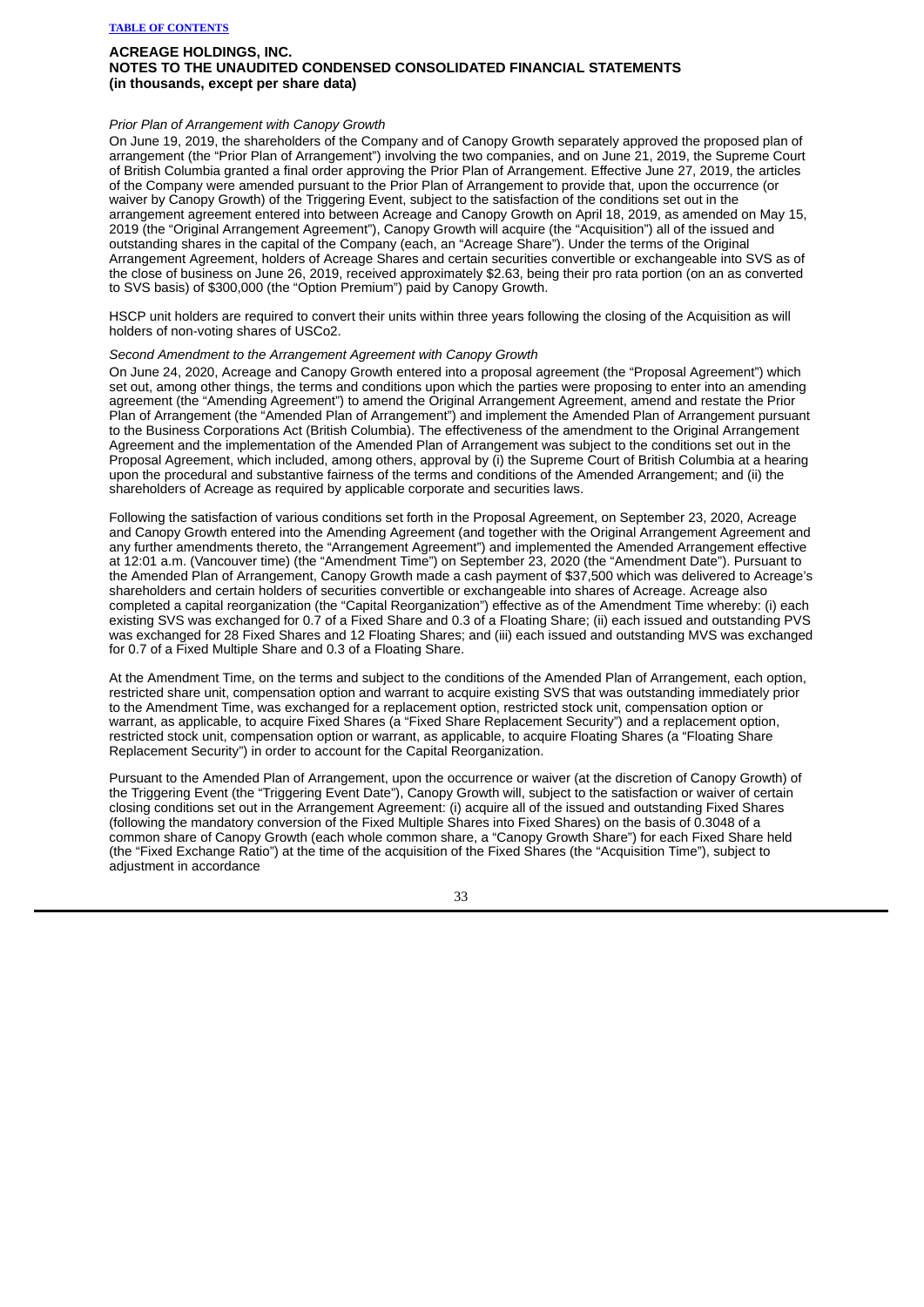with the terms of the Amended Plan of Arrangement (the "Canopy Call Option"); and (ii) have the right (but not the obligation) (the "Floating Call Option"), exercisable for a period of 30 days following the Triggering Event Date to acquire all of the issued and outstanding Floating Shares at a price to be determined based upon the 30 day volume-weighted average trading price of the Floating Shares, subject to a minimum price of \$6.41, as may be adjusted in accordance with the terms of the Amended Plan of Arrangement, to be payable, at the option of Canopy Growth, in cash, Canopy Growth Shares or a combination thereof. If any portion is paid in Canopy Growth Shares, the number of Canopy Growth Shares to be exchanged for each Floating Share shall be determined on the basis of a 30 day volume-weighted average calculation using the Floating Shares (the "Floating Ratio"). The closing of the acquisition of the Floating Shares pursuant to the Floating Call Option, if exercised, will take place concurrently with the closing of the acquisition of the Fixed Shares pursuant to the Canopy Call Option, if exercised. The Canopy Call Option and the Floating Call Option will expire 10 years from the Amendment Time.

At the Acquisition Time, on the terms and subject to the conditions of the Amended Plan of Arrangement, each Fixed Share Replacement Security will be exchanged for a replacement option, restricted stock unit, compensation option or warrant, as applicable, to acquire from Canopy Growth such number of Canopy Growth Shares as is equal to: (i) the number of Fixed Shares that were issuable upon exercise of such Fixed Share Replacement Security immediately prior to the Acquisition Time, multiplied by (ii) the Fixed Exchange Ratio in effect immediately prior to the Acquisition Time (provided that if the foregoing would result in the issuance of a fraction of a Canopy Growth Share, then the number of Canopy Growth Shares to be issued will be rounded down to the nearest whole number).

In the event that the Floating Call Option is exercised and Canopy Growth acquires the Floating Shares at the Acquisition Time, on the terms and subject to the conditions of the Amended Plan of Arrangement, each Floating Share Replacement Security will be exchanged for a replacement option, restricted stock unit, compensation option or warrant, as applicable, to acquire from Canopy Growth such number of Canopy Growth Shares as is equal to: (i) the number of Floating Shares that were issuable upon exercise of such Floating Share Replacement Security immediately prior to the Acquisition Time, multiplied by (ii) the Floating Ratio (provided that if the foregoing would result in the issuance of a fraction of a Canopy Growth Share, then the number of Canopy Growth Shares to be issued will be rounded down to the nearest whole number).

In the event that the Floating Call Option is exercised and Canopy Growth acquires the Floating Shares at the Acquisition Time, Acreage will be a wholly-owned subsidiary of Canopy Growth.

The Arrangement Agreement, also provides for, among other things, amendments to the definition of Purchaser Approved Share Threshold (as defined therein) to change the number of shares of Acreage available to be issued by Acreage without an adjustment in the Fixed Exchange Ratio such that Acreage may issue a maximum of 32,700 shares (or convertible securities in proportion to the foregoing), which will include (i) Fixed or Floating Shares Options or Fixed or Floating Shares RSUs to purchase a maximum of 3,700 Fixed or Floating Shares which are to be issued pursuant to the Omnibus Incentive Plan (the "Plan Shares"); (ii) 8,700 Floating Shares other than the Plan Shares; and (iii) 20,300 Fixed Shares. Notwithstanding the foregoing, the Amending Agreement provides that Acreage may not issue any equity securities, without Canopy Growth's prior consent, other than: (i) upon the exercise or conversion of convertible securities outstanding as of the Amendment Date; (ii) contractual commitments existing as of the Amendment Date; (iii) the Plan Shares; (iv) the issuance of up to \$3,000 worth of Fixed Shares pursuant to an at-themarket offering to be completed no more than four times during any one-year period; (v) the issuance of up to 500 Fixed Shares in connection with debt financing transactions that are otherwise in compliance with the terms of the Arrangement Agreement, as amended by the Amending Agreement; or (vi) pursuant to one private placement or public offering of securities during any one-year period for aggregate gross proceeds of up to \$20,000, subject to specific limitations as set out in the Amending Agreement.

In addition, the Arrangement Agreement provides for, among other things: (i) various Canopy Growth rights that extend beyond the Acquisition Date and continue until Canopy Growth ceases to hold at least 35% of the issued and outstanding Acreage shares (such date being the "End Date"), including, among others, rights to nominate a majority of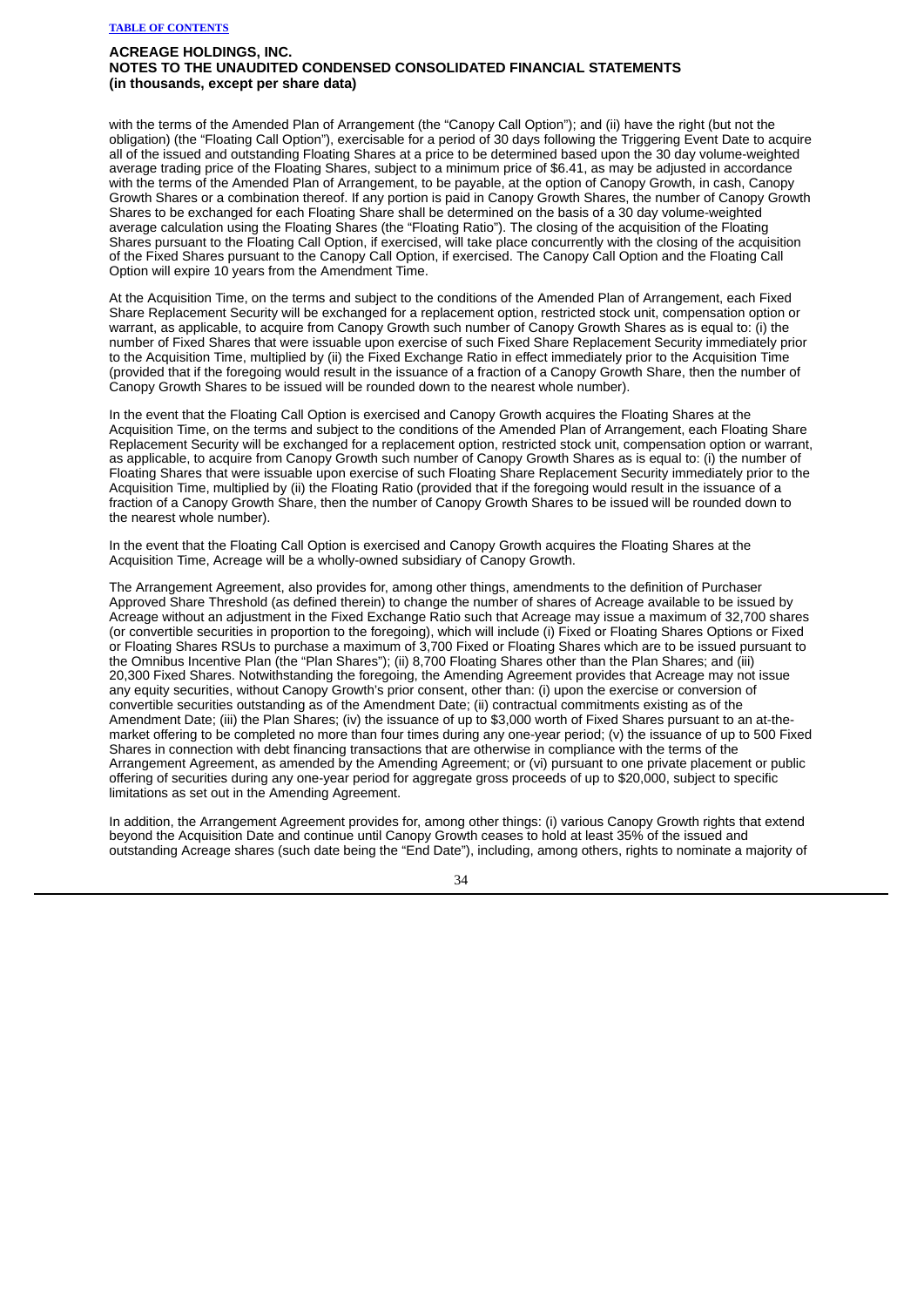Acreage's Board of Directors (the "Acreage Board") following the Acquisition Time, restrictions on Acreage's ability to incur certain indebtedness without Canopy Growth's consent; (ii) restrictive covenants in respect of the business conduct in favor of Canopy Growth; (iii) termination of non-competition and exclusivity rights granted to Acreage by Canopy Growth in the Arrangement Agreement in the event that Acreage does not meet certain specified financial targets on an annual basis during the term of the Canopy Call Option as further described below; (iv) implementation of further restrictions on Acreage's ability to operate its business, including its ability to hire certain employees or make certain payments or incur any non-trade-payable debt without Canopy Growth's consent in the event that Acreage does not meet certain specified financial targets on a quarterly basis during the term of the Canopy Call Option as further described below; and (v) termination of the Arrangement Agreement and Canopy Growth's obligation to complete the acquisition of the Fixed Shares pursuant to the Canopy Call Option in the event that Acreage does not meet certain specified financial targets in the trailing 12 month period as further described below. Each of the financial targets referred to above is specified in the Amending Agreement and related to the performance of Acreage relative to a business plan for Acreage for each fiscal year ended December 31, 2020 through December 31, 2029 set forth in the Proposal Agreement (the "Initial Business Plan").

The Arrangement Agreement precludes Acreage from entering into any contract in respect of Company Debt (as defined therein) if, among other restrictions: (i) such contract would be materially inconsistent with market standards for companies operating in the United States cannabis industry; (ii) such contract prohibits a prepayment of the principal amount of such Company Debt, requires a make-whole payment for the interest owing during the remainder of the term of such contract or charges a prepayment fee in an amount greater than 3.0% of the principal amount to be repaid; (iii) such contract would provide for interest payments to be paid through the issuance of securities as opposed to cash; or (iv) such contract has a principal amount of more than \$10,000 or a Cost of Capital (as defined in the Amending Agreement) that is greater than 30.0% per annum; provided that, if such Company Debt is fully secured by cash in a blocked account, the Cost of Capital may not be greater than 3.0% per annum. Notwithstanding the foregoing, Canopy Growth's consent will not be required for Acreage or any of its subsidiaries to enter into a maximum of two transactions for Company Debt that would require consent based on the foregoing during any one-year period, in accordance with the following terms: (i) the principal amount of the Company Debt per transaction may not exceed \$10,000, (ii) the Company Debt is not convertible into any securities; and (iii) the contract does not provide for the issuance of more than 500 Acreage shares (or securities convertible into or exchangeable for 500 Acreage shares).

The Arrangement Agreement also provides for certain financial reporting obligations and that Acreage may not nominate or appoint any new director or appoint any new officer that does not meet certain specified criteria. The Amending Agreement also requires Acreage to submit a business plan to Canopy Growth on a quarterly basis that complies with certain specified criteria, including the Initial Business Plan. In the event that Acreage has not satisfied: (i) 90% of the minimum revenue and earnings targets set forth in the Initial Business Plan measured on a quarterly basis, certain additional restrictive covenants will become operative as austerity measures for Acreage's business; (ii) 80% of the minimum revenue and earnings targets set forth in the Initial Business Plan, as determined on an annual basis, certain restrictive covenants applicable to Canopy Growth under the Arrangement Agreement will cease to apply in order to permit Canopy Growth to acquire, or conditionally acquire, a competitor of Acreage in the United States should it wish to do so; and (iii) 60% of the minimum revenue and earnings targets set forth in the Initial Business Plan for the trailing 12 month period ending on the date that is 30 days prior to the proposed Acquisition Time, a material adverse impact will be deemed to have occurred for purposes of Section 6.2(2)(h) of the Arrangement Agreement and Canopy Growth will not be required to complete the acquisition of the Fixed Shares pursuant to the Canopy Call Option.

The Arrangement Agreement also requires Acreage to limit its operations to the Identified States (as defined therein). In connection with the execution of the Proposal Agreement, Acreage was provided with consent from Canopy Growth to divest of all assets outside of the Identified States (the "Non-Core Divestitures").

In addition, the Arrangement Agreement includes certain covenants that will apply following the Acquisition Time until the earlier of the date on which the Floating Shares are acquired by Canopy Growth or the End Date. Such covenants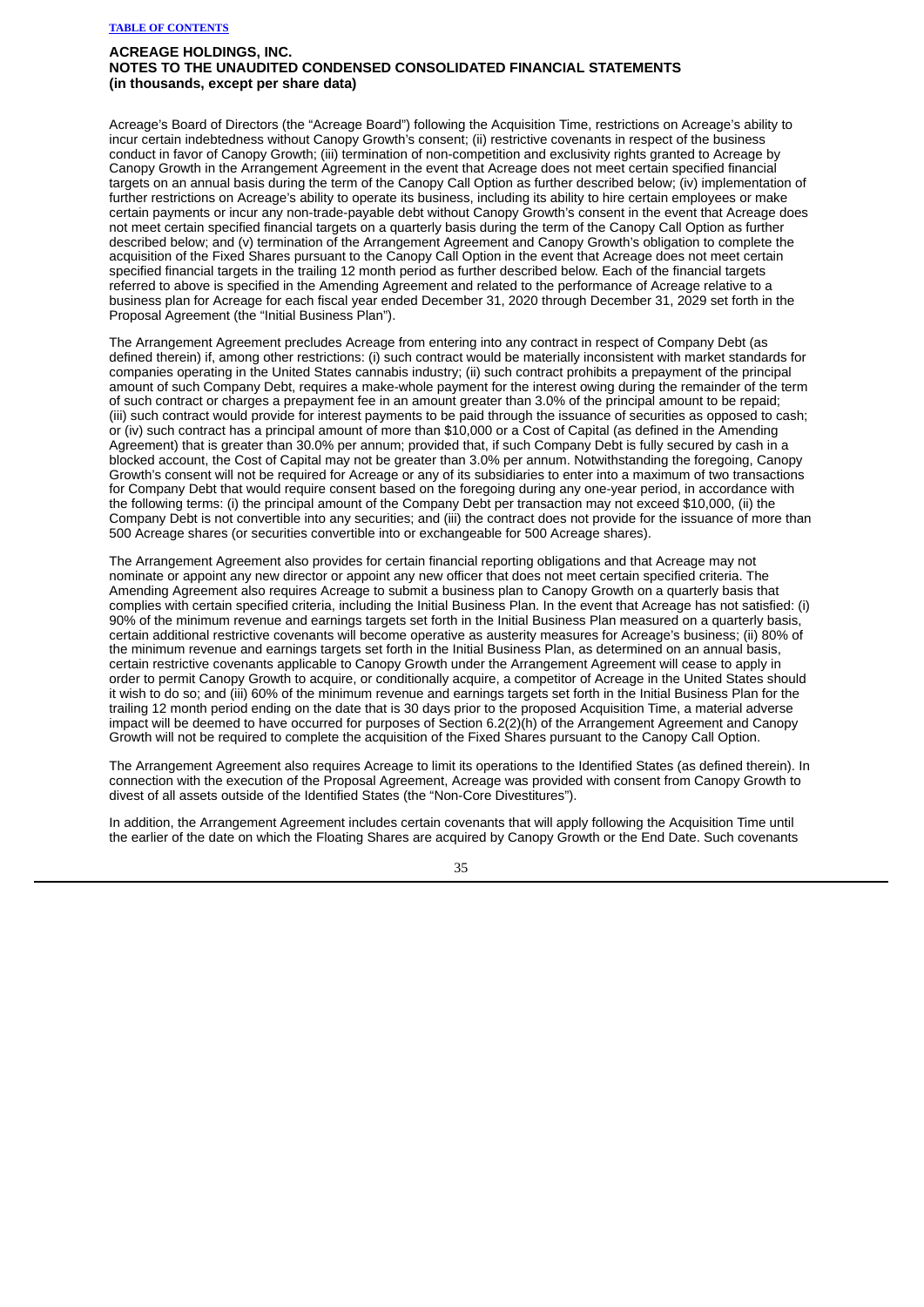include, among others, pre-emptive rights and top-up rights in favor of Canopy Growth, restrictions on M&A activities, approval rights for Acreage's quarterly business plan, nomination rights for a majority of the directors on the Acreage Board and certain audit and inspection rights.

### *Debenture*

In connection with the implementation of the Amended Arrangement, pursuant to a secured debenture dated September 23, 2020 (the "Debenture") issued by Universal Hemp, LLC, an affiliate of Acreage that operates solely in the hemp industry in full compliance with all applicable laws (the "Borrower"), to 11065220 Canada Inc., an affiliate of Canopy Growth (the "Lender"), the Lender agreed to provide a loan of up to \$100,000 (the "Loan"), \$50,000 of which was advanced on the Amendment Date (the "Initial Advance"), and \$50,000 of the Loan will be advanced in the event that the following conditions, among others, are satisfied: (a) the Borrower's EBITDA (as defined in the Debenture) for any 90 day period is greater than or equal to 2.0 times the interest costs associated with the Initial Advance; and (b) the Borrower's business plan for the 12 months following the applicable 90 day period supports an Interest Coverage Ratio (as defined in the Debenture) of at least 2.00:1.

The principal amount of the Loan will bear interest from the date of advance, compounded annually, and be payable on each anniversary of the date of the Debenture in cash in U.S. dollars at a rate of 6.1% per annum. The Loan will mature 10 years from the date of the Initial Advance.

The Loan must be used exclusively for U.S. hemp-related operations and on the express condition that such amount will not be used, directly or indirectly, in connection with or for the operation or benefit of any of the Borrower's affiliates other than subsidiaries of the Borrower exclusively engaged in U.S. hemp-related operations and not directly or indirectly, towards the operation or funding of any activities that are not permissible under applicable law. The Loan proceeds must be segregated in a distinct bank account and detailed records of debits to such distinct bank account will be maintained by the Borrower.

No payment due and payable to the Lender by the Borrower pursuant to the Debenture may be made using funds directly or indirectly derived from any cannabis or cannabis-related operations in the United States, unless and until the Triggering Event Date.

The Debenture includes usual and typical events of default for a financing of this nature, including, without limitation, if: (i) Acreage is in breach or default of any representation or warranty in any material respect pursuant to the Arrangement Agreement; (ii) the Non-Core Divestitures are not completed within 18 months from the Amendment Date; and (iii) Acreage fails to perform or comply with any covenant or obligation in the Arrangement Agreement which is not remedied within 30 days after written notice is given to the Borrower by the Lender. The Debenture also includes customary representations and warranties, positive covenants and negative covenants of the Borrower.

### *Surety bonds*

The Company has indemnification obligations with respect to surety bonds primarily used as security against nonperformance in the amount of \$5,000 as of September 30, 2021, for which no liabilities are recorded on the Statements of Financial Position.

The Company is subject to other capital commitments and similar obligations. As of September 30, 2021 and 2020, such amounts were not material.

#### **Contingencies**

As of September 30, 2021, the Company had consulting fees payable in Fixed Shares and Floating Shares which are contingent upon successful acquisition of certain state cannabis licenses. The Company had maximum obligations of \$8,750 and 238 Fixed Shares and 102 Floating Shares. No reserve for the contingencies has been recorded as of September 30, 2021.

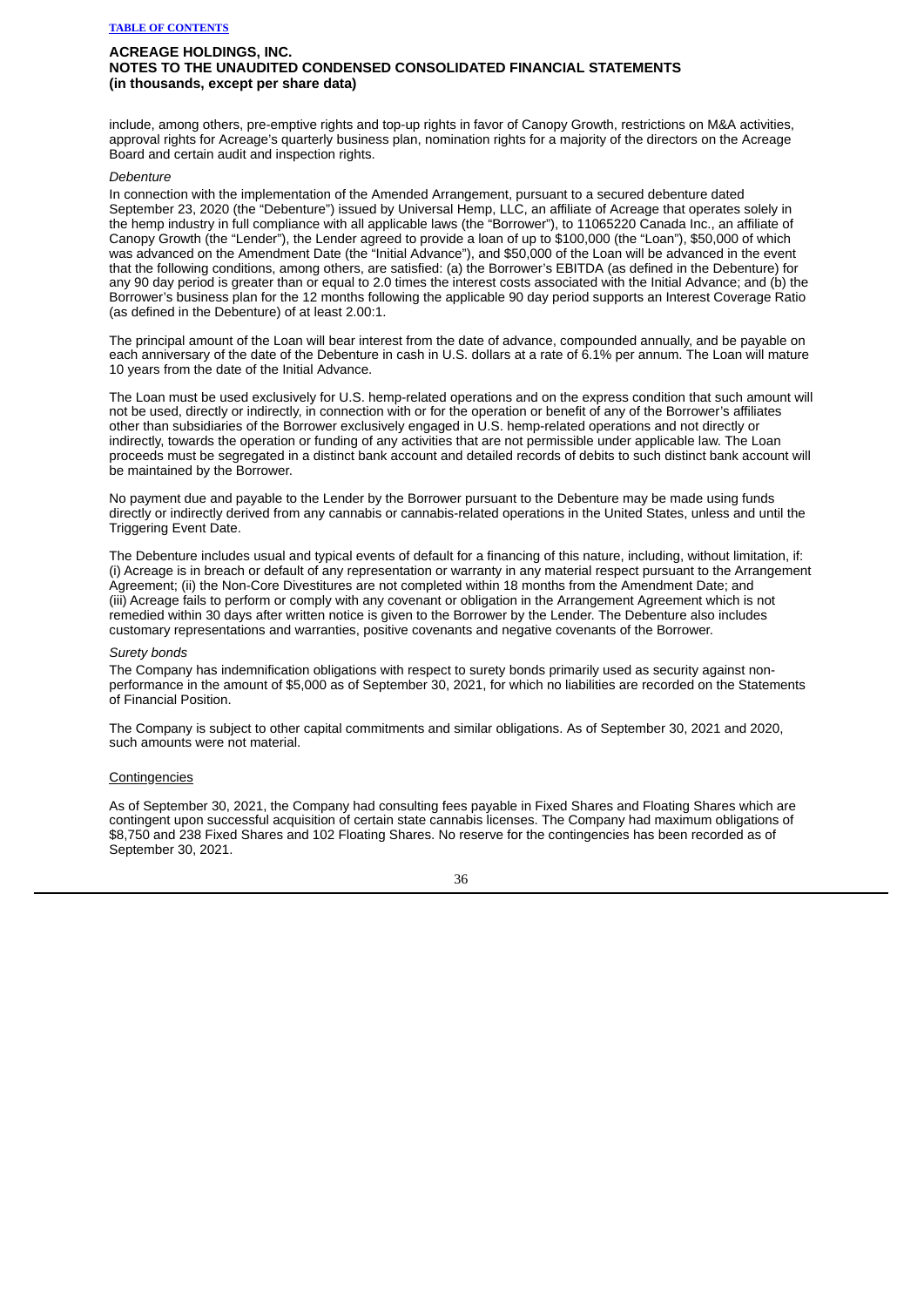The Company's operations are subject to a variety of local and state regulations. Failure to comply with one or more of those regulations could result in fines, restrictions on its operations, or losses of permits that could result in the Company's applicable subsidiaries ceasing operations. While management of the Company believes that the Company's subsidiaries are in compliance with applicable local and state regulations as of September 30, 2021, cannabis regulations continue to evolve and are subject to differing interpretations. As a result, the Company's subsidiaries may be subject to regulatory fines, penalties, or restrictions in the future.

The Company and its subsidiaries may be, from time to time, subject to various administrative, regulatory and other legal proceedings arising in the ordinary course of business. Contingent liabilities associated with legal proceedings are recorded when a liability is probable, and the contingent liability can be reasonably estimated.

### *Standby Equity Distribution Definitive Agreement*

On May 29, 2020, the Company entered into an agreement with an institutional lender for \$50,000 of financing commitments under a Standby Equity Distribution Agreement ("SEDA"). The investor may, at its discretion, purchase, and the Company may, at its discretion, periodically sell to the investor, up to \$50,000 of subordinate voting shares of the Company at a purchase price of 95% of the market price over the course of 24 months from the effective date. Pursuant to the SEDA, the investor may, at its discretion, purchase, and the Company may, at its discretion, periodically sell to the investor, up to \$35,000 and \$15,000 of the Company's Fixed Shares and Floating Shares, respectively. In consideration for entering the SEDA, the Company issued the investor 200 SVS as commitment shares. Pursuant to the Amended Arrangement, these SVS shares have since been exchanged for 140 Fixed Shares and 60 Floating Shares.

On each of September 28, 2020 and January 25, 2021, the Company entered into letter agreements with the investor extending the termination deadline of the SEDA to the earliest of November 30, 2020 and June 30, 2021, respectively, and the date that the Company has obtained both a receipt from the Ontario Securities Commission for a short-form final base shelf prospectus and a declaration from the United States Securities and Exchange Commission that its registration statement is effective, in each case qualifying an At-The-Market equity offering program. On March 11, 2021, the SEDA termination deadline was further extended to April 15, 2022.

## *New York outstanding litigation*

On November 2, 2018, EPMMNY LLC ("EPMMNY") filed a complaint in the Supreme Court of the State of New York, County of New York, asserting claims against 16 defendants, including NYCANNA, Impire State Holdings LLC, NY Medicinal Research & Caring, LLC (each, a wholly-owned subsidiary of High Street) and High Street. The Index Number for the action is 655480/2018. EPMMNY alleges that it was wrongfully deprived of a minority equity interest and management role in NYCANNA by its former partner, New Amsterdam Distributors, LLC, which attempted to directly or indirectly sell or transfer EPMMNY's alleged interest in NYCANNA to other entities in 2016 and 2017, including Impire, NYMRC and High Street. EPMMNY alleges that it is entitled to the value of its alleged minority interest in NYCANNA or minority ownership in NYCANNA. EPMMNY also alleges that certain defendants misused its alleged intellectual property and/or services, improperly solicited its employees, and aided and abetted or participated in the transfer of equity and/or business opportunities from EPMMNY. High Street intends to vigorously defend this action, which the Company firmly believes is without merit. EPMMNY alleges that it was improperly deprived of its equity stake in NYCANNA before NYCANNA was acquired by High Street. High Street is also entitled to full indemnity from the claims asserted against it by EPMMNY pursuant to the purchase agreement pertaining to its acquisition of NYCANNA and personal guarantee by the largest shareholders of the seller. The defendants filed a motion to dismiss on April 1, 2019. The motion was fully briefed and submitted to the Court on July 18, 2019, and oral argument was heard on September 6, 2019. The motion remains pending before the Court. A Special Referee hearing relating to the motion to dismiss has been re-scheduled for January 2022. The plaintiff also filed a motion seeking a preliminary injunction of any transfer of the Company's assets. This motion was fully briefed and the Company is awaiting the Court's decision.

## *CanWell Dispute*

The CanWell dispute is comprised of five separate proceedings:

i. CanWell's petition filed in Rhode Island Superior Court (C.A. KM-2019-0948) to compel arbitration of claims

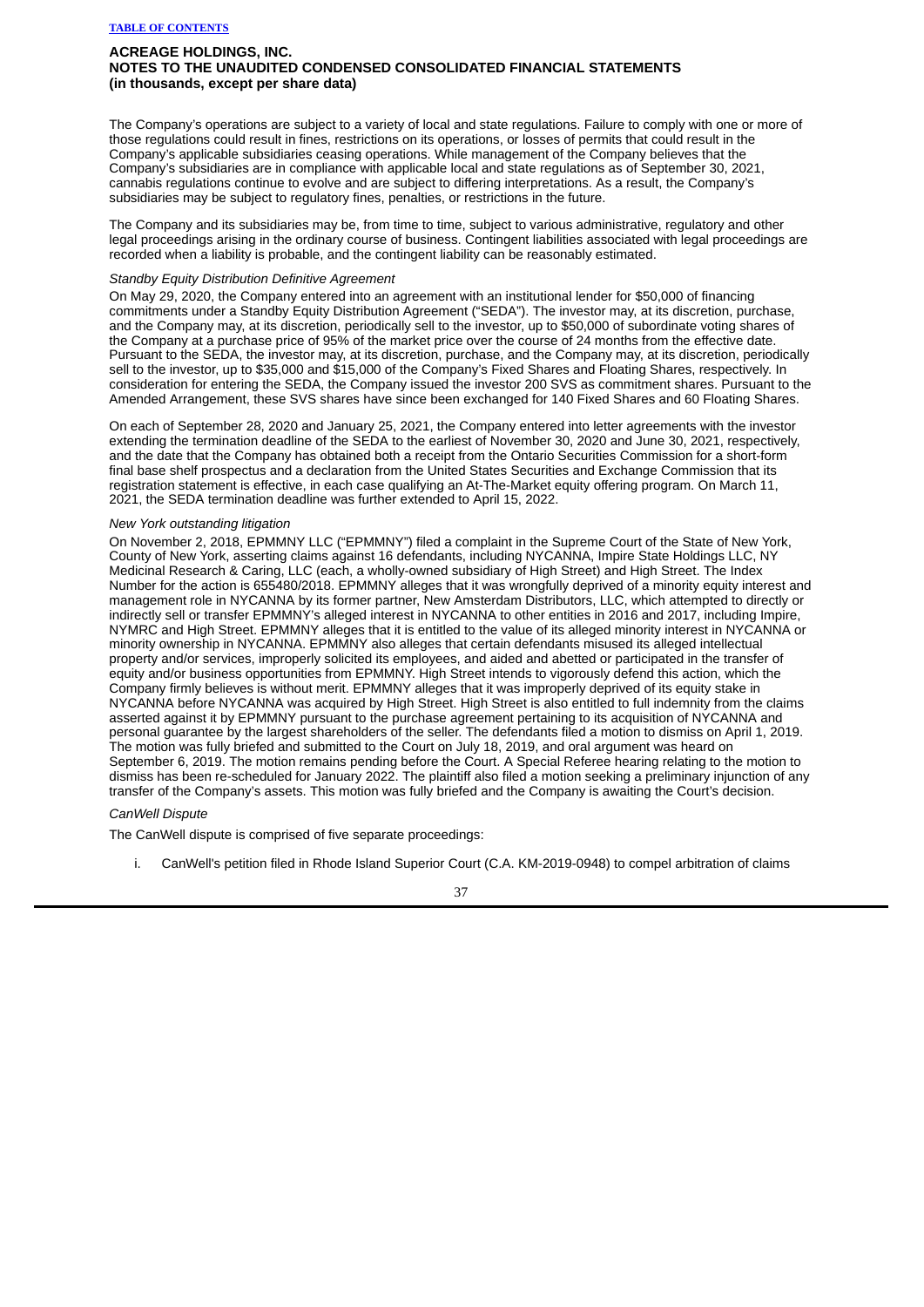arising out of WPMC withdrawal as a member of the CanWell entities as well as other disputes, including issues relating to termination of the Alternative Dosage Agreement ("ADA") (relating to the Maine dispensary).

- ii. CanWell's petition filed in Rhode Island Superior Court (C.A. No. KM-2019-1047) to compel arbitration of WPMC's redemption of the CanWell entity's interest in WPMC, including issues relating to termination of the ADA.
- iii. An arbitration proceeding relating to WPMC's withdrawal from the CanWell entities. A procedural meeting with the arbitrator took place on November 5, 2019.
- iv. An arbitration that will soon be underway with the American Arbitration Association on the issue of whether WPMC had the right to redeem CanWell's interest in WPMC.
- v. A civil action pending in Maine (Docket No. CUMSC-CV-19-0357) which was filed by Northeast Patients Group d/b/a Wellness Connection of Maine against CanWell, LLC and CanWell Processing (Maine), LLC, relating to the termination of the ADA. While no Acreage affiliate is currently a party to this action, the issue being litigated relates to the termination of the ADA, which is one of the issues that CanWell is attempting to arbitrate in Rhode Island.
- vi. A declaratory judgment action pending in Delaware, High Street Capital Partners, LLC v. CanWell, LLC, CanWell Processing (Maine), LLC, and CanWell Processing (Rhode Island), LLC (Court of Chancery, No. 2019-0957-MTZ) seeking a declaratory judgment that, as a matter of law, High Street is not subject to any non-compete provision with regard to the agreements detailed above. This case remains in the preliminary stages of litigation.

The Court issued an order on January 29, 2020 that determined that the arbitrability of the ADA Disputes is to be decided by an arbitrator, not the Court.

Following the parties' entering into a Memorandum of Understanding (MOU) on proposed settlement terms that would settle each of the matters listed above, the parties have now reached a final confidential settlement agreement. As part of that agreement, the Company has accrued for \$7,750 in *Legal settlements, net* on the Statements of Operations for the year ended December 31, 2020. In connection with this settlement agreement, the Company issued a promissory note in the amount of \$7,750 to CanWell, which is non-interest bearing and is payable in periodic payments through December 31, 2024.

### *Lease Dispute*

On or around December 2019, it is alleged that a wholly-owned subsidiary of HSCP entered into three five-year leases to occupy approximately 70 square feet of commercial space on a cannabis cultivation campus in California. As of November 24, 2020, HSCP and its wholly-owned subsidiary entered into a confidential settlement and release agreement with the commercial landlord, pursuant to which HSCP will make periodic payments to the commercial landlord totaling \$6,336, which the Company has accrued for in *Legal settlements, net* on the Statements of Operations for the year ended December 31, 2020. The remaining payments of \$2,168 will become due through the year ended December 31, 2021.

### *Compass Neuroceuticals Litigation*

In February 2021, a JAMS arbitration was initiated in Atlanta by Acreage Georgia LLC ("Acreage Georgia") against its former consultant, Compass Neuroceuticals, Inc. ("Compass"), stemming from Compass' breach of the consulting agreement entered into between the parties in June 2019, related to the preparation of an application for a Class 1 cultivation license in Georgia. Acreage Georgia is seeking approximately \$1,000, plus attorney's fees and costs. Compass has filed a counterclaim for breach in the \$9,000 range. A final arbitration hearing took place in Atlanta from September 20 to September 23, 2021, and a decision on liability is expected prior to December 31, 2021. Therefore, it is too early to ascertain the materiality of any potential settlement or judgment.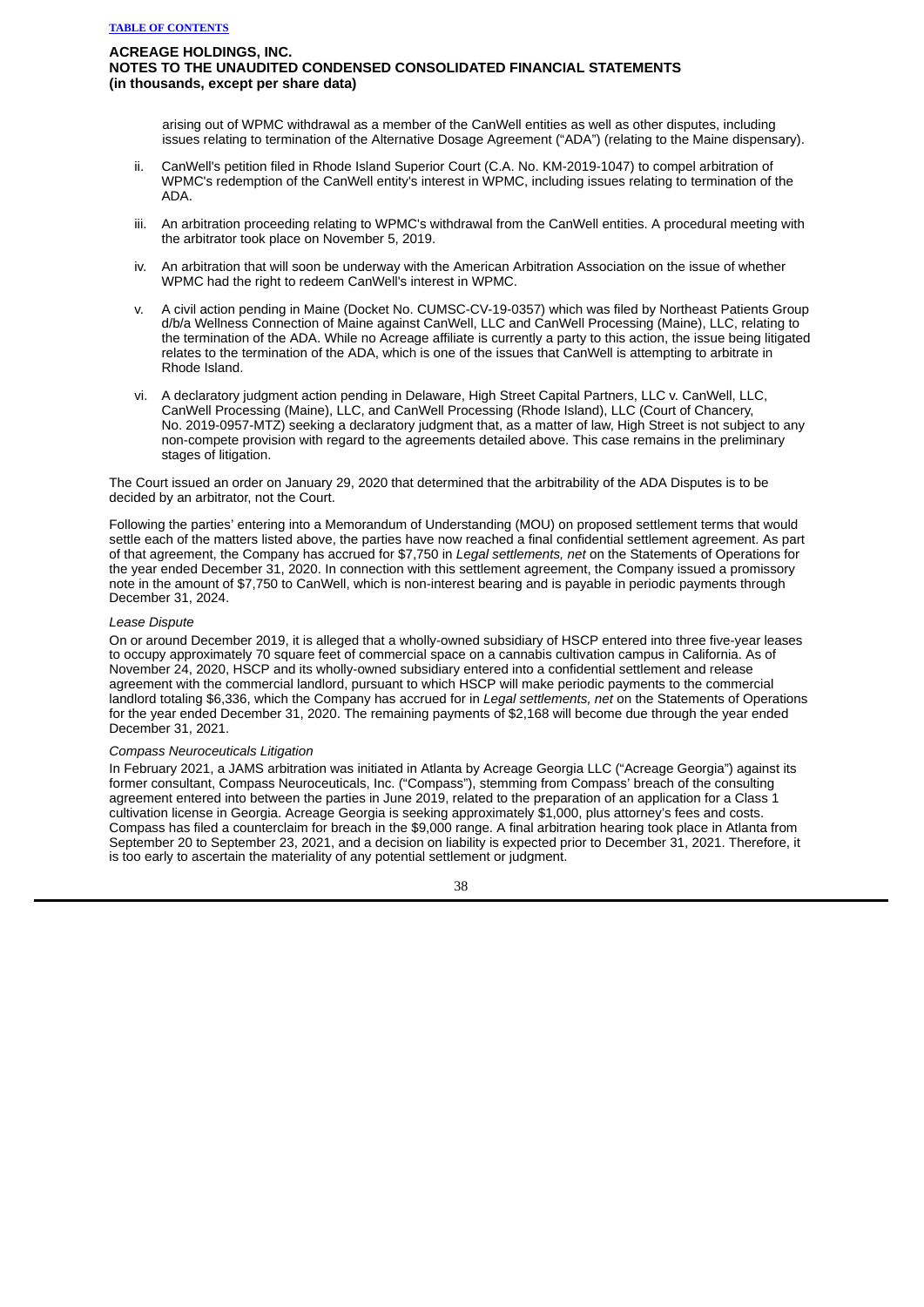#### *Loss recovery*

In August 2021, the Company's Sewell facility in New Jersey was negatively impacted by a tornado formation from Hurricane Ida. The unusually severe weather conditions caused widespread damage and resulted in a \$9,130 loss to capital assets. The Company has insurance coverage for the repair or replacement of assets that suffered damage or loss. As settlement is considered probable as of September 30, 2021, the Company recognized \$6,790 in expected insurance proceeds as a direct offset to the loss from operations that was incurred during the three months ended September 30, 2021. As such, the Company recognized a net loss of approximately \$2,339 in *Impairments, net* on the Statements of Operations. The Company has recorded the \$6,790 receivable for the insurance proceeds to *Other current assets* on the Statement of Financial Position. The Company continues to work closely with its insurance carriers and claims adjusters to ascertain the full amount of insurance recoveries due as a result of the damage and loss.

### **14. RELATED PARTY TRANSACTIONS**

Transactions with related parties are entered into in the normal course of business and are measured at the amount established and agreed to by the parties.

#### Related party notes receivable

Acreage has certain outstanding notes receivable with related parties. Refer to Note 6 for further discussion.

In May 2021, the Company sold two secured promissory notes totaling \$28,000 received from the sale of Acreage Florida to Viridescent for cash proceeds of approximately \$26,000. Viridescent is an entity controlled by Kevin Murphy, the Chairman of the board of directors. Refer to Notes 3 and 6 for further discussion.

#### September 2020 Transactions

As disclosed in Note 10 to the unaudited condensed consolidated financial statements, "September 2020 Transactions", on September 23, 2020, pursuant to the implementation of the Amended Arrangement, a subsidiary of Canopy Growth advanced gross proceeds of \$50,000 (less transaction costs of approximately \$4,025) to Universal Hemp, an affiliate of the Company, pursuant to the terms of a secured debenture. In accordance with the terms of the debenture, the funds cannot be used, directly or indirectly, in connection with or for any cannabis or cannabis-related operations in the United States, unless and until such operations comply with all applicable laws of the United States. Acreage then engaged an investment advisor (the "Investment Advisor") which, under the Investment Advisor's sole discretion, invested on behalf of Universal Hemp, \$34,019 of the proceeds on September 28, 2020.

As a result, Universal Hemp, a subsidiary of the Company, acquired 34,019 class B units, at \$1 par value per unit, which represented 100% financial interest in an Investment Partnership, a Canada-based limited partnership. An affiliate of the Institutional Investor holds Class A Units of the Investment Partnership. The general partner of the Investment Partnership is also an affiliate of the Institutional Investor. The class B units are held by the Institutional Investor as agent for Universal Hemp. On September 28, 2020, the Company received gross proceeds of \$33,000 (less transaction costs of approximately \$959) from an affiliate of the Institutional Lender (the "**Lender**") and used a portion of the proceeds of this loan to retire its short-term \$11,000 convertible note and its short-term note aggregating approximately \$18,000 in October 2020, with the remainder being used for working capital purposes. The Lender is controlled by the Institutional Lender. The Investment Partnership is the investor in the Lender.

#### Related party debt

In December 2019, Mr. Murphy loaned \$15,000 to the Company. In January 2020, he made an additional loan of \$5,000 to Acreage. These amounts were subsequently repaid in March 2020.

In October 2020, Mr. Murphy made an interest bearing loan of \$2,100 to the Company, bearing interest at 9.9% per annum. This amount was subsequently repaid in November 2020.

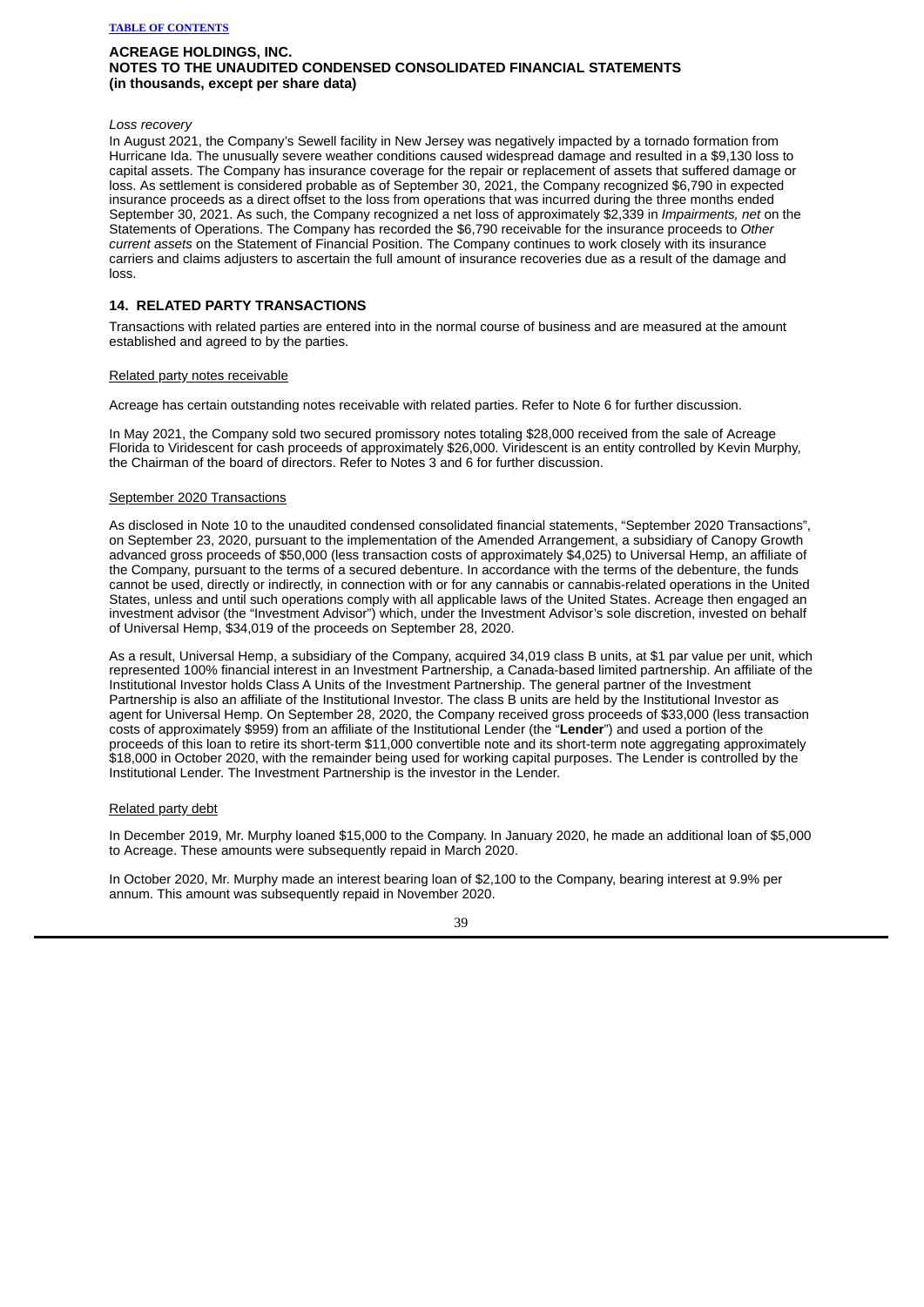#### Credit agreement collateral

On March 11, 2020, the Company closed \$22,000 in borrowings pursuant to a loan transaction with the Lender. The maturity date is 366 days from the closing date of the loan transaction. The Company will pay monthly interest on the collateral in the form of 27 SVS through the maturity date. The Lender may put any unsold interest shares to the Company upon maturity at a price of \$4.50 per share. Mr. Murphy loaned \$21,000 of the \$22,000 borrowed by the Company to the Lender. The loan is secured by the non-U.S. intellectual property assets, a cannabis state license and 12,000 SVS shares of the Company. Refer to Note 10 for further discussion.

Pursuant to the Amended Arrangement, the monthly interest on the collateral payable to Mr. Murphy was modified to cash payments for the remaining duration of the term at an interest rate of 12% per annum, payable upon maturity. The remaining interest will continue to be paid monthly in the form of 2 Fixed Shares and 1 Floating Share through the maturity date.

On March 7, 2021, the Company extended the maturity date related to the \$22,000 in borrowings with the Lender to March 31, 2021. On March 29, 2021, the Company further extended the maturity date of Mr. Murphy's tranche of the loan transaction, which is \$21,000 of the \$22,000 aggregate amount of the loan transaction, to June 30, 2021. Mr. Murphy's tranche of the loan transaction was subsequently repaid in June 2021.

#### Michigan consulting agreement

Pursuant to the Consulting Services Agreement by and between Kevin Michigan, LLC and High Street (the "Michigan Consulting Agreement"), High Street provides certain consulting services to Kevin Michigan, LLC, which includes, but is not limited to, services related to application support, provisioning center administration and operation, local and state regulatory filings, human resource matters, and marketing matters. The Michigan Consulting Agreement explicitly states that High Street is not able to direct or control the business of Kevin Michigan, LLC. Additionally, there are certain leases held by and between Kevin Michigan, LLC, as lessee and certain wholly owned subsidiaries of High Street, as lessors. As of September 30, 2021, Kevin Michigan, LLC is not operational, and no consulting fees or rents has been paid to High Street or its wholly owned subsidiaries. Kevin Michigan, LLC is owned and controlled by the Company's Chairman, Kevin Murphy.

### **15. REPORTABLE SEGMENTS**

The Company prepares its segment reporting on the same basis that its Chief Operating Decision Maker manages the business and makes operating decisions. The Company operates under one operating segment, which is its only reportable segment: the production and sale of cannabis products. The Company's measure of segment performance is net income, and derives its revenue primarily from the sale of cannabis products, as well as related management or consulting services. All of the Company's operations are located in the United States.

### **16. EARNINGS PER SHARE**

Basic earnings per share are computed by dividing net loss attributable to common shareholders of the Company by the weighted average number of outstanding shares for the period. Diluted earnings per share are calculated based on the weighted number of outstanding common shares plus the dilutive effect of stock options and warrants, as if they were exercised, and restricted stock units and profits interests, as if they vested and NCI convertible units, as if they converted.